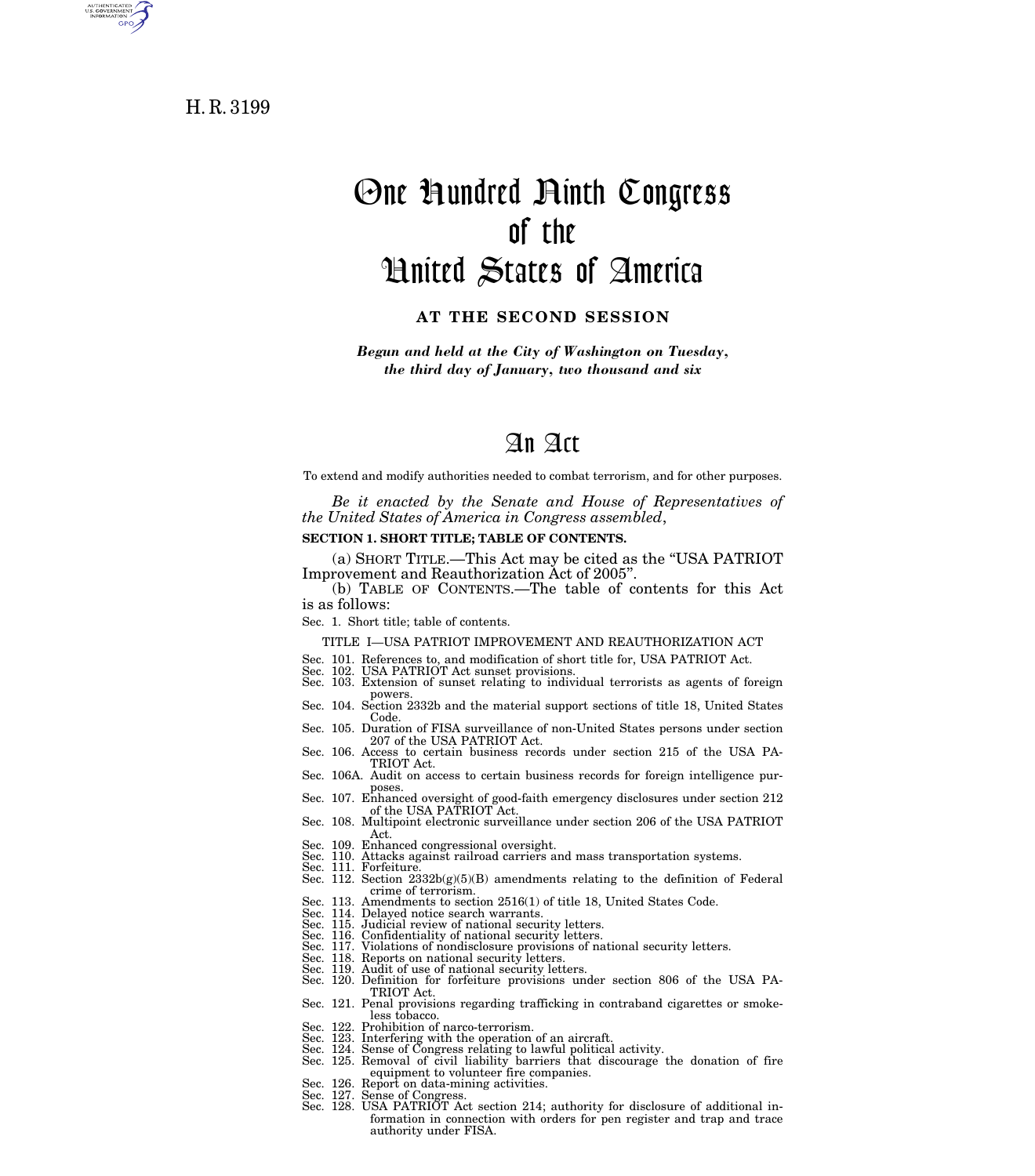# TITLE II—TERRORIST DEATH PENALTY ENHANCEMENT

Sec. 201. Short title.

#### Subtitle A—Terrorist penalties enhancement Act

- Sec. 211. Death penalty procedures for certain air piracy cases occurring before en-
- actment of the Federal Death Penalty Act of 1994. Sec. 212. Postrelease supervision of terrorists.

# Subtitle B—Federal Death Penalty Procedures

- Sec. 221. Elimination of procedures applicable only to certain Controlled Substances Act cases.
- Sec. 222. Counsel for financially unable defendants.

#### TITLE III—REDUCING CRIME AND TERRORISM AT AMERICA'S SEAPORTS

- Sec. 301. Short title.
- Sec. 302. Entry by false pretenses to any seaport.
- Sec. 303. Criminal sanctions for failure to heave to, obstruction of boarding, or providing false information.
- Sec. 304. Criminal sanctions for violence against maritime navigation, placement of destructive devices.
- Sec. 305. Transportation of dangerous materials and terrorists.
- Sec. 306. Destruction of, or interference with, vessels or maritime facilities.
- Sec. 307. Theft of interstate or foreign shipments or vessels.
- Sec. 308. Stowaways on vessels or aircraft.
- Sec. 309. Bribery affecting port security.
- Sec. 310. Penalties for smuggling goods into the United States. Sec. 311. Smuggling goods from the United States.
- 

#### TITLE IV—COMBATING TERRORISM FINANCING

- Sec. 401. Short title.
- Sec. 402. Increased penalties for terrorism financing.
- Sec. 403. Terrorism-related specified activities for money laundering.
- Sec. 404. Assets of persons committing terrorist acts against foreign countries or international organizations.
- Sec. 405. Money laundering through hawalas.
- Sec. 406. Technical and conforming amendments relating to the USA PATRIOT
- Act. Sec. 407. Cross reference correction.
- 
- Sec. 408. Amendment to amendatory language.
- Sec. 409. Designation of additional money laundering predicate.
- Sec. 410. Uniform procedures for criminal forfeiture.

# TITLE V—MISCELLANEOUS PROVISIONS

- Sec. 501. Residence of United States attorneys and assistant United States attorneys.
- Sec. 502. Interim appointment of United States Attorneys.
- Sec. 503. Secretary of Homeland Security in Presidential line of succession.
- Sec. 504. Bureau of Alcohol, Tobacco and Firearms to the Department of Justice.
- Sec. 505. Qualifications of United States Marshals.
- Sec. 506. Department of Justice intelligence matters.
- Sec. 507. Review by Attorney General.

#### TITLE VI—SECRET SERVICE

- Sec. 601. Short title.
- Sec. 602. Interference with national special security events.
- Sec. 603. False credentials to national special security events.
- Sec. 604. Forensic and investigative support of missing and exploited children cases.
- Sec. 605. The Uniformed Division, United States Secret Service.
- Sec. 606. Savings provisions.
- Sec. 607. Maintenance as distinct entity.
- Sec. 608. Exemptions from the Federal Advisory Committee Act.

# TITLE VII—COMBAT METHAMPHETAMINE EPIDEMIC ACT OF 2005

Sec. 701. Short title.

#### Subtitle A—Domestic regulation of precursor chemicals

Sec. 711. Scheduled listed chemical products; restrictions on sales quantity, behindthe-counter access, and other safeguards.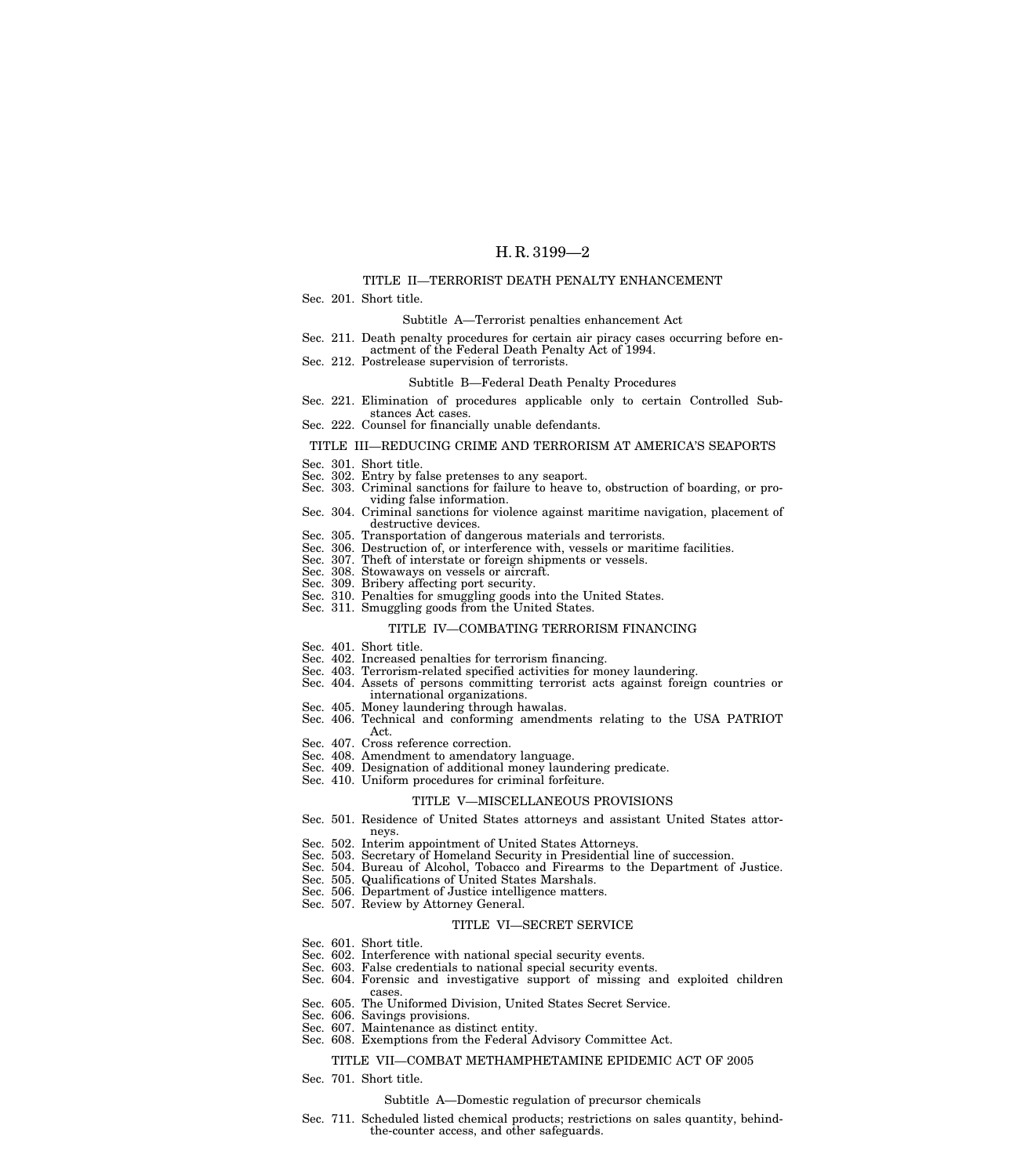- Sec. 712. Regulated transactions.
- 
- Sec. 713. Authority to establish production quotas. Sec. 714. Penalties; authority for manufacturing; quota.
- Sec. 715. Restrictions on importation; authority to permit imports for medical, scientific, or other legitimate purposes.<br>Sec. 716. Notice of importation or exportation; approval of sale or transfer by im-
- 
- porter or exporter.<br>Sec. 717. Enforcement of restrictions on importation and of requirement of notice
- of transfer. Sec. 718. Coordination with United States Trade Representative.

#### Subtitle B—International regulation of precursor chemicals

- Sec. 721. Information on foreign chain of distribution; import restrictions regarding
- Sec. 722. Requirements relating to the largest exporting and importing countries of certain precursor chemicals.
- Sec. 723. Prevention of smuggling of methamphetamine into the United States from Mexico.

Subtitle C—Enhanced criminal penalties for methamphetamine production and trafficking

- Sec. 731. Smuggling methamphetamine or methamphetamine precursor chemicals  $\epsilon$
- Sec. 732. Manufacturing controlled substances on Federal property.
- Sec. 733. Increased punishment for methamphetamine kingpins.
- Sec. 734. New child-protection criminal enhancement.
- Sec. 735. Amendments to certain sentencing court reporting requirements. Sec. 736. Semiannual reports to Congress.
- 

#### Subtitle D—Enhanced environmental regulation of methamphetamine byproducts

- Sec. 741. Biennial report to Congress on agency designations of by-products of
- Sec. 742. Methamphetamine production report.
- Sec. 743. Cleanup costs.

#### Subtitle E—Additional programs and activities

- Sec. 751. Improvements to Department of Justice drug court grant program.
- 
- Sec. 752. Drug courts funding. Sec. 753. Feasibility study on Federal drug courts.
- Sec. 754. Grants to hot spot areas to reduce availability of methamphetamine.
- Sec. 755. Grants for programs for drug-endangered children. Sec. 756. Authority to award competitive grants to address methamphetamine use by pregnant and parenting women offenders.

# **TITLE I—USA PATRIOT IMPROVEMENT AND REAUTHORIZATION ACT**

#### **SEC. 101. REFERENCES TO, AND MODIFICATION OF SHORT TITLE FOR, USA PATRIOT ACT.**

(a) REFERENCES TO USA PATRIOT ACT.—A reference in this Act to the USA PATRIOT Act shall be deemed a reference to the Uniting and Strengthening America by Providing Appropriate Tools Required to Intercept and Obstruct Terrorism Act (USA PATRIOT Act) of 2001.

(b) MODIFICATION OF SHORT TITLE OF USA PATRIOT ACT.— Section 1(a) of the USA PATRIOT Act is amended to read as follows:

''(a) SHORT TITLE.—This Act may be cited as the 'Uniting and Strengthening America by Providing Appropriate Tools Required to Intercept and Obstruct Terrorism Act of 2001' or the 'USA PATRIOT Act'.".

#### **SEC. 102. USA PATRIOT ACT SUNSET PROVISIONS.**

(a) IN GENERAL.—Section 224 of the USA PATRIOT Act is repealed.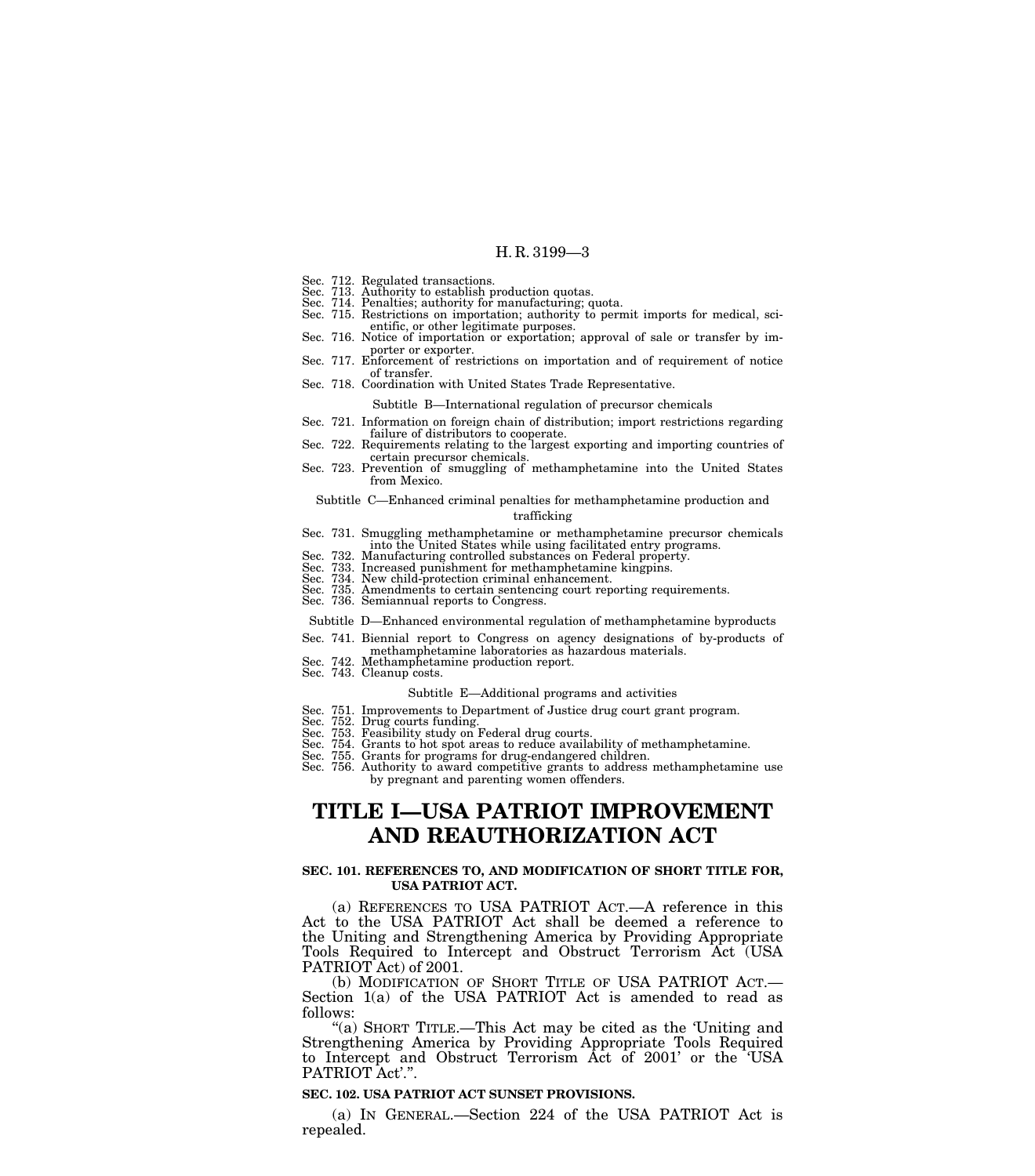(b) SECTIONS 206 AND 215 SUNSET.— (1) IN GENERAL.—Effective December 31, 2009, the Foreign Intelligence Surveillance Act of 1978 is amended so that sections  $501$ ,  $502$ , and  $105(c)(2)$  read as they read on October 25, 2001.

(2) EXCEPTION.—With respect to any particular foreign intelligence investigation that began before the date on which the provisions referred to in paragraph (1) cease to have effect, or with respect to any particular offense or potential offense that began or occurred before the date on which such provisions cease to have effect, such provisions shall continue in effect.

#### **SEC. 103. EXTENSION OF SUNSET RELATING TO INDIVIDUAL TERROR-ISTS AS AGENTS OF FOREIGN POWERS.**

Section 6001(b) of the Intelligence Reform and Terrorism Prevention Act of 2004 (Public Law 108–458; 118 Stat. 3742) is amended to read as follows:<br>"(b) SUNSET.—

"(1) IN GENERAL.—Except as provided in paragraph (2), the amendment made by subsection (a) shall cease to have effect on December 31, 2009.

''(2) EXCEPTION.—With respect to any particular foreign intelligence investigation that began before the date on which the provisions referred to in paragraph (1) cease to have effect, or with respect to any particular offense or potential offense that began or occurred before the date on which the provisions cease to have effect, such provisions shall continue in effect.''.

#### **SEC. 104. SECTION 2332b AND THE MATERIAL SUPPORT SECTIONS OF TITLE 18, UNITED STATES CODE.**

Section 6603 of the Intelligence Reform and Terrorism Prevention Act of 2004 (Public Law 108–458; 118 Stat. 3762) is amended by striking subsection (g).

#### **SEC. 105. DURATION OF FISA SURVEILLANCE OF NON-UNITED STATES PERSONS UNDER SECTION 207 OF THE USA PATRIOT ACT.**

(a) ELECTRONIC SURVEILLANCE.—Section 105(e) of the Foreign Intelligence Surveillance Act of 1978 (50 U.S.C. 1805(e)) is amended—

 $(1)$  in paragraph  $(1)(B)$ , by striking ", as defined in section  $101(b)(1)(\hat{A})$ " and inserting "who is not a United States person"; and

 $(2)$  in subsection  $(2)(B)$ , by striking "as defined in section 101(b)(1)(A)'' and inserting ''who is not a United States person''. (b) PHYSICAL SEARCH.—Section  $304(d)$  of such Act (50 U.S.C.  $1824(d)$ ) is amended—

 $(1)$  in paragraph  $(1)(B)$ , by striking "as defined in section  $101(b)(1)(A)$ " and inserting "who is not a United States person"; and

(2) in paragraph (2), by striking ''as defined in section  $101(b)(1)(A)$ <sup>n</sup> and inserting "who is not a United States person".

(c) PEN REGISTERS, TRAP AND TRACE DEVICES.—Section 402(e) of such Act  $(50 \text{ U.S.C. } 1842(e))$  is amended—

(1) by striking "(e) An" and inserting "(e)(1) Except as provided in paragraph (2), an''; and

(2) by adding at the end the following new paragraph: " $(2)$  In the case of an application under subsection  $(c)$  where the applicant has certified that the information likely to be obtained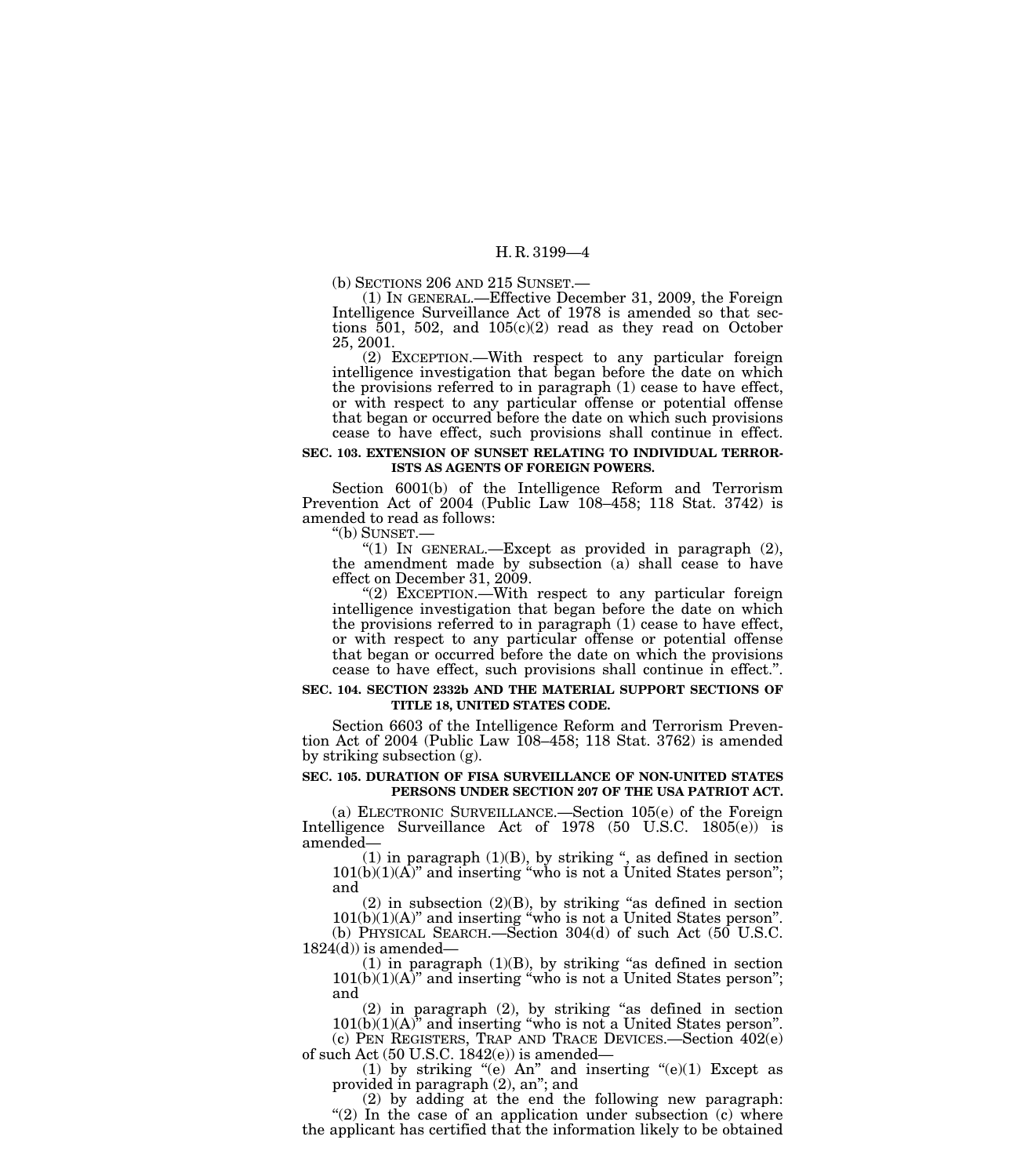is foreign intelligence information not concerning a United States person, an order, or an extension of an order, under this section may be for a period not to exceed one year.''.

#### **SEC. 106. ACCESS TO CERTAIN BUSINESS RECORDS UNDER SECTION 215 OF THE USA PATRIOT ACT.**

(a) DIRECTOR APPROVAL FOR CERTAIN APPLICATIONS.—Subsection (a) of section 501 of the Foreign Intelligence Surveillance Act of 1978 (50 U.S.C. 1861(a)) is amended—

(1) in paragraph (1), by striking ''The Director'' and inserting ''Subject to paragraph (3), the Director''; and

(2) by adding at the end the following:

" $(3)$  In the case of an application for an order requiring the production of library circulation records, library patron lists, book sales records, book customer lists, firearms sales records, tax return records, educational records, or medical records containing information that would identify a person, the Director of the Federal Bureau of Investigation may delegate the authority to make such application to either the Deputy Director of the Federal Bureau of Investigation or the Executive Assistant Director for National Security (or any successor position). The Deputy Director or the Executive Assistant Director may not further delegate such authority.''.

(b) FACTUAL BASIS FOR REQUESTED ORDER.—Subsection (b)(2) of such section is amended to read as follows:

 $''(2)$  shall include—

"(A) a statement of facts showing that there are reasonable grounds to believe that the tangible things sought are relevant to an authorized investigation (other than a threat assessment) conducted in accordance with subsection (a)(2) to obtain foreign intelligence information not concerning a United States person or to protect against international terrorism or clandestine intelligence activities, such things being presumptively relevant to an authorized investigation if the applicant shows in the statement of the facts that they pertain to—

"(i) a foreign power or an agent of a foreign power;

"(ii) the activities of a suspected agent of a foreign power who is the subject of such authorized investigation; or

''(iii) an individual in contact with, or known to, a suspected agent of a foreign power who is the subject of such authorized investigation; and

''(B) an enumeration of the minimization procedures adopted by the Attorney General under subsection (g) that are applicable to the retention and dissemination by the Federal Bureau of Investigation of any tangible things to be made available to the Federal Bureau of Investigation based on the order requested in such application.''.

(c) CLARIFICATION OF JUDICIAL DISCRETION.—Subsection (c)(1) of such section is amended to read as follows:

 $C(1)$  Upon an application made pursuant to this section, if the judge finds that the application meets the requirements of subsections (a) and (b), the judge shall enter an ex parte order as requested, or as modified, approving the release of tangible things. Such order shall direct that minimization procedures adopted pursuant to subsection (g) be followed.''.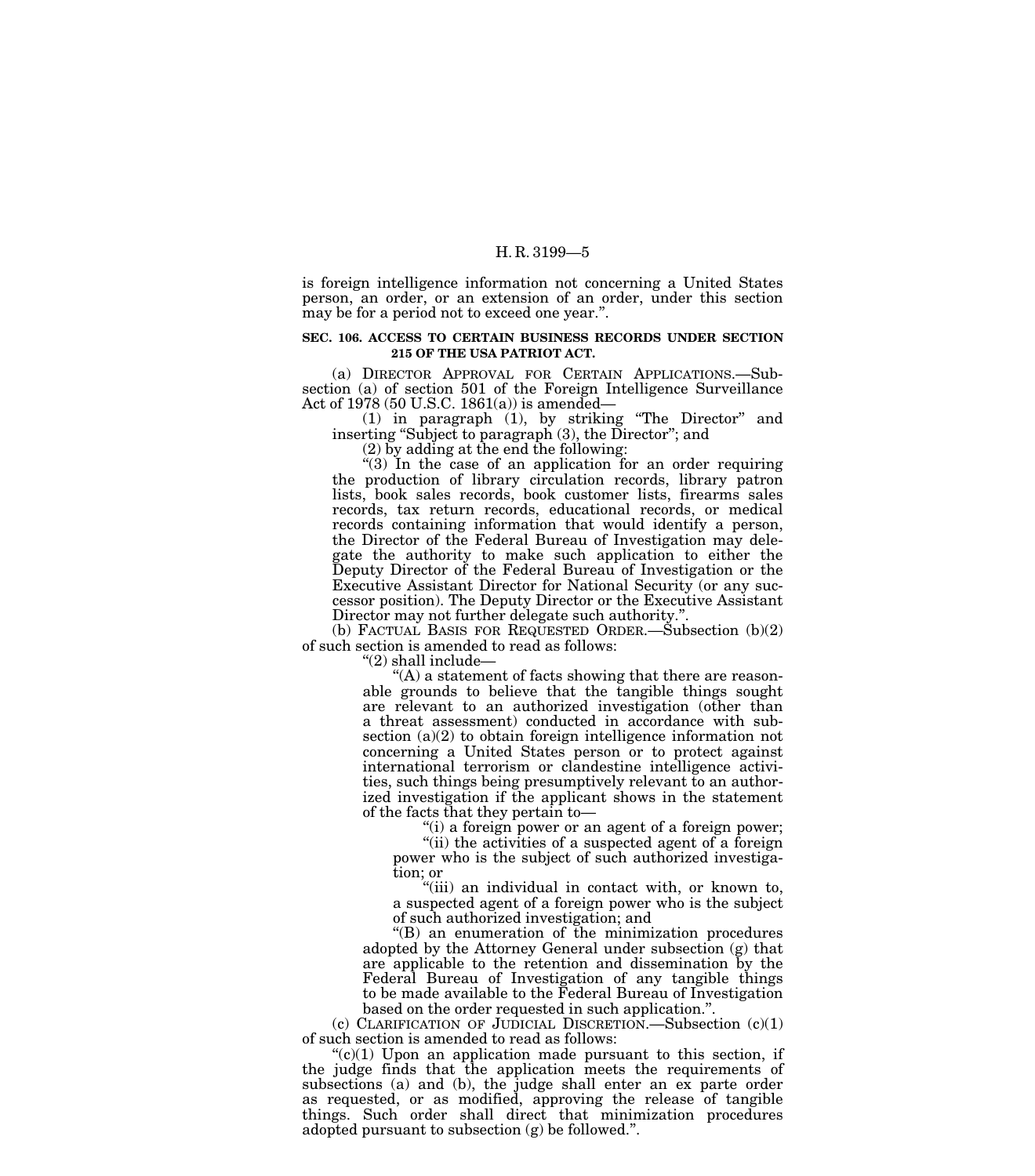(d) ADDITIONAL PROTECTIONS.—Subsection (c)(2) of such section is amended to read as follows:

''(2) An order under this subsection—

''(A) shall describe the tangible things that are ordered to be produced with sufficient particularity to permit them to be fairly identified;

''(B) shall include the date on which the tangible things must be provided, which shall allow a reasonable period of time within which the tangible things can be assembled and made available;

''(C) shall provide clear and conspicuous notice of the principles and procedures described in subsection (d);

 $\mathrm{``(D)}$  may only require the production of a tangible thing if such thing can be obtained with a subpoena duces tecum issued by a court of the United States in aid of a grand jury investigation or with any other order issued by a court of the United States directing the production of records or tangible things; and

"(E) shall not disclose that such order is issued for purposes of an investigation described in subsection (a).''.

(e) PROHIBITION ON DISCLOSURE.—Subsection (d) of such section is amended to read as follows:

 $\degree$ (d)(1) No person shall disclose to any other person that the Federal Bureau of Investigation has sought or obtained tangible things pursuant to an order under this section, other than to—

''(A) those persons to whom disclosure is necessary to comply with such order;

''(B) an attorney to obtain legal advice or assistance with respect to the production of things in response to the order; or

 $C$ ) other persons as permitted by the Director of the Federal Bureau of Investigation or the designee of the Director.

"(2)(A) A person to whom disclosure is made pursuant to paragraph (1) shall be subject to the nondisclosure requirements applicable to a person to whom an order is directed under this section in the same manner as such person.

''(B) Any person who discloses to a person described in subparagraph  $(A)$ ,  $(B)$ , or  $(C)$  of paragraph  $(I)$  that the Federal Bureau of Investigation has sought or obtained tangible things pursuant to an order under this section shall notify such person of the nondisclosure requirements of this subsection.

''(C) At the request of the Director of the Federal Bureau of Investigation or the designee of the Director, any person making or intending to make a disclosure under this section shall identify to the Director or such designee the person to whom such disclosure will be made or to whom such disclosure was made prior to the request, but in no circumstance shall a person be required to inform the Director or such designee that the person intends to consult an attorney to obtain legal advice or legal assistance.''.

(f) JUDICIAL REVIEW.—

(1) PETITION REVIEW POOL.—Section 103 of the Foreign Intelligence Surveillance Act of 1978 (50 U.S.C. 1803) is amended by adding at the end the following new subsection:

 $(e)(1)$  Three judges designated under subsection (a) who reside within 20 miles of the District of Columbia, or, if all of such judges are unavailable, other judges of the court established under subsection (a) as may be designated by the presiding judge of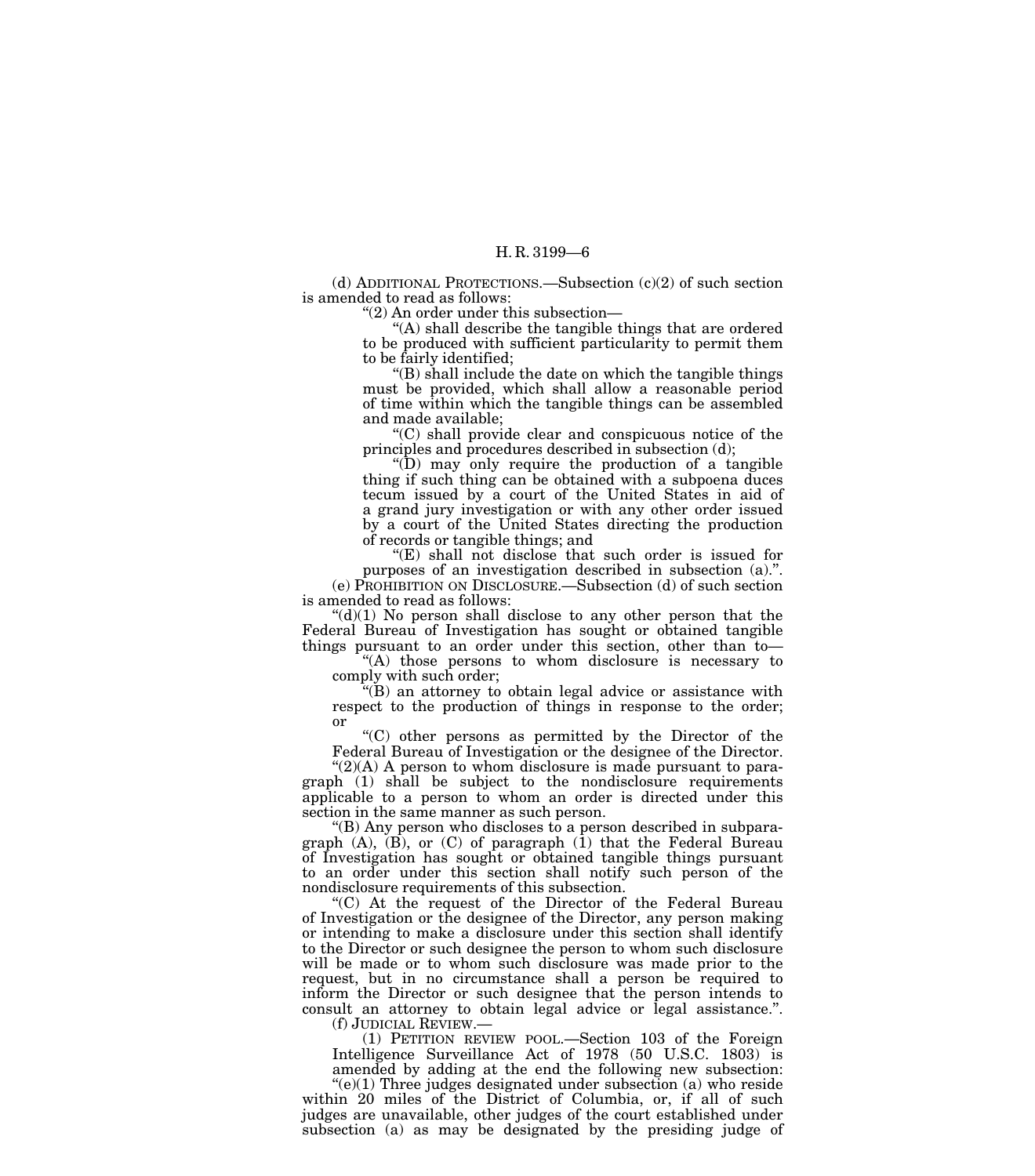such court, shall comprise a petition review pool which shall have jurisdiction to review petitions filed pursuant to section  $501(f)(1)$ .

" $(2)$  Not later than 60 days after the date of the enactment of the USA PATRIOT Improvement and Reauthorization Act of 2005, the court established under subsection (a) shall adopt and, consistent with the protection of national security, publish procedures for the review of petitions filed pursuant to section  $50\overline{1}(f)(1)$ by the panel established under paragraph (1). Such procedures shall provide that review of a petition shall be conducted in camera and shall also provide for the designation of an acting presiding judge.''.

(2) PROCEEDINGS.—Section 501 of the Foreign Intelligence Surveillance Act of 1978 (50 U.S.C. 1861) is further amended by adding at the end the following new subsection:

" $(f)(1)$  A person receiving an order to produce any tangible thing under this section may challenge the legality of that order by filing a petition with the pool established by section  $103(e)(1)$ . The presiding judge shall immediately assign the petition to one of the judges serving in such pool. Not later than 72 hours after the assignment of such petition, the assigned judge shall conduct an initial review of the petition. If the assigned judge determines that the petition is frivolous, the assigned judge shall immediately deny the petition and affirm the order. If the assigned judge determines the petition is not frivolous, the assigned judge shall promptly consider the petition in accordance with the procedures established pursuant to section  $103(e)(2)$ . The judge considering the petition may modify or set aside the order only if the judge finds that the order does not meet the requirements of this section or is otherwise unlawful. If the judge does not modify or set aside the order, the judge shall immediately affirm the order and order the recipient to comply therewith. The assigned judge shall promptly provide a written statement for the record of the reasons for any determination under this paragraph.

"(2) A petition for review of a decision to affirm, modify, or set aside an order by the United States or any person receiving such order shall be to the court of review established under section 103(b), which shall have jurisdiction to consider such petitions. The court of review shall provide for the record a written statement of the reasons for its decision and, on petition of the United States or any person receiving such order for writ of certiorari, the record shall be transmitted under seal to the Supreme Court, which shall have jurisdiction to review such decision.

''(3) Judicial proceedings under this subsection shall be concluded as expeditiously as possible. The record of proceedings, including petitions filed, orders granted, and statements of reasons for decision, shall be maintained under security measures established by the Chief Justice of the United States in consultation with the Attorney General and the Director of National Intelligence.

"(4) All petitions under this subsection shall be filed under seal. In any proceedings under this subsection, the court shall, upon request of the government, review ex parte and in camera any government submission, or portions thereof, which may include classified information.".<br>(g) MINIMIZATION PROCEDURES AND USE OF INFORMATION.—

Section 501 of the Foreign Intelligence Surveillance Act of 1978 (50 U.S.C. 1861) is further amended by adding at the end the following new subsections: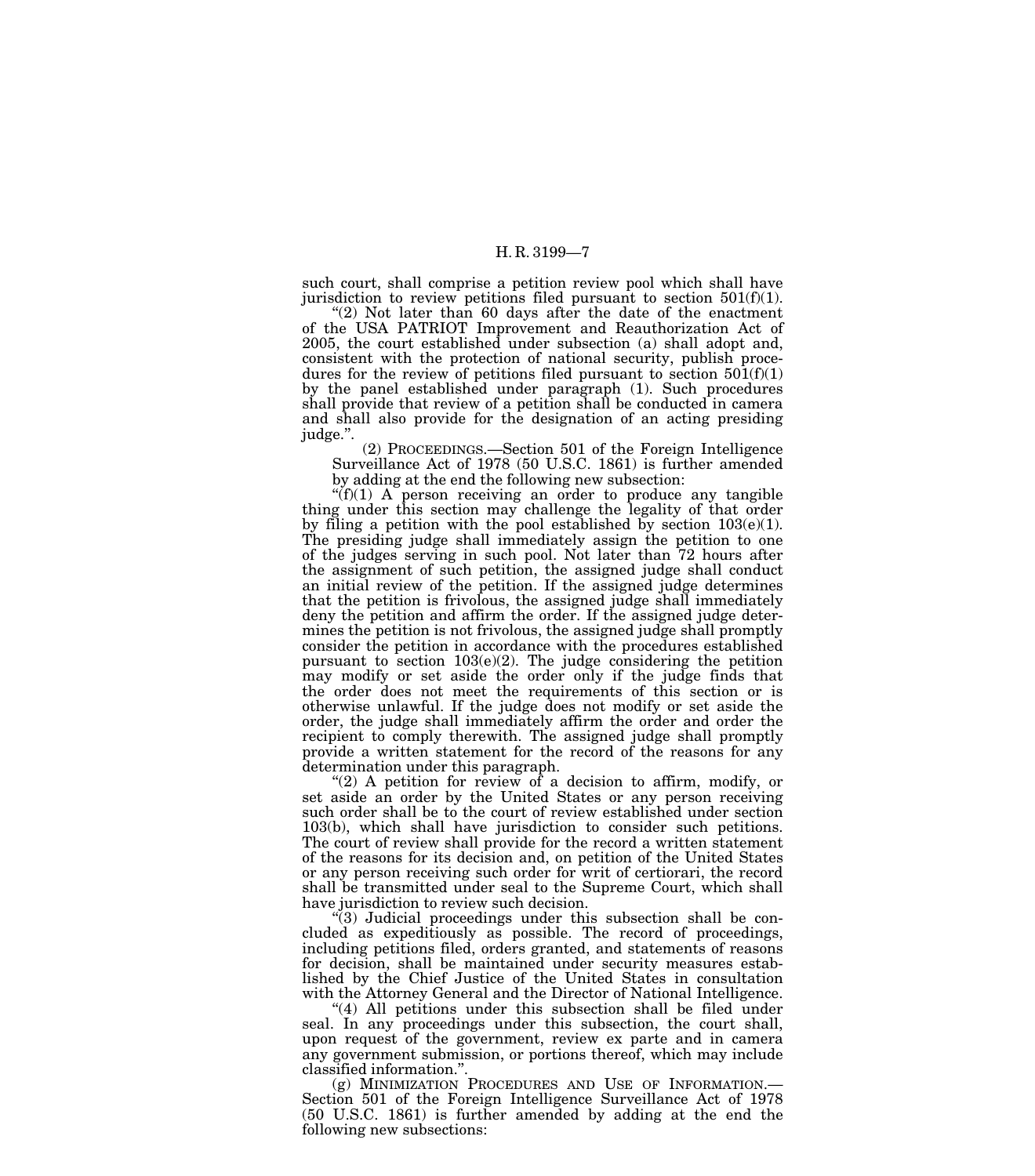''(g) MINIMIZATION PROCEDURES.—

"(1) IN GENERAL.—Not later than  $180$  days after the date of the enactment of the USA PATRIOT Improvement and Reauthorization Act of 2005, the Attorney General shall adopt specific minimization procedures governing the retention and dissemination by the Federal Bureau of Investigation of any tangible things, or information therein, received by the Federal Bureau of Investigation in response to an order under this title.

''(2) DEFINED.—In this section, the term 'minimization procedures' means—

"(A) specific procedures that are reasonably designed in light of the purpose and technique of an order for the production of tangible things, to minimize the retention, and prohibit the dissemination, of nonpublicly available information concerning unconsenting United States persons consistent with the need of the United States to obtain, produce, and disseminate foreign intelligence information;

''(B) procedures that require that nonpublicly available information, which is not foreign intelligence information, as defined in section  $101(e)(1)$ , shall not be disseminated in a manner that identifies any United States person, without such person's consent, unless such person's identity is necessary to understand foreign intelligence information or assess its importance; and

 $C$ ) notwithstanding subparagraphs  $(A)$  and  $(B)$ , procedures that allow for the retention and dissemination of information that is evidence of a crime which has been, is being, or is about to be committed and that is to be retained or disseminated for law enforcement purposes.

''(h) USE OF INFORMATION.—Information acquired from tangible things received by the Federal Bureau of Investigation in response to an order under this title concerning any United States person may be used and disclosed by Federal officers and employees without the consent of the United States person only in accordance with the minimization procedures adopted pursuant to subsection (g). No otherwise privileged information acquired from tangible things received by the Federal Bureau of Investigation in accordance with the provisions of this title shall lose its privileged character. No information acquired from tangible things received by the Federal Bureau of Investigation in response to an order under this title may be used or disclosed by Federal officers or employees except for lawful purposes.''.

(h) ENHANCED OVERSIGHT.—Section 502 of the Foreign Intelligence Surveillance Act of 1978 (50 U.S.C. 1862) is amended—  $(1)$  in subsection  $(a)$ —

(A) by striking ''semiannual basis'' and inserting "annual basis"; and

(B) by inserting ''and the Committee on the Judiciary'' after "and the Select Committee on Intelligence";

 $(2)$  in subsection  $(b)$ —

(A) by striking ''On a semiannual basis'' and all that follows through ''the preceding 6-month period'' and inserting ''In April of each year, the Attorney General shall submit to the House and Senate Committees on the Judiciary and the House Permanent Select Committee on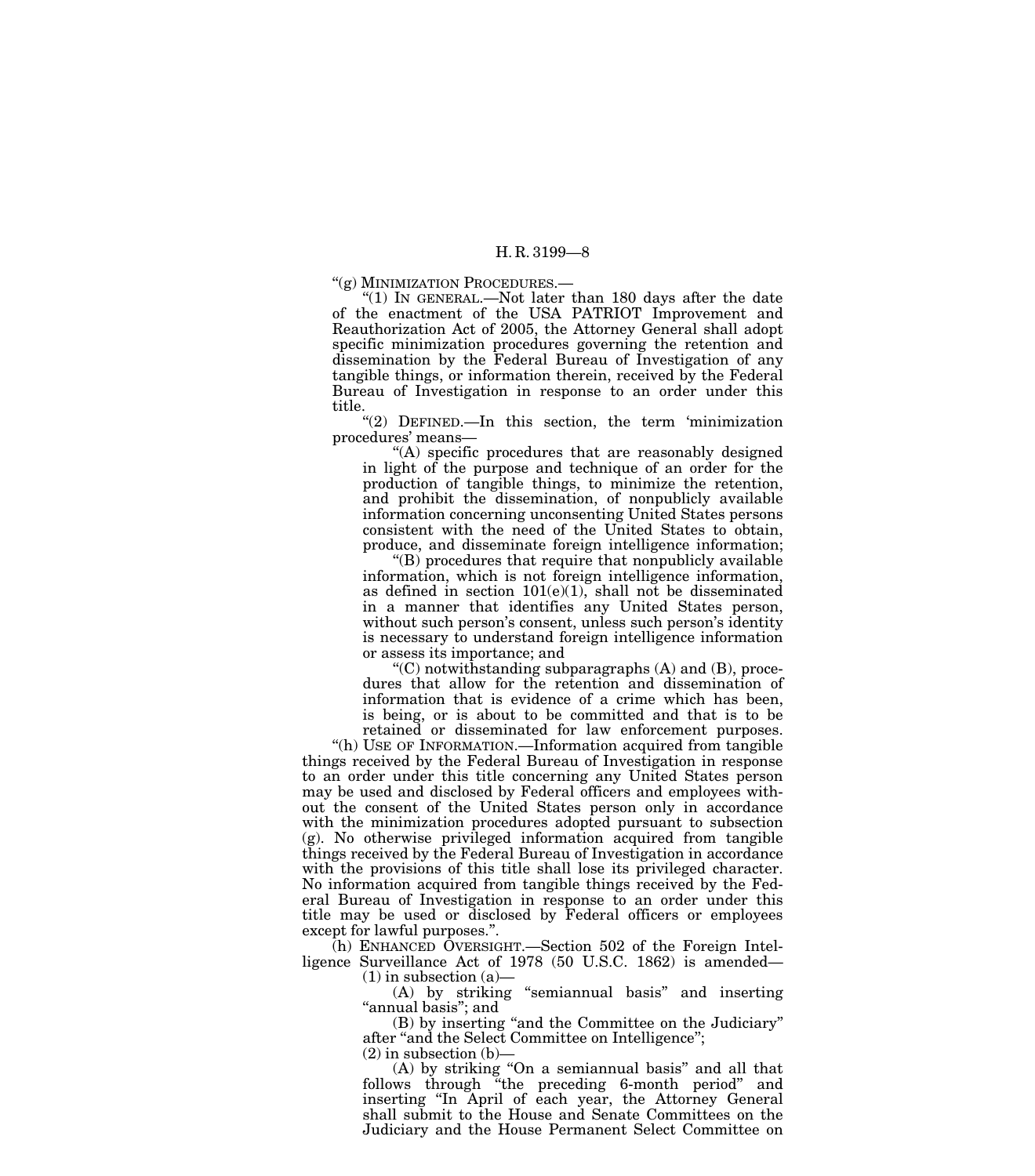Intelligence and the Senate Select Committee on Intelligence a report setting forth with respect to the preceding calendar year'';

 $(B)$  in paragraph  $(1)$ , by striking "and" at the end; (C) in paragraph (2), by striking the period at the

end and inserting ''; and''; and

(D) by adding at the end the following new paragraph: "(3) the number of such orders either granted, modified, or denied for the production of each of the following:

"(A) Library circulation records, library patron lists, book sales records, or book customer lists.

''(B) Firearms sales records.

''(C) Tax return records.

''(D) Educational records.

''(E) Medical records containing information that would identify a person.''; and

(3) by adding at the end the following new subsection:  $C(1)$  In April of each year, the Attorney General shall submit to Congress a report setting forth with respect to the preceding year—

''(A) the total number of applications made for orders approving requests for the production of tangible things under section 501; and

''(B) the total number of such orders either granted, modified, or denied.

"(2) Each report under this subsection shall be submitted in unclassified form.''.

#### **SEC. 106A. AUDIT ON ACCESS TO CERTAIN BUSINESS RECORDS FOR FOREIGN INTELLIGENCE PURPOSES.**

(a) AUDIT.—The Inspector General of the Department of Justice shall perform a comprehensive audit of the effectiveness and use, including any improper or illegal use, of the investigative authority provided to the Federal Bureau of Investigation under title V of the Foreign Intelligence Surveillance Act of 1978 (50 U.S.C. 1861 et seq.).

(b) REQUIREMENTS.—The audit required under subsection (a) shall include—

(1) an examination of each instance in which the Attorney General, any other officer, employee, or agent of the Department of Justice, the Director of the Federal Bureau of Investigation, or a designee of the Director, submitted an application to the Foreign Intelligence Surveillance Court (as such term is defined in section  $301(3)$  of the Foreign Intelligence Surveillance Act of 1978 (50 U.S.C. 1821(3))) for an order under section 501 of such Act during the calendar years of 2002 through 2006, including—

(A) whether the Federal Bureau of Investigation requested that the Department of Justice submit an application and the request was not submitted to the court (including an examination of the basis for not submitting the application);

(B) whether the court granted, modified, or denied the application (including an examination of the basis for any modification or denial);

(2) the justification for the failure of the Attorney General to issue implementing procedures governing requests for the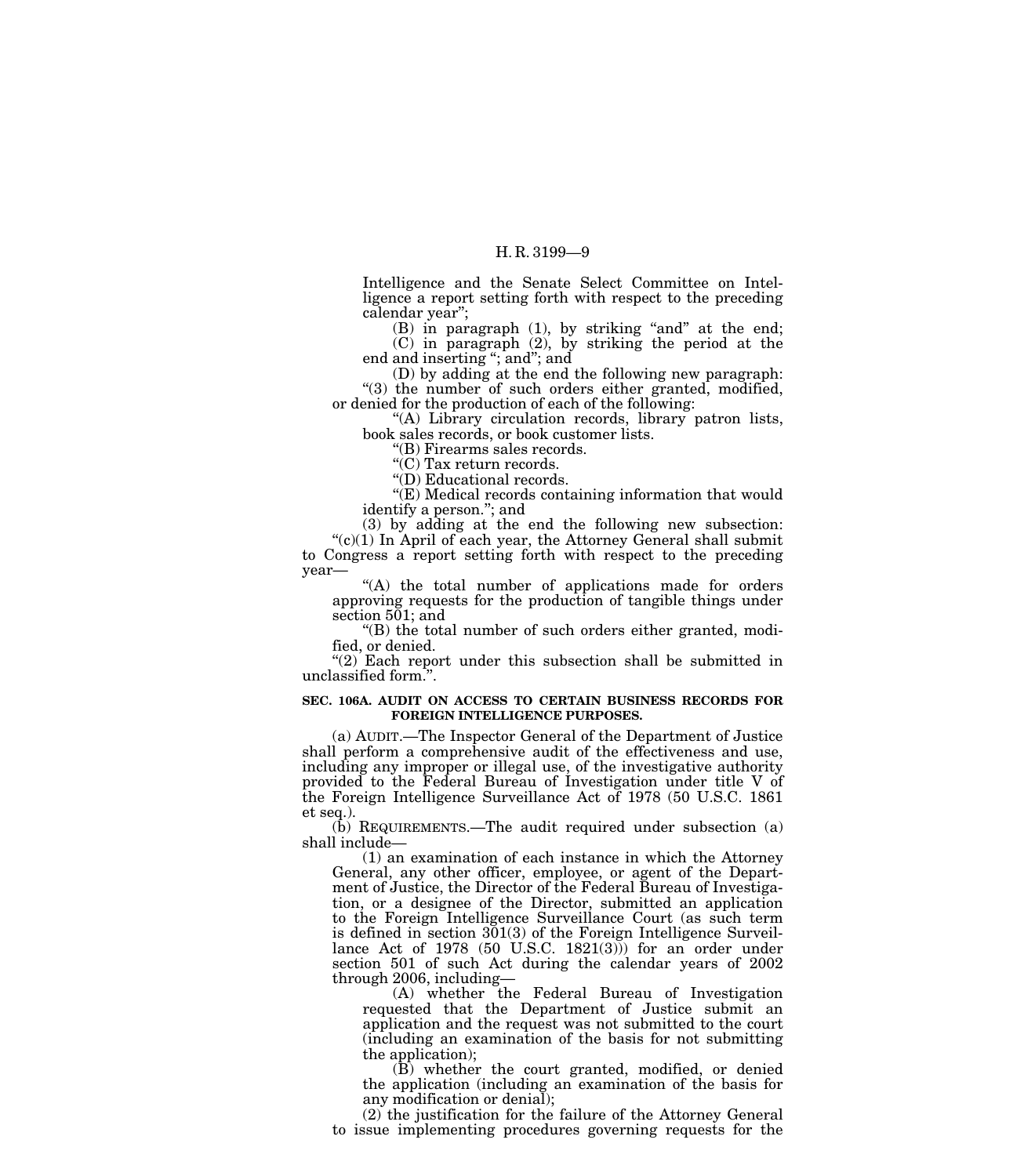production of tangible things under such section in a timely fashion, including whether such delay harmed national security;

(3) whether bureaucratic or procedural impediments to the use of such requests for production prevent the Federal Bureau of Investigation from taking full advantage of the authorities provided under section 501 of such Act;

(4) any noteworthy facts or circumstances relating to orders under such section, including any improper or illegal use of the authority provided under such section; and

(5) an examination of the effectiveness of such section as an investigative tool, including—

(A) the categories of records obtained and the importance of the information acquired to the intelligence activities of the Federal Bureau of Investigation or any other Department or agency of the Federal Government;

(B) the manner in which such information is collected, retained, analyzed, and disseminated by the Federal Bureau of Investigation, including any direct access to such information (such as access to ''raw data'') provided to any other Department, agency, or instrumentality of Federal, State, local, or tribal governments or any private sector entity;

(C) with respect to calendar year 2006, an examination of the minimization procedures adopted by the Attorney General under section  $501(g)$  of such Act and whether such minimization procedures protect the constitutional rights of United States persons;

(D) whether, and how often, the Federal Bureau of Investigation utilized information acquired pursuant to an order under section 501 of such Act to produce an analytical intelligence product for distribution within the Federal Bureau of Investigation, to the intelligence community (as such term is defined in section 3(4) of the National Security Act of 1947 (50 U.S.C. 401a(4))), or to other Federal, State, local, or tribal government Departments, agencies, or instrumentalities; and

(E) whether, and how often, the Federal Bureau of Investigation provided such information to law enforcement authorities for use in criminal proceedings.<br>(c) SUBMISSION DATES.—

 $(1)$  PRIOR YEARS.—Not later than one year after the date of the enactment of this Act, or upon completion of the audit under this section for calendar years 2002, 2003, and 2004, whichever is earlier, the Inspector General of the Department of Justice shall submit to the Committee on the Judiciary and the Permanent Select Committee on Intelligence of the House of Representatives and the Committee on the Judiciary and the Select Committee on Intelligence of the Senate a report containing the results of the audit conducted under this section for calendar years 2002, 2003, and 2004.

(2) CALENDAR YEARS 2005 AND 2006.—Not later than December 31, 2007, or upon completion of the audit under this section for calendar years 2005 and 2006, whichever is earlier, the Inspector General of the Department of Justice shall submit to the Committee on the Judiciary and the Permanent Select Committee on Intelligence of the House of Representatives and the Committee on the Judiciary and the Select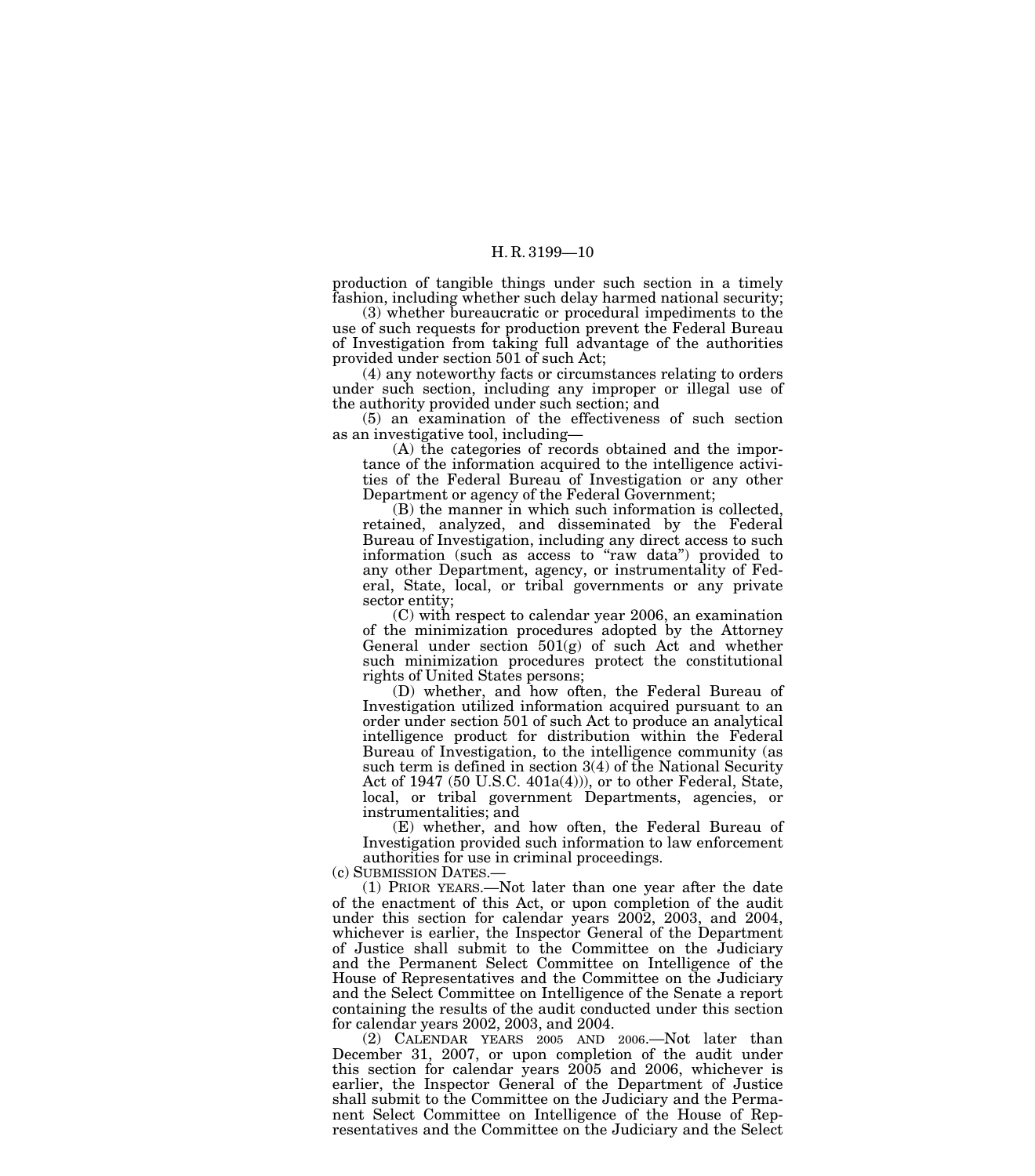Committee on Intelligence of the Senate a report containing the results of the audit conducted under this section for calendar years 2005 and 2006.

(d) PRIOR NOTICE TO ATTORNEY GENERAL AND DIRECTOR OF NATIONAL INTELLIGENCE; COMMENTS.—

(1) NOTICE.—Not less than 30 days before the submission of a report under subsection (c)(1) or  $(c)(2)$ , the Inspector General of the Department of Justice shall provide such report to the Attorney General and the Director of National Intelligence.

(2) COMMENTS.—The Attorney General or the Director of National Intelligence may provide comments to be included in the reports submitted under subsections  $(c)(1)$  and  $(c)(2)$ as the Attorney General or the Director of National Intelligence may consider necessary.

(e) UNCLASSIFIED FORM.—The reports submitted under subsections  $(c)(1)$  and  $(c)(2)$  and any comments included under subsection  $(d)(2)$  shall be in unclassified form, but may include a classified annex.

# **SEC. 107. ENHANCED OVERSIGHT OF GOOD-FAITH EMERGENCY DISCLOSURES UNDER SECTION 212 OF THE USA PATRIOT ACT.**

(a) ENHANCED OVERSIGHT.—Section 2702 of title 18, United States Code, is amended by adding at the end the following:

"(d) REPORTING OF EMERGENCY DISCLOSURES. - On an annual basis, the Attorney General shall submit to the Committee on the Judiciary of the House of Representatives and the Committee on the Judiciary of the Senate a report containing—

 $''(1)$  the number of accounts from which the Department of Justice has received voluntary disclosures under subsection (b)(8); and

 $(2)$  a summary of the basis for disclosure in those instances where—

"(A) voluntary disclosures under subsection  $(b)(8)$  were made to the Department of Justice; and

''(B) the investigation pertaining to those disclosures was closed without the filing of criminal charges.''.

(b) TECHNICAL AMENDMENTS TO CONFORM COMMUNICATIONS AND CUSTOMER RECORDS EXCEPTIONS.—

(1) VOLUNTARY DISCLOSURES.—Section 2702 of title 18, United States Code, is amended—

 $(A)$  in subsection  $(b)(8)$ , by striking "Federal, State, or local''; and

(B) by striking paragraph (4) of subsection (c) and inserting the following:

"(4) to a governmental entity, if the provider, in good faith, believes that an emergency involving danger of death or serious physical injury to any person requires disclosure without delay of information relating to the emergency;''.

 $(2)$  DEFINITIONS.—Section  $27\overline{1}1$  of title 18, United States Code, is amended—

 $(A)$  in paragraph  $(2)$ , by striking "and" at the end; (B) in paragraph (3), by striking the period at the end and inserting "; and"; and

(C) by adding at the end the following: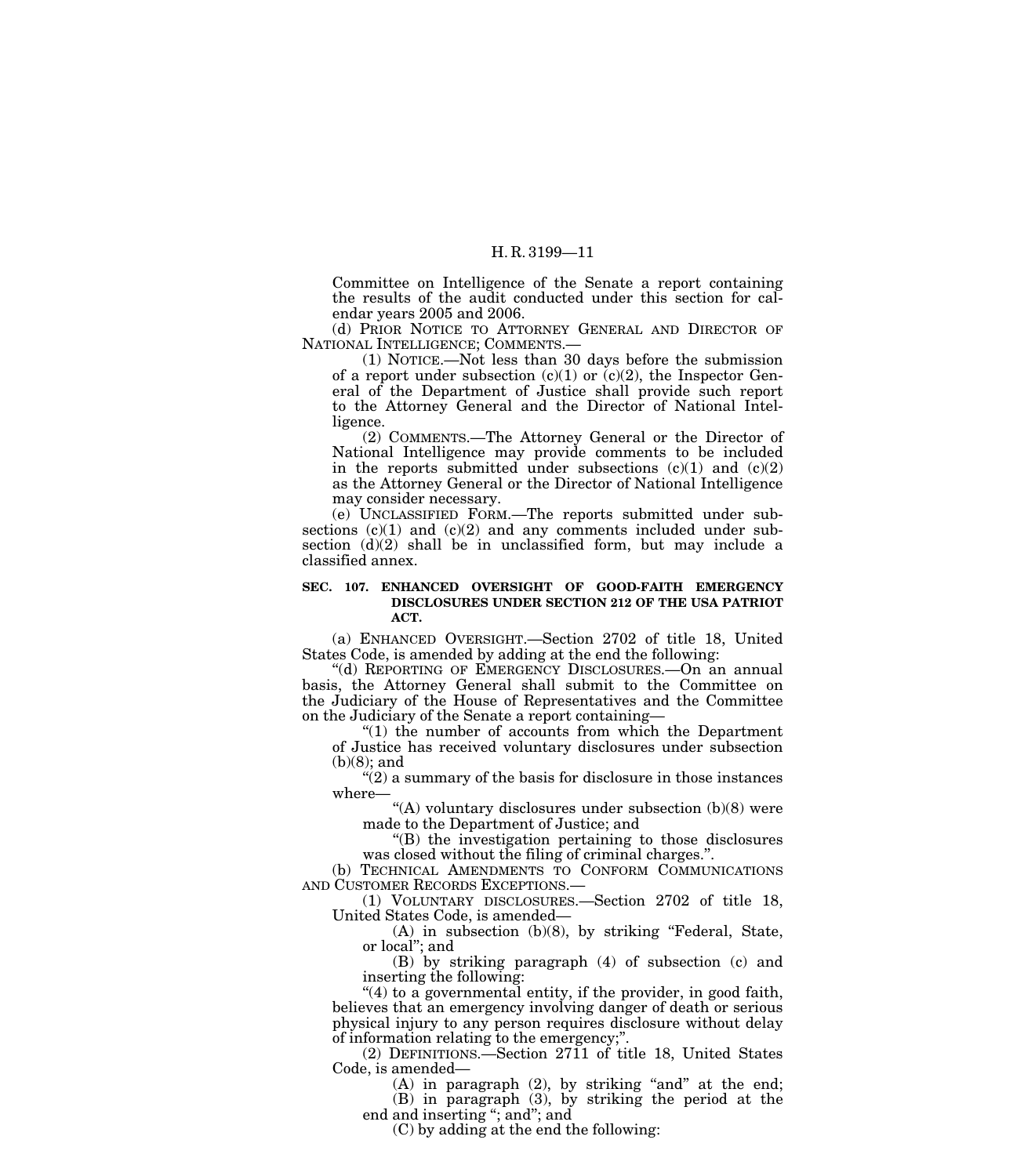" $(4)$  the term 'governmental entity' means a department or agency of the United States or any State or political subdivision thereof.''.

(c) ADDITIONAL EXCEPTION.—Section 2702(a) of title 18, United States Code, is amended by inserting "or (c)" after "Except as provided in subsection (b)''.

#### **SEC. 108. MULTIPOINT ELECTRONIC SURVEILLANCE UNDER SECTION 206 OF THE USA PATRIOT ACT.**

(a) INCLUSION OF SPECIFIC FACTS IN APPLICATION.—

(1) APPLICATION.—Section 104(a)(3) of the Foreign Intelligence Surveillance Act of 1978 (50 U.S.C. 1804(a)(3)) is amended by inserting ''specific'' after ''description of the''.

(2) ORDER.—Subsection (c) of section 105 of the Foreign Intelligence Surveillance Act of 1978 (50 U.S.C.  $1805(c)$ ) is amended—

 $(A)$  in paragraph  $(1)(A)$  by striking "target of the electronic surveillance'' and inserting ''specific target of the electronic surveillance identified or described in the application pursuant to section  $104(a)(3)$ "; and

(B) in paragraph (2)(B), by striking ''where the Court finds'' and inserting ''where the Court finds, based upon specific facts provided in the application,''.

(b) ADDITIONAL DIRECTIONS.—Such subsection is further amended—

(1) by striking ''An order approving'' and all that follows through ''specify'' and inserting ''(1) SPECIFICATIONS.—An order approving an electronic surveillance under this section shall specify'';

 $(2)$  in paragraph  $(1)(F)$ , by striking "; and" and inserting a period;

(3) in paragraph (2), by striking ''direct'' and inserting ''DIRECTIONS.—An order approving an electronic surveillance under this section shall direct''; and

(4) by adding at the end the following new paragraph:

''(3) SPECIAL DIRECTIONS FOR CERTAIN ORDERS.—An order approving an electronic surveillance under this section in circumstances where the nature and location of each of the facilities or places at which the surveillance will be directed is unknown shall direct the applicant to provide notice to the court within ten days after the date on which surveillance begins to be directed at any new facility or place, unless the court finds good cause to justify a longer period of up to 60 days, of—

''(A) the nature and location of each new facility or place at which the electronic surveillance is directed;

''(B) the facts and circumstances relied upon by the applicant to justify the applicant's belief that each new facility or place at which the electronic surveillance is directed is or was being used, or is about to be used, by the target of the surveillance;

 $C$ ) a statement of any proposed minimization procedures that differ from those contained in the original application or order, that may be necessitated by a change in the facility or place at which the electronic surveillance is directed; and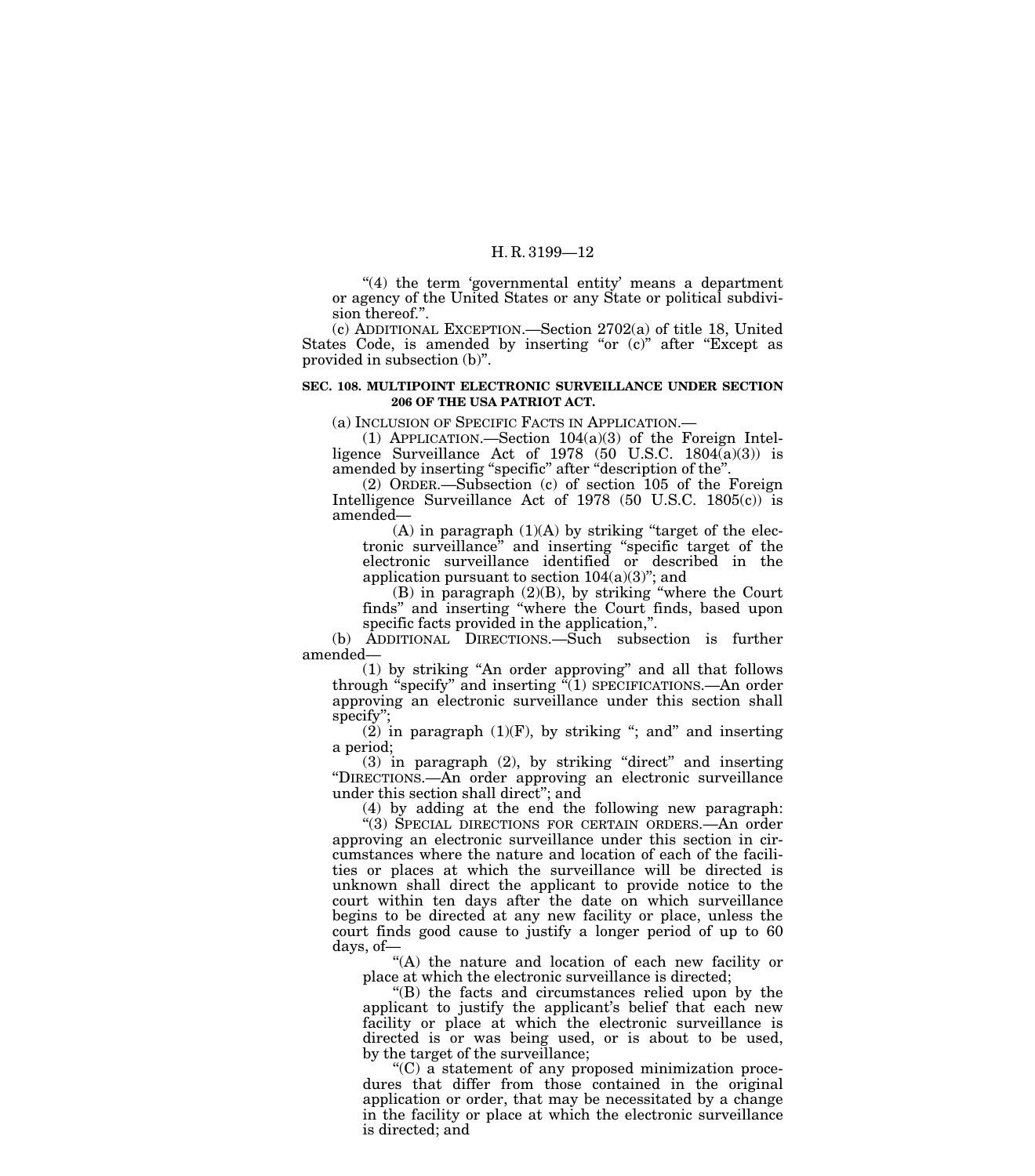''(D) the total number of electronic surveillances that have been or are being conducted under the authority of the order.''.

(c) ENHANCED OVERSIGHT.—

(1) REPORT TO CONGRESS.—Section  $108(a)(1)$  of the Foreign Intelligence Surveillance Act of 1978 (50 U.S.C. 1808(a)( $\tilde{1}$ )) is amended by inserting '', and the Committee on the Judiciary of the Senate,'' after ''Senate Select Committee on Intelligence''.

(2) MODIFICATION OF SEMIANNUAL REPORT REQUIREMENT ON ACTIVITIES UNDER FOREIGN INTELLIGENCE SURVEILLANCE ACT OF 1978.—Paragraph (2) of section 108(a) of the Foreign Intelligence Surveillance Act of 1978 (50 U.S.C. 1808(a)) is amended to read as follows:

" $(2)$  Each report under the first sentence of paragraph (1) shall include a description of—

''(A) the total number of applications made for orders and extensions of orders approving electronic surveillance under this title where the nature and location of each facility or place at which the electronic surveillance will be directed is unknown;

''(B) each criminal case in which information acquired under this Act has been authorized for use at trial during the period covered by such report; and

''(C) the total number of emergency employments of electronic surveillance under section 105(f) and the total number of subsequent orders approving or denying such electronic surveillance.''.

#### **SEC. 109. ENHANCED CONGRESSIONAL OVERSIGHT.**

(a) EMERGENCY PHYSICAL SEARCHES.—Section 306 of the Foreign Intelligence Surveillance Act of 1978 (50 U.S.C. 1826) is amended—

(1) in the first sentence, by inserting '', and the Committee on the Judiciary of the Senate,'' after ''the Senate'';

(2) in the second sentence, by striking ''and the Committees on the Judiciary of the House of Representatives and the Senate'' and inserting ''and the Committee on the Judiciary of the House of Representatives'';

 $(3)$  in paragraph  $(2)$ , by striking "and" at the end;

(4) in paragraph (3), by striking the period at the end and inserting "; and"; and

(5) by adding at the end the following:

"(4) the total number of emergency physical searches authorized by the Attorney General under section 304(e) and the total number of subsequent orders approving or denying such physical searches.''.

(b) EMERGENCY PEN REGISTERS AND TRAP AND TRACE DEVICES.—Section 406(b) of the Foreign Intelligence Surveillance Act of 1978 (50 U.S.C. 1846(b)) is amended—

 $(1)$  in paragraph  $(1)$ , by striking "and" at the end;

(2) in paragraph (2), by striking the period at the end and inserting ''; and''; and

(3) by adding at the end the following:

''(3) the total number of pen registers and trap and trace devices whose installation and use was authorized by the Attorney General on an emergency basis under section 403, and the total number of subsequent orders approving or denying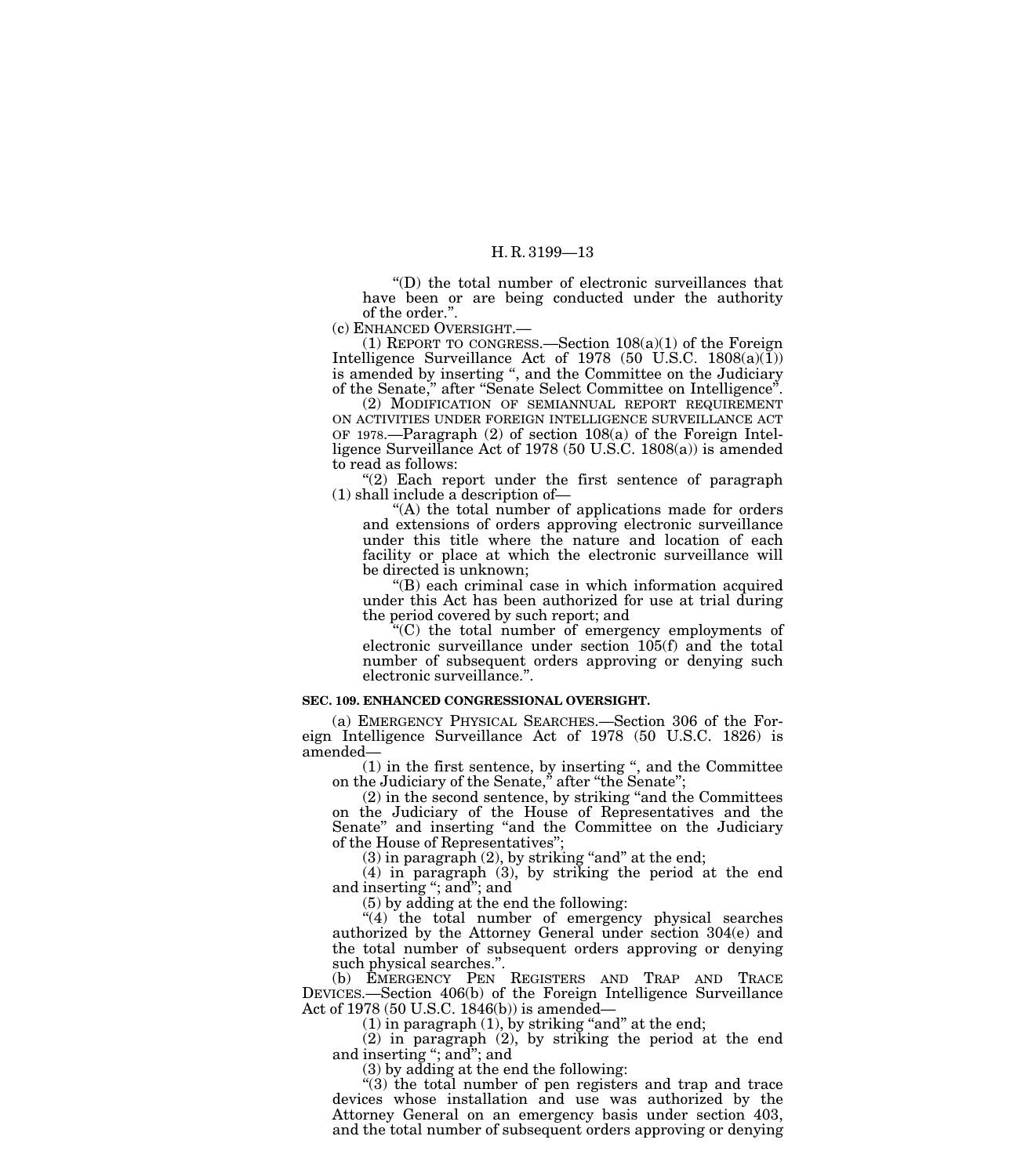the installation and use of such pen registers and trap and trace devices.''.

(c) ADDITIONAL REPORT.—At the beginning and midpoint of each fiscal year, the Secretary of Homeland Security shall submit to the Committees on the Judiciary of the House of Representatives and the Senate, a written report providing a description of internal affairs operations at U.S. Citizenship and Immigration Services, including the general state of such operations and a detailed description of investigations that are being conducted (or that were conducted during the previous six months) and the resources devoted to such investigations. The first such report shall be submitted not later than April 1, 2006.

(d) RULES AND PROCEDURES FOR FISA COURTS.—Section 103 of the Foreign Intelligence Surveillance Act of 1978 (50 U.S.C. 1803) is amended by adding at the end the following:

" $(f)(1)$  The courts established pursuant to subsections (a) and (b) may establish such rules and procedures, and take such actions, as are reasonably necessary to administer their responsibilities under this Act.

" $(2)$  The rules and procedures established under paragraph (1), and any modifications of such rules and procedures, shall be recorded, and shall be transmitted to the following:

''(A) All of the judges on the court established pursuant to subsection (a).

''(B) All of the judges on the court of review established pursuant to subsection (b).

''(C) The Chief Justice of the United States.

''(D) The Committee on the Judiciary of the Senate.

"(E) The Select Committee on Intelligence of the Senate.

"(F) The Committee on the Judiciary of the House of Representatives.

''(G) The Permanent Select Committee on Intelligence of the House of Representatives.

" $(3)$  The transmissions required by paragraph  $(2)$  shall be submitted in unclassified form, but may include a classified annex.''.

# **SEC. 110. ATTACKS AGAINST RAILROAD CARRIERS AND MASS TRANSPORTATION SYSTEMS.**

(a) IN GENERAL.—Chapter 97 of title 18, United States Code, is amended by striking sections 1992 through 1993 and inserting the following:

# **''§ 1992. Terrorist attacks and other violence against railroad carriers and against mass transportation systems on land, on water, or through the air**

''(a) GENERAL PROHIBITIONS.—Whoever, in a circumstance described in subsection (c), knowingly and without lawful authority or permission—

 $"(1)$  wrecks, derails, sets fire to, or disables railroad ontrack equipment or a mass transportation vehicle;

" $(2)$  places any biological agent or toxin, destructive substance, or destructive device in, upon, or near railroad ontrack equipment or a mass transportation vehicle with intent to endanger the safety of any person, or with a reckless disregard for the safety of human life;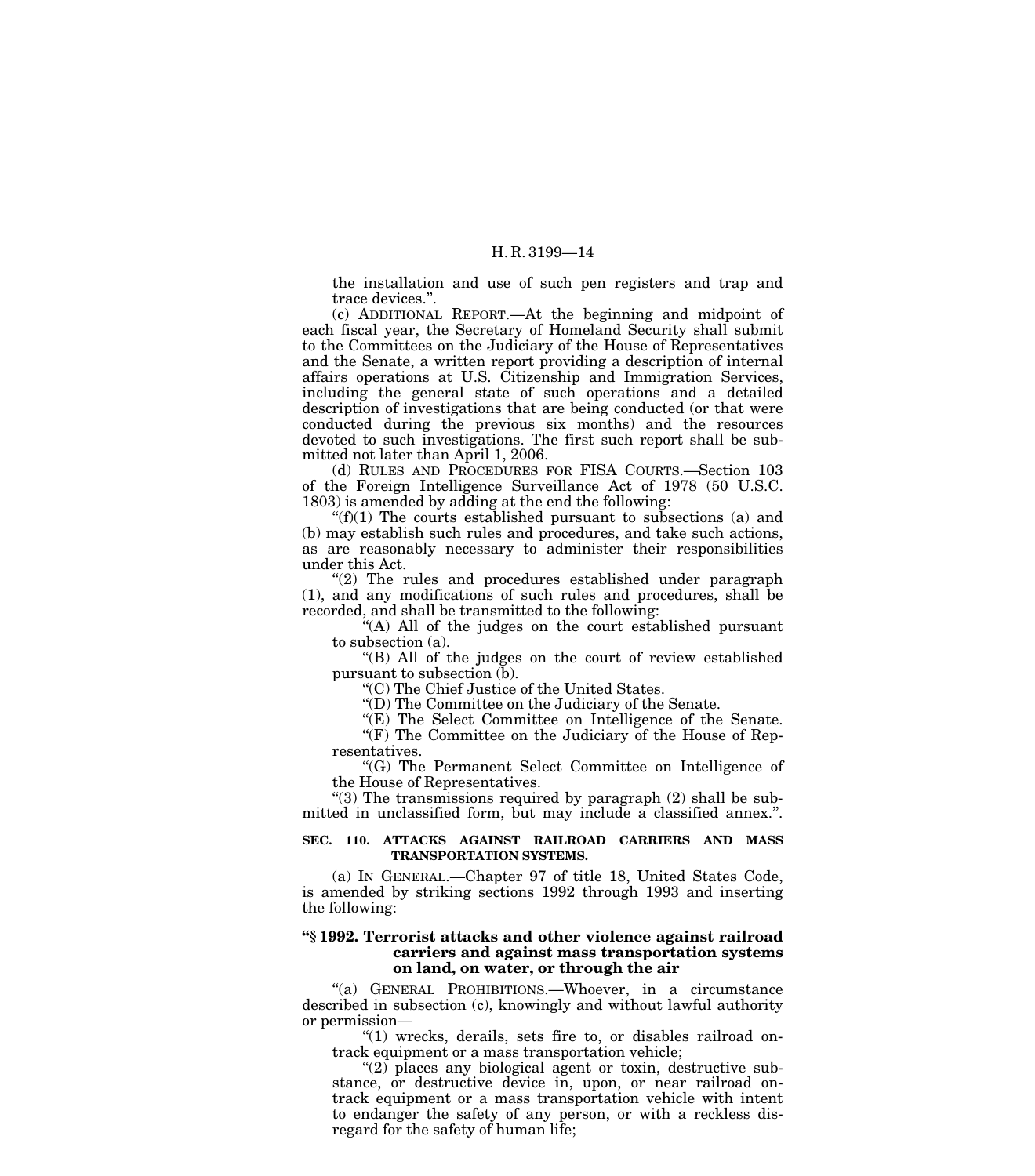''(3) places or releases a hazardous material or a biological agent or toxin on or near any property described in subparagraph  $(A)$  or  $(B)$  of paragraph  $(4)$ , with intent to endanger the safety of any person, or with reckless disregard for the safety of human life;

''(4) sets fire to, undermines, makes unworkable, unusable, or hazardous to work on or use, or places any biological agent or toxin, destructive substance, or destructive device in, upon, or near any—

"(A) tunnel, bridge, viaduct, trestle, track, electromagnetic guideway, signal, station, depot, warehouse, terminal, or any other way, structure, property, or appurtenance used in the operation of, or in support of the operation of, a railroad carrier, and with intent to, or knowing or having reason to know, such activity would likely, derail, disable, or wreck railroad on-track equipment; or

''(B) garage, terminal, structure, track, electromagnetic guideway, supply, or facility used in the operation of, or in support of the operation of, a mass transportation vehicle, and with intent to, or knowing or having reason to know, such activity would likely, derail, disable, or wreck a mass transportation vehicle used, operated, or employed by a mass transportation provider;

''(5) removes an appurtenance from, damages, or otherwise impairs the operation of a railroad signal system or mass transportation signal or dispatching system, including a train control system, centralized dispatching system, or highwayrailroad grade crossing warning signal;

"(6) with intent to endanger the safety of any person, or with a reckless disregard for the safety of human life, interferes with, disables, or incapacitates any dispatcher, driver, captain, locomotive engineer, railroad conductor, or other person while the person is employed in dispatching, operating, controlling, or maintaining railroad on-track equipment or a mass transportation vehicle;

''(7) commits an act, including the use of a dangerous weapon, with the intent to cause death or serious bodily injury to any person who is on property described in subparagraph  $(A)$  or  $(B)$  of paragraph  $(4)$ ;

''(8) surveils, photographs, videotapes, diagrams, or otherwise collects information with the intent to plan or assist in planning any of the acts described in paragraphs (1) through (6);

''(9) conveys false information, knowing the information to be false, concerning an attempt or alleged attempt to engage in a violation of this subsection; or

 $\degree$ (10) attempts, threatens, or conspires to engage in any violation of any of paragraphs (1) through (9),

shall be fined under this title or imprisoned not more than 20 years, or both, and if the offense results in the death of any person, shall be imprisoned for any term of years or for life, or subject to death, except in the case of a violation of paragraph  $(8)$ ,  $(9)$ , or  $(10)$ .

''(b) AGGRAVATED OFFENSE.—Whoever commits an offense under subsection (a) of this section in a circumstance in which—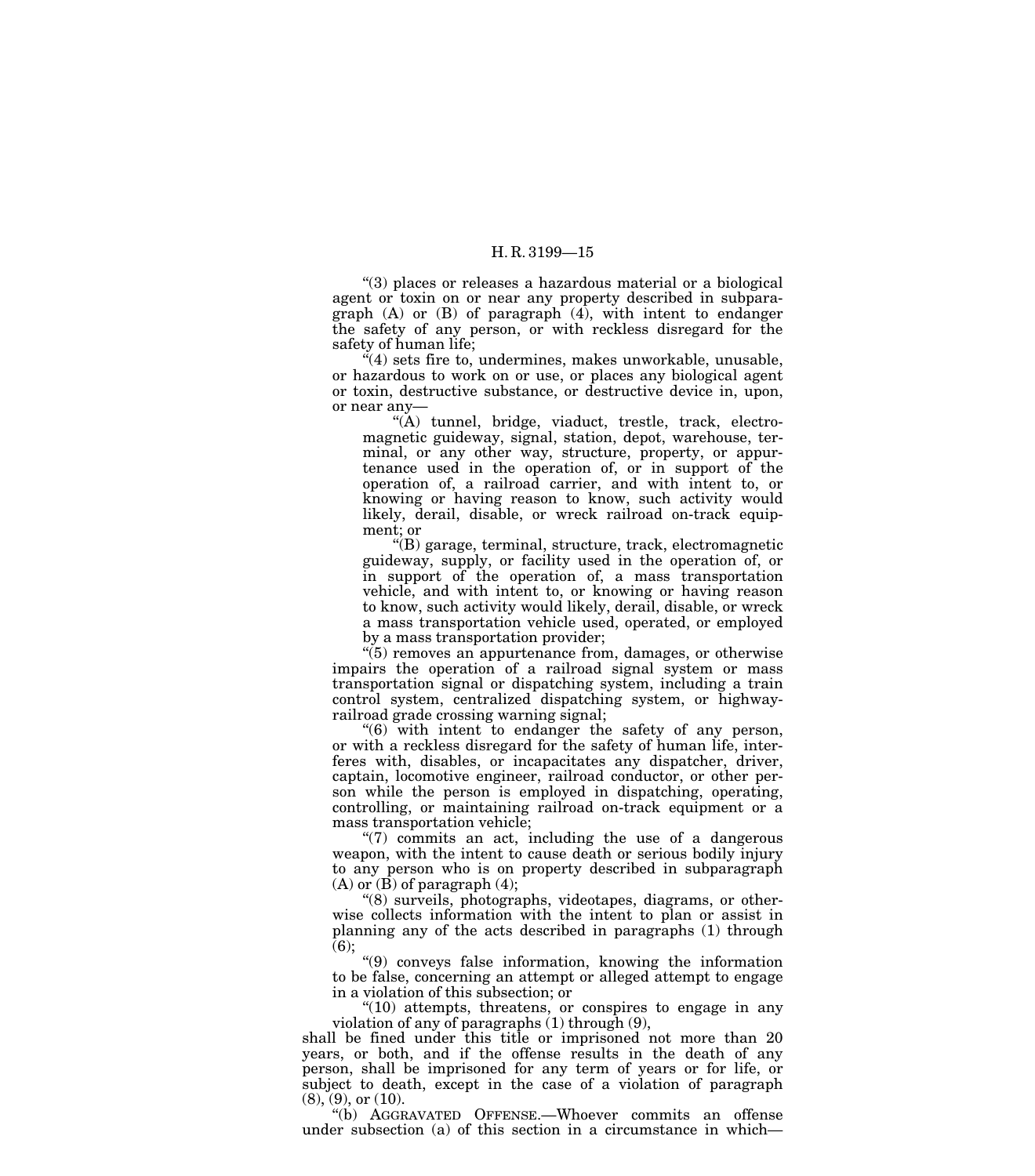$(1)$  the railroad on-track equipment or mass transportation vehicle was carrying a passenger or employee at the time of the offense;

''(2) the railroad on-track equipment or mass transportation vehicle was carrying high-level radioactive waste or spent nuclear fuel at the time of the offense; or

 $(3)$  the offense was committed with the intent to endanger the safety of any person, or with a reckless disregard for the safety of any person, and the railroad on-track equipment or mass transportation vehicle was carrying a hazardous material at the time of the offense that—

"(A) was required to be placarded under subpart F of part 172 of title 49, Code of Federal Regulations; and

"(B) is identified as class number 3,  $\overline{4}$ , 5, 6.1, or 8 and packing group I or packing group II, or class number 1, 2, or 7 under the hazardous materials table of section 172.101 of title 49, Code of Federal Regulations,

shall be fined under this title or imprisoned for any term of years or life, or both, and if the offense resulted in the death of any person, the person may be sentenced to death.

''(c) CIRCUMSTANCES REQUIRED FOR OFFENSE.—A circumstance referred to in subsection (a) is any of the following:

" $(1)$  Any of the conduct required for the offense is, or, in the case of an attempt, threat, or conspiracy to engage in conduct, the conduct required for the completed offense would be, engaged in, on, against, or affecting a mass transportation provider, or a railroad carrier engaged in interstate or foreign commerce.

"(2) Any person travels or communicates across a State line in order to commit the offense, or transports materials across a State line in aid of the commission of the offense. ''(d) DEFINITIONS.—In this section—

" $(1)$  the term 'biological agent' has the meaning given to that term in section 178(1);

 $(2)$  the term 'dangerous weapon' means a weapon, device, instrument, material, or substance, animate or inanimate, that is used for, or is readily capable of, causing death or serious bodily injury, including a pocket knife with a blade of less than  $2\frac{1}{2}$  inches in length and a box cutter;

" $(3)$  the term 'destructive device' has the meaning given to that term in section  $921(a)(4)$ ;

"(4) the term 'destructive substance' means an explosive substance, flammable material, infernal machine, or other chemical, mechanical, or radioactive device or material, or matter of a combustible, contaminative, corrosive, or explosive nature, except that the term 'radioactive device' does not include any radioactive device or material used solely for medical, industrial, research, or other peaceful purposes;

"(5) the term 'hazardous material' has the meaning given to that term in chapter 51 of title 49;

''(6) the term 'high-level radioactive waste' has the meaning given to that term in section 2(12) of the Nuclear Waste Policy Act of 1982 (42 U.S.C. 10101(12));

" $(7)$  the term 'mass transportation' has the meaning given to that term in section  $5302(a)(7)$  of title 49, except that the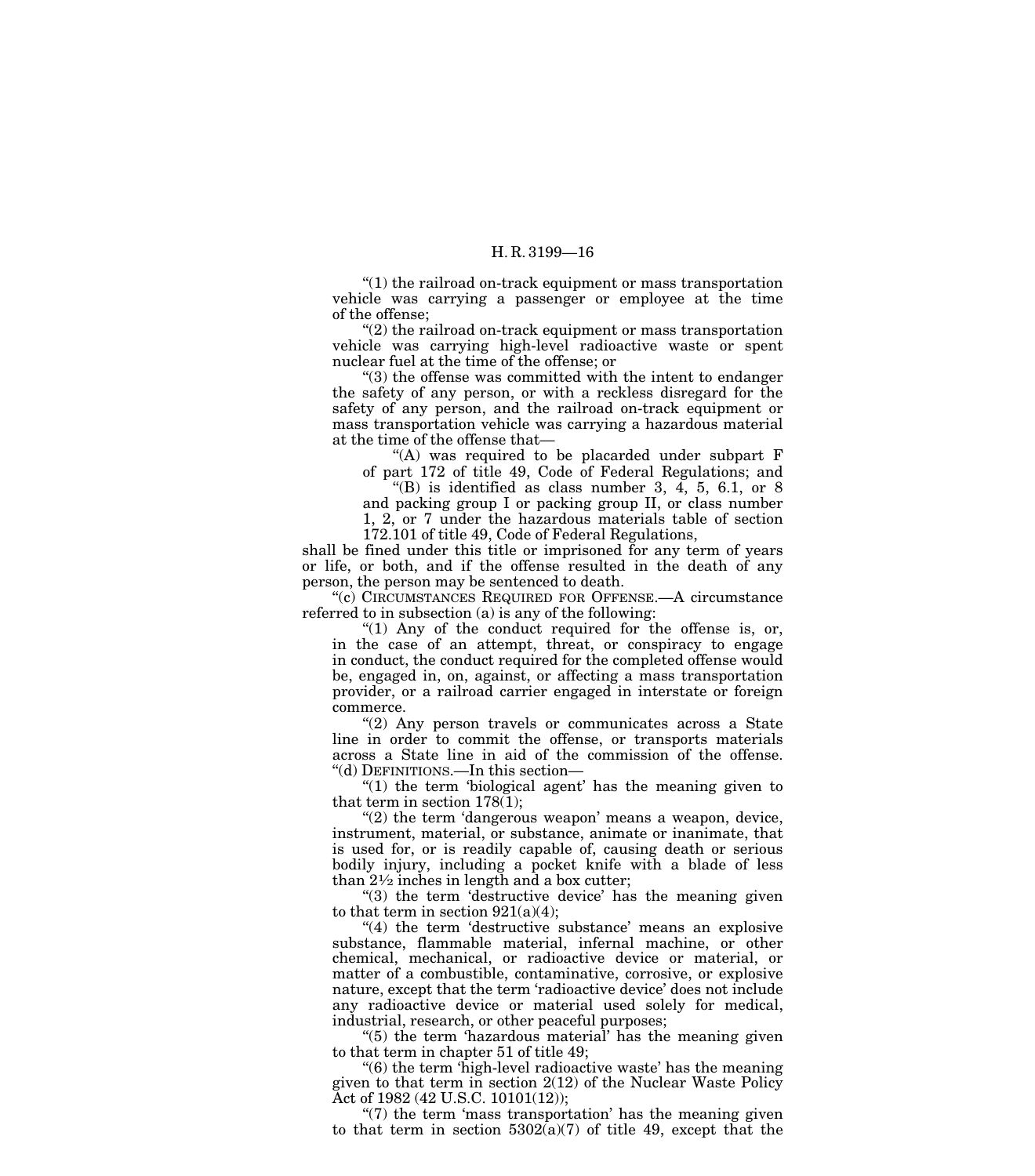term includes school bus, charter, and sightseeing transportation and passenger vessel as that term is defined in section 2101(22) of title 46, United States Code;

"(8) the term 'on-track equipment' means a carriage or other contrivance that runs on rails or electromagnetic guideways;

 $\cdot$ (9) the term 'railroad on-track equipment' means a train, locomotive, tender, motor unit, freight or passenger car, or other on-track equipment used, operated, or employed by a railroad carrier;

" $(10)$  the term 'railroad' has the meaning given to that term in chapter 201 of title 49;

" $(11)$  the term 'railroad carrier' has the meaning given to that term in chapter 201 of title 49;

" $(12)$  the term serious bodily injury' has the meaning given to that term in section 1365;

" $(13)$  the term 'spent nuclear fuel' has the meaning given to that term in section 2(23) of the Nuclear Waste Policy Act of 1982 (42 U.S.C. 10101(23));

 $"$ (14) the term 'State' has the meaning given to that term in section 2266;

" $(15)$  the term 'toxin' has the meaning given to that term in section 178(2); and

 $\degree$ (16) the term 'vehicle' means any carriage or other contrivance used, or capable of being used, as a means of transportation on land, on water, or through the air.''.

(b) CONFORMING AMENDMENTS.—

(1) The table of sections at the beginning of chapter 97 of title 18, United States Code, is amended—

(A) by striking ''**RAILROADS**'' in the chapter heading and inserting ''**RAILROAD CARRIERS AND MASS TRANSPORTATION SYSTEMS ON LAND, ON WATER, OR THROUGH THE AIR**'';

(B) by striking the items relating to sections 1992 and 1993; and

(C) by inserting after the item relating to section 1991 the following:

"1992. Terrorist attacks and other violence against railroad carriers and against mass transportation systems on land, on water, or through the air.".

(2) The table of chapters at the beginning of part I of title 18, United States Code, is amended by striking the item relating to chapter 97 and inserting the following:

**''97. Railroad carriers and mass transportation systems on land, on**  water, or through the air ...........

(3) Title 18, United States Code, is amended—

(A) in section  $2332b(g)(5)(B)(i)$ , by striking "1992 (relating to wrecking trains), 1993 (relating to terrorist attacks and other acts of violence against mass transportation systems)," and inserting "1992 (relating to terrorist attacks and other acts of violence against railroad carriers and against mass transportation systems on land, on water, or through the air),'';

(B) in section 2339A, by striking "1993,"; and

(C) in section  $2516(1)$ (c) by striking "1992 (relating to wrecking trains),''.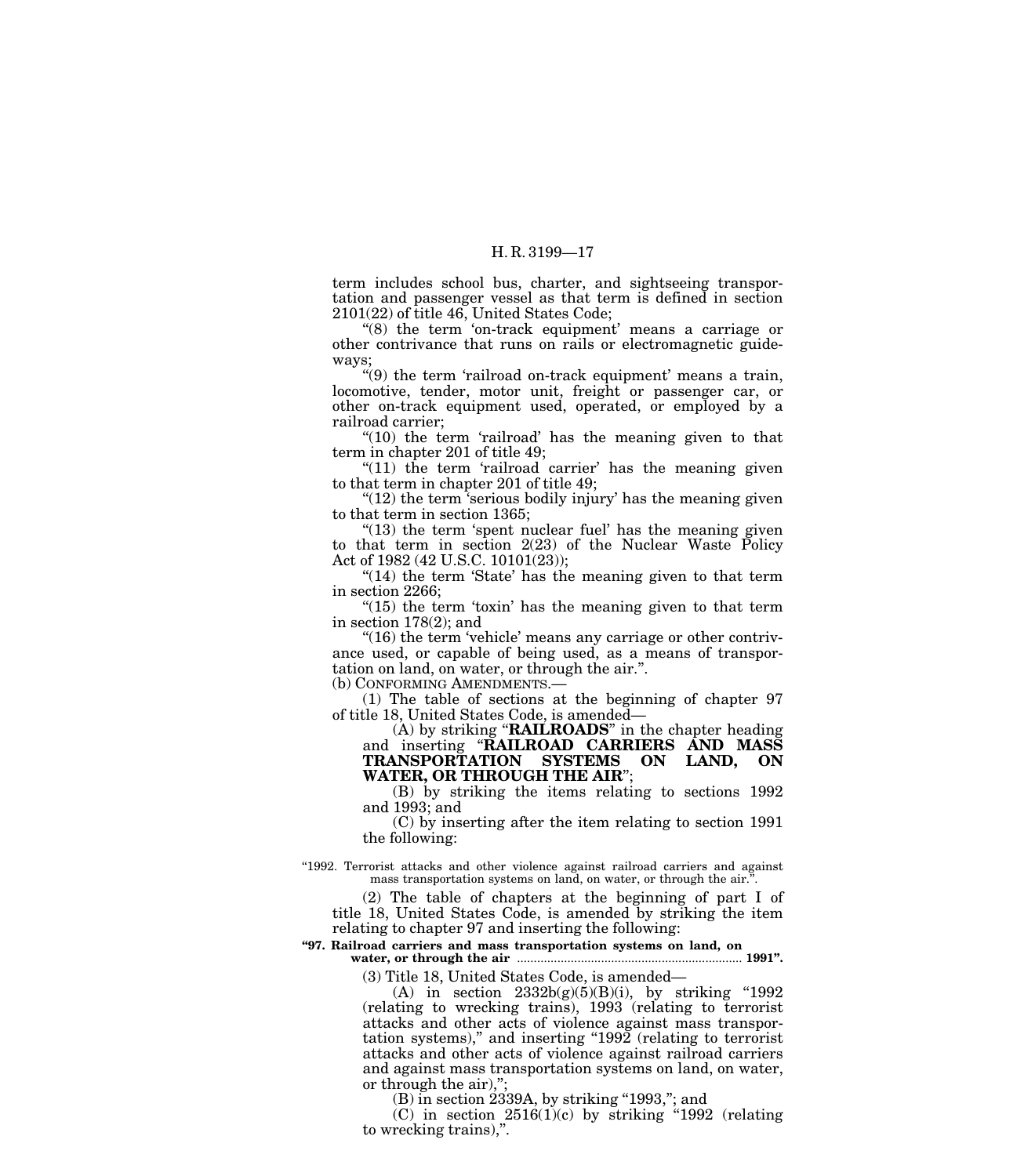# **SEC. 111. FORFEITURE.**

Section  $981(a)(1)(B)(i)$  of title 18, United States Code, is amended by inserting ''trafficking in nuclear, chemical, biological, or radiological weapons technology or material, or'' after ''involves''.

#### **SEC. 112. SECTION 2332b(g)(5)(B) AMENDMENTS RELATING TO THE DEFINITION OF FEDERAL CRIME OF TERRORISM.**

(a) ADDITIONAL OFFENSES.—Section  $2332b(g)(5)(B)$  of title 18, United States Code, is amended—

(1) in clause (i), by inserting '', 2339D (relating to militarytype training from a foreign terrorist organization)'' before '', or 2340A'';

 $(2)$  in clause (ii), by striking "or" after the semicolon;

(3) in clause (iii), by striking the period and inserting ": or"; and

(4) by inserting after clause (iii) the following:

"(iv) section 1010A of the Controlled Substances

Import and Export Act (relating to narco-terrorism).''. (b) CLERICAL CORRECTION.—Section  $2332b(g)(5)(B)$  of title 18, United States Code, is amended by inserting ")" after "2339C (relating to financing of terrorism''.

#### **SEC. 113. AMENDMENTS TO SECTION 2516(1) OF TITLE 18, UNITED STATES CODE.**

(a) PARAGRAPH (a) AMENDMENT.—Section  $2516(1)(a)$  of title 18, United States Code, is amended by inserting ''chapter 10 (relating to biological weapons)'' after ''under the following chapters of this title:''.

(b) PARAGRAPH (c) AMENDMENT.—Section 2516(1)(c) of title 18, United States Code, is amended—

(1) by inserting ''section 37 (relating to violence at international airports), section 43 (relating to animal enterprise terrorism)," after "the following sections of this title:";

(2) by inserting ''section 832 (relating to nuclear and weapons of mass destruction threats), section 842 (relating to explosive materials), section 930 (relating to possession of weapons in Federal facilities)," after "section 751 (relating to escape),'';

(3) by inserting ''section 1114 (relating to officers and employees of the United States), section 1116 (relating to protection of foreign officials)," after "section 1014 (relating to loans and credit applications generally; renewals and discounts),'';

(4) by inserting ''section 1992 (relating to terrorist attacks against mass transportation)," after "section 1344 (relating to bank fraud),

(5) by inserting "section 2340A (relating to torture)," after ''section 2321 (relating to trafficking in certain motor vehicles or motor vehicle parts),'';

(6) by inserting ''section 81 (arson within special maritime and territorial jurisdiction),'' before ''section 201 (bribery of public officials and witnesses)''; and

(7) by inserting ''section 956 (conspiracy to harm persons or property overseas),'' after ''section 175c (relating to variola virus)".

(c) PARAGRAPH  $(g)$  AMENDMENT.—Section  $2516(1)(g)$  of title 18, United States Code, is amended by inserting before the semicolon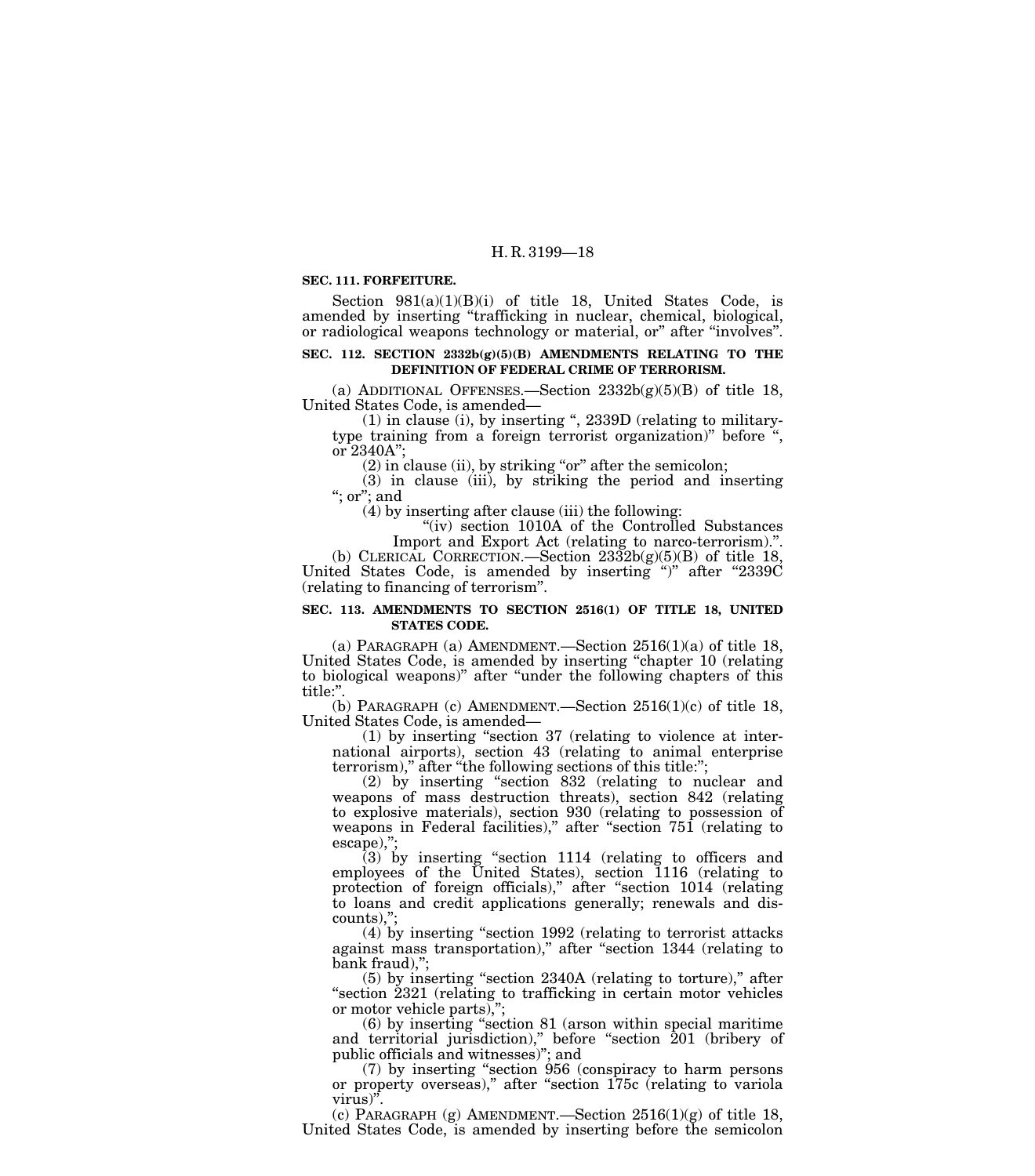'', or section 5324 of title 31, United States Code (relating to structuring transactions to evade reporting requirement prohibited)''.

(d) PARAGRAPH (j) AMENDMENT.—Section  $2516(1)(j)$  of title 18, United States Code, is amended—

 $(1)$  by striking "or" before "section 46502 (relating to aircraft piracy)" and inserting a comma after "section  $60123(b)$ (relating to the destruction of a natural gas pipeline''; and

(2) by inserting '', the second sentence of section 46504 (relating to assault on a flight crew with dangerous weapon), or section  $46505(b)(3)$  or (c) (relating to explosive or incendiary devices, or endangerment of human life, by means of weapons on aircraft)" before "of title 49".

(e) PARAGRAPH (p) AMENDMENT.—Section  $2516(1)(p)$  of title 18, United States Code, is amended by inserting ", section 1028A (relating to aggravated identity theft)'' after ''other documents''.

(f) PARAGRAPH (q) AMENDMENT.—Section  $2516(1)(q)$  of title 18, United States Code, is amended—

 $(1)$  by inserting "2339" after "2232h";

(2) by striking "or" before "2339C"; and

 $(3)$  by inserting ", or 2339D" after "2339C".

(g) AMENDMENT OF PREDICATE CRIMES FOR AUTHORIZATION FOR INTERCEPTION OF WIRE, ORAL, AND ELECTRONIC COMMUNICATIONS.—Section 2516(1) of title 18, United State Code, is amended—

 $(1)$  in subparagraph  $(q)$ , by striking "or" after the semicolon; (2) by redesignating subparagraph (r) as subparagraph (s);

and (3) by adding after subparagraph (q) the following:

"(r) any criminal violation of section 1 (relating to illegal restraints of trade or commerce), 2 (relating to illegal monopolizing of trade or commerce), or 3 (relating to illegal restraints of trade or commerce in territories or the District of Columbia) of the Sherman Act (15 U.S.C. 1, 2, 3); or''.

#### **SEC. 114. DELAYED NOTICE SEARCH WARRANTS.**

(a) LIMITATION ON REASONABLE PERIOD FOR DELAY.—Section 3103a of title 18, United States Code, is amended—

(1) by striking subsection (b)(3) and inserting the following:

"(3) the warrant provides for the giving of such notice within a reasonable period not to exceed 30 days after the date of its execution, or on a later date certain if the facts of the case justify a longer period of delay.''.

(2) by adding at the end the following:

"(c) EXTENSIONS OF DELAY.—Any period of delay authorized by this section may be extended by the court for good cause shown, subject to the condition that extensions should only be granted upon an updated showing of the need for further delay and that each additional delay should be limited to periods of 90 days or less, unless the facts of the case justify a longer period of delay.''.

(b) LIMITATION ON AUTHORITY TO DELAY NOTICE.—Section 3103a(b)(1) of title 18, United States Code, is amended by inserting '', except if the adverse results consist only of unduly delaying a trial" after "2705".

(c) ENHANCED OVERSIGHT.—Section 3103a of title 18, United States Code, is further amended by adding at the end the following: "(d) REPORTS.—

"(1) REPORT BY JUDGE.—Not later than 30 days after the expiration of a warrant authorizing delayed notice (including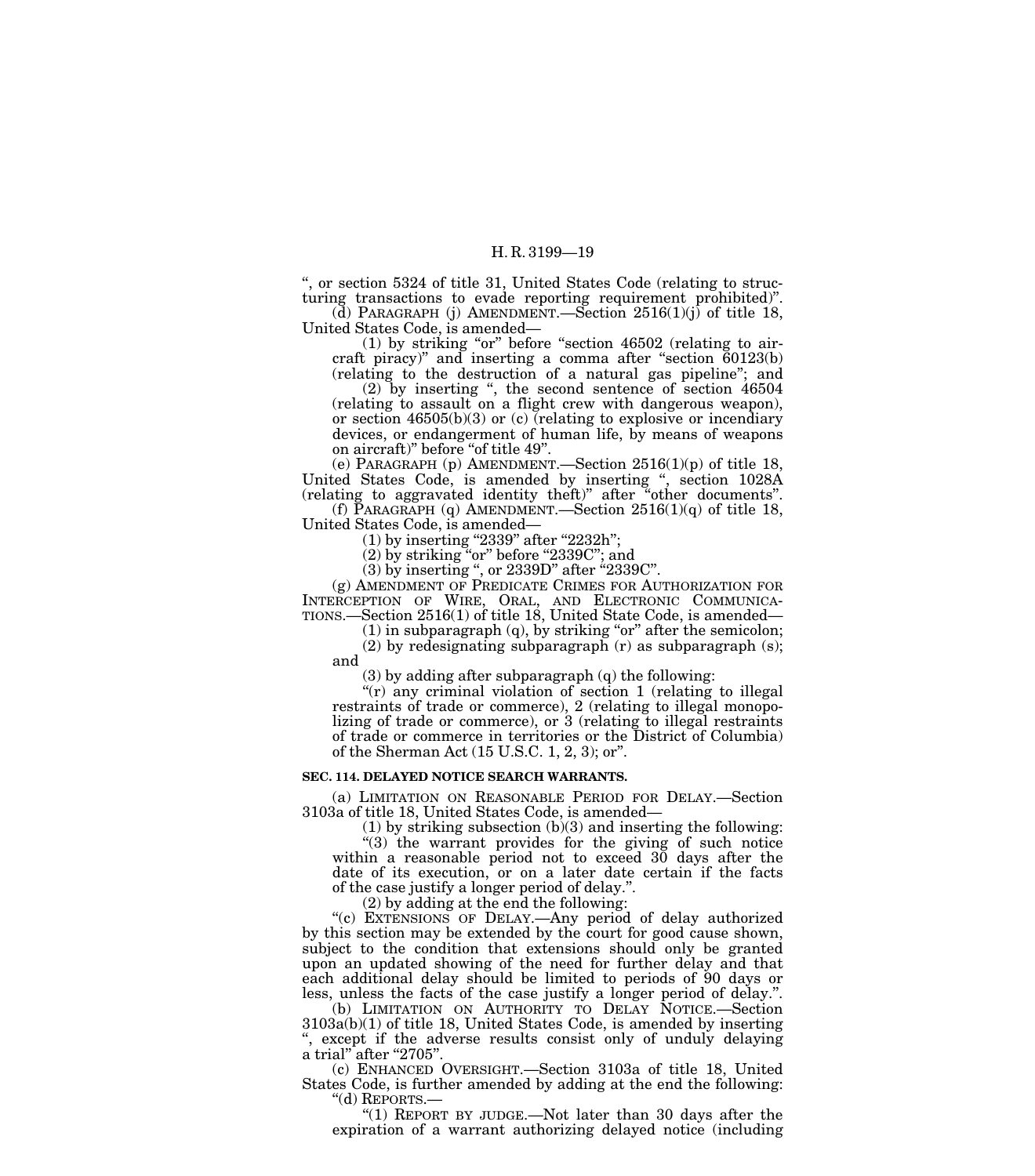any extension thereof) entered under this section, or the denial of such warrant (or request for extension), the issuing or denying judge shall report to the Administrative Office of the United States Courts—

" $(A)$  the fact that a warrant was applied for;

"(B) the fact that the warrant or any extension thereof was granted as applied for, was modified, or was denied;

''(C) the period of delay in the giving of notice authorized by the warrant, and the number and duration of any extensions; and

''(D) the offense specified in the warrant or application.

"(2) REPORT BY ADMINISTRATIVE OFFICE OF THE UNITED STATES COURTS.—Beginning with the fiscal year ending September 30, 2007, the Director of the Administrative Office of the United States Courts shall transmit to Congress annually a full and complete report summarizing the data required to be filed with the Administrative Office by paragraph (1), including the number of applications for warrants and extensions of warrants authorizing delayed notice, and the number of such warrants and extensions granted or denied during the preceding fiscal year.

''(3) REGULATIONS.—The Director of the Administrative Office of the United States Courts, in consultation with the Attorney General, is authorized to issue binding regulations dealing with the content and form of the reports required to be filed under paragraph (1).''.

# **SEC. 115. JUDICIAL REVIEW OF NATIONAL SECURITY LETTERS.**

Chapter 223 of title 18, United States Code, is amended— (1) by inserting at the end of the table of sections the following new item:

''3511. Judicial review of requests for information.'';

and

(2) by inserting after section 3510 the following:

# **''§ 3511. Judicial review of requests for information**

"(a) The recipient of a request for records, a report, or other information under section 2709(b) of this title, section 626(a) or (b) or  $627(a)$  of the Fair Credit Reporting Act, section  $1114(a)(5)(A)$ of the Right to Financial Privacy Act, or section 802(a) of the National Security Act of 1947 may, in the United States district court for the district in which that person or entity does business or resides, petition for an order modifying or setting aside the request. The court may modify or set aside the request if compliance would be unreasonable, oppressive, or otherwise unlawful.

 $f(b)(1)$  The recipient of a request for records, a report, or other information under section 2709(b) of this title, section 626(a) or (b) or  $627(a)$  of the Fair Credit Reporting Act, section  $1114(a)(5)(A)$ of the Right to Financial Privacy Act, or section 802(a) of the National Security Act of 1947, may petition any court described in subsection (a) for an order modifying or setting aside a nondisclosure requirement imposed in connection with such a request.

" $(2)$  If the petition is filed within one year of the request for records, a report, or other information under section 2709(b) of this title, section 626(a) or (b) or 627(a) of the Fair Credit Reporting Act, section  $1114(a)(5)(A)$  of the Right to Financial Privacy Act, or section 802(a) of the National Security Act of 1947,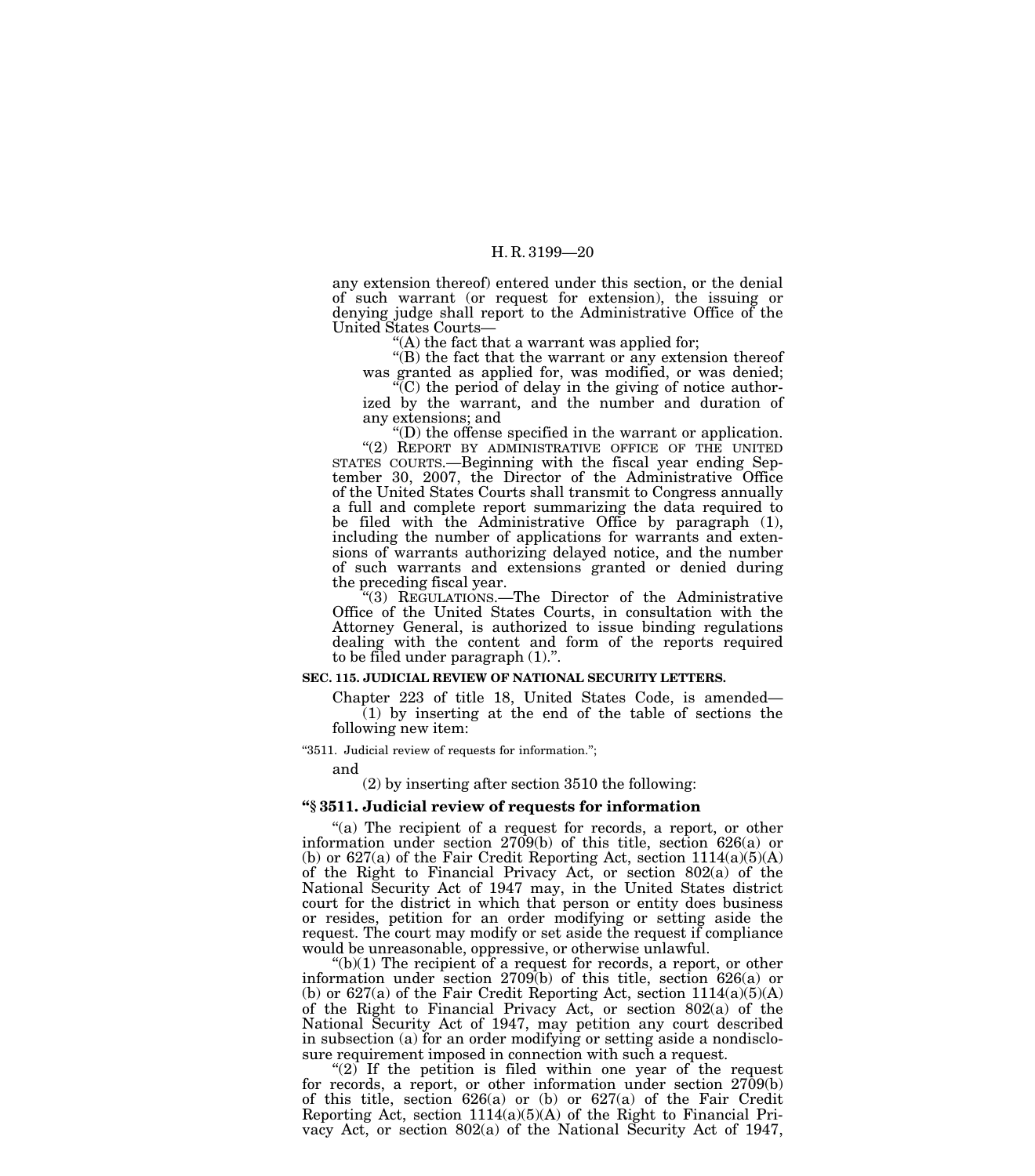the court may modify or set aside such a nondisclosure requirement if it finds that there is no reason to believe that disclosure may endanger the national security of the United States, interfere with a criminal, counterterrorism, or counterintelligence investigation, interfere with diplomatic relations, or endanger the life or physical safety of any person. If, at the time of the petition, the Attorney General, Deputy Attorney General, an Assistant Attorney General, or the Director of the Federal Bureau of Investigation, or in the case of a request by a department, agency, or instrumentality of the Federal Government other than the Department of Justice, the head or deputy head of such department, agency, or instrumentality, certifies that disclosure may endanger the national security of the United States or interfere with diplomatic relations, such certification shall be treated as conclusive unless the court finds that the certification was made in bad faith.

"(3) If the petition is filed one year or more after the request for records, a report, or other information under section 2709(b) of this title, section 626(a) or (b) or 627(a) of the Fair Credit Reporting Act, section 1114(a)(5)(A) of the Right to Financial Privacy Act, or section 802(a) of the National Security Act of 1947, the Attorney General, Deputy Attorney General, an Assistant Attorney General, or the Director of the Federal Bureau of Investigation, or his designee in a position not lower than Deputy Assistant Director at Bureau headquarters or a Special Agent in Charge in a Bureau field office designated by the Director, or in the case of a request by a department, agency, or instrumentality of the Federal Government other than the Federal Bureau of Investigation, the head or deputy head of such department, agency, or instrumentality, within ninety days of the filing of the petition, shall either terminate the nondisclosure requirement or re-certify that disclosure may result in a danger to the national security of the United States, interference with a criminal, counterterrorism, or counterintelligence investigation, interference with diplomatic relations, or danger to the life or physical safety of any person. In the event of re-certification, the court may modify or set aside such a nondisclosure requirement if it finds that there is no reason to believe that disclosure may endanger the national security of the United States, interfere with a criminal, counterterrorism, or counterintelligence investigation, interfere with diplomatic relations, or endanger the life or physical safety of any person. If the recertification that disclosure may endanger the national security of the United States or interfere with diplomatic relations is made by the Attorney General, Deputy Attorney General, an Assistant Attorney General, or the Director of the Federal Bureau of Investigation, such certification shall be treated as conclusive unless the court finds that the recertification was made in bad faith. If the court denies a petition for an order modifying or setting aside a nondisclosure requirement under this paragraph, the recipient shall be precluded for a period of one year from filing another petition to modify or set aside such nondisclosure requirement.

''(c) In the case of a failure to comply with a request for records, a report, or other information made to any person or entity under section 2709(b) of this title, section 626(a) or (b) or  $627(a)$  of the Fair Credit Reporting Act, section  $1114(a)(5)(A)$ of the Right to Financial Privacy Act, or section 802(a) of the National Security Act of 1947, the Attorney General may invoke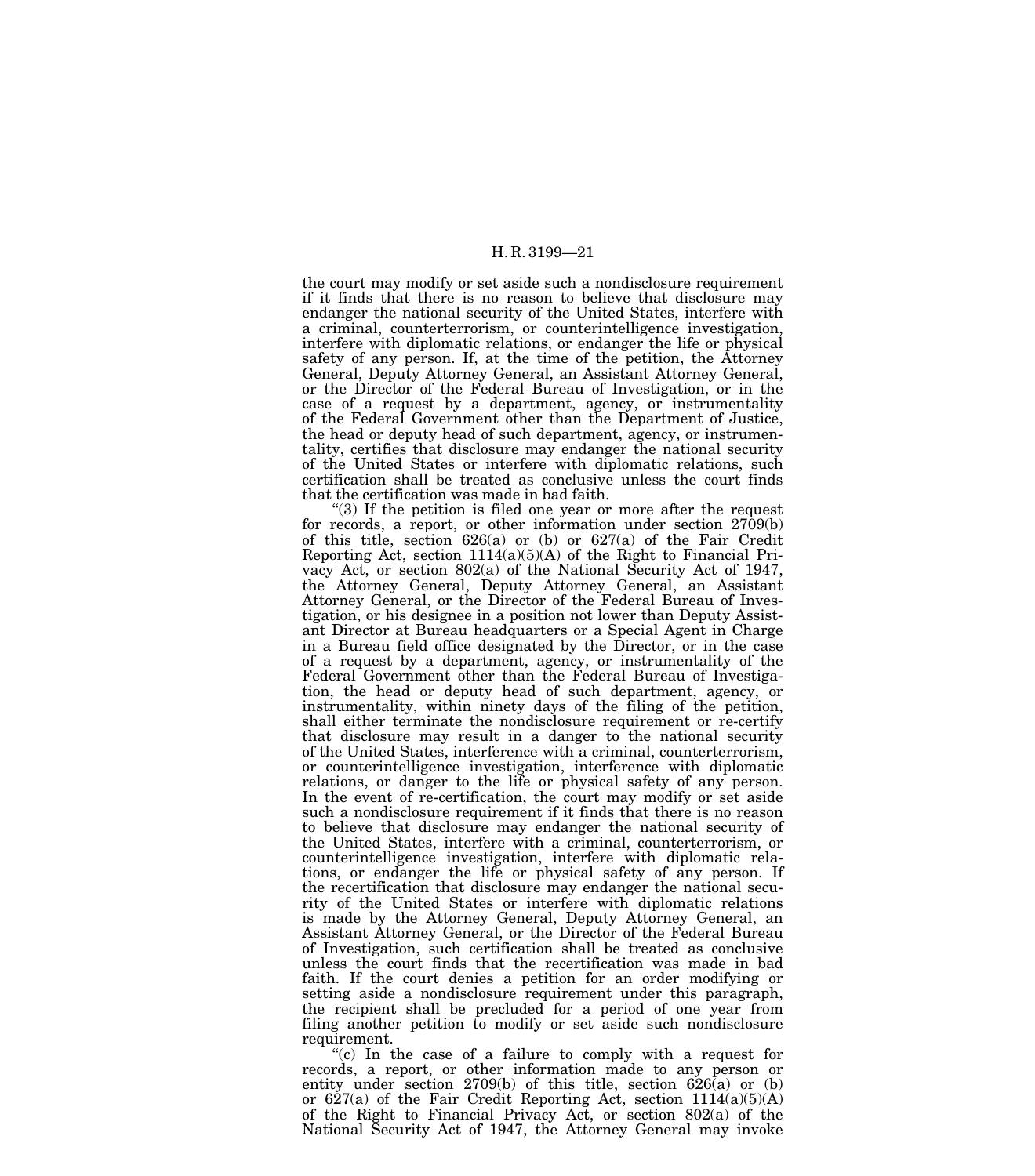the aid of any district court of the United States within the jurisdiction in which the investigation is carried on or the person or entity resides, carries on business, or may be found, to compel compliance with the request. The court may issue an order requiring the person or entity to comply with the request. Any failure to obey the order of the court may be punished by the court as contempt thereof. Any process under this section may be served in any judicial district in which the person or entity may be found.

''(d) In all proceedings under this section, subject to any right to an open hearing in a contempt proceeding, the court must close any hearing to the extent necessary to prevent an unauthorized disclosure of a request for records, a report, or other information made to any person or entity under section 2709(b) of this title, section  $626(a)$  or (b) or  $627(a)$  of the Fair Credit Reporting Act, section 1114(a)(5)(A) of the Right to Financial Privacy Act, or section 802(a) of the National Security Act of 1947. Petitions, filings, records, orders, and subpoenas must also be kept under seal to the extent and as long as necessary to prevent the unauthorized disclosure of a request for records, a report, or other information made to any person or entity under section 2709(b) of this title, section  $626(a)$  or (b) or  $627(a)$  of the Fair Credit Reporting Act, section 1114(a)(5)(A) of the Right to Financial Privacy Act, or section 802(a) of the National Security Act of 1947.

''(e) In all proceedings under this section, the court shall, upon request of the government, review ex parte and in camera any government submission or portions thereof, which may include classified information.''.

#### **SEC. 116. CONFIDENTIALITY OF NATIONAL SECURITY LETTERS.**

(a) Section 2709(c) of title 18, United States Code, is amended to read:<br>"(c) Prohibition of Certain Disclosure.—

"(1) If the Director of the Federal Bureau of Investigation, or his designee in a position not lower than Deputy Assistant Director at Bureau headquarters or a Special Agent in Charge in a Bureau field office designated by the Director, certifies that otherwise there may result a danger to the national security of the United States, interference with a criminal, counterterrorism, or counterintelligence investigation, interference with diplomatic relations, or danger to the life or physical safety of any person, no wire or electronic communications service provider, or officer, employee, or agent thereof, shall disclose to any person (other than those to whom such disclosure is necessary to comply with the request or an attorney to obtain legal advice or legal assistance with respect to the request) that the Federal Bureau of Investigation has sought or obtained access to information or records under this section.

"(2) The request shall notify the person or entity to whom the request is directed of the nondisclosure requirement under paragraph (1).

 $(3)$  Any recipient disclosing to those persons necessary to comply with the request or to an attorney to obtain legal advice or legal assistance with respect to the request shall inform such person of any applicable nondisclosure requirement. Any person who receives a disclosure under this subsection shall be subject to the same prohibitions on disclosure under paragraph (1).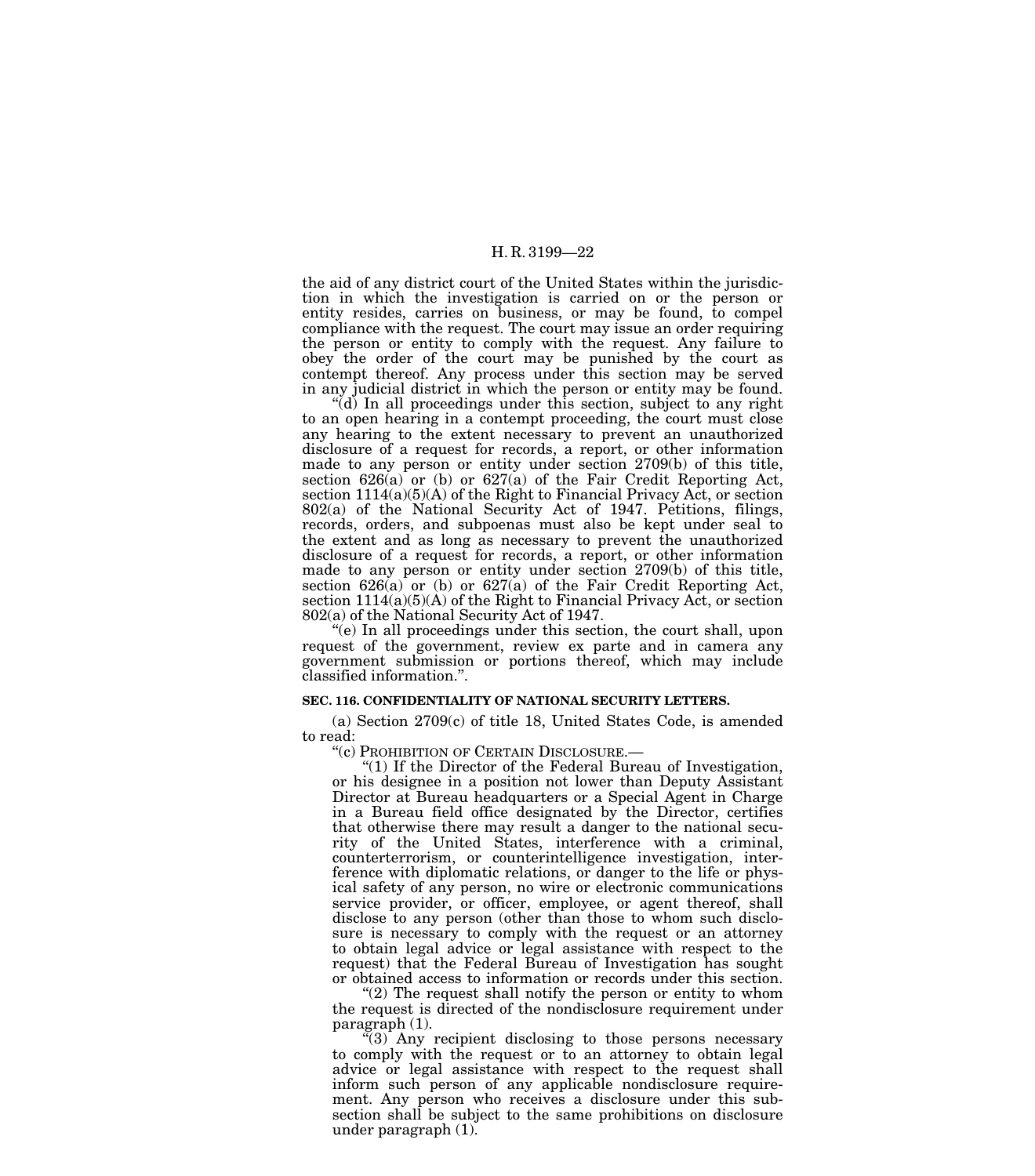"(4) At the request of the Director of the Federal Bureau of Investigation or the designee of the Director, any person making or intending to make a disclosure under this section shall identify to the Director or such designee the person to whom such disclosure will be made or to whom such disclosure was made prior to the request, but in no circumstance shall a person be required to inform the Director or such designee that the person intends to consult an attorney to obtain legal advice or legal assistance.''.

(b) Section 626(d) of the Fair Credit Reporting Act (15 U.S.C. 1681u(d)) is amended to read:

''(d) CONFIDENTIALITY.—

" $(1)$  If the Director of the Federal Bureau of Investigation, or his designee in a position not lower than Deputy Assistant Director at Bureau headquarters or a Special Agent in Charge in a Bureau field office designated by the Director, certifies that otherwise there may result a danger to the national security of the United States, interference with a criminal, counterterrorism, or counterintelligence investigation, interference with diplomatic relations, or danger to the life or physical safety of any person, no consumer reporting agency or officer, employee, or agent of a consumer reporting agency shall disclose to any person (other than those to whom such disclosure is necessary to comply with the request or an attorney to obtain legal advice or legal assistance with respect to the request) that the Federal Bureau of Investigation has sought or obtained the identity of financial institutions or a consumer report respecting any consumer under subsection  $(a)$ ,  $(b)$ , or  $(c)$ , and no consumer reporting agency or officer, employee, or agent of a consumer reporting agency shall include in any consumer report any information that would indicate that the Federal Bureau of Investigation has sought or obtained such information on a consumer report.

" $(2)$  The request shall notify the person or entity to whom the request is directed of the nondisclosure requirement under paragraph (1).

 $\sqrt[4]{(3)}$  Any recipient disclosing to those persons necessary to comply with the request or to an attorney to obtain legal advice or legal assistance with respect to the request shall inform such persons of any applicable nondisclosure requirement. Any person who receives a disclosure under this subsection shall be subject to the same prohibitions on disclosure under paragraph (1).

"(4) At the request of the Director of the Federal Bureau of Investigation or the designee of the Director, any person making or intending to make a disclosure under this section shall identify to the Director or such designee the person to whom such disclosure will be made or to whom such disclosure was made prior to the request, but in no circumstance shall a person be required to inform the Director or such designee that the person intends to consult an attorney to obtain legal advice or legal assistance."

(c) Section 627(c) of the Fair Credit Reporting Act (15 U.S.C.  $1681v(c)$  is amended to read:

''(c) CONFIDENTIALITY.— ''(1) If the head of a government agency authorized to conduct investigations of intelligence or counterintelligence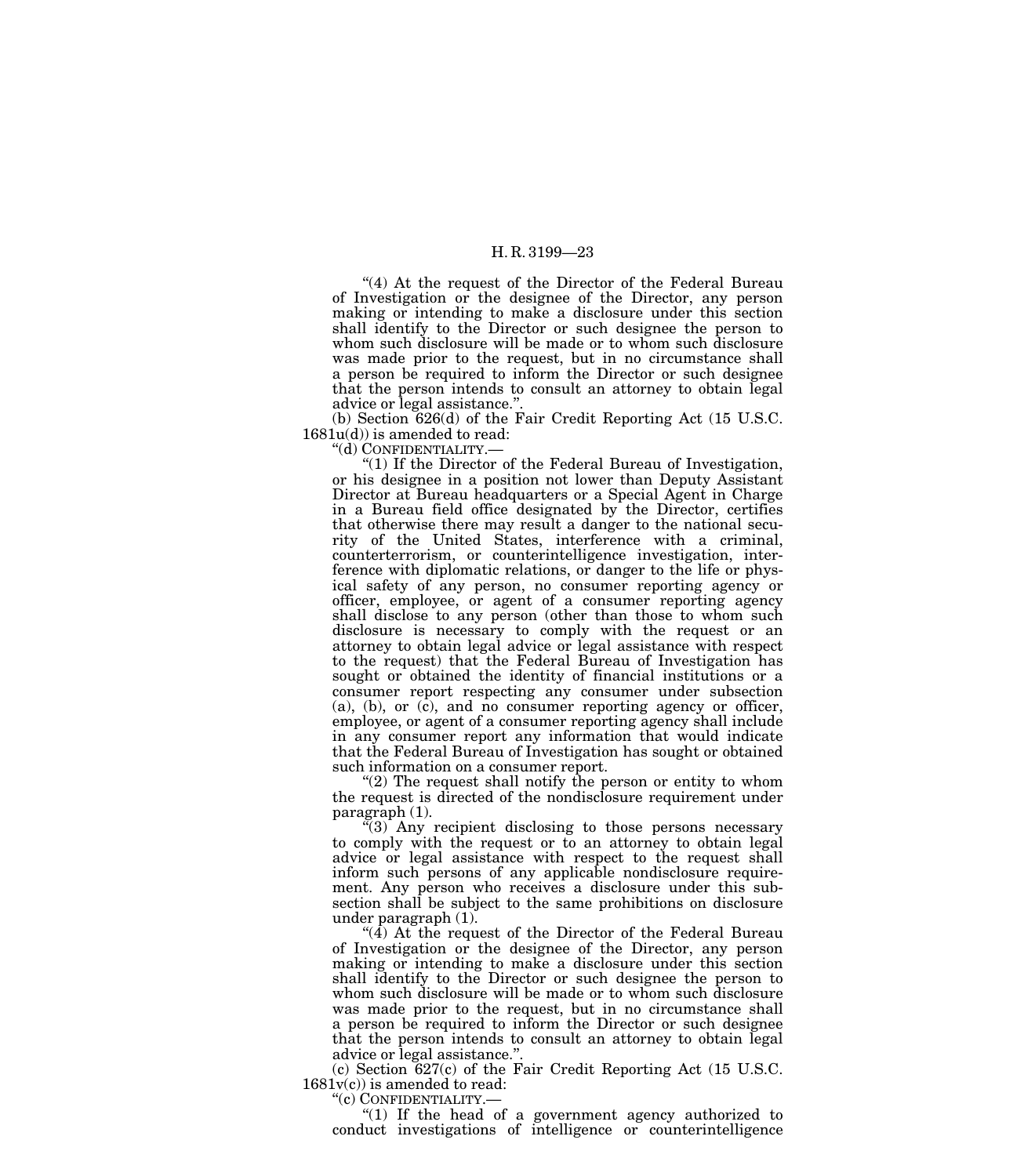activities or analysis related to international terrorism, or his designee, certifies that otherwise there may result a danger to the national security of the United States, interference with a criminal, counterterrorism, or counterintelligence investigation, interference with diplomatic relations, or danger to the life or physical safety of any person, no consumer reporting agency or officer, employee, or agent of such consumer reporting agency, shall disclose to any person (other than those to whom such disclosure is necessary to comply with the request or an attorney to obtain legal advice or legal assistance with respect to the request), or specify in any consumer report, that a government agency has sought or obtained access to information under subsection (a).

" $(2)$  The request shall notify the person or entity to whom the request is directed of the nondisclosure requirement under paragraph (1).

''(3) Any recipient disclosing to those persons necessary to comply with the request or to any attorney to obtain legal advice or legal assistance with respect to the request shall inform such persons of any applicable nondisclosure requirement. Any person who receives a disclosure under this subsection shall be subject to the same prohibitions on disclosure under paragraph (1).

"(4) At the request of the authorized Government agency, any person making or intending to make a disclosure under this section shall identify to the requesting official of the authorized Government agency the person to whom such disclosure will be made or to whom such disclosure was made prior to the request, but in no circumstance shall a person be required to inform such requesting official that the person intends to consult an attorney to obtain legal advice or legal assistance.''. (d) Section 1114(a)(3) of the Right to Financial Privacy Act  $(12$  U.S.C. 3414 $(a)(3)$ ) is amended to read as follows:

 $\degree$ (3)(A) If the Government authority described in paragraph (1) or the Secret Service, as the case may be, certifies that otherwise there may result a danger to the national security of the United States, interference with a criminal, counterterrorism, or counterintelligence investigation, interference with diplomatic relations, or danger to the life or physical safety of any person, no financial institution, or officer, employee, or agent of such institution, shall disclose to any person (other than those to whom such disclosure is necessary to comply with the request or an attorney to obtain legal advice or legal assistance with respect to the request) that the Government authority or the Secret Service has sought or obtained access to a customer's financial records.

''(B) The request shall notify the person or entity to whom the request is directed of the nondisclosure requirement under subparagraph (A).

 $(C)$  Any recipient disclosing to those persons necessary to comply with the request or to an attorney to obtain legal advice or legal assistance with respect to the request shall inform such persons of any applicable nondisclosure requirement. Any person who receives a disclosure under this subsection shall be subject to the same prohibitions on disclosure under subparagraph (A).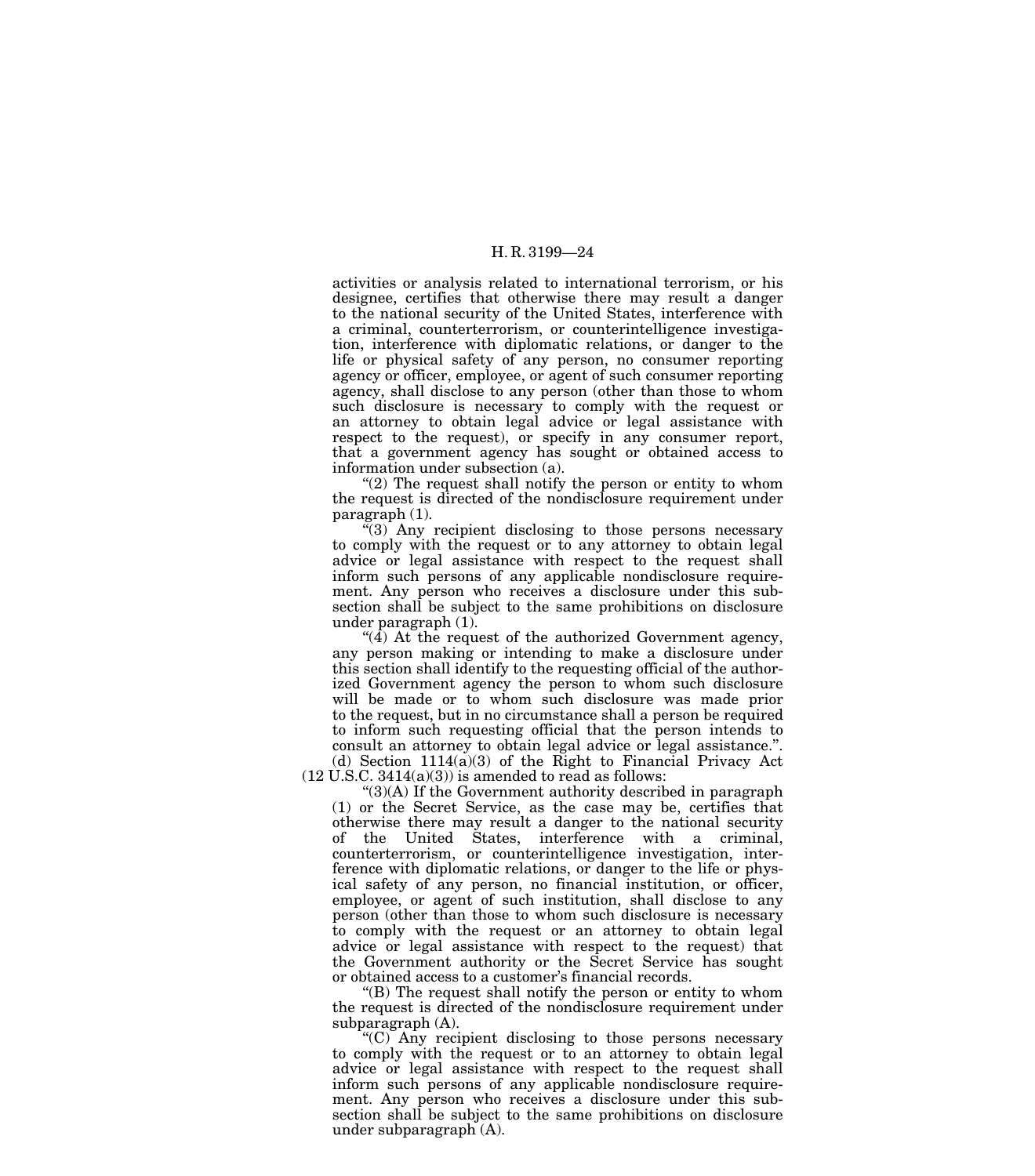''(D) At the request of the authorized Government agency or the Secret Service, any person making or intending to make a disclosure under this section shall identify to the requesting official of the authorized Government agency or the Secret Service the person to whom such disclosure will be made or to whom such disclosure was made prior to the request, but in no circumstance shall a person be required to inform such requesting official that the person intends to consult an attorney to obtain legal advice or legal assistance.''.

(e) Section  $1114(a)(5)(D)$  of the Right to Financial Privacy Act  $(12 \text{ U.S.C. } 3414(a)(5)(D))$  is amended to read:

''(D) PROHIBITION OF CERTAIN DISCLOSURE.—

"(i) If the Director of the Federal Bureau of Investigation, or his designee in a position not lower than Deputy Assistant Director at Bureau headquarters or a Special Agent in Charge in a Bureau field office designated by the Director, certifies that otherwise there may result a danger to the national security of the United States, interference with a criminal, counterterrorism, or counterintelligence investigation, interference with diplomatic relations, or danger to the life or physical safety of any person, no financial institution, or officer, employee, or agent of such institution, shall disclose to any person (other than those to whom such disclosure is necessary to comply with the request or an attorney to obtain legal advice or legal assistance with respect to the request) that the Federal Bureau of Investigation has sought or obtained access to a customer's or entity's financial records under subparagraph (A).

"(ii) The request shall notify the person or entity to whom the request is directed of the nondisclosure requirement under clause (i).

"(iii) Any recipient disclosing to those persons necessary to comply with the request or to an attorney to obtain legal advice or legal assistance with respect to the request shall inform such persons of any applicable nondisclosure requirement. Any person who receives a disclosure under this subsection shall be subject to the same prohibitions on disclosure under clause (i).

"(iv) At the request of the Director of the Federal Bureau of Investigation or the designee of the Director, any person making or intending to make a disclosure under this section shall identify to the Director or such designee the person to whom such disclosure will be made or to whom such disclosure was made prior to the request, but in no circumstance shall a person be required to inform the Director or such designee that the person intends to consult an attorney to obtain legal advice or legal assistance.''.

(f) Section 802(b) of the National Security Act of 1947 (50 U.S.C. 436(b)) is amended to read as follows:

''(b) PROHIBITION OF CERTAIN DISCLOSURE.— ''(1) If an authorized investigative agency described in subsection (a) certifies that otherwise there may result a danger to the national security of the United States, interference with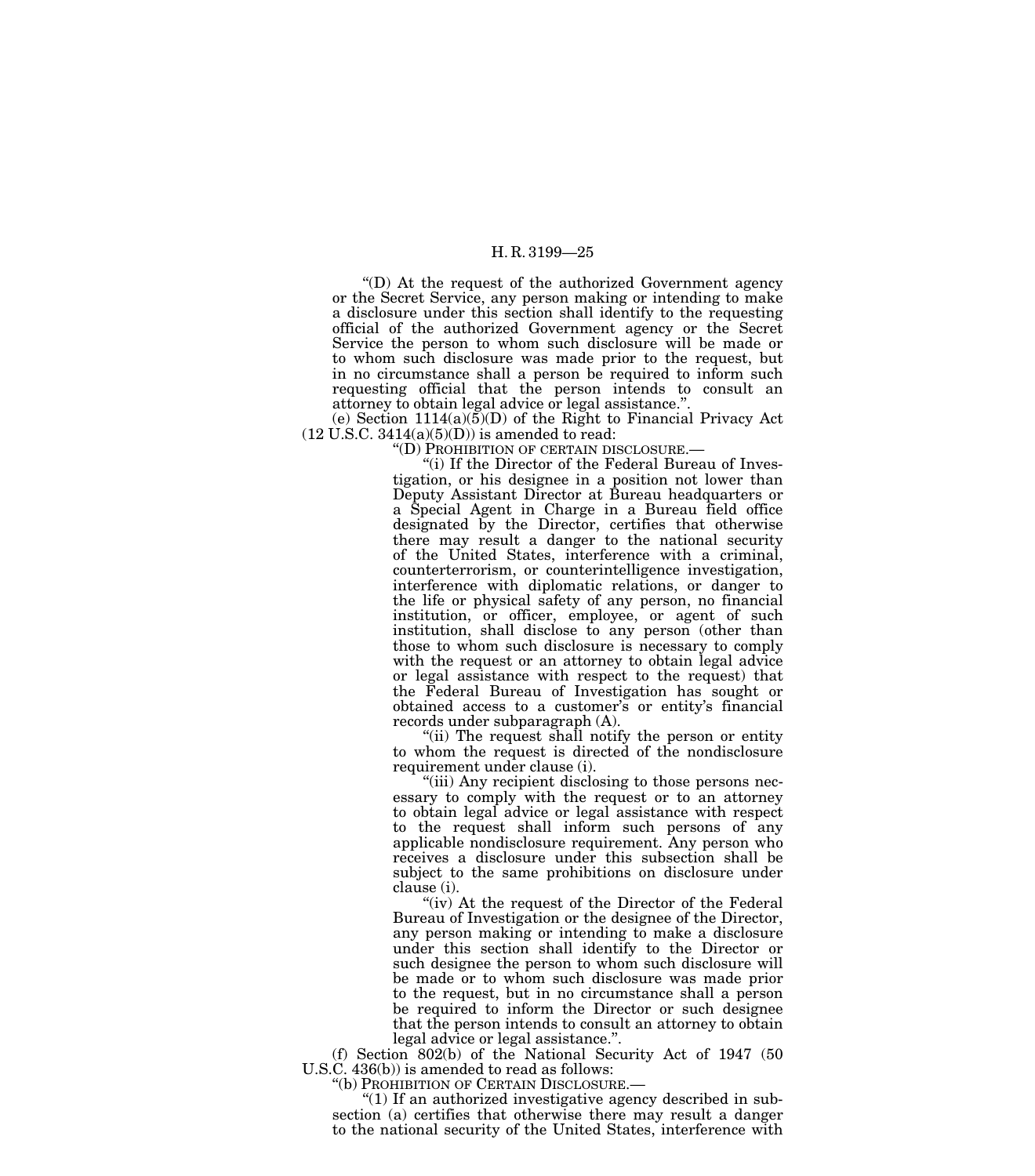a criminal, counterterrorism, or counterintelligence investigation, interference with diplomatic relations, or danger to the life or physical safety of any person, no governmental or private entity, or officer, employee, or agent of such entity, may disclose to any person (other than those to whom such disclosure is necessary to comply with the request or an attorney to obtain legal advice or legal assistance with respect to the request) that such entity has received or satisfied a request made by an authorized investigative agency under this section.

"(2) The request shall notify the person or entity to whom the request is directed of the nondisclosure requirement under paragraph (1).

"(3) Any recipient disclosing to those persons necessary to comply with the request or to an attorney to obtain legal advice or legal assistance with respect to the request shall inform such persons of any applicable nondisclosure requirement. Any person who receives a disclosure under this subsection shall be subject to the same prohibitions on disclosure under paragraph (1).

"(4) At the request of the authorized investigative agency, any person making or intending to make a disclosure under this section shall identify to the requesting official of the authorized investigative agency the person to whom such disclosure will be made or to whom such disclosure was made prior to the request, but in no circumstance shall a person be required to inform such official that the person intends to consult an attorney to obtain legal advice or legal assistance.''.

# **SEC. 117. VIOLATIONS OF NONDISCLOSURE PROVISIONS OF NATIONAL SECURITY LETTERS.**

Section 1510 of title 18, United States Code, is amended by adding at the end the following:

''(e) Whoever, having been notified of the applicable disclosure prohibitions or confidentiality requirements of section  $2709(c)(1)$ of this title, section  $626(d)(1)$  or  $627(c)(1)$  of the Fair Credit Reporting Act  $(15 \text{ U.S.C. } 1681u(d)(1) \text{ or } 1681v(c)(1))$ , section  $1114(a)(3)(A)$  or  $1114(a)(5)(D)(i)$  of the Right to Financial Privacy Act (12 U.S.C. 3414(a)(3)(A) or 3414(a)(5)(D)(i)), or section 802(b)(1) of the National Security Act of 1947 (50 U.S.C. 436(b)(1)), knowingly and with the intent to obstruct an investigation or judicial proceeding violates such prohibitions or requirements applicable by law to such person shall be imprisoned for not more than five years, fined under this title, or both.''.

#### **SEC. 118. REPORTS ON NATIONAL SECURITY LETTERS.**

(a) EXISTING REPORTS.—Any report made to a committee of Congress regarding national security letters under section  $2709(c)(1)$ of title 18, United States Code, section 626(d) or 627(c) of the Fair Credit Reporting Act (15 U.S.C. 1681u(d) or 1681v(c)), section  $1114(a)(3)$  or  $114(a)(5)(D)$  of the Right to Financial Privacy Act  $(12 \text{ U.S.C. } 3414(a)(3) \text{ or } 3414(a)(5)(\bar{D}))$ , or section 802(b) of the National Security Act of 1947 (50 U.S.C. 436(b)) shall also be made to the Committees on the Judiciary of the House of Representatives and the Senate.

(b) ENHANCED OVERSIGHT OF FAIR CREDIT REPORTING ACT COUNTERTERRORISM NATIONAL SECURITY LETTER.—Section 627 of the Fair Credit Reporting Act  $(15 \text{ U.S.C. } 1681(v))$  is amended by inserting at the end the following new subsection: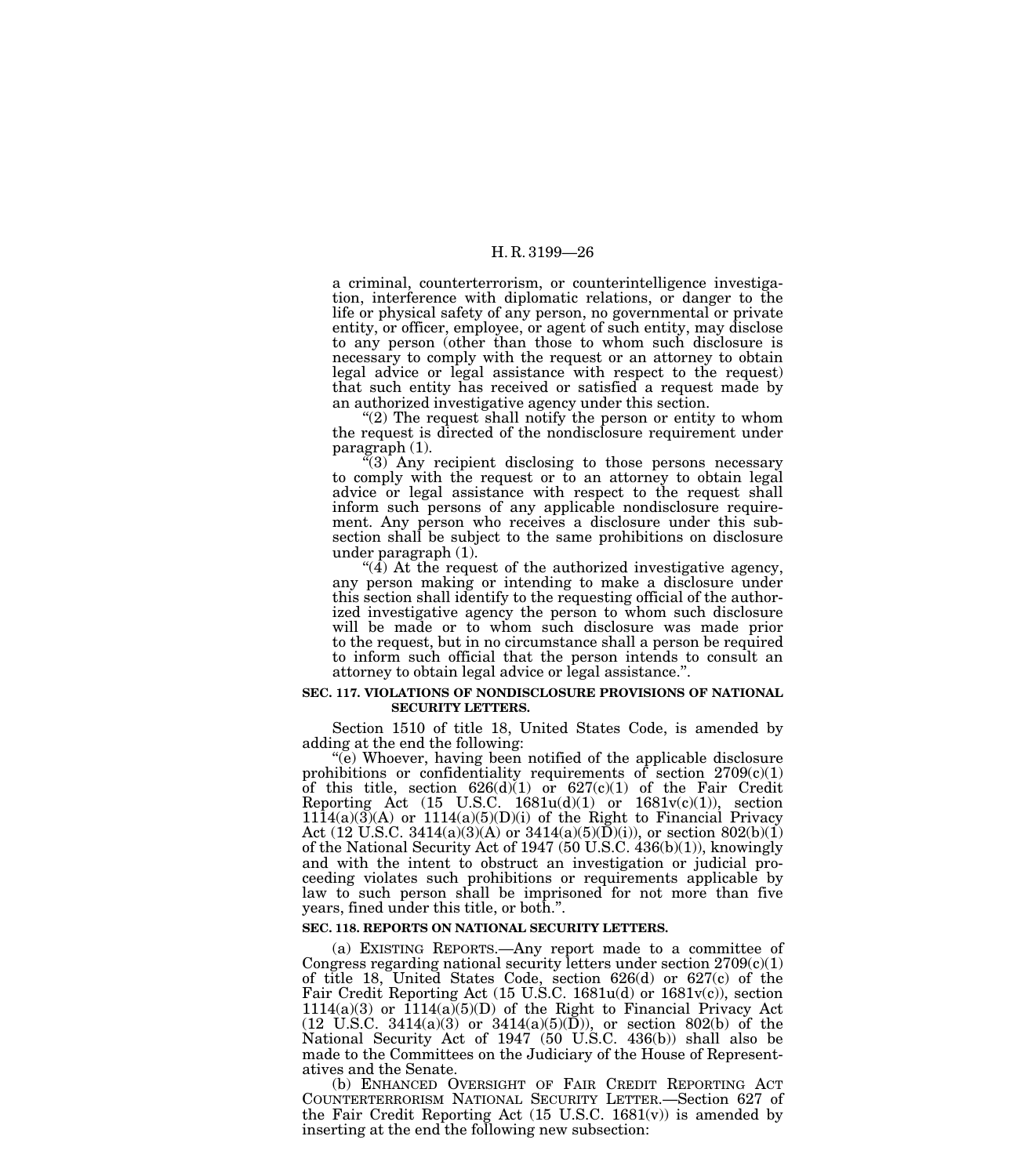"(f) REPORTS TO CONGRESS.— $(1)$  On a semi-annual basis, the Attorney General shall fully inform the Committee on the Judiciary, the Committee on Financial Services, and the Permanent Select Committee on Intelligence of the House of Representatives and the Committee on the Judiciary, the Committee on Banking, Housing, and Urban Affairs, and the Select Committee on Intelligence of the Senate concerning all requests made pursuant to subsection (a).

" $(2)$  In the case of the semiannual reports required to be submitted under paragraph (1) to the Permanent Select Committee on Intelligence of the House of Representatives and the Select Committee on Intelligence of the Senate, the submittal dates for such reports shall be as provided in section 507 of the National Security Act of 1947 (50 U.S.C. 415b).''.

(c) REPORT ON REQUESTS FOR NATIONAL SECURITY LETTERS.—

(1) IN GENERAL.—In April of each year, the Attorney General shall submit to Congress an aggregate report setting forth with respect to the preceding year the total number of requests made by the Department of Justice for information concerning different United States persons under—

(A) section 2709 of title 18, United States Code (to access certain communication service provider records), excluding the number of requests for subscriber information;

(B) section 1114 of the Right to Financial Privacy Act (12 U.S.C. 3414) (to obtain financial institution customer records);

(C) section 802 of the National Security Act of 1947 (50 U.S.C. 436) (to obtain financial information, records, and consumer reports);

(D) section 626 of the Fair Credit Reporting Act (15 U.S.C. 1681u) (to obtain certain financial information and consumer reports); and

(E) section 627 of the Fair Credit Reporting Act (15 U.S.C. 1681v) (to obtain credit agency consumer records for counterterrorism investigations).

(2) UNCLASSIFIED FORM.—The report under this section shall be submitted in unclassified form.

(d) NATIONAL SECURITY LETTER DEFINED.—In this section, the term ''national security letter'' means a request for information under one of the following provisions of law:

(1) Section 2709(a) of title 18, United States Code (to access certain communication service provider records).

 $(2)$  Section 1114(a)(5)(A) of the Right to Financial Privacy Act (12 U.S.C. 3414(a)(5)(A)) (to obtain financial institution customer records).

(3) Section 802 of the National Security Act of 1947 (50 U.S.C. 436) (to obtain financial information, records, and consumer reports).

(4) Section 626 of the Fair Credit Reporting Act (15 U.S.C. 1681u) (to obtain certain financial information and consumer reports).

(5) Section 627 of the Fair Credit Reporting Act (15 U.S.C. 1681v) (to obtain credit agency consumer records for counterterrorism investigations).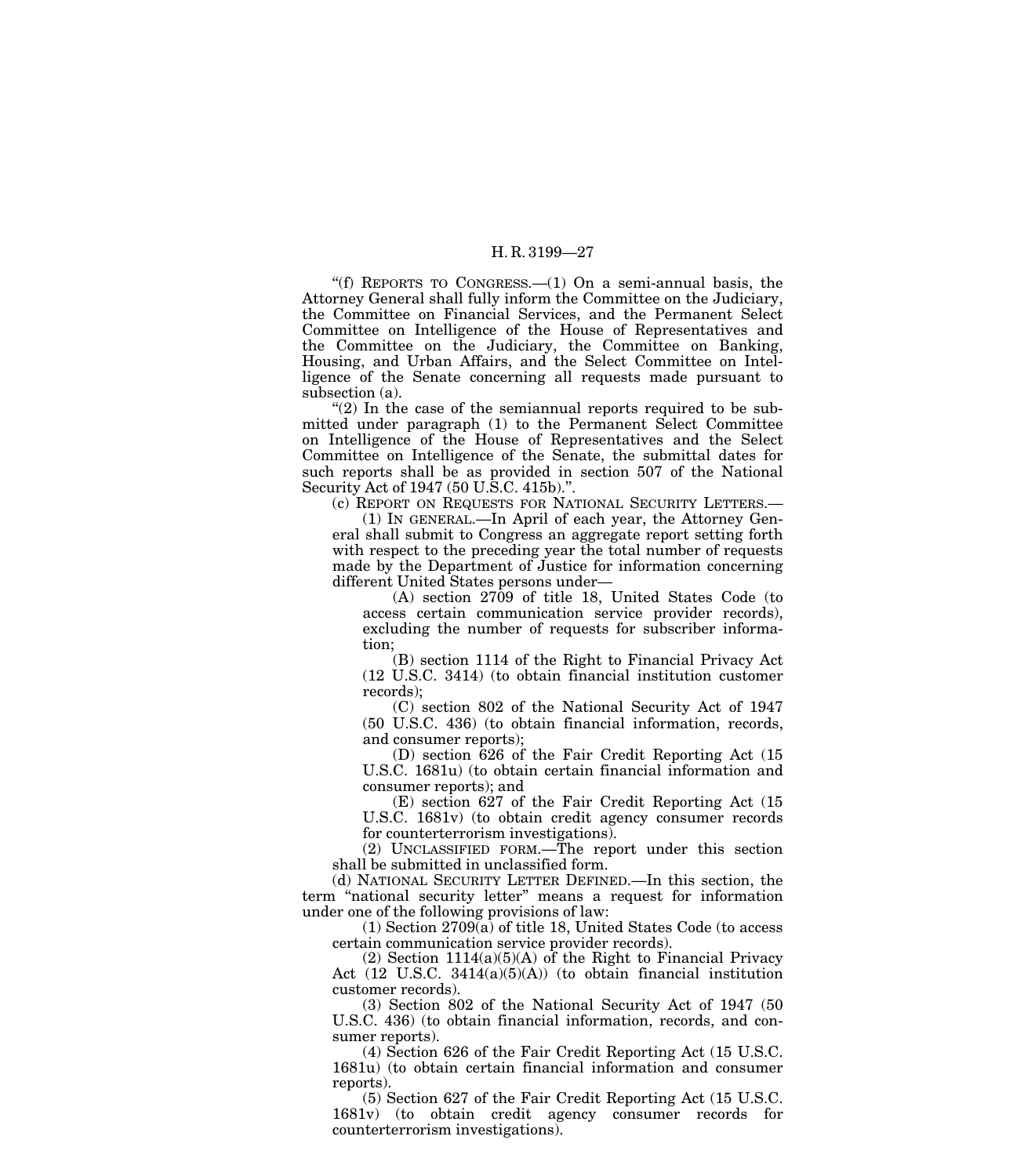# **SEC. 119. AUDIT OF USE OF NATIONAL SECURITY LETTERS.**

(a) AUDIT.—The Inspector General of the Department of Justice shall perform an audit of the effectiveness and use, including any improper or illegal use, of national security letters issued by the Department of Justice.

(b) REQUIREMENTS.—The audit required under subsection (a) shall include—

(1) an examination of the use of national security letters by the Department of Justice during calendar years 2003 through  $2006$ ;

(2) a description of any noteworthy facts or circumstances relating to such use, including any improper or illegal use of such authority; and

(3) an examination of the effectiveness of national security letters as an investigative tool, including—

(A) the importance of the information acquired by the Department of Justice to the intelligence activities of the Department of Justice or to any other department or agency of the Federal Government;

(B) the manner in which such information is collected, retained, analyzed, and disseminated by the Department of Justice, including any direct access to such information (such as access to "raw data") provided to any other department, agency, or instrumentality of Federal, State, local, or tribal governments or any private sector entity;

(C) whether, and how often, the Department of Justice utilized such information to produce an analytical intelligence product for distribution within the Department of Justice, to the intelligence community (as such term is defined in section 3(4) of the National Security Act of 1947 (50 U.S.C. 401 $a(4)$ ), or to other Federal, State, local, or tribal government departments, agencies, or instrumentalities;

(D) whether, and how often, the Department of Justice provided such information to law enforcement authorities for use in criminal proceedings;

(E) with respect to national security letters issued following the date of the enactment of this Act, an examination of the number of occasions in which the Department of Justice, or an officer or employee of the Department of Justice, issued a national security letter without the certification necessary to require the recipient of such letter to comply with the nondisclosure and confidentiality requirements potentially applicable under law; and

(F) the types of electronic communications and transactional information obtained through requests for information under section 2709 of title 18, United States Code, including the types of dialing, routing, addressing, or signaling information obtained, and the procedures the Department of Justice uses if content information is obtained through the use of such authority.

(c) SUBMISSION DATES.—

(1) PRIOR YEARS.—Not later than one year after the date of the enactment of this Act, or upon completion of the audit under this section for calendar years 2003 and 2004, whichever is earlier, the Inspector General of the Department of Justice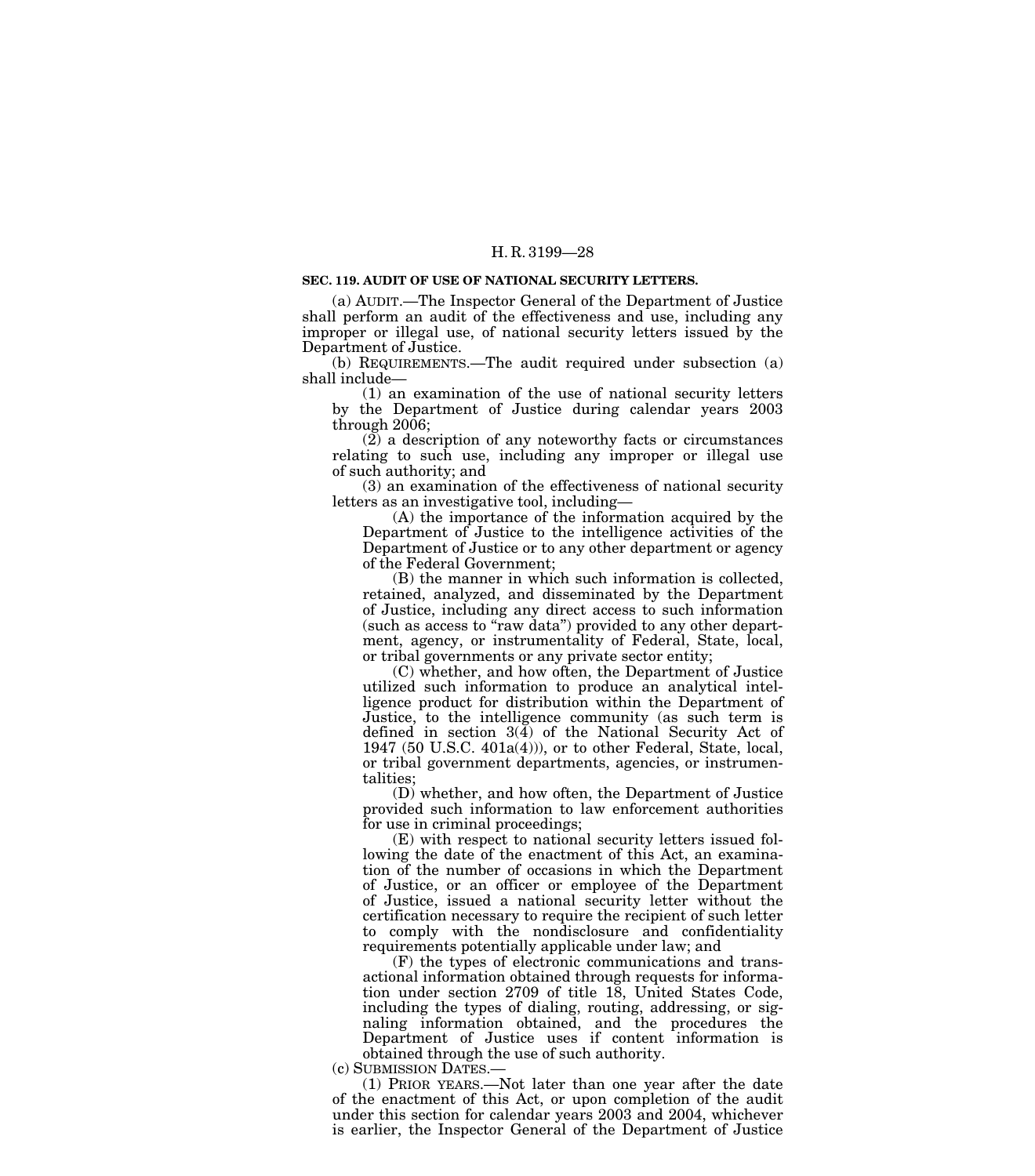shall submit to the Committee on the Judiciary and the Permanent Select Committee on Intelligence of the House of Representatives and the Committee on the Judiciary and the Select Committee on Intelligence of the Senate a report containing the results of the audit conducted under this subsection for calendar years 2003 and 2004.

(2) CALENDAR YEARS 2005 AND 2006.—Not later than December 31, 2007, or upon completion of the audit under this subsection for calendar years 2005 and 2006, whichever is earlier, the Inspector General of the Department of Justice shall submit to the Committee on the Judiciary and the Permanent Select Committee on Intelligence of the House of Representatives and the Committee on the Judiciary and the Select Committee on Intelligence of the Senate a report containing the results of the audit conducted under this subsection for calendar years 2005 and 2006.

(d) PRIOR NOTICE TO ATTORNEY GENERAL AND DIRECTOR OF NATIONAL INTELLIGENCE; COMMENTS.—

(1) NOTICE.—Not less than 30 days before the submission of a report under subsection  $(c)(1)$  or  $(c)(2)$ , the Inspector General of the Department of Justice shall provide such report to the Attorney General and the Director of National Intelligence.

(2) COMMENTS.—The Attorney General or the Director of National Intelligence may provide comments to be included in the reports submitted under subsection  $(c)(1)$  or  $(c)(2)$  as the Attorney General or the Director of National Intelligence may consider necessary.

(e) UNCLASSIFIED FORM.—The reports submitted under subsection  $(c)(1)$  or  $(c)(2)$  and any comments included under subsection  $(d)(2)$  shall be in unclassified form, but may include a classified annex.

(f) MINIMIZATION PROCEDURES FEASIBILITY.—Not later than February 1, 2007, or upon completion of review of the report submitted under subsection (c)(1), whichever is earlier, the Attorney General and the Director of National Intelligence shall jointly submit to the Committee on the Judiciary and the Permanent Select Committee on Intelligence of the House of Representatives and the Committee on the Judiciary and the Select Committee on Intelligence of the Senate a report on the feasibility of applying minimization procedures in the context of national security letters to ensure the protection of the constitutional rights of United States persons.

(g) NATIONAL SECURITY LETTER DEFINED.—In this section, the term ''national security letter'' means a request for information under one of the following provisions of law:

(1) Section 2709(a) of title 18, United States Code (to access certain communication service provider records).

(2) Section  $1114(a)(5)(A)$  of the Right to Financial Privacy Act (12 U.S.C. 3414(a)(5)(A)) (to obtain financial institution customer records).

(3) Section 802 of the National Security Act of 1947 (50 U.S.C. 436) (to obtain financial information, records, and consumer reports).

(4) Section 626 of the Fair Credit Reporting Act (15 U.S.C. 1681u) (to obtain certain financial information and consumer reports).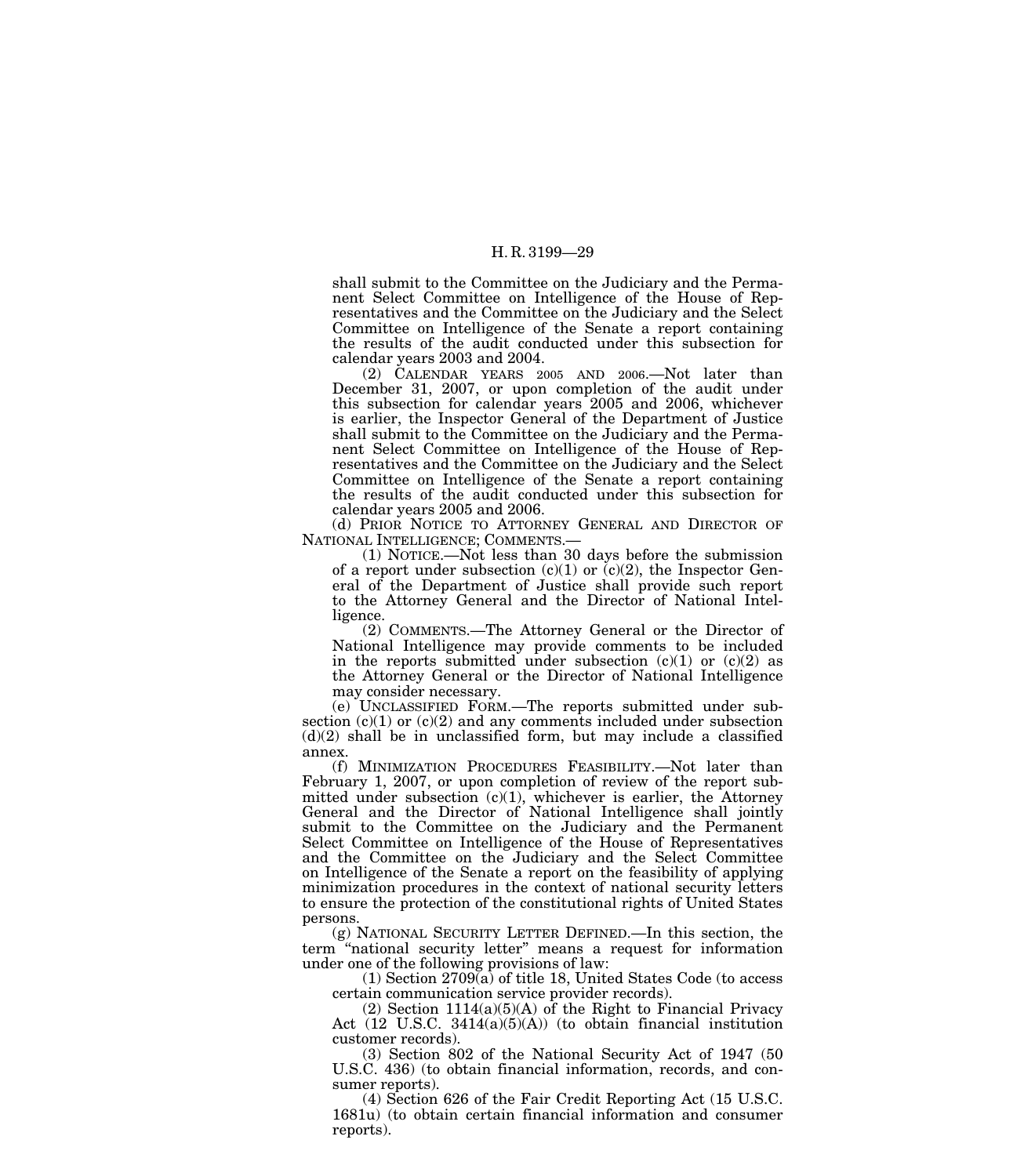(5) Section 627 of the Fair Credit Reporting Act (15 U.S.C. 1681v) (to obtain credit agency consumer records for counterterrorism investigations).

#### **SEC. 120. DEFINITION FOR FORFEITURE PROVISIONS UNDER SECTION 806 OF THE USA PATRIOT ACT.**

Section 981(a)(1)(G) of title 18, United States Code, is amended—

(1) in clause (i), by striking ''act of international or domestic terrorism (as defined in section 2331)'' and inserting ''any Federal crime of terrorism (as defined in section  $2\overline{3}32b(g)(5)$ ";

(2) in clause (ii), by striking ''an act of international or domestic terrorism (as defined in section 2331)'' with ''any Federal crime of terrorism (as defined in section  $2332b(g)(5)^3$ ; and

(3) in clause (iii), by striking ''act of international or domestic terrorism (as defined in section 2331)'' and inserting "Federal crime of terrorism (as defined in section  $2332b(g)(5)$ ".

#### **SEC. 121. PENAL PROVISIONS REGARDING TRAFFICKING IN CONTRA-BAND CIGARETTES OR SMOKELESS TOBACCO.**

(a) THRESHOLD QUANTITY FOR TREATMENT AS CONTRABAND CIGARETTES.—(1) Section 2341(2) of title 18, United States Code, is amended by striking ''60,000 cigarettes'' and inserting ''10,000 cigarettes''.

 $(2)$  Section 2342 $(b)$  of that title is amended by striking "60,000" and inserting "10,000".

(3) Section 2343 of that title is amended—

 $(A)$  in subsection  $(a)$ , by striking "60,000" and inserting ''10,000''; and

(B) in subsection (b), by striking ''60,000'' and inserting " $10,000$ ".

(b) CONTRABAND SMOKELESS TOBACCO.—(1) Section 2341 of that title is amended—

 $(A)$  in paragraph  $(4)$ , by striking "and" at the end;

(B) in paragraph (5), by striking the period at the end and inserting a semicolon; and

(C) by adding at the end the following new paragraphs:

''(6) the term 'smokeless tobacco' means any finely cut, ground, powdered, or leaf tobacco that is intended to be placed in the oral or nasal cavity or otherwise consumed without being combusted;

"(7) the term 'contraband smokeless tobacco' means a quantity in excess of 500 single-unit consumer-sized cans or packages of smokeless tobacco, or their equivalent, that are in the possession of any person other than—

''(A) a person holding a permit issued pursuant to chapter 52 of the Internal Revenue Code of 1986 as manufacturer of tobacco products or as an export warehouse proprietor, a person operating a customs bonded warehouse pursuant to section 311 or 555 of the Tariff Act of 1930  $(19 \text{ U.S.C. } 1311, 1555)$ , or an agent of such person;

''(B) a common carrier transporting such smokeless tobacco under a proper bill of lading or freight bill which states the quantity, source, and designation of such smokeless tobacco;

''(C) a person who—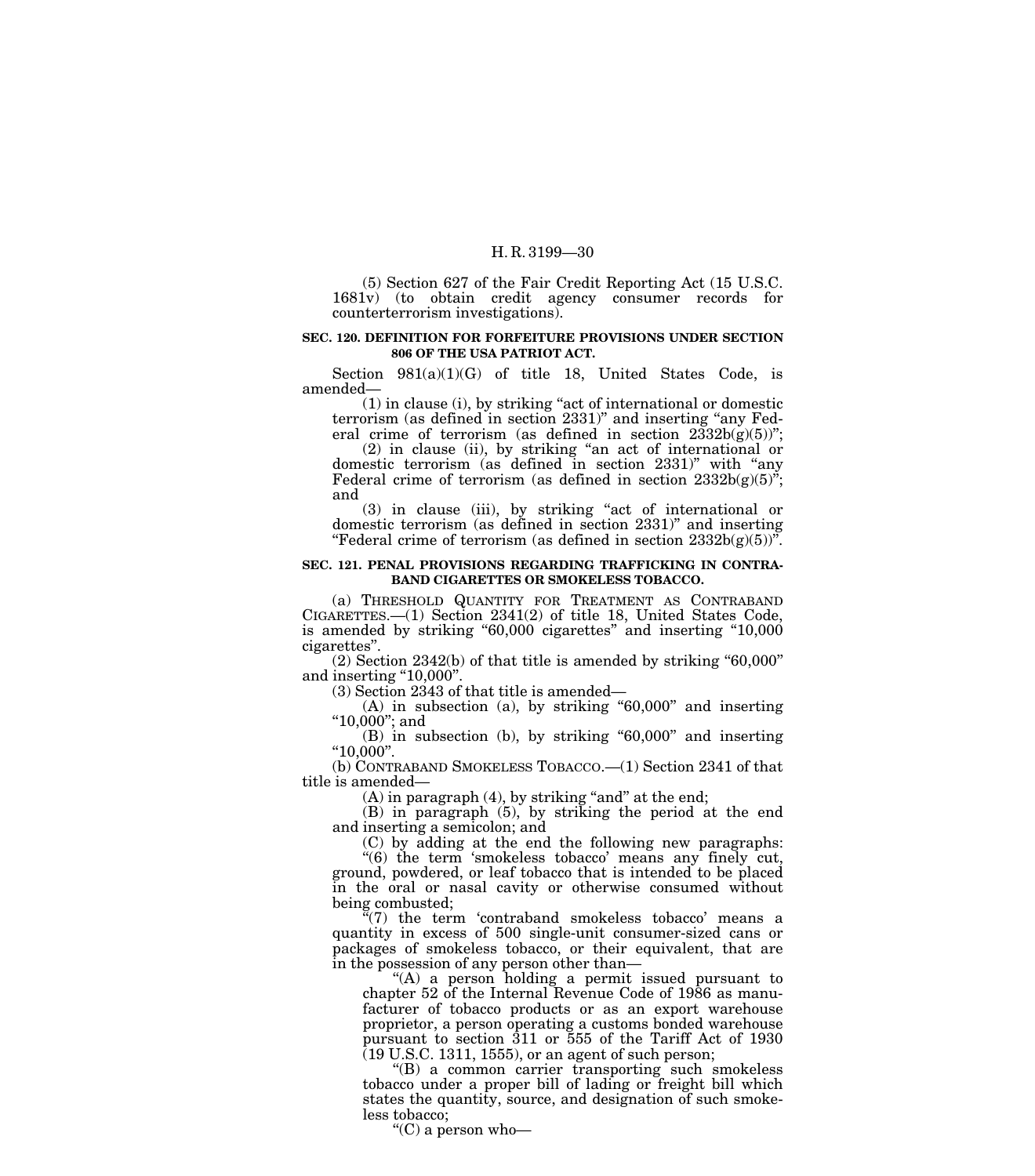"(i) is licensed or otherwise authorized by the State" where such smokeless tobacco is found to engage in the business of selling or distributing tobacco products; and

"(ii) has complied with the accounting, tax, and payment requirements relating to such license or authorization with respect to such smokeless tobacco; or

''(D) an officer, employee, or agent of the United States or a State, or any department, agency, or instrumentality of the United States or a State (including any political subdivision of a State), having possession of such smokeless tobacco in connection with the performance of official duties;"

(2) Section 2342(a) of that title is amended by inserting ''or contraband smokeless tobacco'' after ''contraband cigarettes''.

(3) Section 2343(a) of that title is amended by inserting ", or any quantity of smokeless tobacco in excess of 500 single-unit consumer-sized cans or packages,'' before ''in a single transaction''.

(4) Section  $2344(c)$  of that title is amended by inserting "or contraband smokeless tobacco'' after ''contraband cigarettes''.

(5) Section 2345 of that title is amended by inserting ''or smokeless tobacco'' after ''cigarettes'' each place it appears.

(6) Section 2341 of that title is further amended in paragraph  $(2)$ , as amended by subsection  $(a)(1)$  of this section, in the matter preceding subparagraph (A), by striking ''State cigarette taxes in the State where such cigarettes are found, if the State'' and inserting ''State or local cigarette taxes in the State or locality where such cigarettes are found, if the State or local government".

(c) RECORDKEEPING, REPORTING, AND INSPECTION.—Section 2343 of that title, as amended by this section, is further amended—

(1) in subsection (a)—

(A) in the matter preceding paragraph (1), by striking ''only—'' and inserting ''such information as the Attorney General considers appropriate for purposes of enforcement of this chapter, including—''; and

(B) in the flush matter following paragraph (3), by striking the second sentence;

(2) by redesignating subsection (b) as subsection (c);

(3) by inserting after subsection (a) the following new subsection (b):

"(b) Any person, except for a tribal government, who engages in a delivery sale, and who ships, sells, or distributes any quantity in excess of 10,000 cigarettes, or any quantity in excess of 500 single-unit consumer-sized cans or packages of smokeless tobacco, or their equivalent, within a single month, shall submit to the Attorney General, pursuant to rules or regulations prescribed by the Attorney General, a report that sets forth the following:

" $(1)$  The person's beginning and ending inventory of cigarettes and cans or packages of smokeless tobacco (in total) for such month.

 $(2)$  The total quantity of cigarettes and cans or packages of smokeless tobacco that the person received within such month from each other person (itemized by name and address).

''(3) The total quantity of cigarettes and cans or packages of smokeless tobacco that the person distributed within such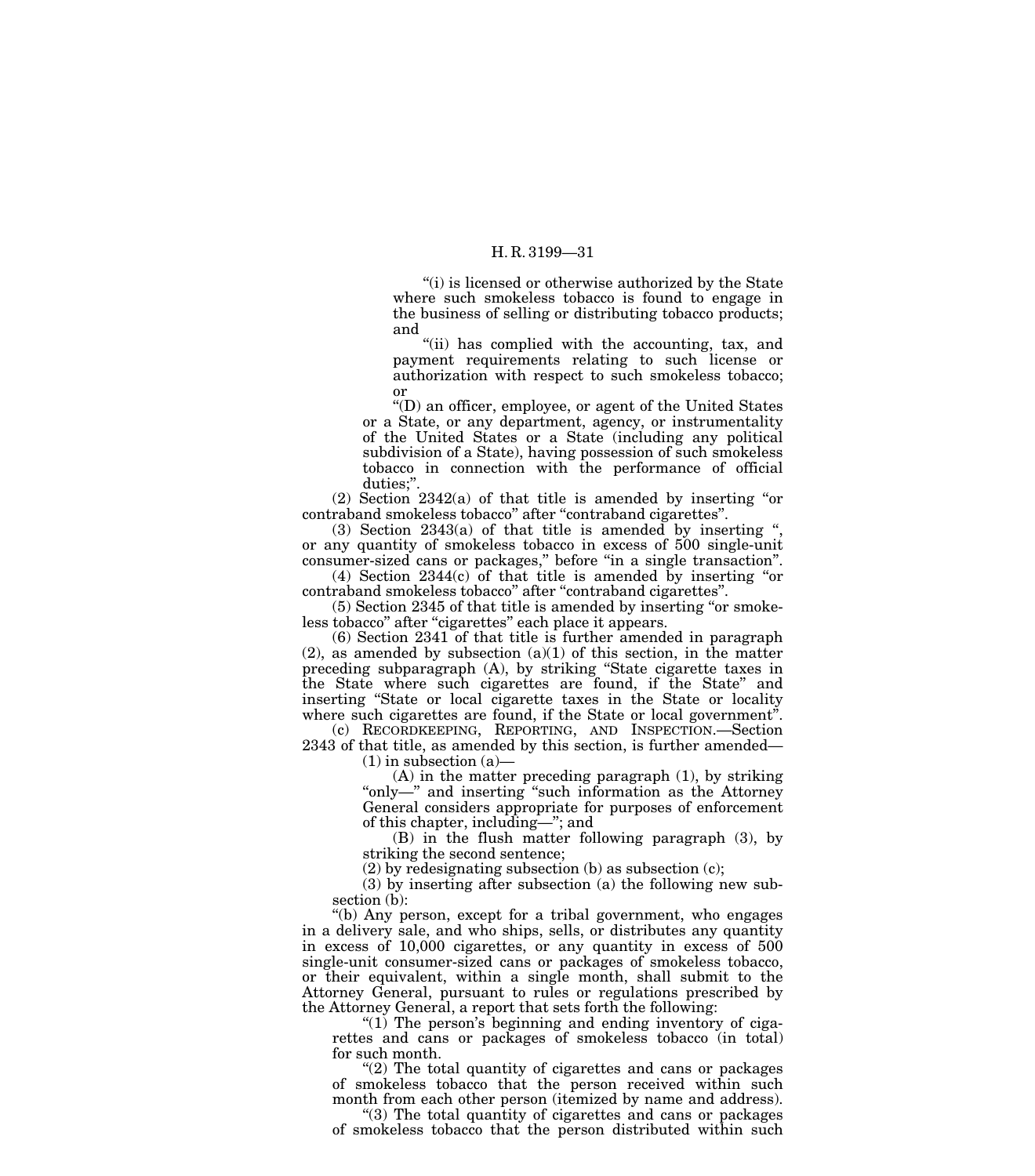month to each person (itemized by name and address) other than a retail purchaser.''; and

(4) by adding at the end the following new subsections: ''(d) Any report required to be submitted under this chapter to the Attorney General shall also be submitted to the Secretary of the Treasury and to the attorneys general and the tax administrators of the States from where the shipments, deliveries, or distributions both originated and concluded.

"(e) In this section, the term 'delivery sale' means any sale of cigarettes or smokeless tobacco in interstate commerce to a consumer if—

 $(1)$  the consumer submits the order for such sale by means of a telephone or other method of voice transmission, the mails, or the Internet or other online service, or by any other means where the consumer is not in the same physical location as the seller when the purchase or offer of sale is made; or

 $(2)$  the cigarettes or smokeless tobacco are delivered by use of the mails, common carrier, private delivery service, or any other means where the consumer is not in the same physical location as the seller when the consumer obtains physical possession of the cigarettes or smokeless tobacco.

''(f) In this section, the term 'interstate commerce' means commerce between a State and any place outside the State, or commerce between points in the same State but through any place outside the State.''.

(d) DISPOSAL OR USE OF FORFEITED CIGARETTES AND SMOKE- LESS TOBACCO.—Section 2344(c) of that title, as amended by this section, is further amended by striking "seizure and forfeiture," and all that follows and inserting ''seizure and forfeiture. The provisions of chapter 46 of title 18 relating to civil forfeitures shall extend to any seizure or civil forfeiture under this section. Any cigarettes or smokeless tobacco so seized and forfeited shall be either—

''(1) destroyed and not resold; or

 $''(2)$  used for undercover investigative operations for the detection and prosecution of crimes, and then destroyed and not resold.''.

(e) EFFECT ON STATE AND LOCAL LAW.—Section 2345 of that title is amended—

(1) in subsection (a), by striking ''a State to enact and enforce'' and inserting ''a State or local government to enact and enforce its own''; and

(2) in subsection (b), by striking ''of States, through interstate compact or otherwise, to provide for the administration of State'' and inserting ''of State or local governments, through interstate compact or otherwise, to provide for the administration of State or local''.

(f) ENFORCEMENT.—Section 2346 of that title is amended—

(1) by inserting "(a)" before "The Attorney General"; and  $(2)$  by adding at the end the following new subsection:

" $(b)(1)$  A State, through its attorney general, a local government, through its chief law enforcement officer (or a designee thereof), or any person who holds a permit under chapter 52 of the Internal Revenue Code of 1986, may bring an action in the United States district courts to prevent and restrain violations of this chapter by any person (or by any person controlling such person), except that any person who holds a permit under chapter 52 of the Internal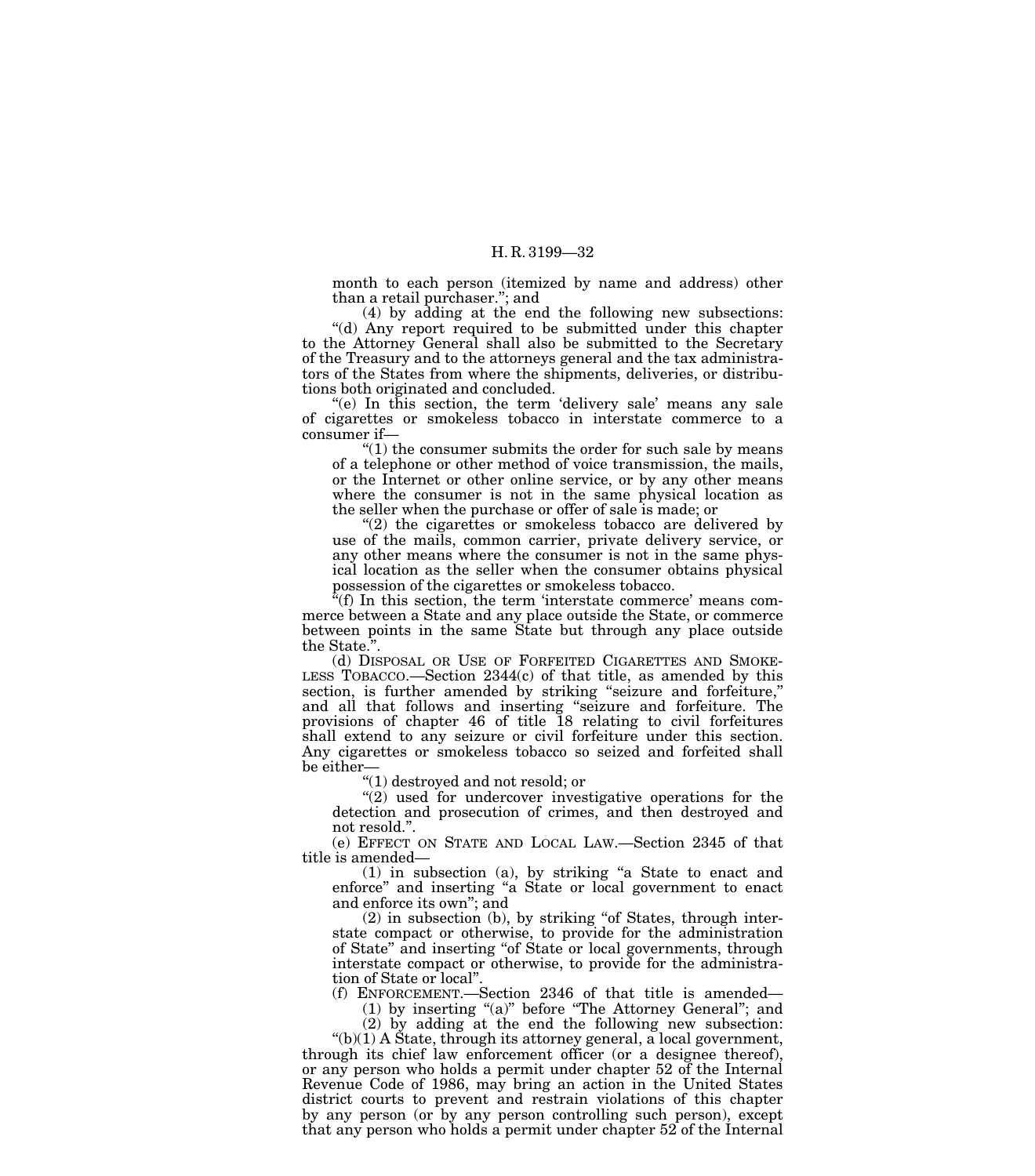Revenue Code of 1986 may not bring such an action against a State or local government. No civil action may be commenced under this paragraph against an Indian tribe or an Indian in Indian country (as defined in section 1151).

 $(2)$  A State, through its attorney general, or a local government, through its chief law enforcement officer (or a designee thereof), may in a civil action under paragraph (1) also obtain any other appropriate relief for violations of this chapter from any person (or by any person controlling such person), including civil penalties, money damages, and injunctive or other equitable relief. Nothing in this chapter shall be deemed to abrogate or constitute a waiver of any sovereign immunity of a State or local government, or an Indian tribe against any unconsented lawsuit under this chapter, or otherwise to restrict, expand, or modify any sovereign immunity of a State or local government, or an Indian tribe.

" $(3)$  The remedies under paragraphs  $(1)$  and  $(2)$  are in addition to any other remedies under Federal, State, local, or other law.

"(4) Nothing in this chapter shall be construed to expand, restrict, or otherwise modify any right of an authorized State official to proceed in State court, or take other enforcement actions, on the basis of an alleged violation of State or other law.

''(5) Nothing in this chapter shall be construed to expand, restrict, or otherwise modify any right of an authorized local government official to proceed in State court, or take other enforcement actions, on the basis of an alleged violation of local or other law.''.

(g) CONFORMING AND CLERICAL AMENDMENTS.—(1) The section heading for section 2343 of that title is amended to read as follows:

# **''§ 2343. Recordkeeping, reporting, and inspection''.**

(2) The section heading for section 2345 of such title is amended to read as follows:

# **''§ 2345. Effect on State and local law''.**

(3) The table of sections at the beginning of chapter 114 of that title is amended—

(A) by striking the item relating to section 2343 and inserting the following new item:

''2343. Recordkeeping, reporting, and inspection.'';

and

(B) by striking the item relating to section 2345 and inserting the following new item:

"2345. Effect on State and local law.".

(4)(A) The heading for chapter 114 of that title is amended to read as follows:

# **''CHAPTER 114—TRAFFICKING IN CONTRABAND CIGARETTES AND SMOKELESS TOBACCO''.**

(B) The table of chapters at the beginning of part I of that title is amended by striking the item relating to section 114 and inserting the following new item:

**''114. Trafficking in contraband cigarettes and smokeless tobacco** ......**2341.''.**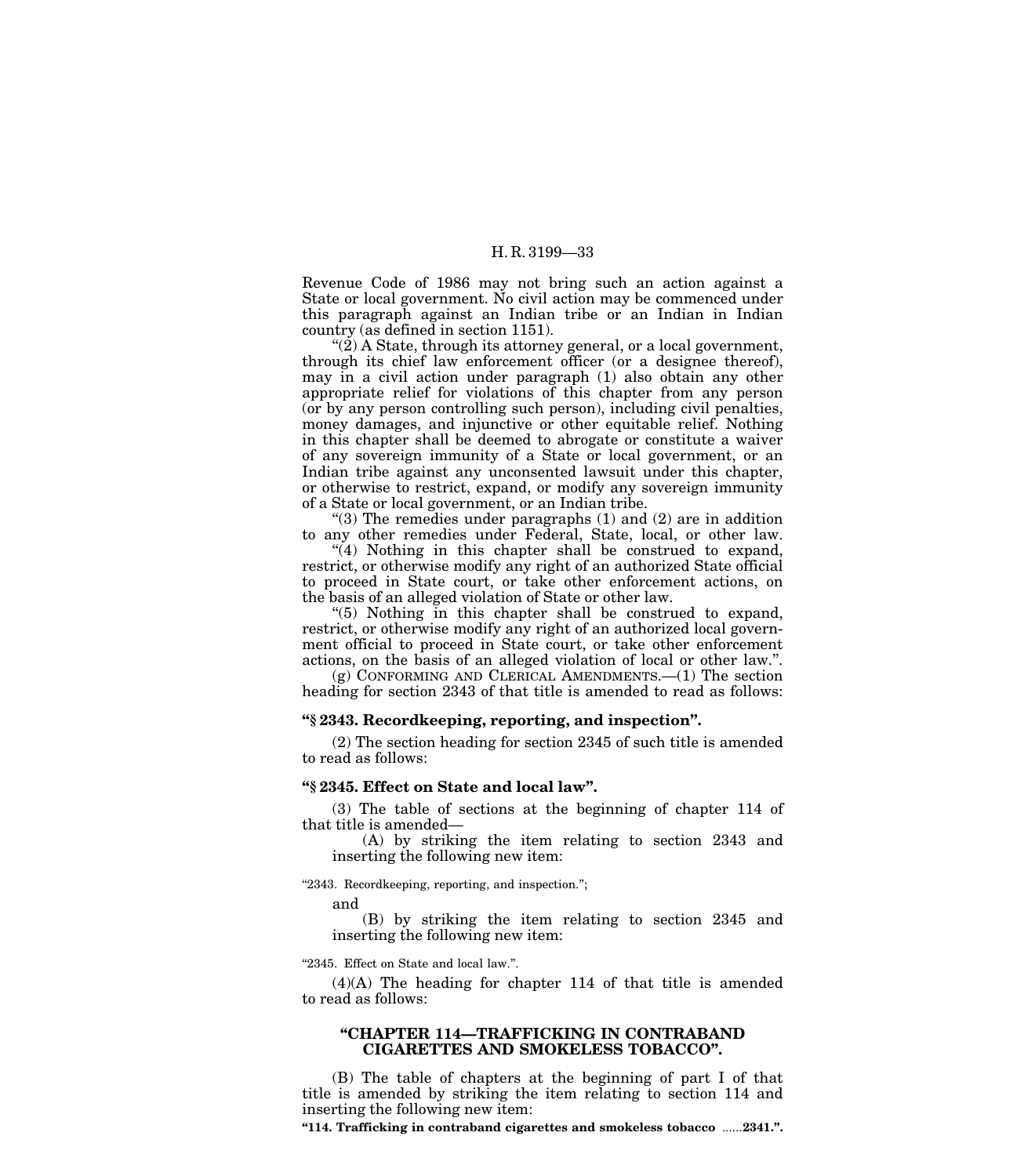### **SEC. 122. PROHIBITION OF NARCO-TERRORISM.**

Part A of the Controlled Substance Import and Export Act (21 U.S.C. 951 et seq.) is amended by inserting after section 1010 the following:

# ''FOREIGN TERRORIST ORGANIZATIONS, TERRORIST PERSONS AND **GROUPS**

#### ''Prohibited Acts

''SEC. 1010A. (a) Whoever engages in conduct that would be punishable under section 841(a) of this title if committed within the jurisdiction of the United States, or attempts or conspires to do so, knowing or intending to provide, directly or indirectly, anything of pecuniary value to any person or organization that has engaged or engages in terrorist activity (as defined in section  $212(a)(3)(B)$  of the Immigration and Nationality Act) or terrorism (as defined in section  $140(d)(2)$  of the Foreign Relations Authorization Act, Fiscal Years 1988 and 1989), shall be sentenced to a term of imprisonment of not less than twice the minimum punishment under section  $841(b)(1)$ , and not more than life, a fine in accordance with the provisions of title 18, United States Code, or both. Notwithstanding section 3583 of title 18, United States Code, any sentence imposed under this subsection shall include a term of supervised release of at least 5 years in addition to such term of imprisonment.

# ''Jurisdiction

''(b) There is jurisdiction over an offense under this section if—

 $(1)$  the prohibited drug activity or the terrorist offense is in violation of the criminal laws of the United States;

 $(2)$  the offense, the prohibited drug activity, or the terrorist offense occurs in or affects interstate or foreign commerce;

''(3) an offender provides anything of pecuniary value for a terrorist offense that causes or is designed to cause death or serious bodily injury to a national of the United States while that national is outside the United States, or substantial damage to the property of a legal entity organized under the laws of the United States (including any of its States, districts, commonwealths, territories, or possessions) while that property is outside of the United States;

 $(4)$  the offense or the prohibited drug activity occurs in whole or in part outside of the United States (including on the high seas), and a perpetrator of the offense or the prohibited drug activity is a national of the United States or a legal entity organized under the laws of the United States (including any of its States, districts, commonwealths, territories, or possessions); or

''(5) after the conduct required for the offense occurs an offender is brought into or found in the United States, even if the conduct required for the offense occurs outside the United States.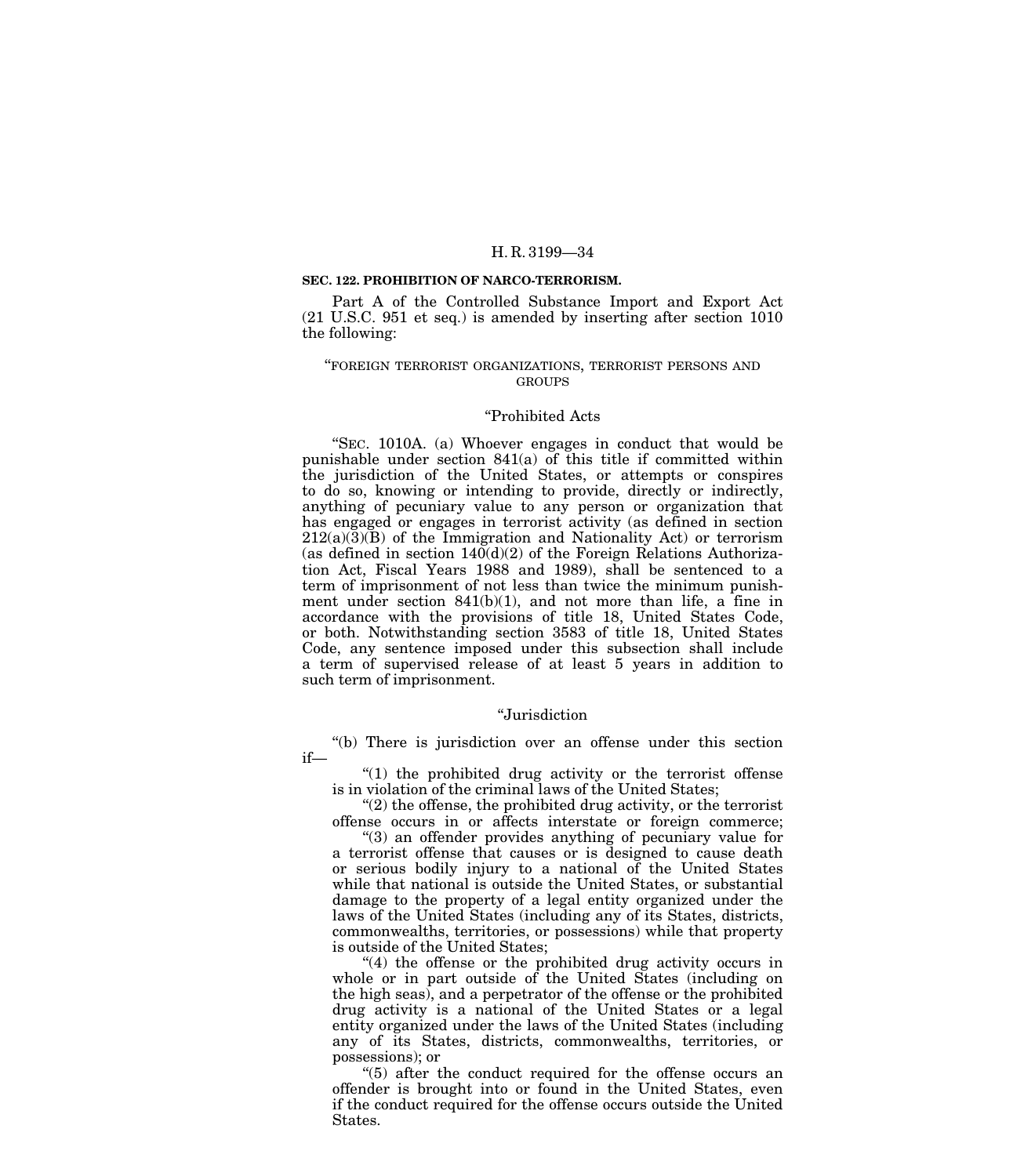#### ''Proof Requirements

"(c) To violate subsection (a), a person must have knowledge that the person or organization has engaged or engages in terrorist activity (as defined in section  $212(a)(3)(B)$  of the Immigration and Nationality Act) or terrorism (as defined in section  $140(d)(2)$  of the Foreign Relations Authorization Act, Fiscal Years 1988 and 1989).

#### ''Definition

''(d) As used in this section, the term 'anything of pecuniary value' has the meaning given the term in section  $1958(b)(1)$  of title 18, United States Code.''.

# **SEC. 123. INTERFERING WITH THE OPERATION OF AN AIRCRAFT.**

Section 32 of title 18, United States Code, is amended—

(1) in subsection (a), by redesignating paragraphs (5), (6), and (7) as paragraphs  $(6)$ ,  $(7)$ , and  $(8)$  respectively;

(2) by inserting after paragraph  $(4)$  of subsection (a), the following:

 $(5)$  interferes with or disables, with intent to endanger the safety of any person or with a reckless disregard for the safety of human life, anyone engaged in the authorized operation of such aircraft or any air navigation facility aiding in the navigation of any such aircraft;'';

 $(3)$  in subsection  $(a)(8)$ , by striking "paragraphs  $(1)$  through (6)'' and inserting ''paragraphs (1) through (7)''; and

(4) in subsection (c), by striking ''paragraphs (1) through (5)'' and inserting ''paragraphs (1) through (6)''.

#### **SEC. 124. SENSE OF CONGRESS RELATING TO LAWFUL POLITICAL ACTIVITY.**

It is the sense of Congress that government should not investigate an American citizen solely on the basis of the citizen's membership in a non-violent political organization or the fact that the citizen was engaging in other lawful political activity.

#### **SEC. 125. REMOVAL OF CIVIL LIABILITY BARRIERS THAT DISCOURAGE THE DONATION OF FIRE EQUIPMENT TO VOLUNTEER FIRE COMPANIES.**

(a) LIABILITY PROTECTION.—A person who donates qualified fire control or rescue equipment to a volunteer fire company shall not be liable for civil damages under any State or Federal law for personal injuries, property damage or loss, or death caused by the equipment after the donation.

(b) EXCEPTIONS.—Subsection (a) does not apply to a person if—

(1) the person's act or omission causing the injury, damage, loss, or death constitutes gross negligence or intentional misconduct;

(2) the person is the manufacturer of the qualified fire control or rescue equipment; or

(3) the person or agency modified or altered the equipment after it had been recertified by an authorized technician as meeting the manufacturer's specifications.

(c) PREEMPTION.—This section preempts the laws of any State to the extent that such laws are inconsistent with this section,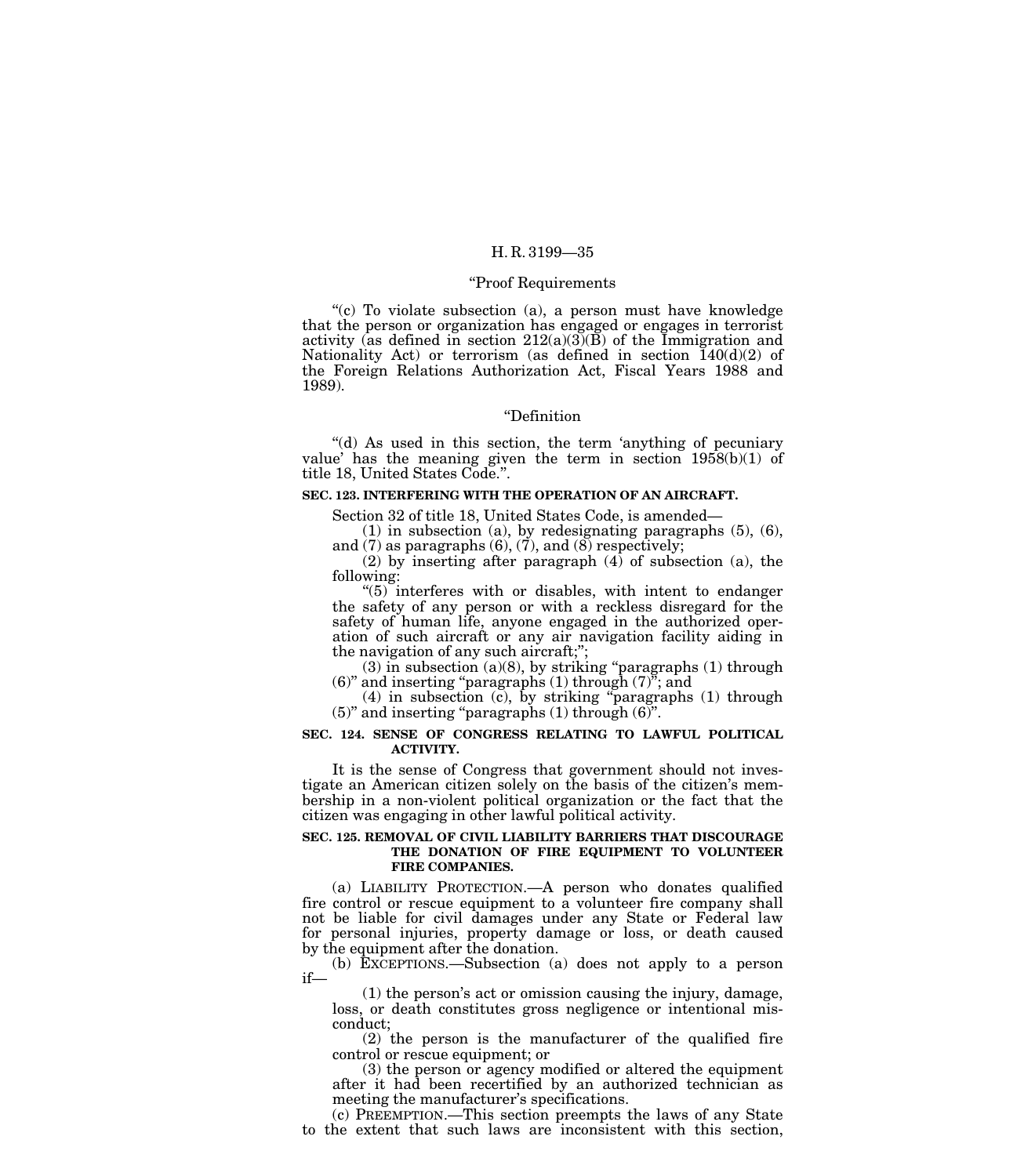except that notwithstanding subsection (b) this section shall not preempt any State law that provides additional protection from liability for a person who donates fire control or fire rescue equipment to a volunteer fire company.

(d) DEFINITIONS.—In this section:

(1) PERSON.—The term ''person'' includes any governmental or other entity.

(2) FIRE CONTROL OR RESCUE EQUIPMENT.—The term ''fire control or fire rescue equipment'' includes any fire vehicle, fire fighting tool, communications equipment, protective gear, fire hose, or breathing apparatus.

(3) QUALIFIED FIRE CONTROL OR RESCUE EQUIPMENT.—The term "qualified fire control or rescue equipment" means fire control or fire rescue equipment that has been recertified by an authorized technician as meeting the manufacturer's specifications.

(4) STATE.—The term ''State'' includes the several States, the District of Columbia, the Commonwealth of Puerto Rico, the Commonwealth of the Northern Mariana Islands, American Samoa, Guam, the Virgin Islands, any other territory or possession of the United States, and any political subdivision of any such State, territory, or possession.

(5) VOLUNTEER FIRE COMPANY.—The term ''volunteer fire company'' means an association of individuals who provide fire protection and other emergency services, where at least 30 percent of the individuals receive little or no compensation compared with an entry level full-time paid individual in that association or in the nearest such association with an entry level full-time paid individual.

(6) AUTHORIZED TECHNICIAN.—The term ''authorized technician'' means a technician who has been certified by the manufacturer of fire control or fire rescue equipment to inspect such equipment. The technician need not be employed by the State or local agency administering the distribution of the fire control or fire rescue equipment.

(e) EFFECTIVE DATE.—This section applies only to liability for injury, damage, loss, or death caused by equipment that, for purposes of subsection (a), is donated on or after the date that is 30 days after the date of the enactment of this section.

#### **SEC. 126. REPORT ON DATA-MINING ACTIVITIES.**

(a) REPORT.—Not later than one year after the date of the enactment of this Act, the Attorney General shall submit to Congress a report on any initiative of the Department of Justice that uses or is intended to develop pattern-based data-mining technology, including, for each such initiative, the following information:

 $(1)$  A thorough description of the pattern-based data-mining technology consistent with the protection of existing patents, proprietary business processes, trade secrets, and intelligence sources and methods.

(2) A thorough discussion of the plans for the use of such technology and the target dates for the deployment of the pattern-based data-mining technology.

(3) An assessment of the likely efficacy of the patternbased data-mining technology quality assurance controls to be used in providing accurate and valuable information consistent with the stated plans for the use of the technology.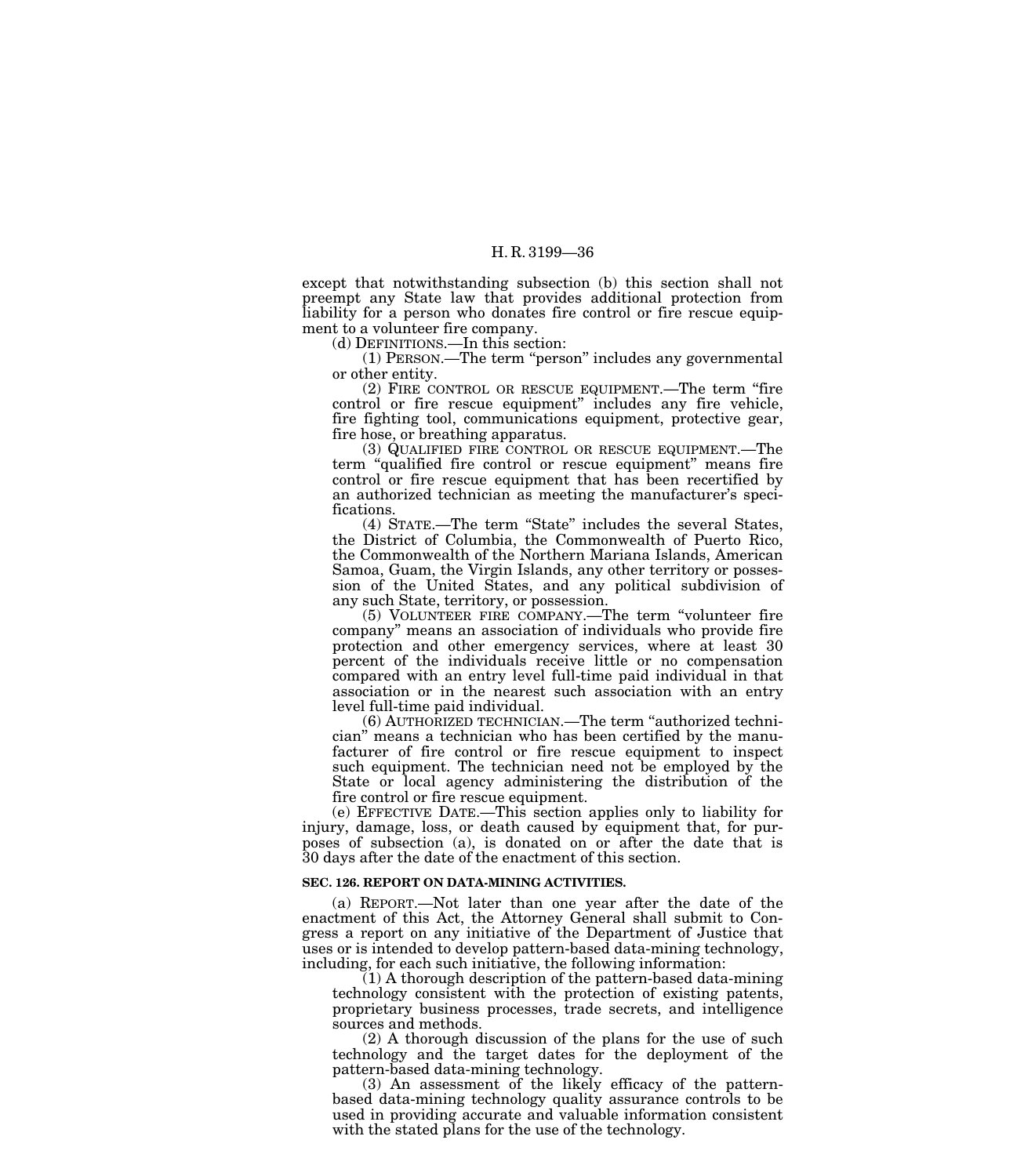(4) An assessment of the likely impact of the implementation of the pattern-based data-mining technology on privacy and civil liberties.

(5) A list and analysis of the laws and regulations applicable to the Department of Justice that govern the application of the pattern-based data-mining technology to the information to be collected, reviewed, gathered, and analyzed with the pattern-based data-mining technology.

(6) A thorough discussion of the policies, procedures, and guidelines of the Department of Justice that are to be developed and applied in the use of such technology for pattern-based data-mining in order to—

(A) protect the privacy and due process rights of individuals; and

(B) ensure that only accurate information is collected and used or account for the possibility of inaccuracy in that information and guard against harmful consequences of potential inaccuracies.

(7) Any necessary classified information in an annex that shall be available consistent with national security to the Committee on the Judiciary of both the Senate and the House of Representatives.

(b) DEFINITIONS.—In this section:

(1) DATA-MINING.—The term ''data-mining'' means a query or search or other analysis of one or more electronic databases, where—

(A) at least one of the databases was obtained from or remains under the control of a non-Federal entity, or the information was acquired initially by another department or agency of the Federal Government for purposes other than intelligence or law enforcement;

(B) the search does not use personal identifiers of a specific individual or does not utilize inputs that appear on their face to identify or be associated with a specified individual to acquire information; and

(C) a department or agency of the Federal Government is conducting the query or search or other analysis to find a pattern indicating terrorist or other criminal activity.

(2) DATABASE.—The term ''database'' does not include telephone directories, information publicly available via the Internet or available by any other means to any member of the public, any databases maintained, operated, or controlled by a State, local, or tribal government (such as a State motor vehicle database), or databases of judicial and administrative opinions.

#### **SEC. 127. SENSE OF CONGRESS.**

It is the sense of Congress that under section 981 of title 18, United States Code, victims of terrorists attacks should have access to the assets forfeited.

## **SEC. 128. USA PATRIOT ACT SECTION 214; AUTHORITY FOR DISCLO-SURE OF ADDITIONAL INFORMATION IN CONNECTION WITH ORDERS FOR PEN REGISTER AND TRAP AND TRACE AUTHORITY UNDER FISA.**

(a) RECORDS.—Section  $402(d)(2)$  of the Foreign Intelligence Surveillance Act of 1978 (50 U.S.C. 1842(d)(2)) is amended—

 $(1)$  in subparagraph  $(A)$ —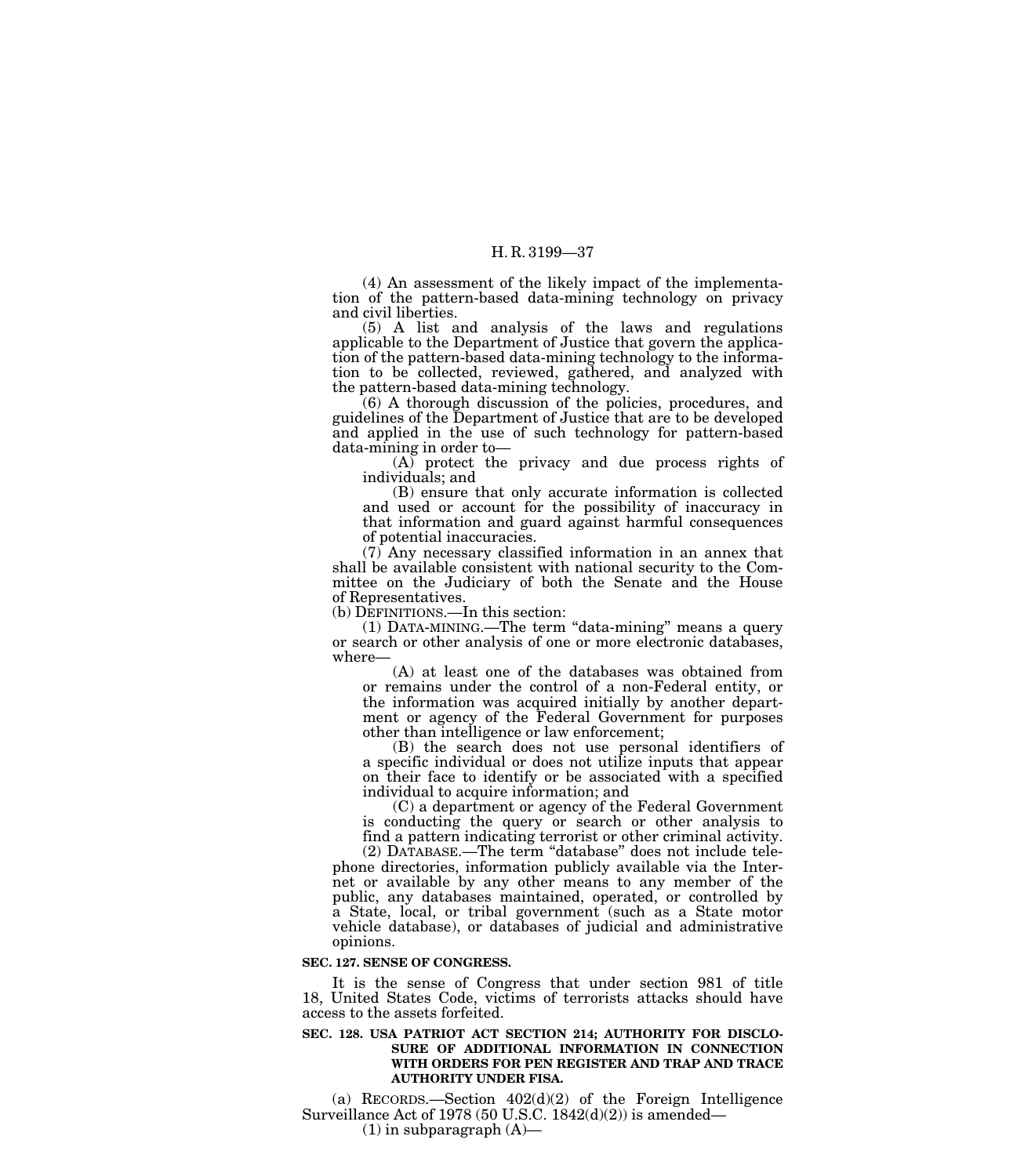(A) in clause (ii), by adding "and" at the end; and (B) in clause (iii), by striking the period at the end and inserting a semicolon;

(2) in subparagraph (B)(iii), by striking the period at the end and inserting "; and"; and

(3) by adding at the end the following:

''(C) shall direct that, upon the request of the applicant, the provider of a wire or electronic communication service shall disclose to the Federal officer using the pen register or trap and trace device covered by the order—

"(i) in the case of the customer or subscriber using the service covered by the order (for the period specified by the order)—

''(I) the name of the customer or subscriber;

''(II) the address of the customer or subscriber; ''(III) the telephone or instrument number, or

other subscriber number or identifier, of the customer or subscriber, including any temporarily assigned network address or associated routing or transmission information;

" $(IV)$  the length of the provision of service" by such provider to the customer or subscriber and the types of services utilized by the customer or subscriber;

"(V) in the case of a provider of local or long" distance telephone service, any local or long distance telephone records of the customer or subscriber;

''(VI) if applicable, any records reflecting period of usage (or sessions) by the customer or subscriber; and

''(VII) any mechanisms and sources of payment for such service, including the number of any credit card or bank account utilized for payment for such service; and

"(ii) if available, with respect to any customer or subscriber of incoming or outgoing communications to or from the service covered by the order—

''(I) the name of such customer or subscriber;

''(II) the address of such customer or subscriber;

''(III) the telephone or instrument number, or other subscriber number or identifier, of such customer or subscriber, including any temporarily assigned network address or associated routing or transmission information; and

''(IV) the length of the provision of service by such provider to such customer or subscriber and the types of services utilized by such customer or subscriber.''.

(b) ENHANCED OVERSIGHT.—Section 406(a) of the Foreign Intelligence Surveillance Act of 1978 (50 U.S.C. 1846(a)) is amended by inserting ", and the Committee on the Judiciary of the House of Representatives and the Committee on the Judiciary of the Senate," after "of the Senate".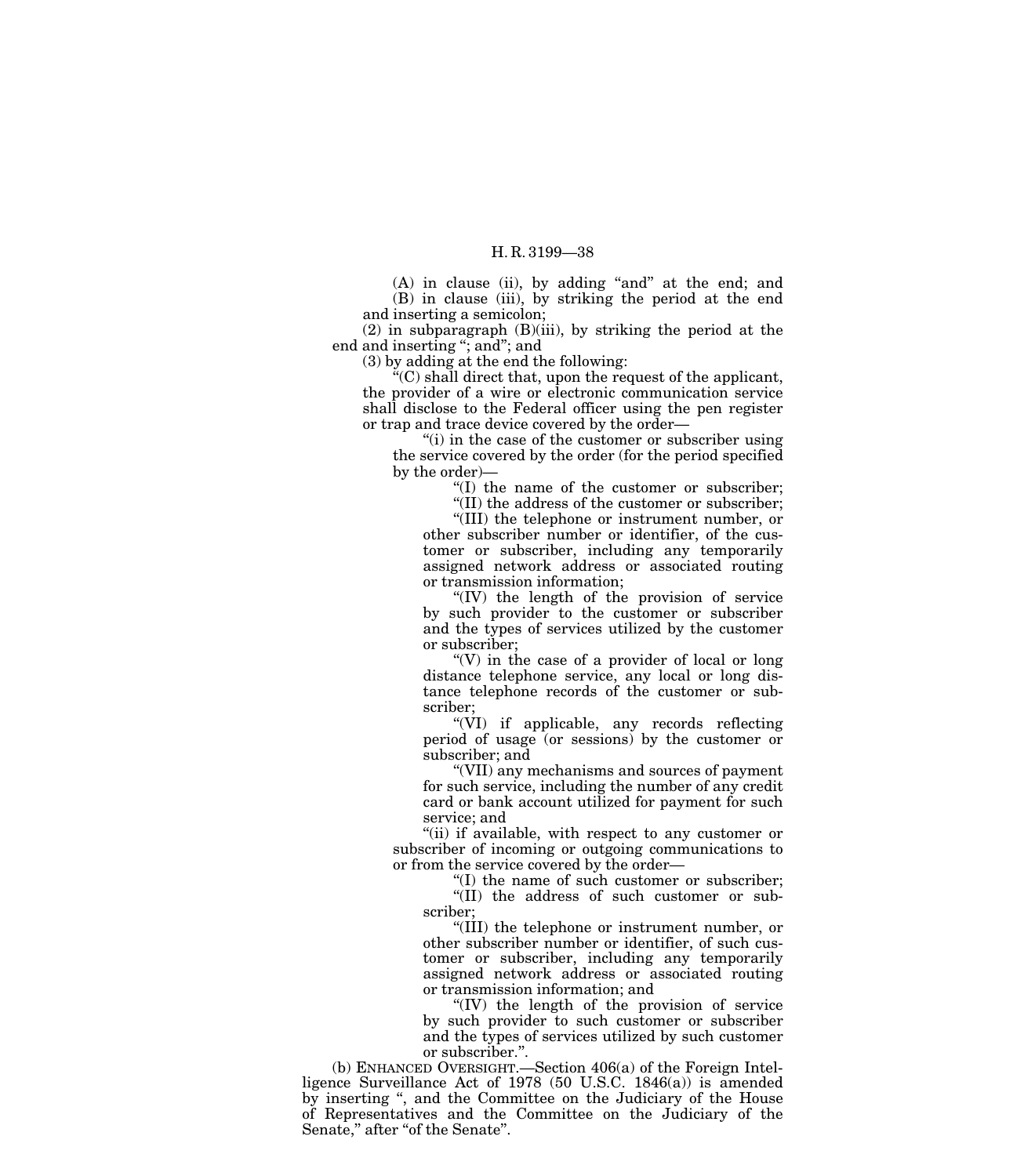# **TITLE II—TERRORIST DEATH PENALTY ENHANCEMENT**

## **SEC. 201. SHORT TITLE.**

This title may be cited as the "Terrorist Death Penalty Enhancement Act of 2005''.

# **Subtitle A—Terrorist Penalties Enhancement Act**

## **SEC. 211. DEATH PENALTY PROCEDURES FOR CERTAIN AIR PIRACY CASES OCCURRING BEFORE ENACTMENT OF THE FED-ERAL DEATH PENALTY ACT OF 1994.**

(a) IN GENERAL.—Section 60003 of the Violent Crime Control and Law Enforcement Act of 1994 (Public Law 103–322), is amended, as of the time of its enactment, by adding at the end the following:

"(c) DEATH PENALTY PROCEDURES FOR CERTAIN PREVIOUS AIR-CRAFT PIRACY VIOLATIONS.—An individual convicted of violating section 46502 of title 49, United States Code, or its predecessor, may be sentenced to death in accordance with the procedures established in chapter 228 of title 18, United States Code, if for any offense committed before the enactment of the Violent Crime Control and Law Enforcement Act of 1994 (Public Law 103–322), but after the enactment of the Antihijacking Act of 1974 (Public Law 93–366), it is determined by the finder of fact, before consideration of the factors set forth in sections  $3591(a)(2)$  and  $3592(a)$  and (c) of title 18, United States Code, that one or more of the factors set forth in former section  $46503(c)(2)$  of title 49, United States Code, or its predecessor, has been proven by the Government to exist, beyond a reasonable doubt, and that none of the factors set forth in former section  $46503(c)(1)$  of title 49, United States Code, or its predecessor, has been proven by the defendant to exist, by a preponderance of the information. The meaning of the term 'especially heinous, cruel, or depraved', as used in the factor set forth in former section  $46503(c)(2)(B)(iv)$  of title 49, United States Code, or its predecessor, shall be narrowed by adding the limiting language 'in that it involved torture or serious physical abuse to the victim', and shall be construed as when that term is used in section 3592(c)(6) of title 18, United States Code.''.

(b) SEVERABILITY CLAUSE.—If any provision of section 60003(b)(2) of the Violent Crime and Law Enforcement Act of 1994 (Public Law 103–322), or the application thereof to any person or any circumstance is held invalid, the remainder of such section and the application of such section to other persons or circumstances shall not be affected thereby.

# **SEC. 212. POSTRELEASE SUPERVISION OF TERRORISTS.**

Section 3583(j) of title 18, United States Code, is amended in subsection (j), by striking '', the commission'' and all that follows through "person,".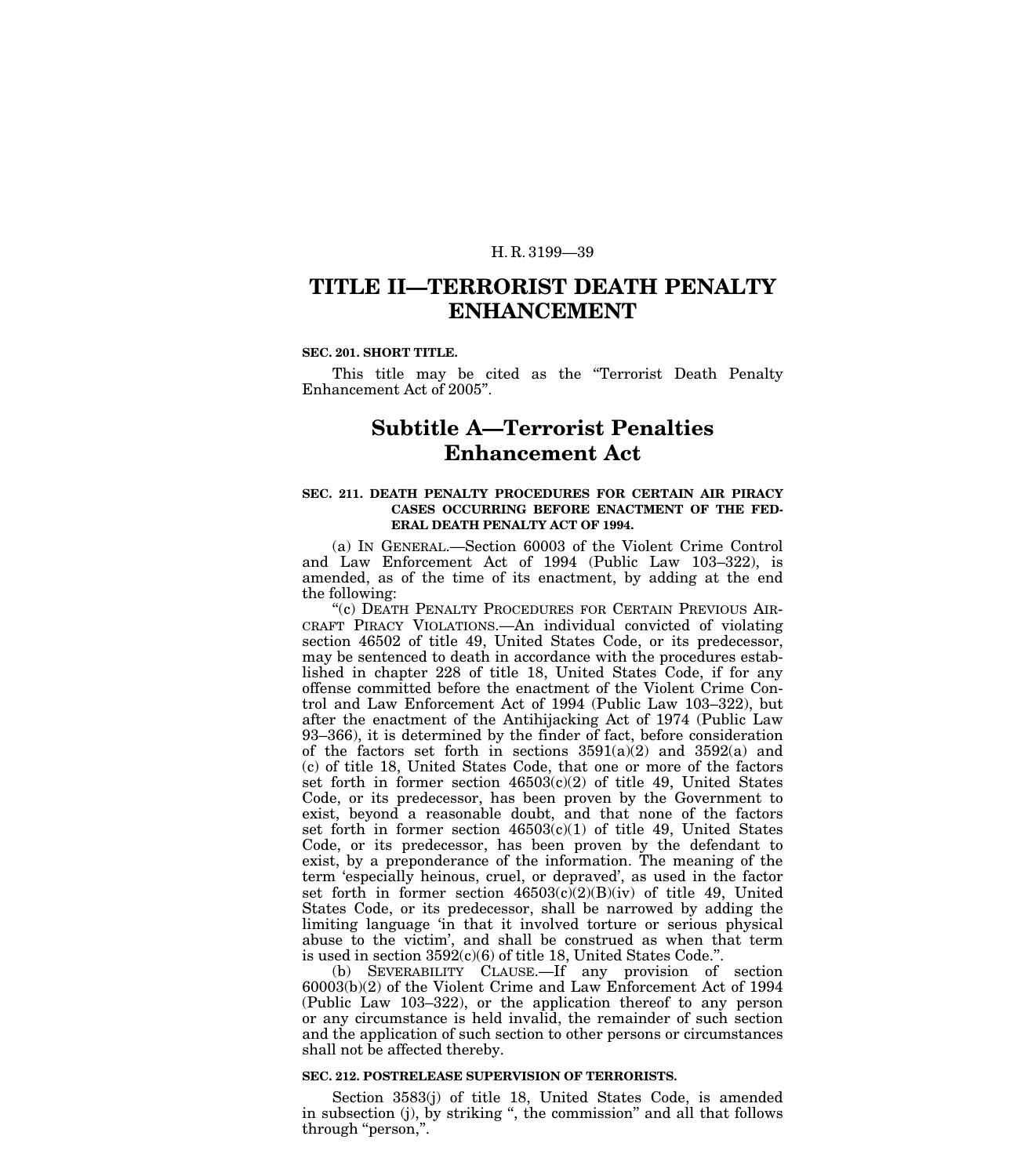# **Subtitle B—Federal Death Penalty Procedures**

## **SEC. 221. ELIMINATION OF PROCEDURES APPLICABLE ONLY TO CER-TAIN CONTROLLED SUBSTANCES ACT CASES.**

Section 408 of the Controlled Substances Act (21 U.S.C. 848) is amended—

(1) in subsection (e)(2), by striking " $(1)(b)$ " and inserting " $(1)(B)'$ 

(2) by striking subsection (g) and all that follows through subsection (p);

(3) by striking subsection (r); and

(4) in subsection (q), by striking paragraphs (1) through (3).

#### **SEC. 222. COUNSEL FOR FINANCIALLY UNABLE DEFENDANTS.**

(a) IN GENERAL.—Chapter 228 of title 18, United States Code, is amended by adding at the end the following new section:

## **''§ 3599. Counsel for financially unable defendants**

 $\mathcal{L}(a)(1)$  Notwithstanding any other provision of law to the contrary, in every criminal action in which a defendant is charged with a crime which may be punishable by death, a defendant who is or becomes financially unable to obtain adequate representation or investigative, expert, or other reasonably necessary services at any time either—

''(A) before judgment; or

''(B) after the entry of a judgment imposing a sentence of death but before the execution of that judgment;

shall be entitled to the appointment of one or more attorneys and the furnishing of such other services in accordance with subsections (b) through (f).

" $(2)$  In any post conviction proceeding under section 2254 or 2255 of title 28, United States Code, seeking to vacate or set aside a death sentence, any defendant who is or becomes financially unable to obtain adequate representation or investigative, expert, or other reasonably necessary services shall be entitled to the appointment of one or more attorneys and the furnishing of such other services in accordance with subsections (b) through (f).

"(b) If the appointment is made before judgment, at least one attorney so appointed must have been admitted to practice in the court in which the prosecution is to be tried for not less than five years, and must have had not less than three years experience in the actual trial of felony prosecutions in that court.

"(c) If the appointment is made after judgment, at least one attorney so appointed must have been admitted to practice in the court of appeals for not less than five years, and must have had not less than three years experience in the handling of appeals in that court in felony cases.

''(d) With respect to subsections (b) and (c), the court, for good cause, may appoint another attorney whose background, knowledge, or experience would otherwise enable him or her to properly represent the defendant, with due consideration to the seriousness of the possible penalty and to the unique and complex nature of the litigation.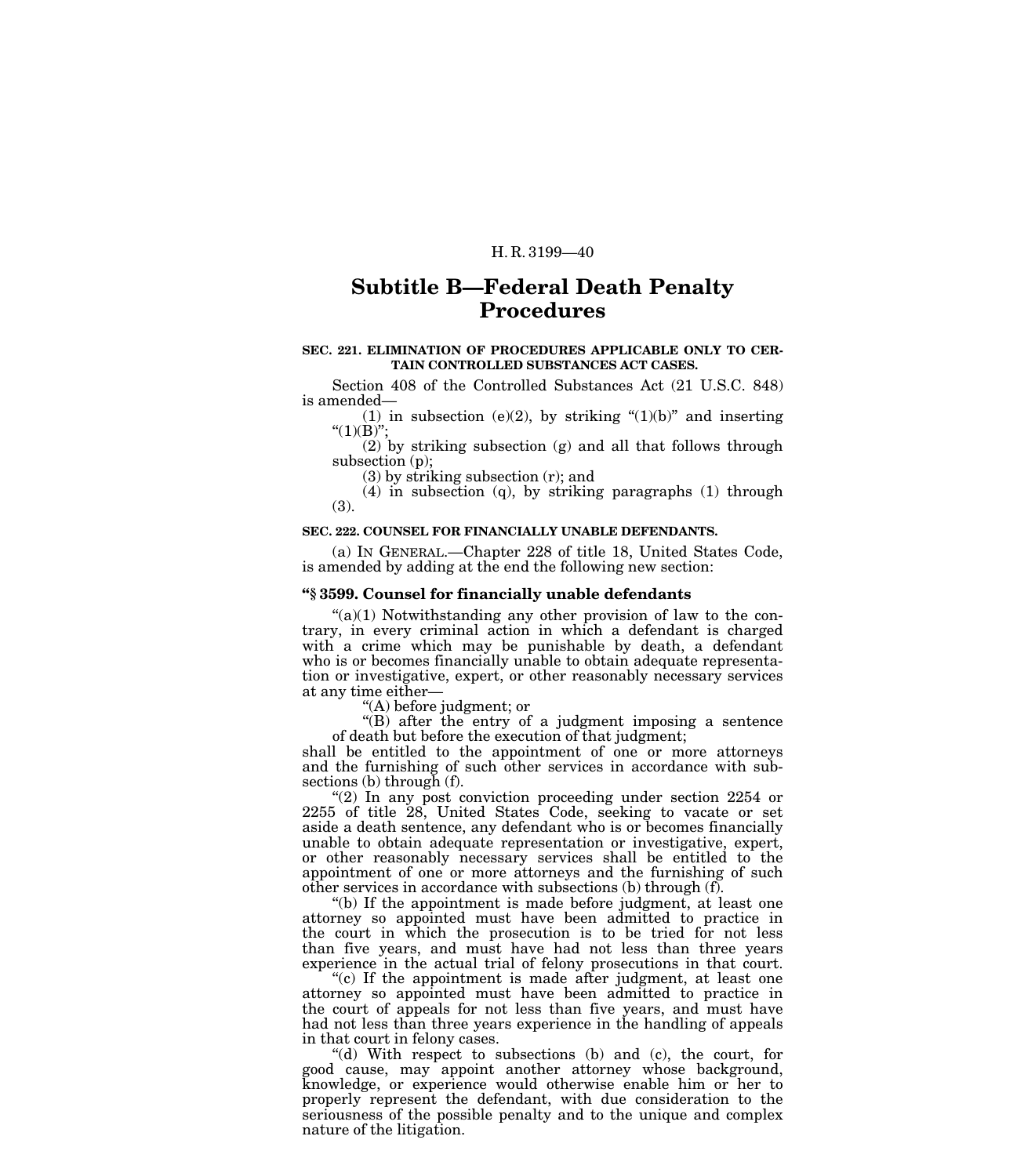''(e) Unless replaced by similarly qualified counsel upon the attorney's own motion or upon motion of the defendant, each attorney so appointed shall represent the defendant throughout every subsequent stage of available judicial proceedings, including pretrial proceedings, trial, sentencing, motions for new trial, appeals, applications for writ of certiorari to the Supreme Court of the United States, and all available post-conviction process, together with applications for stays of execution and other appropriate motions and procedures, and shall also represent the defendant in such competency proceedings and proceedings for executive or other clemency as may be available to the defendant.

''(f) Upon a finding that investigative, expert, or other services are reasonably necessary for the representation of the defendant, whether in connection with issues relating to guilt or the sentence, the court may authorize the defendant's attorneys to obtain such services on behalf of the defendant and, if so authorized, shall order the payment of fees and expenses therefor under subsection (g). No ex parte proceeding, communication, or request may be considered pursuant to this section unless a proper showing is made concerning the need for confidentiality. Any such proceeding, communication, or request shall be transcribed and made a part of the record available for appellate review.

 $\mathcal{L}(g)(1)$  Compensation shall be paid to attorneys appointed under this subsection at a rate of not more than \$125 per hour for in-court and out-of-court time. The Judicial Conference is authorized to raise the maximum for hourly payment specified in the paragraph up to the aggregate of the overall average percentages of the adjustments in the rates of pay for the General Schedule made pursuant to section 5305 of title 5 on or after such date. After the rates are raised under the preceding sentence, such hourly range may be raised at intervals of not less than one year, up to the aggregate of the overall average percentages of such adjustments made since the last raise under this paragraph.

"(2) Fees and expenses paid for investigative, expert, and other reasonably necessary services authorized under subsection (f) shall not exceed \$7,500 in any case, unless payment in excess of that limit is certified by the court, or by the United States magistrate judge, if the services were rendered in connection with the case disposed of entirely before such magistrate judge, as necessary to provide fair compensation for services of an unusual character or duration, and the amount of the excess payment is approved by the chief judge of the circuit. The chief judge of the circuit may delegate such approval authority to an active circuit judge.

''(3) The amounts paid under this paragraph for services in any case shall be disclosed to the public, after the disposition of the petition.''.

(b) CONFORMING AMENDMENT.—The table of sections of the bill is amended by inserting after the item relating to section 3598 the following new item:

#### ''3599. Counsel for financially unable defendants.''.

(c) REPEAL.—Subsection (q) of section 408 of the Controlled Substances Act is amended by striking paragraphs (4) through (10).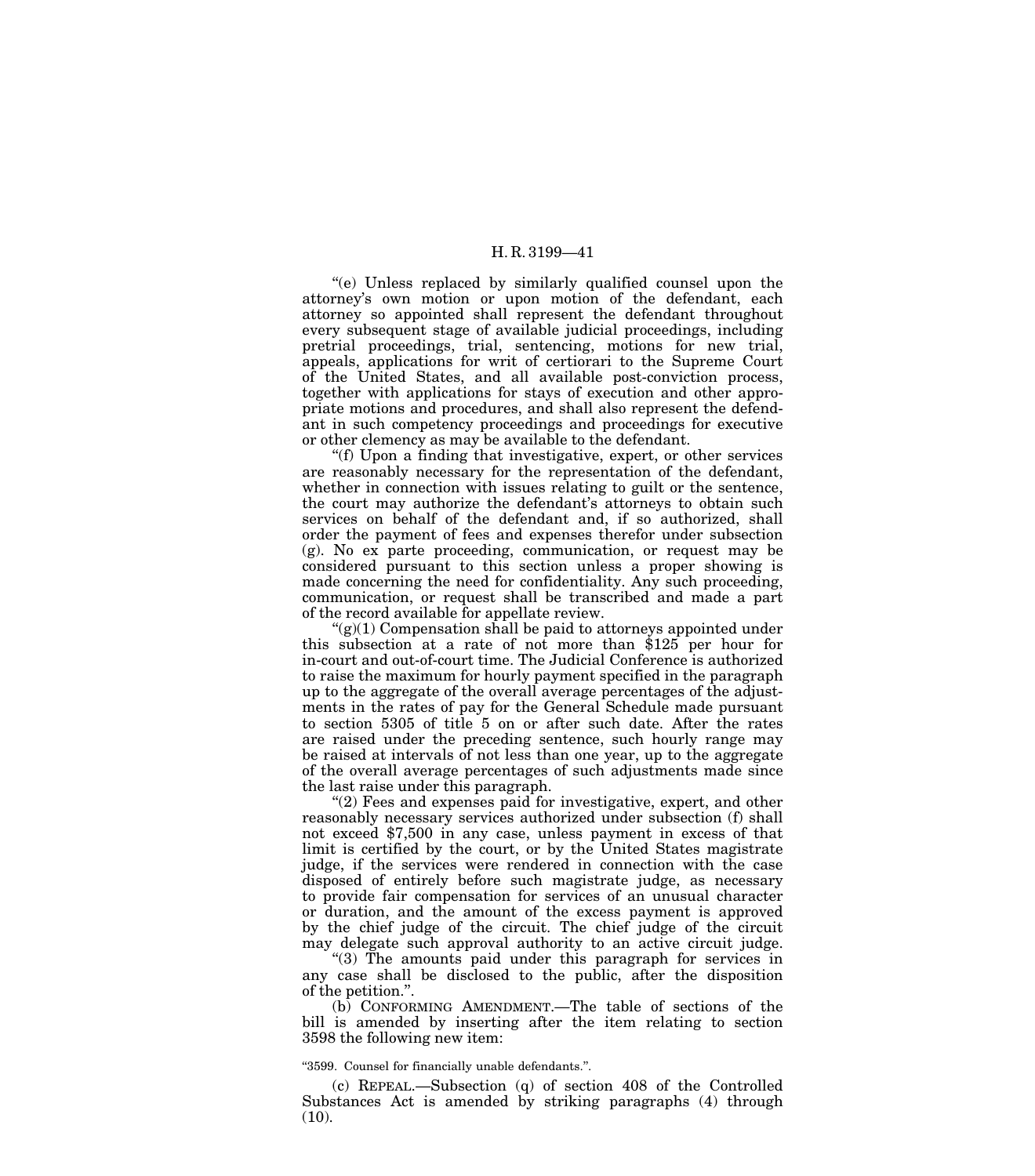# **TITLE III—REDUCING CRIME AND TERRORISM AT AMERICA'S SEAPORTS**

## **SEC. 301. SHORT TITLE.**

This title may be cited as the "Reducing Crime and Terrorism" at America's Seaports Act of 2005''.

## **SEC. 302. ENTRY BY FALSE PRETENSES TO ANY SEAPORT.**

(a) IN GENERAL.—Section 1036 of title 18, United States Code, is amended—

 $(1)$  in subsection  $(a)$ —

 $(A)$  in paragraph  $(2)$ , by striking "or" at the end;

 $(B)$  by redesignating paragraph  $(3)$  as paragraph  $(4)$ ; and

(C) by inserting after paragraph (2) the following:

''(3) any secure or restricted area of any seaport, designated as secure in an approved security plan, as required under section 70103 of title 46, United States Code, and the rules and regulations promulgated under that section; or'';

 $(2)$  in subsection  $(b)(1)$ , by striking "5 years" and inserting "10 years";

 $(3)$  in subsection  $(c)(1)$ , by inserting ", captain of the seaport," after "airport authority"; and

(4) by striking the section heading and inserting the following:

## **''§ 1036. Entry by false pretenses to any real property, vessel, or aircraft of the United States or secure area of any airport or seaport''.**

(b) TECHNICAL AND CONFORMING AMENDMENT.—The table of sections for chapter 47 of title 18 is amended by striking the matter relating to section 1036 and inserting the following:

"1036. Entry by false pretenses to any real property, vessel, or aircraft of the United States or secure area of any airport or seaport.''.

(c) DEFINITION OF SEAPORT.—Chapter 1 of title 18, United States Code, is amended by adding at the end the following:

# **''§ 26. Definition of seaport**

"As used in this title, the term 'seaport' means all piers, wharves, docks, and similar structures, adjacent to any waters subject to the jurisdiction of the United States, to which a vessel may be secured, including areas of land, water, or land and water under and in immediate proximity to such structures, buildings on or contiguous to such structures, and the equipment and materials on such structures or in such buildings.''.

(d) TECHNICAL AND CONFORMING AMENDMENT.—The table of sections for chapter 1 of title 18 is amended by inserting after the matter relating to section 25 the following:

''26. Definition of seaport.''.

## **SEC. 303. CRIMINAL SANCTIONS FOR FAILURE TO HEAVE TO, OBSTRUC-TION OF BOARDING, OR PROVIDING FALSE INFORMA-TION.**

(a) OFFENSE.—Chapter 109 of title 18, United States Code, is amended by adding at the end the following: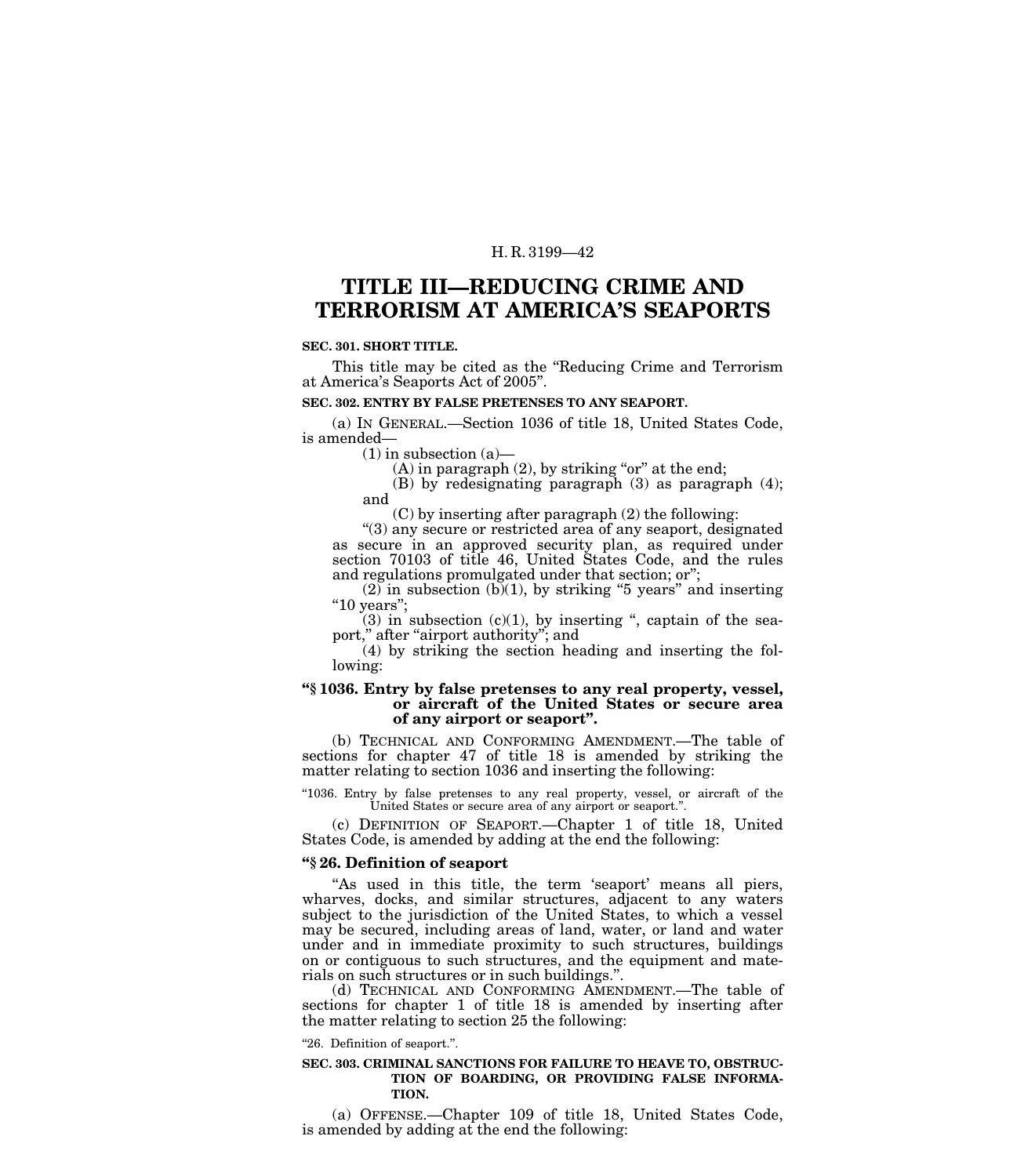## **''§ 2237. Criminal sanctions for failure to heave to, obstruction of boarding, or providing false information**

" $(a)(1)$  It shall be unlawful for the master, operator, or person in charge of a vessel of the United States, or a vessel subject to the jurisdiction of the United States, to knowingly fail to obey an order by an authorized Federal law enforcement officer to heave to that vessel.

"(2) It shall be unlawful for any person on board a vessel of the United States, or a vessel subject to the jurisdiction of the United States, to—

''(A) forcibly resist, oppose, prevent, impede, intimidate, or interfere with a boarding or other law enforcement action authorized by any Federal law or to resist a lawful arrest; or

''(B) provide materially false information to a Federal law enforcement officer during a boarding of a vessel regarding the vessel's destination, origin, ownership, registration, nationality, cargo, or crew.

"(b) Any person who intentionally violates this section shall be fined under this title or imprisoned for not more than 5 years, or both.

''(c) This section does not limit the authority of a customs officer under section 581 of the Tariff Act of 1930 (19 U.S.C. 1581), or any other provision of law enforced or administered by the Secretary of the Treasury or the Secretary of Homeland Security, or the authority of any Federal law enforcement officer under any law of the United States, to order a vessel to stop or heave to.

''(d) A foreign nation may consent or waive objection to the enforcement of United States law by the United States under this section by radio, telephone, or similar oral or electronic means. Consent or waiver may be proven by certification of the Secretary of State or the designee of the Secretary of State.

''(e) In this section—

"(1) the term 'Federal law enforcement officer' has the meaning given the term in section 115(c);

" $(2)$  the term 'heave to' means to cause a vessel to slow, come to a stop, or adjust its course or speed to account for the weather conditions and sea state to facilitate a law enforcement boarding;

''(3) the term 'vessel subject to the jurisdiction of the United States' has the meaning given the term in section 2 of the Maritime Drug Law Enforcement Act (46 U.S.C. App. 1903); and

"(4) the term 'vessel of the United States' has the meaning given the term in section 2 of the Maritime Drug Law Enforcement Act (46 U.S.C. App. 1903).".

(b) CONFORMING AMENDMENT.—The table of sections for chapter 109, title 18, United States Code, is amended by inserting after the item for section 2236 the following:

''2237. Criminal sanctions for failure to heave to, obstruction of boarding, or providing false information.''.

#### **SEC. 304. CRIMINAL SANCTIONS FOR VIOLENCE AGAINST MARITIME NAVIGATION, PLACEMENT OF DESTRUCTIVE DEVICES.**

(a) PLACEMENT OF DESTRUCTIVE DEVICES.—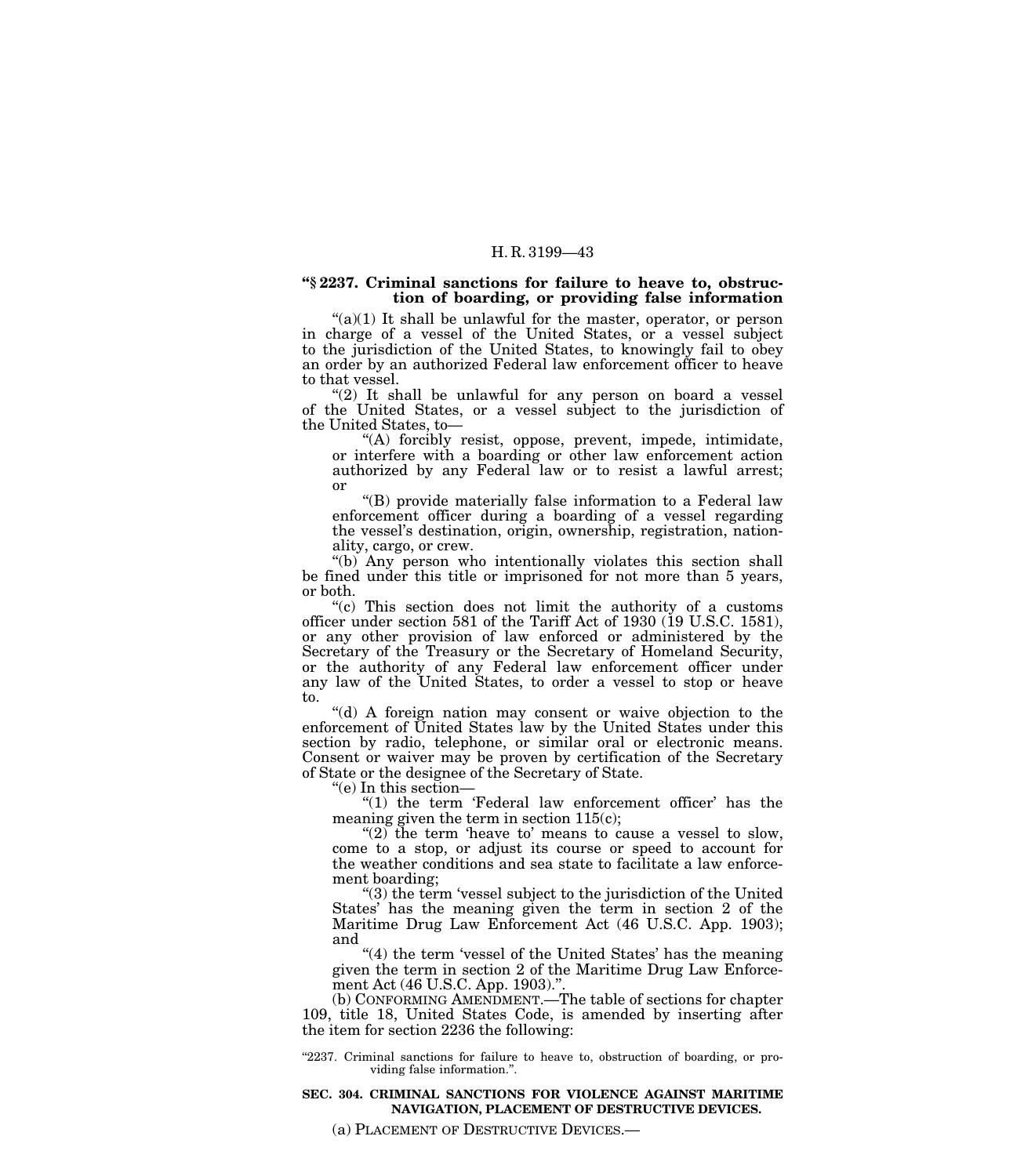(1) IN GENERAL.—Chapter 111 of title 18, United States Code, as amended by subsection (a), is further amended by adding at the end the following:

## **''§ 2282A. Devices or dangerous substances in waters of the United States likely to destroy or damage ships or to interfere with maritime commerce**

"(a) A person who knowingly places, or causes to be placed, in navigable waters of the United States, by any means, a device or dangerous substance which is likely to destroy or cause damage to a vessel or its cargo, cause interference with the safe navigation of vessels, or interference with maritime commerce (such as by damaging or destroying marine terminals, facilities, or any other marine structure or entity used in maritime commerce) with the intent of causing such destruction or damage, interference with the safe navigation of vessels, or interference with maritime commerce shall be fined under this title or imprisoned for any term of years, or for life; or both.

''(b) A person who causes the death of any person by engaging in conduct prohibited under subsection (a) may be punished by death.

''(c) Nothing in this section shall be construed to apply to otherwise lawfully authorized and conducted activities of the United States Government.

''(d) In this section:

''(1) The term 'dangerous substance' means any solid, liquid, or gaseous material that has the capacity to cause damage to a vessel or its cargo, or cause interference with the safe navigation of a vessel.

 $(2)$  The term 'device' means any object that, because of its physical, mechanical, structural, or chemical properties, has the capacity to cause damage to a vessel or its cargo, or cause interference with the safe navigation of a vessel.''.

(2) CONFORMING AMENDMENT.—The table of sections for chapter 111 of title 18, United States Code, as amended by subsection (b), is further amended by adding after the item related to section 2282 the following:

''2282A. Devices or dangerous substances in waters of the United States likely to destroy or damage ships or to interfere with maritime commerce.''.

(b) VIOLENCE AGAINST MARITIME NAVIGATION.— (1) IN GENERAL.—Chapter 111 of title 18, United States Code as amended by subsections (a) and (c), is further amended by adding at the end the following:

#### **''§ 2282B. Violence against aids to maritime navigation**

''Whoever intentionally destroys, seriously damages, alters, moves, or tampers with any aid to maritime navigation maintained by the Saint Lawrence Seaway Development Corporation under the authority of section 4 of the Act of May 13, 1954 (33 U.S.C. 984), by the Coast Guard pursuant to section 81 of title 14, United States Code, or lawfully maintained under authority granted by the Coast Guard pursuant to section 83 of title 14, United States Code, if such act endangers or is likely to endanger the safe navigation of a ship, shall be fined under this title or imprisoned for not more than 20 years, or both.''.

(2) CONFORMING AMENDMENT.—The table of sections for chapter 111 of title 18, United States Code, as amended by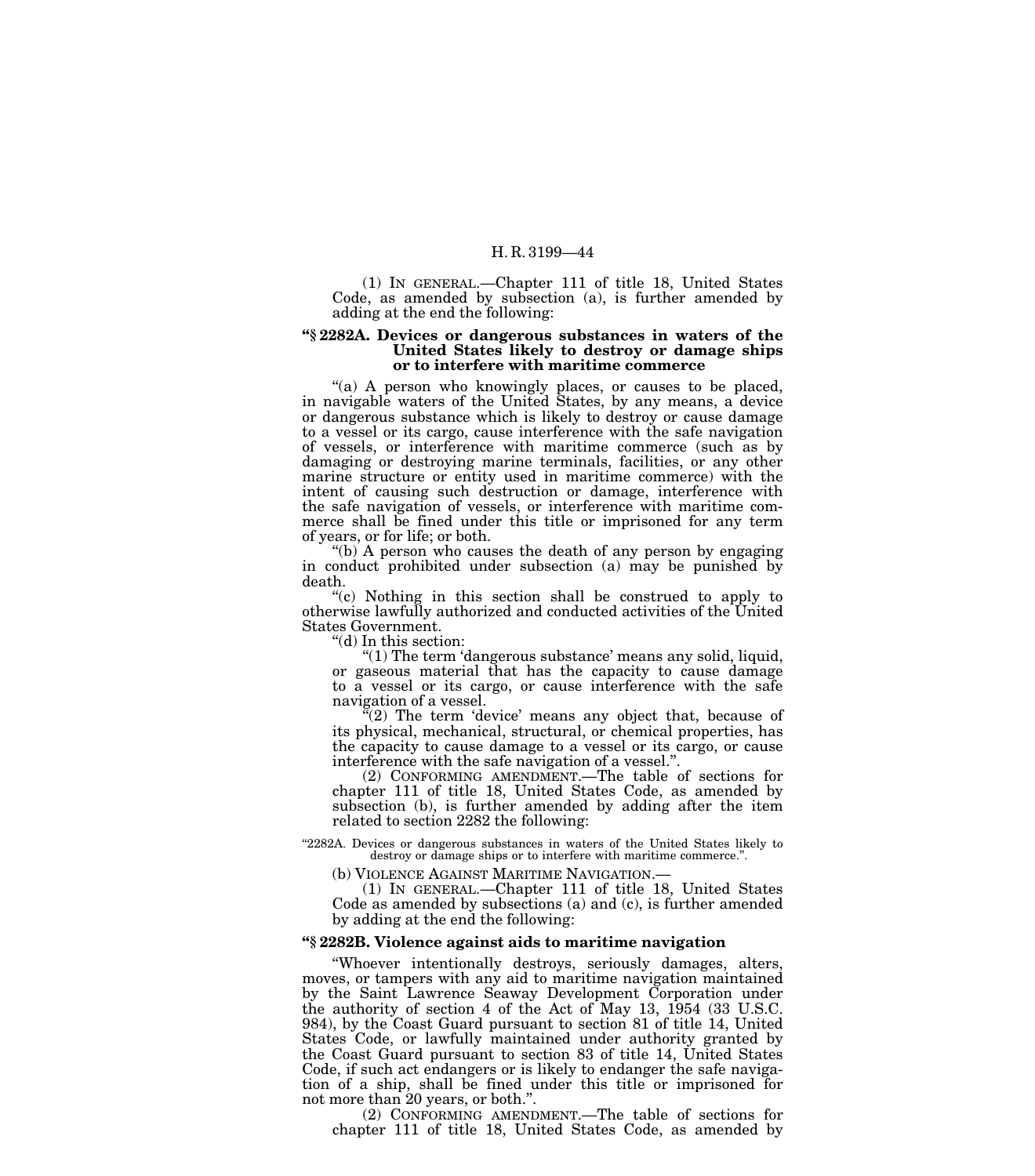subsections (b) and (d) is further amended by adding after the item related to section 2282A the following:

''2282B. Violence against aids to maritime navigation.''.

## **SEC. 305. TRANSPORTATION OF DANGEROUS MATERIALS AND TERRORISTS.**

(a) TRANSPORTATION OF DANGEROUS MATERIALS AND TERROR-ISTS.—Chapter 111 of title 18, as amended by section 305, is further amended by adding at the end the following:

## **''§ 2283. Transportation of explosive, biological, chemical, or radioactive or nuclear materials**

"(a) IN GENERAL.—Whoever knowingly transports aboard any vessel within the United States and on waters subject to the jurisdiction of the United States or any vessel outside the United States and on the high seas or having United States nationality an explosive or incendiary device, biological agent, chemical weapon, or radioactive or nuclear material, knowing that any such item is intended to be used to commit an offense listed under section  $2332b(g)(5)(B)$ , shall be fined under this title or imprisoned for any term of years or for life, or both.

''(b) CAUSING DEATH.—Any person who causes the death of a person by engaging in conduct prohibited by subsection (a) may be punished by death.

''(c) DEFINITIONS.—In this section:

"(1) BIOLOGICAL AGENT.—The term 'biological agent' means any biological agent, toxin, or vector (as those terms are defined in section 178).

"(2) BY-PRODUCT MATERIAL.—The term 'by-product material' has the meaning given that term in section 11(e) of the Atomic Energy Act of 1954 (42 U.S.C. 2014(e)).

"(3) CHEMICAL WEAPON.—The term 'chemical weapon' has the meaning given that term in section 229F(1).

"(4) EXPLOSIVE OR INCENDIARY DEVICE.—The term 'explosive or incendiary device' has the meaning given the term in section 232(5) and includes explosive materials, as that term is defined in section 841(c) and explosive as defined in section 844(j).

''(5) NUCLEAR MATERIAL.—The term 'nuclear material' has the meaning given that term in section  $831(f)(1)$ .

"(6) RADIOACTIVE MATERIAL.—The term 'radioactive material' means—

"(A) source material and special nuclear material, but does not include natural or depleted uranium;

''(B) nuclear by-product material;

''(C) material made radioactive by bombardment in an accelerator; or

''(D) all refined isotopes of radium.

''(8) SOURCE MATERIAL.—The term 'source material' has the meaning given that term in section  $11(z)$  of the Atomic Energy Act of 1954 (42 U.S.C. 2014(z)).

''(9) SPECIAL NUCLEAR MATERIAL.—The term 'special nuclear material' has the meaning given that term in section 11(aa) of the Atomic Energy Act of 1954 (42 U.S.C. 2014(aa)).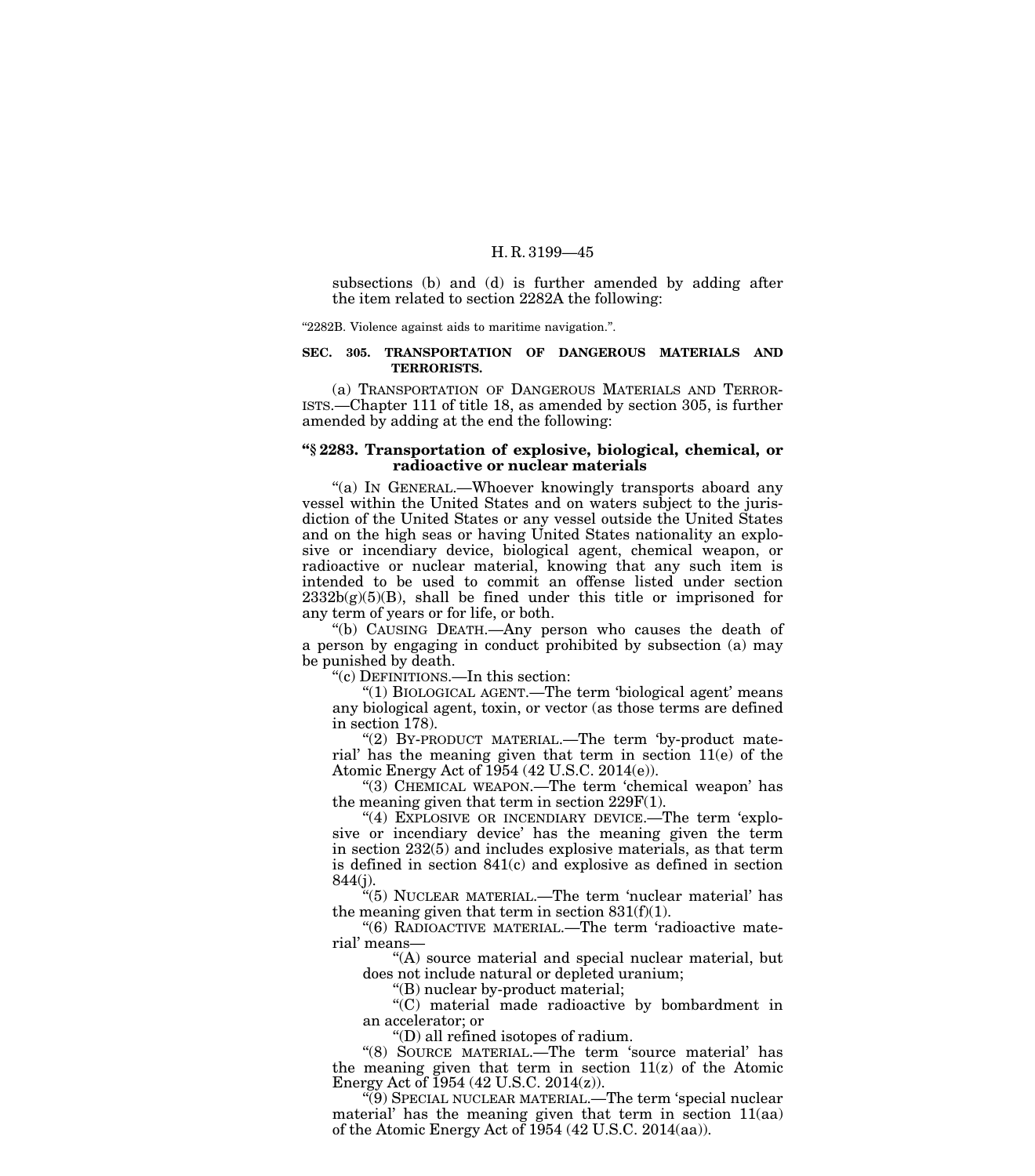#### **''§ 2284. Transportation of terrorists**

"(a) IN GENERAL.—Whoever knowingly and intentionally transports any terrorist aboard any vessel within the United States and on waters subject to the jurisdiction of the United States or any vessel outside the United States and on the high seas or having United States nationality, knowing that the transported person is a terrorist, shall be fined under this title or imprisoned for any term of years or for life, or both.

''(b) DEFINED TERM.—In this section, the term 'terrorist' means any person who intends to commit, or is avoiding apprehension after having committed, an offense listed under section  $2332b(g)(5)(B)$ .".

(b) CONFORMING AMENDMENT.—The table of sections for chapter 111 of title 18, United States Code, as amended by section 305, is further amended by adding at the end the following:

"2283. Transportation of explosive, chemical, biological, or radioactive or nuclear materials.

"2284. Transportation of terrorists.".

## **SEC. 306. DESTRUCTION OF, OR INTERFERENCE WITH, VESSELS OR MARITIME FACILITIES.**

(a) IN GENERAL.—Title 18, United States Code, is amended by inserting after chapter 111 the following:

## **''CHAPTER 111A—DESTRUCTION OF, OR INTERFERENCE WITH, VESSELS OR MARITIME FACILITIES**

"Sec.<br>"2290. Jurisdiction and scope.<br>"2291. Destruction of vessel or maritime facility.<br>"2292. Imparting or conveying false information.

# **''§ 2290. Jurisdiction and scope**

''(a) JURISDICTION.—There is jurisdiction, including extraterritorial jurisdiction, over an offense under this chapter if the prohibited activity takes place—

"(1) within the United States and within waters subject to the jurisdiction of the United States; or

''(2) outside United States and—

''(A) an offender or a victim is a national of the United States (as that term is defined under section  $101(a)(22)$ of the Immigration and Nationality Act (8 U.S.C.  $1101(a)(22)$ ;

''(B) the activity involves a vessel in which a national of the United States was on board; or

''(C) the activity involves a vessel of the United States (as that term is defined under section 2 of the Maritime Drug Law Enforcement Act (46 U.S.C. App. 1903).

''(b) SCOPE.—Nothing in this chapter shall apply to otherwise lawful activities carried out by or at the direction of the United States Government.

#### **''§ 2291. Destruction of vessel or maritime facility**

''(a) OFFENSE.—Whoever knowingly—

 $''(1)$  sets fire to, damages, destroys, disables, or wrecks any vessel;

 $(2)$  places or causes to be placed a destructive device, as defined in section  $921(a)(4)$ , destructive substance, as defined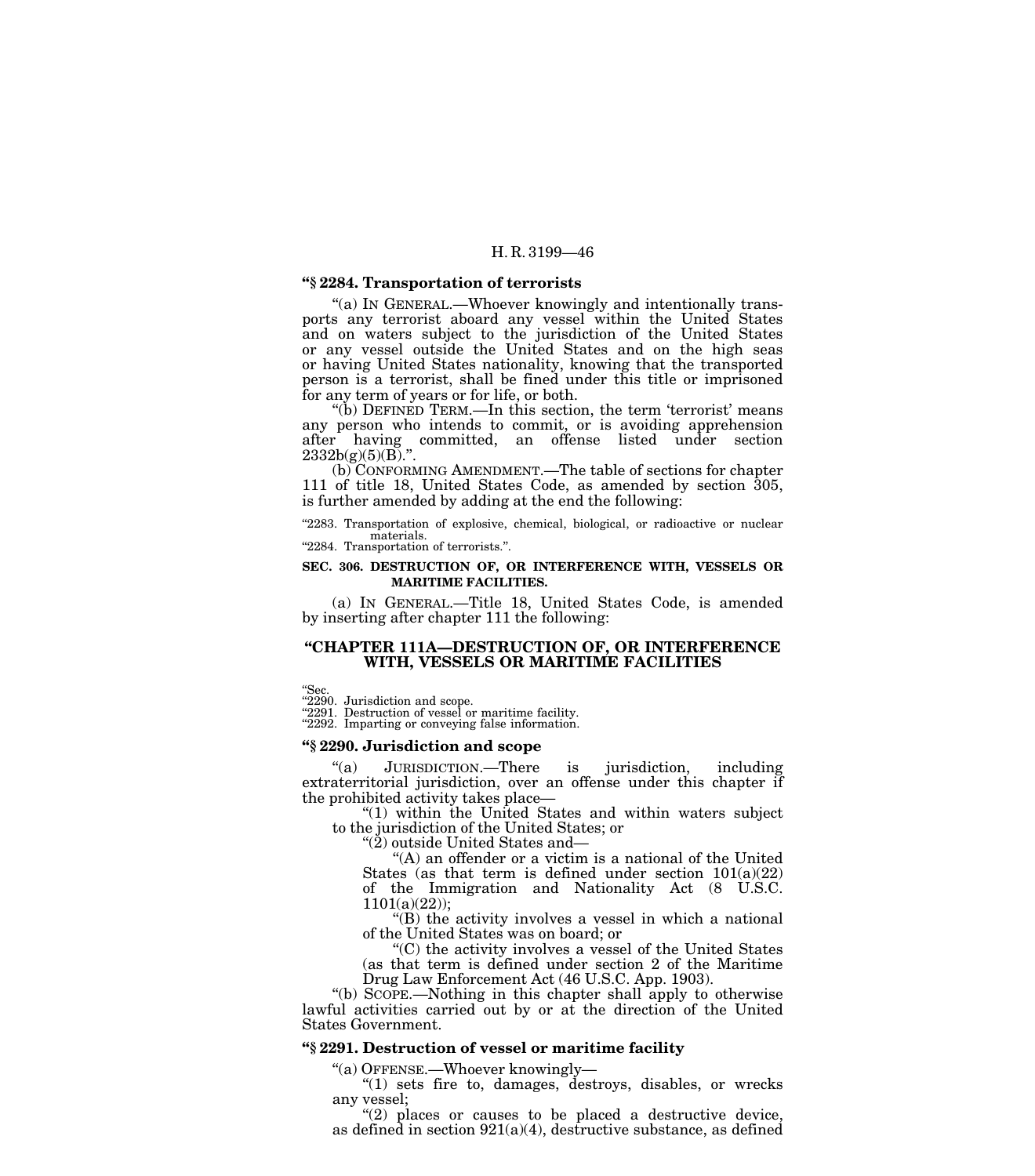in section 31(a)(3), or an explosive, as defined in section  $844(j)$ in, upon, or near, or otherwise makes or causes to be made unworkable or unusable or hazardous to work or use, any vessel, or any part or other materials used or intended to be used in connection with the operation of a vessel;

''(3) sets fire to, damages, destroys, or disables or places a destructive device or substance in, upon, or near, any maritime facility, including any aid to navigation, lock, canal, or vessel traffic service facility or equipment;

''(4) interferes by force or violence with the operation of any maritime facility, including any aid to navigation, lock, canal, or vessel traffic service facility or equipment, if such action is likely to endanger the safety of any vessel in navigation;

''(5) sets fire to, damages, destroys, or disables or places a destructive device or substance in, upon, or near, any appliance, structure, property, machine, or apparatus, or any facility or other material used, or intended to be used, in connection with the operation, maintenance, loading, unloading, or storage of any vessel or any passenger or cargo carried or intended to be carried on any vessel;

''(6) performs an act of violence against or incapacitates any individual on any vessel, if such act of violence or incapacitation is likely to endanger the safety of the vessel or those on board;

" $(7)$  performs an act of violence against a person that causes or is likely to cause serious bodily injury, as defined in section 1365(h)(3), in, upon, or near, any appliance, structure, property, machine, or apparatus, or any facility or other material used, or intended to be used, in connection with the operation, maintenance, loading, unloading, or storage of any vessel or any passenger or cargo carried or intended to be carried on any vessel;

''(8) communicates information, knowing the information to be false and under circumstances in which such information may reasonably be believed, thereby endangering the safety of any vessel in navigation; or

''(9) attempts or conspires to do anything prohibited under paragraphs  $(1)$  through  $(8)$ ,

shall be fined under this title or imprisoned not more than 20 years, or both.

''(b) LIMITATION.—Subsection (a) shall not apply to any person that is engaging in otherwise lawful activity, such as normal repair and salvage activities, and the transportation of hazardous materials regulated and allowed to be transported under chapter 51 of title 49.

''(c) PENALTY.—Whoever is fined or imprisoned under subsection (a) as a result of an act involving a vessel that, at the time of the violation, carried high-level radioactive waste (as that term is defined in section  $2(12)$  of the Nuclear Waste Policy Act of 1982 (42 U.S.C. 10101(12)) or spent nuclear fuel (as that term is defined in section 2(23) of the Nuclear Waste Policy Act of 1982 (42 U.S.C. 10101(23)), shall be fined under this title, imprisoned for a term up to life, or both.

"(d) PENALTY WHEN DEATH RESULTS.—Whoever is convicted of any crime prohibited by subsection (a) and intended to cause death by the prohibited conduct, if the conduct resulted in the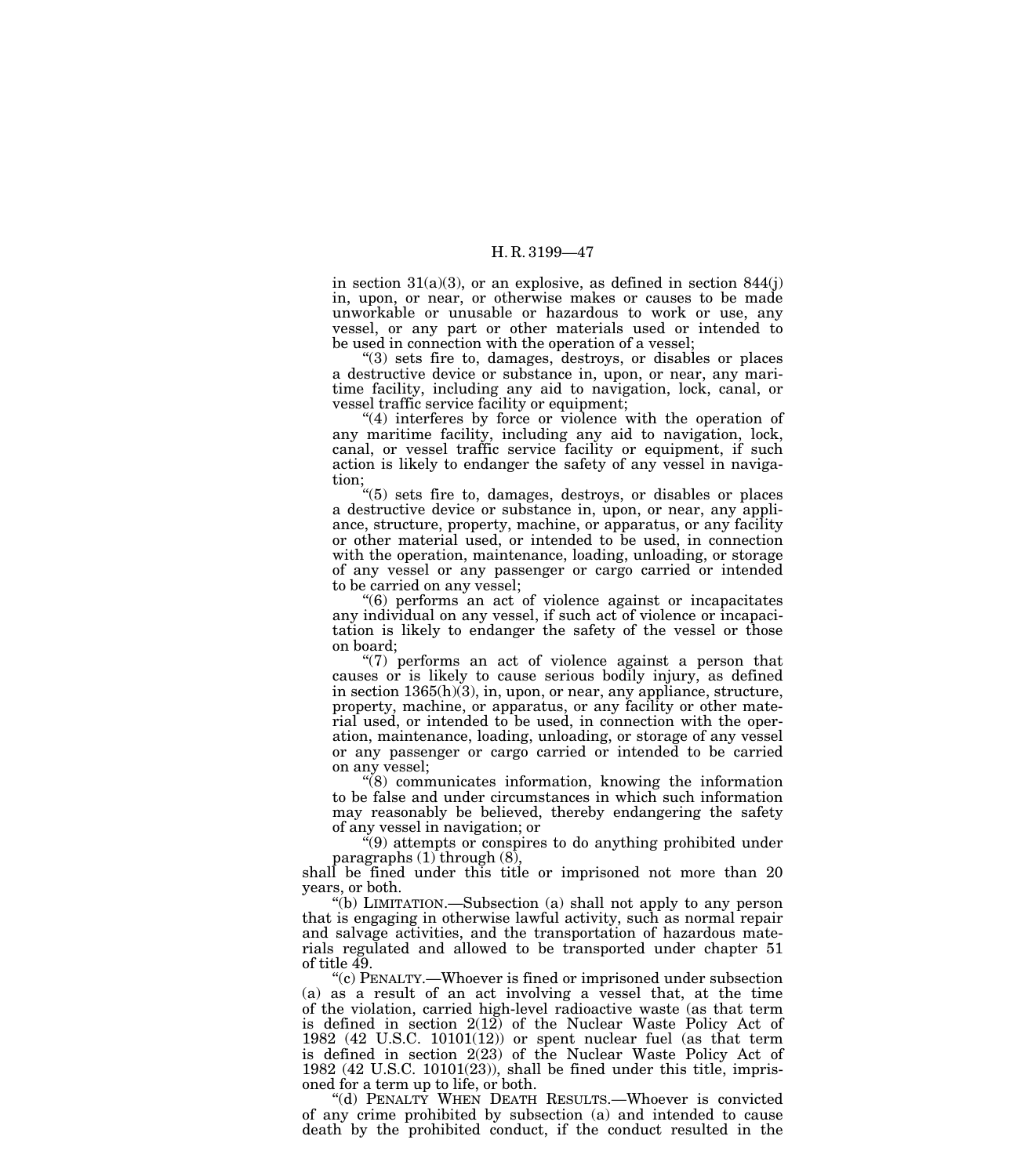death of any person, shall be subject also to the death penalty or to a term of imprisonment for a period up to life.

''(e) THREATS.—Whoever knowingly and intentionally imparts or conveys any threat to do an act which would violate this chapter, with an apparent determination and will to carry the threat into execution, shall be fined under this title or imprisoned not more than 5 years, or both, and is liable for all costs incurred as a result of such threat.

## **''§ 2292. Imparting or conveying false information**

''(a) IN GENERAL.—Whoever imparts or conveys or causes to be imparted or conveyed false information, knowing the information to be false, concerning an attempt or alleged attempt being made or to be made, to do any act that would be a crime prohibited by this chapter or by chapter 111 of this title, shall be subject to a civil penalty of not more than \$5,000, which shall be recoverable in a civil action brought in the name of the United States.

''(b) MALICIOUS CONDUCT.—Whoever knowingly, intentionally, maliciously, or with reckless disregard for the safety of human life, imparts or conveys or causes to be imparted or conveyed false information, knowing the information to be false, concerning an attempt or alleged attempt to do any act which would be a crime prohibited by this chapter or by chapter 111 of this title, shall be fined under this title or imprisoned not more than 5 years.<br>"(c) JURISDICTION.—

"(1) IN GENERAL.—Except as provided under paragraph  $(2)$ , section  $2290(a)$  shall not apply to any offense under this section.

''(2) JURISDICTION.—Jurisdiction over an offense under this section shall be determined in accordance with the provisions applicable to the crime prohibited by this chapter, or by chapter 111 of this title, to which the imparted or conveyed false information relates, as applicable.

## **''§ 2293. Bar to prosecution**

"(a) IN GENERAL.—It is a bar to prosecution under this chapter if—

"(1) the conduct in question occurred within the United States in relation to a labor dispute, and such conduct is prohibited as a felony under the law of the State in which it was committed; or

 $(2)$  such conduct is prohibited as a misdemeanor, and not as a felony, under the law of the State in which it was committed.

''(b) DEFINITIONS.—In this section:

" $(1)$  LABOR DISPUTE.—The term 'labor dispute' has the same meaning given that term in section 13(c) of the Act to amend the Judicial Code and to define and limit the jurisdiction of courts sitting in equity, and for other purposes (29 U.S.C. 113(c), commonly known as the Norris-LaGuardia Act).

''(2) STATE.—The term 'State' means a State of the United States, the District of Columbia, and any commonwealth, territory, or possession of the United States.''.

(b) CONFORMING AMENDMENT.—The table of chapters at the beginning of title 18, United States Code, is amended by inserting after the item for chapter 111 the following: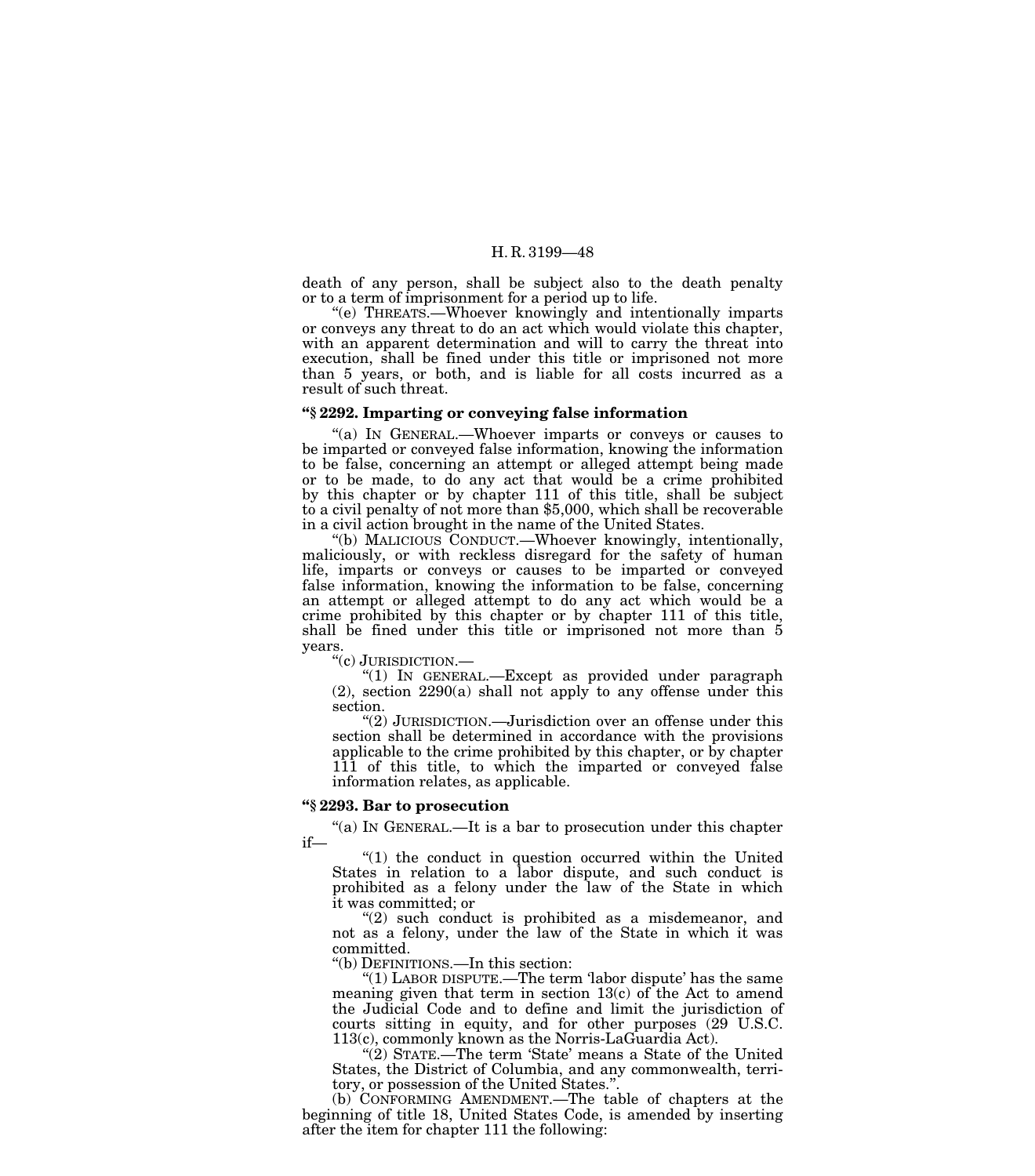#### **''111A. Destruction of, or interference with, vessels or maritime facilities** ...................................................................................................... **2290''.**

#### **SEC. 307. THEFT OF INTERSTATE OR FOREIGN SHIPMENTS OR VES-SELS.**

(a) THEFT OF INTERSTATE OR FOREIGN SHIPMENTS.—Section 659 of title 18, United States Code, is amended—

(1) in the first undesignated paragraph—

(A) by inserting "trailer," after "motortruck,";

(B) by inserting "air cargo container," after "aircraft,"; and

(C) by inserting '', or from any intermodal container, trailer, container freight station, warehouse, or freight consolidation facility," after "air navigation facility"

(2) in the fifth undesignated paragraph, by striking ''in each case" and all that follows through "or both" the second place it appears and inserting ''be fined under this title or imprisoned not more than 10 years, or both, but if the amount or value of such money, baggage, goods, or chattels is less than \$1,000, shall be fined under this title or imprisoned for not more than 3 years, or both''; and

(3) by inserting after the first sentence in the eighth undesignated paragraph the following: ''For purposes of this section, goods and chattel shall be construed to be moving as an interstate or foreign shipment at all points between the point of origin and the final destination (as evidenced by the waybill or other shipping document of the shipment), regardless of any temporary stop while awaiting transshipment or otherwise.".<br>(b) STOLEN VESSELS.-

 $(1)$  In GENERAL.—Section 2311 of title 18, United States Code, is amended by adding at the end the following, as a new undesignated paragraph: '' 'Vessel' means any watercraft or other contrivance used or designed for transportation or navigation on, under, or immediately above, water."

(2) TRANSPORTATION AND SALE OF STOLEN VESSELS.—

(A) TRANSPORTATION.—Section 2312 of title 18, United States Code, is amended by striking ''motor vehicle or aircraft'' and inserting ''motor vehicle, vessel, or aircraft''.

(B) SALE.—Section 2313(a) of title 18, United States Code, is amended by striking ''motor vehicle or aircraft'' and inserting ''motor vehicle, vessel, or aircraft''.

(c) REVIEW OF SENTENCING GUIDELINES.—Pursuant to section 994 of title 28, United States Code, the United States Sentencing Commission shall review the Federal Sentencing Guidelines to determine whether sentencing enhancement is appropriate for any offense under section 659 or 2311 of title 18, United States Code, as amended by this title.

(d) ANNUAL REPORT OF LAW ENFORCEMENT ACTIVITIES.—The Attorney General shall annually submit to Congress a report, which shall include an evaluation of law enforcement activities relating to the investigation and prosecution of offenses under section 659 of title 18, United States Code, as amended by this title.

(e) REPORTING OF CARGO THEFT.—The Attorney General shall take the steps necessary to ensure that reports of cargo theft collected by Federal, State, and local officials are reflected as a separate category in the Uniform Crime Reporting System, or any successor system, by no later than December 31, 2006.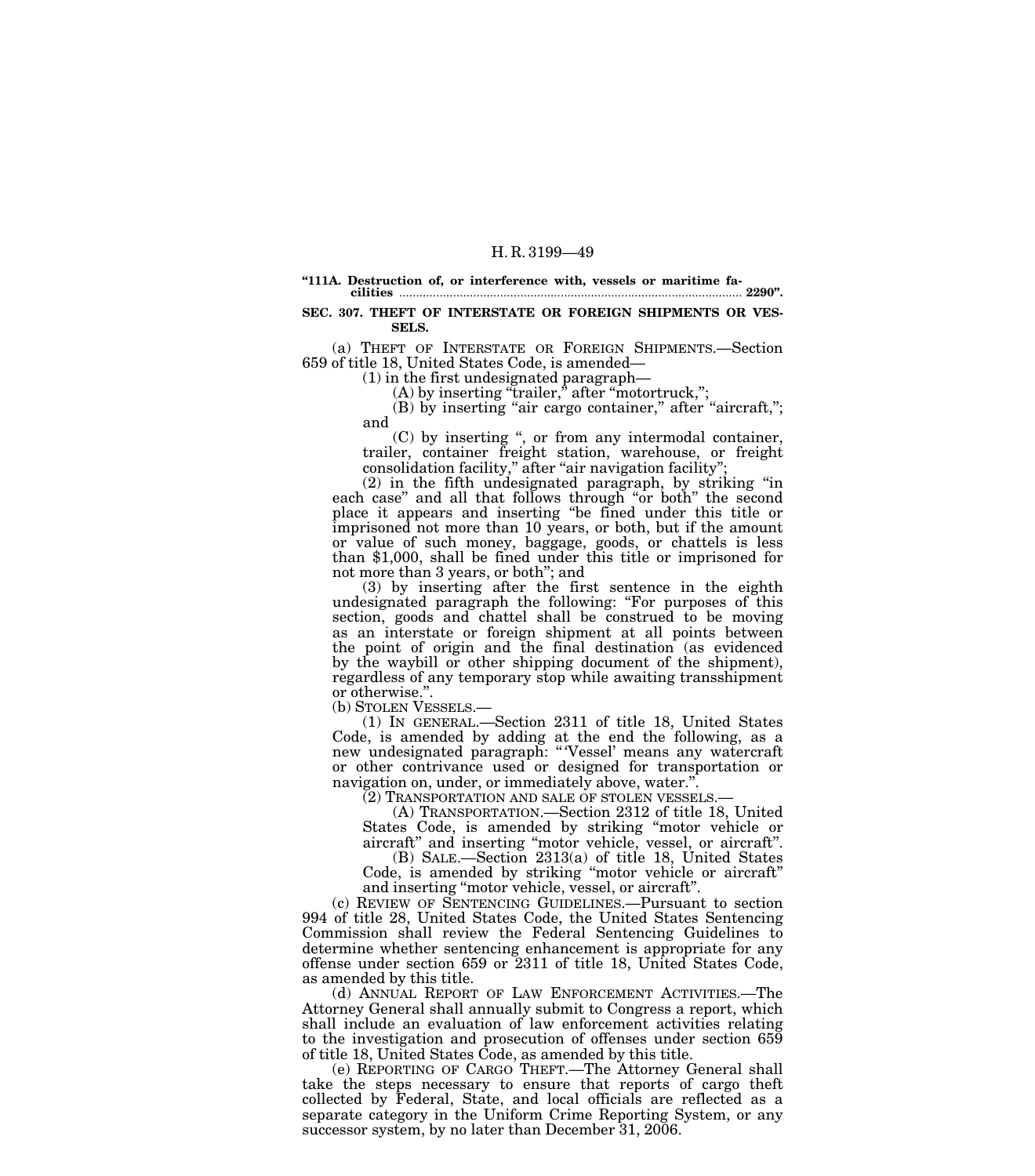# **SEC. 308. STOWAWAYS ON VESSELS OR AIRCRAFT.**

Section 2199 of title 18, United States Code, is amended by striking ''Shall be fined under this title or imprisoned not more than one year, or both.'' and inserting the following:

" $(1)$  shall be fined under this title, imprisoned not more than 5 years, or both;

 $(2)$  if the person commits an act proscribed by this section, with the intent to commit serious bodily injury, and serious bodily injury occurs (as defined under section 1365, including any conduct that, if the conduct occurred in the special maritime and territorial jurisdiction of the United States, would violate section 2241 or 2242) to any person other than a participant as a result of a violation of this section, shall be fined under this title or imprisoned not more than 20 years, or both; and

 $(3)$  if an individual commits an act proscribed by this section, with the intent to cause death, and if the death of any person other than a participant occurs as a result of a violation of this section, shall be fined under this title, imprisoned for any number of years or for life, or both.''.

## **SEC. 309. BRIBERY AFFECTING PORT SECURITY.**

(a) IN GENERAL.—Chapter 11 of title 18, United States Code, is amended by adding at the end the following:

## **''§ 226. Bribery affecting port security**

''(a) IN GENERAL.—Whoever knowingly—

"(1) directly or indirectly, corruptly gives, offers, or promises anything of value to any public or private person, with intent to commit international terrorism or domestic terrorism (as those terms are defined under section 2331), to—

"(A) influence any action or any person to commit or aid in committing, or collude in, or allow, any fraud, or make opportunity for the commission of any fraud affecting any secure or restricted area or seaport; or

" $(B)$  induce any official or person to do or omit to do any act in violation of the lawful duty of such official or person that affects any secure or restricted area or seaport; or

"(2) directly or indirectly, corruptly demands, seeks, receives, accepts, or agrees to receive or accept anything of value personally or for any other person or entity in return for—

''(A) being influenced in the performance of any official act affecting any secure or restricted area or seaport; and

''(B) knowing that such influence will be used to commit, or plan to commit, international or domestic terrorism,

shall be fined under this title or imprisoned not more than 15 years, or both.

''(b) DEFINITION.—In this section, the term 'secure or restricted area' means an area of a vessel or facility designated as secure in an approved security plan, as required under section 70103 of title 46, United States Code, and the rules and regulations promulgated under that section.''.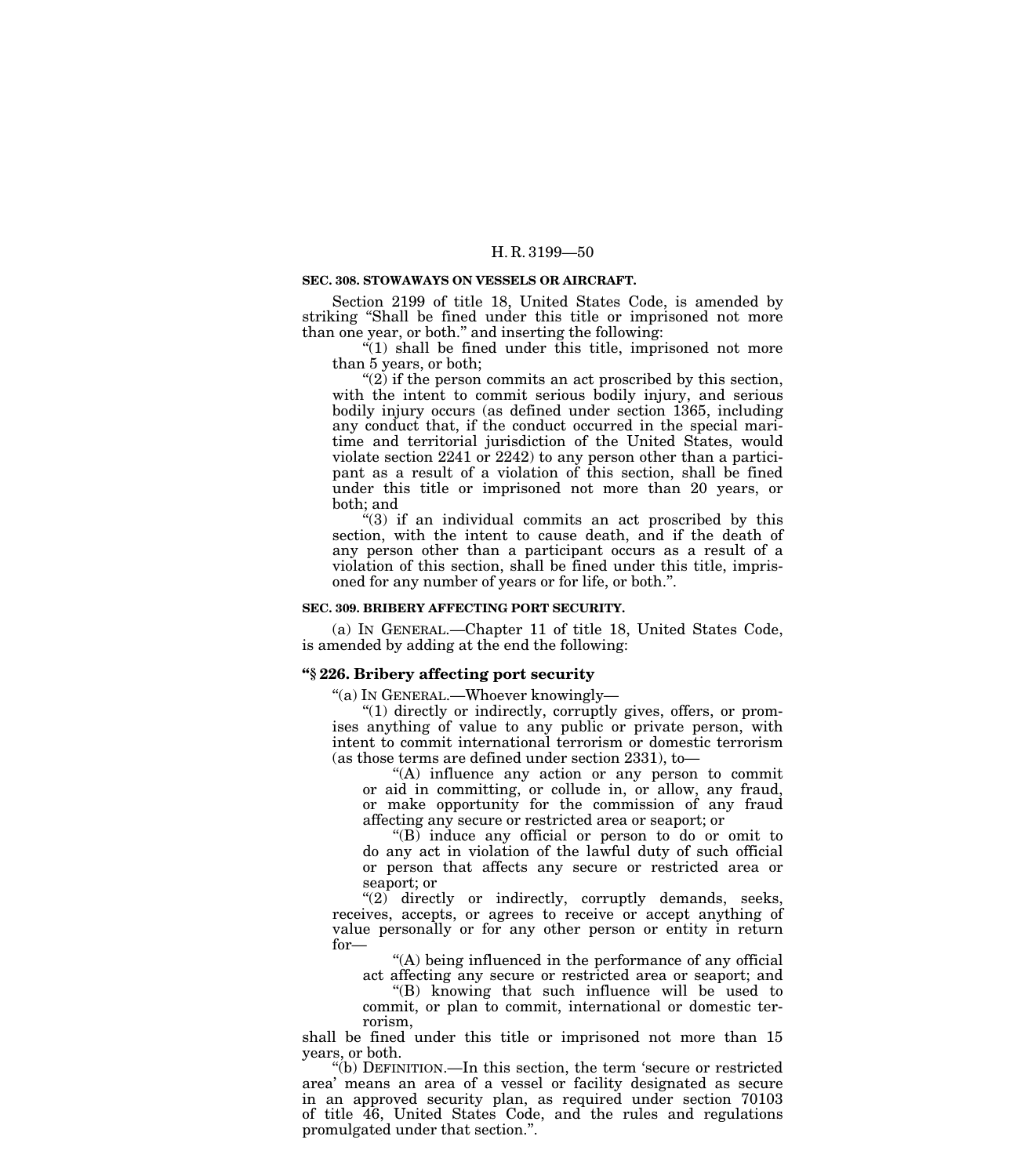(b) CONFORMING AMENDMENT.—The table of sections for chapter 11 of title 18, United States Code, is amended by adding at the end the following:

''226. Bribery affecting port security.''.

## **SEC. 310. PENALTIES FOR SMUGGLING GOODS INTO THE UNITED STATES.**

The third undesignated paragraph of section 545 of title 18, United States Code, is amended by striking ''5 years'' and inserting "20 years".

## **SEC. 311. SMUGGLING GOODS FROM THE UNITED STATES.**

(a) IN GENERAL.—Chapter 27 of title 18, United States Code, is amended by adding at the end the following:

## **''§ 554. Smuggling goods from the United States**

''(a) IN GENERAL.—Whoever fraudulently or knowingly exports or sends from the United States, or attempts to export or send from the United States, any merchandise, article, or object contrary to any law or regulation of the United States, or receives, conceals, buys, sells, or in any manner facilitates the transportation, concealment, or sale of such merchandise, article or object, prior to exportation, knowing the same to be intended for exportation contrary to any law or regulation of the United States, shall be fined under this title, imprisoned not more than 10 years, or both.

''(b) DEFINITION.—In this section, the term 'United States' has the meaning given that term in section 545.''.

(b) CONFORMING AMENDMENT.—The chapter analysis for chapter 27 of title 18, United States Code, is amended by adding at the end the following:

### ''554. Smuggling goods from the United States.''.

(c) SPECIFIED UNLAWFUL ACTIVITY.—Section 1956(c)(7)(D) of title 18, United States Code, is amended by inserting ''section 554 (relating to smuggling goods from the United States),'' before "section 641 (relating to public money, property, or records),"

(d) TARIFF ACT OF 1990.—Section 596 of the Tariff Act of 1930 (19 U.S.C. 1595a) is amended by adding at the end the following:

''(d) Merchandise exported or sent from the United States or attempted to be exported or sent from the United States contrary to law, or the proceeds or value thereof, and property used to facilitate the exporting or sending of such merchandise, the attempted exporting or sending of such merchandise, or the receipt, purchase, transportation, concealment, or sale of such merchandise prior to exportation shall be seized and forfeited to the United States.''.

(e) REMOVING GOODS FROM CUSTOMS CUSTODY.—Section 549 of title 18, United States Code, is amended in the 5th paragraph by striking "two years" and inserting "10 years".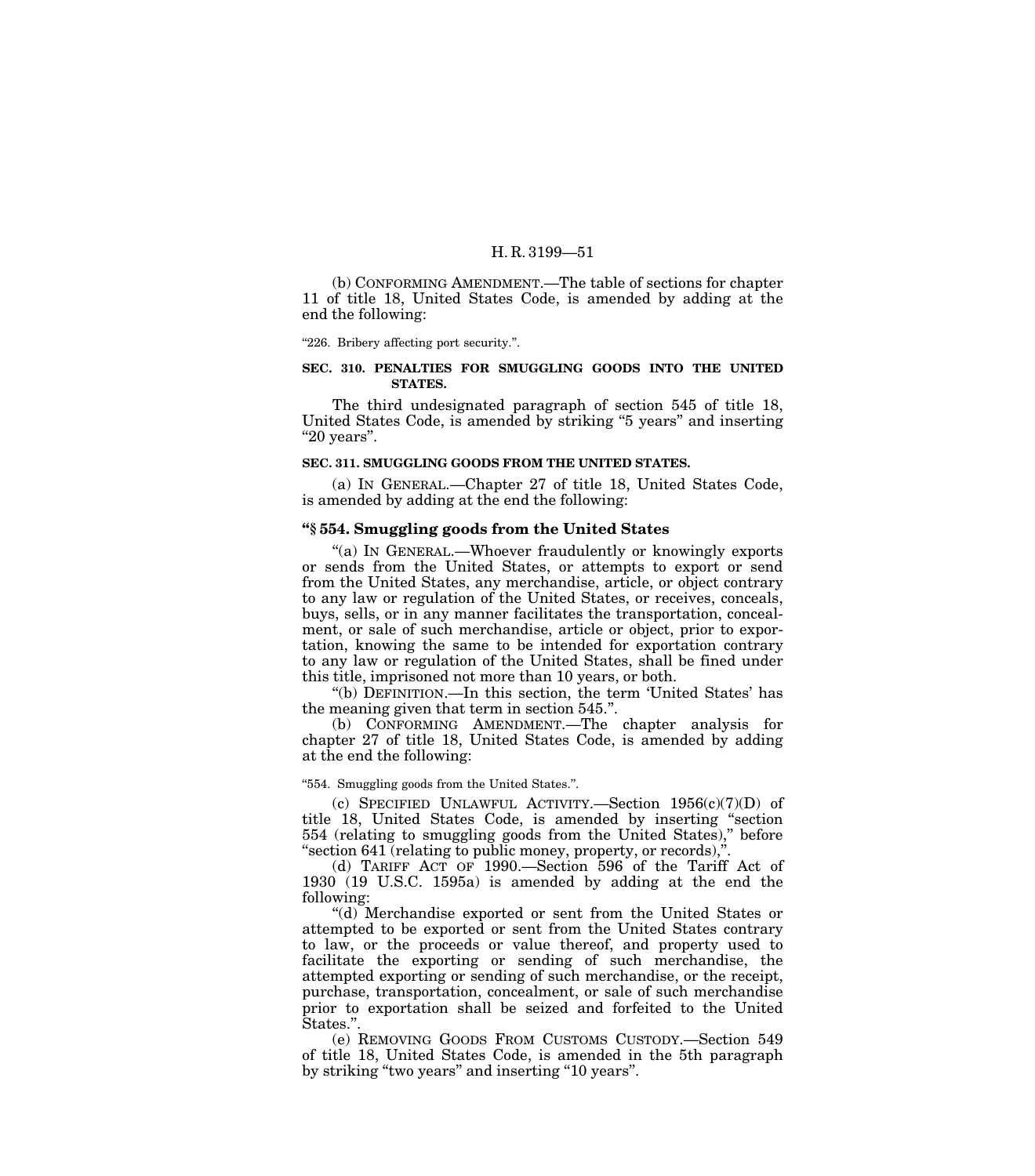# **TITLE IV—COMBATING TERRORISM FINANCING**

## **SEC. 401. SHORT TITLE.**

This title may be cited as the "Combating Terrorism Financing" Act of 2005''.

## **SEC. 402. INCREASED PENALTIES FOR TERRORISM FINANCING.**

Section 206 of the International Emergency Economic Powers Act (50 U.S.C. 1705) is amended—

(1) in subsection (a), by deleting " $$10,000"$  and inserting " $$50,000"$ ; and

(2) in subsection (b), by deleting ''ten years'' and inserting "twenty years".

## **SEC. 403. TERRORISM-RELATED SPECIFIED ACTIVITIES FOR MONEY LAUNDERING.**

(a) AMENDMENTS TO RICO.—Section 1961(1) of title 18, United States Code, is amended in subparagraph (B), by inserting ''section 1960 (relating to illegal money transmitters),'' before ''sections 2251''.

(b) AMENDMENT TO SECTION  $1956(c)(7)$ . Section  $1956(c)(7)(D)$ of title 18, United States Code, is amended by striking ''or any felony violation of the Foreign Corrupt Practices Act'' and inserting ''any felony violation of the Foreign Corrupt Practices Act''.

(c) CONFORMING AMENDMENTS TO SECTIONS 1956(e) AND  $1957(e)$ .

(1) Section 1956(e) of title 18, United States Code, is amended to read as follows:

''(e) Violations of this section may be investigated by such components of the Department of Justice as the Attorney General may direct, and by such components of the Department of the Treasury as the Secretary of the Treasury may direct, as appropriate, and, with respect to offenses over which the Department of Homeland Security has jurisdiction, by such components of the Department of Homeland Security as the Secretary of Homeland Security may direct, and, with respect to offenses over which the United States Postal Service has jurisdiction, by the Postal Service. Such authority of the Secretary of the Treasury, the Secretary of Homeland Security, and the Postal Service shall be exercised in accordance with an agreement which shall be entered into by the Secretary of the Treasury, the Secretary of Homeland Security, the Postal Service, and the Attorney General. Violations of this section involving offenses described in paragraph  $(c)(7)(E)$  may be investigated by such components of the Department of Justice as the Attorney General may direct, and the National Enforcement Investigations Center of the Environmental Protection Agency.''.

(2) Section 1957(e) of title 18, United States Code, is amended to read as follows:

"(e) Violations of this section may be investigated by such components of the Department of Justice as the Attorney General may direct, and by such components of the Department of the Treasury as the Secretary of the Treasury may direct, as appropriate, and, with respect to offenses over which the Department of Homeland Security has jurisdiction, by such components of the Department of Homeland Security as the Secretary of Homeland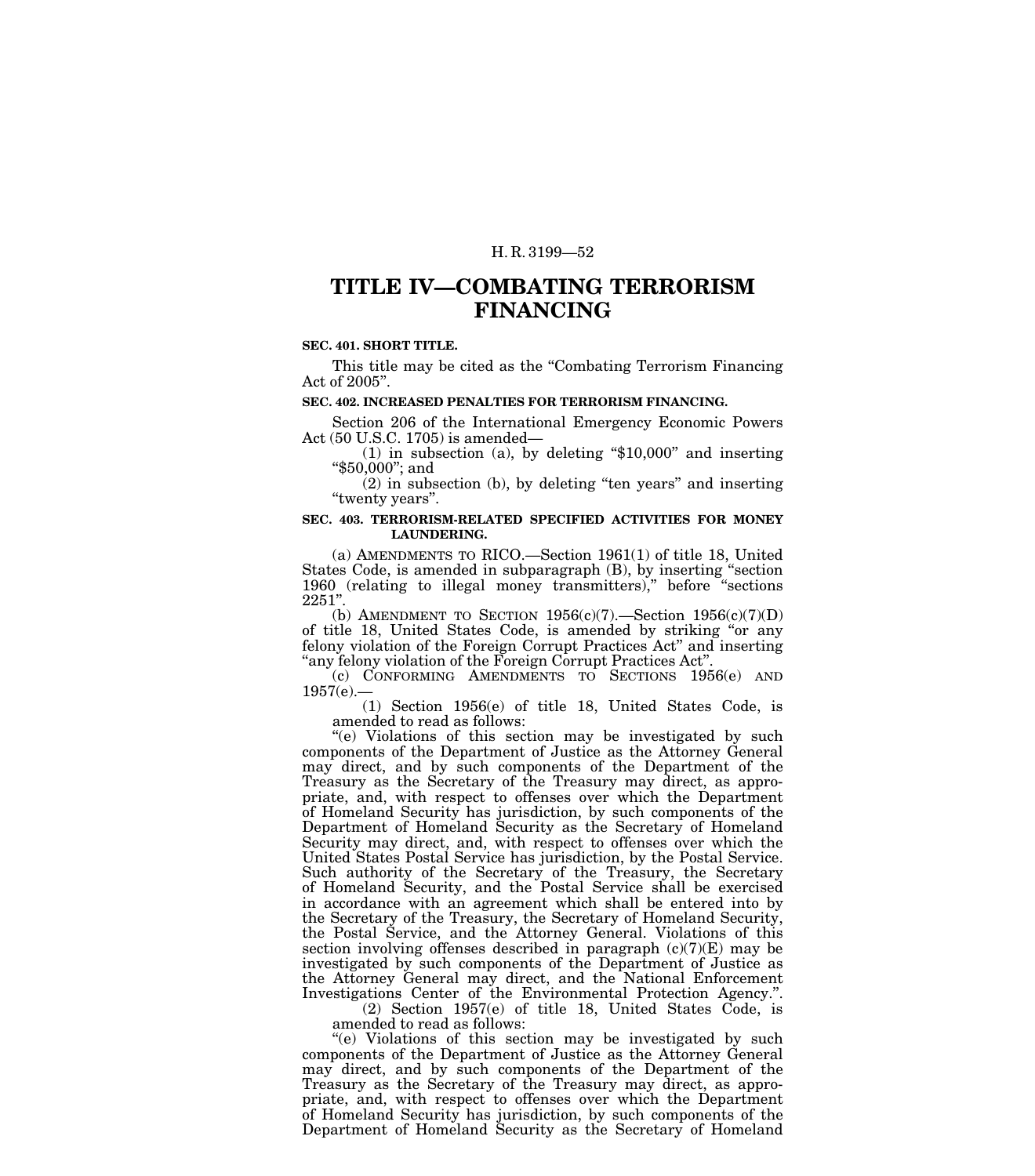Security may direct, and, with respect to offenses over which the United States Postal Service has jurisdiction, by the Postal Service. Such authority of the Secretary of the Treasury, the Secretary of Homeland Security, and the Postal Service shall be exercised in accordance with an agreement which shall be entered into by the Secretary of the Treasury, the Secretary of Homeland Security, the Postal Service, and the Attorney General.''.

## **SEC. 404. ASSETS OF PERSONS COMMITTING TERRORIST ACTS AGAINST FOREIGN COUNTRIES OR INTERNATIONAL ORGANIZATIONS.**

Section 981(a)(1)(G) of title 18, United States Code, is amended—

 $(1)$  by striking "or" at the end of clause (ii);

(2) by striking the period at the end of clause (iii) and inserting"; or"; and

 $(3)$  by inserting the following after clause (iii):

"(iv) of any individual, entity, or organization engaged in planning or perpetrating any act of international terrorism (as defined in section 2331) against any international organization (as defined in section 209 of the State Department Basic Authorities Act of  $1956$   $(22 \text{ U.S.C. } \overline{4}309(b))$  or against any foreign Government. Where the property sought for forfeiture is located beyond the territorial boundaries of the United States, an act in furtherance of such planning or perpetration must have occurred within the jurisdiction of the United States.''.

#### **SEC. 405. MONEY LAUNDERING THROUGH HAWALAS.**

Section 1956(a)(1) of title 18, United States Code, is amended by adding at the end the following: ''For purposes of this paragraph, a financial transaction shall be considered to be one involving the proceeds of specified unlawful activity if it is part of a set of parallel or dependent transactions, any one of which involves the proceeds of specified unlawful activity, and all of which are part of a single plan or arrangement.''.

### **SEC. 406. TECHNICAL AND CONFORMING AMENDMENTS RELATING TO THE USA PATRIOT ACT.**

(a) TECHNICAL CORRECTIONS.— (1) Section 322 of Public Law 107–56 is amended by striking "title 18" and inserting "title 28".

 $(2)$  Section 1956(b)(3) and (4) of title 18, United States Code, are amended by striking ''described in paragraph (2)'' each time it appears; and

(3) Section 981(k) of title 18, United States Code, is amended by striking ''foreign bank'' each time it appears and inserting ''foreign financial institution (as defined in section  $984(c)(2)$ <sup>(</sup>A) of this title)".

(b) CODIFICATION OF SECTION 316 OF THE USA PATRIOT ACT.—

(1) Chapter 46 of title 18, United States Code, is amended— (A) in the chapter analysis, by inserting at the end the following:

''987. Anti-terrorist forfeiture protection.'';

and

(B) by inserting at the end the following: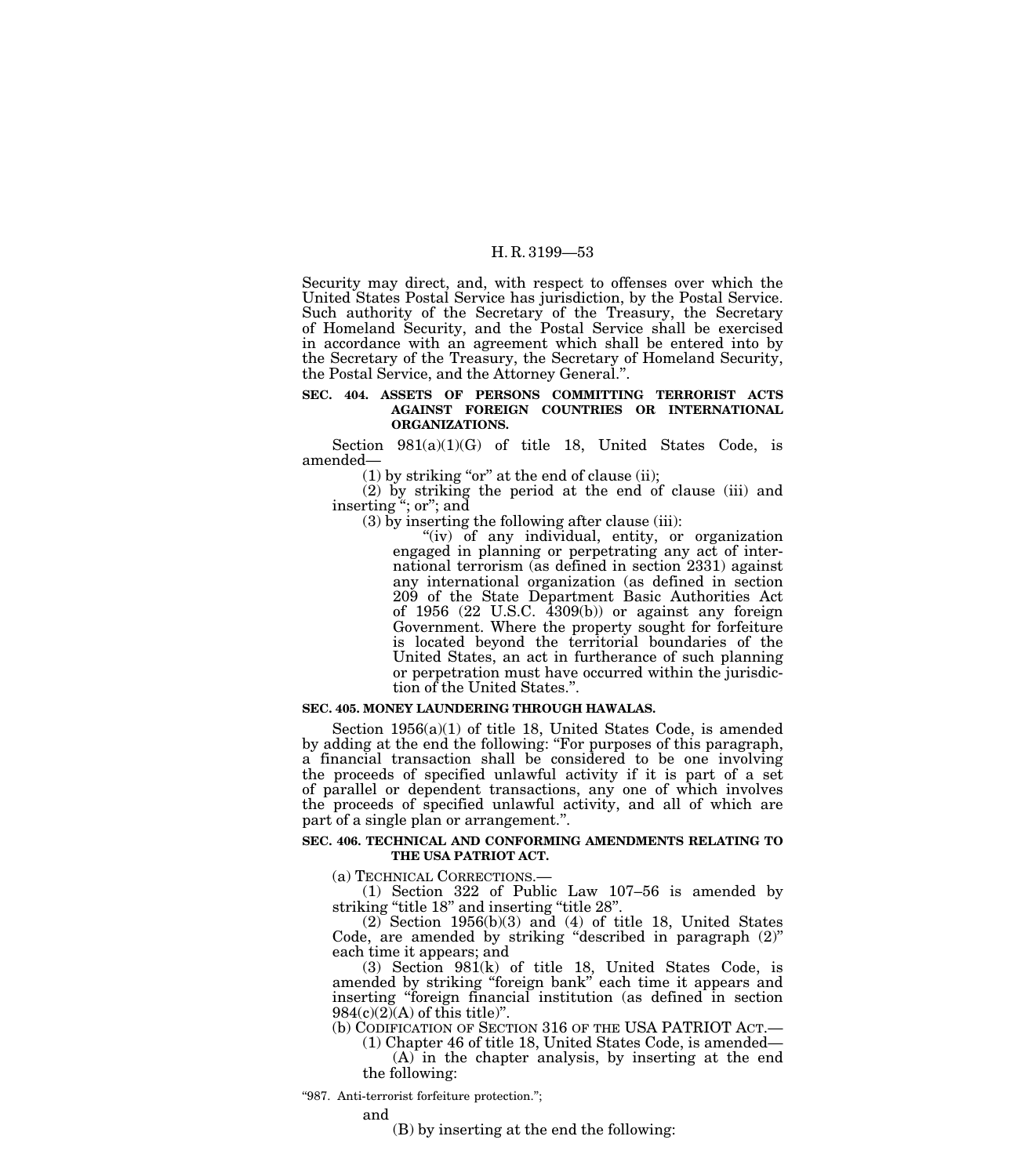## **''§ 987. Anti-terrorist forfeiture protection**

"(a) RIGHT TO CONTEST.—An owner of property that is confiscated under any provision of law relating to the confiscation of assets of suspected international terrorists, may contest that confiscation by filing a claim in the manner set forth in the Federal Rules of Civil Procedure (Supplemental Rules for Certain Admiralty and Maritime Claims), and asserting as an affirmative defense that—

 $(1)$  the property is not subject to confiscation under such provision of law; or

"(2) the innocent owner provisions of section 983(d) of title 18, United States Code, apply to the case.

''(b) EVIDENCE.—In considering a claim filed under this section, a court may admit evidence that is otherwise inadmissible under the Federal Rules of Evidence, if the court determines that the evidence is reliable, and that compliance with the Federal Rules of Evidence may jeopardize the national security interests of the United States.

''(c) CLARIFICATIONS.—

''(1) PROTECTION OF RIGHTS.—The exclusion of certain provisions of Federal law from the definition of the term 'civil forfeiture statute' in section 983(i) of title 18, United States Code, shall not be construed to deny an owner of property the right to contest the confiscation of assets of suspected international terrorists under—

 $<sup>4</sup>(A)$  subsection (a) of this section;</sup>

''(B) the Constitution; or

''(C) subchapter II of chapter 5 of title 5, United States Code (commonly known as the 'Administrative Procedure Act').

''(2) SAVINGS CLAUSE.—Nothing in this section shall limit or otherwise affect any other remedies that may be available to an owner of property under section 983 of title 18, United States Code, or any other provision of law.''.

(2) Subsections (a), (b), and (c) of section 316 of Public Law 107–56 are repealed.<br>(c) CONFORMING AMENDMENTS CONCERNING CONSPIRACIES.—

(1) Section 33(a) of title 18, United States Code is amended by inserting "or conspires" before "to do any of the aforesaid acts''.

(2) Section 1366(a) of title 18, United States Code, is amended—

(A) by striking ''attempts'' each time it appears and inserting "attempts or conspires"; and

(B) by inserting '', or if the object of the conspiracy had been achieved,'' after ''the attempted offense had been completed''.

#### **SEC. 407. CROSS REFERENCE CORRECTION.**

Section 5318(n)(4)(A) of title 31, United States Code, is amended by striking ''National Intelligence Reform Act of 2004'' and inserting ''Intelligence Reform and Terrorism Prevention Act of 2004''.

## **SEC. 408. AMENDMENT TO AMENDATORY LANGUAGE.**

Section 6604 of the Intelligence Reform and Terrorism Prevention Act of 2004 is amended (effective on the date of the enactment of that Act)—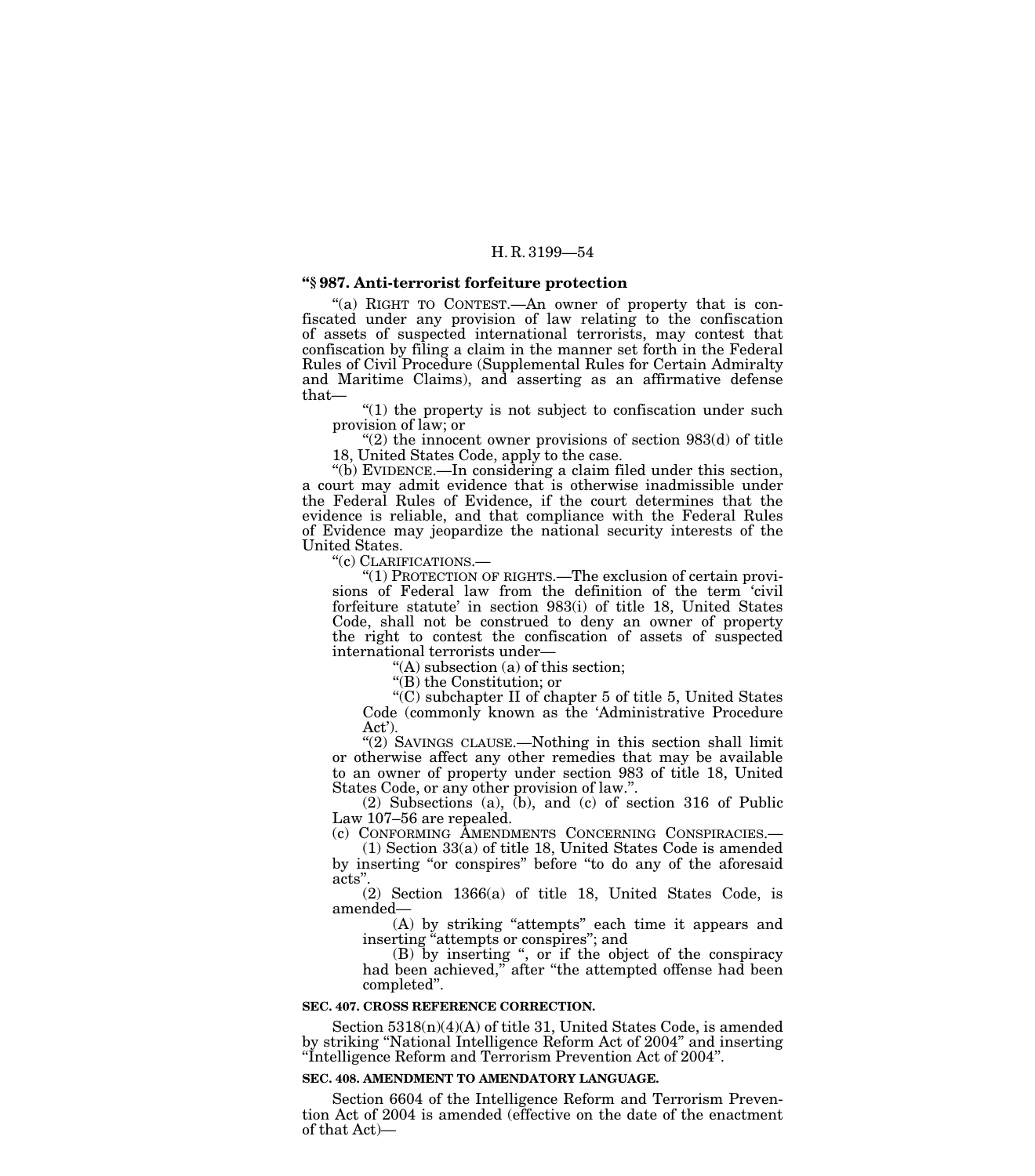(1) by striking "Section  $2339c(c)(2)$ " and inserting "Section  $2339C(c)(2)$ "; and

(2) by striking ''Section 2339c(e)'' and inserting ''Section  $2339C(e)$ ".

#### **SEC. 409. DESIGNATION OF ADDITIONAL MONEY LAUNDERING PREDI-CATE.**

Section  $1956(c)(7)(D)$  of title 18, United States Code, is amended—

(1) by inserting '', section 2339C (relating to financing of terrorism), or section 2339D (relating to receiving militarytype training from a foreign terrorist organization)'' after ''section 2339A or 2339B (relating to providing material support to terrorists)''; and

 $(2)$  by striking "or" before "section 2339A or 2339B".

#### **SEC. 410. UNIFORM PROCEDURES FOR CRIMINAL FORFEITURE.**

Section 2461(c) of title 28, United States Code, is amended to read as follows:

"(c) If a person is charged in a criminal case with a violation of an Act of Congress for which the civil or criminal forfeiture of property is authorized, the Government may include notice of the forfeiture in the indictment or information pursuant to the Federal Rules of Criminal Procedure. If the defendant is convicted of the offense giving rise to the forfeiture, the court shall order the forfeiture of the property as part of the sentence in the criminal case pursuant to to the Federal Rules of Criminal Procedure and section 3554 of title 18, United States Code. The procedures in section 413 of the Controlled Substances Act (21 U.S.C. 853) apply to all stages of a criminal forfeiture proceeding, except that subsection (d) of such section applies only in cases in which the defendant is convicted of a violation of such Act.''.

# **TITLE V—MISCELLANEOUS PROVISIONS**

## **SEC. 501. RESIDENCE OF UNITED STATES ATTORNEYS AND ASSISTANT UNITED STATES ATTORNEYS.**

(a) IN GENERAL.—Subsection (a) of section 545 of title 28, United States Code, is amended by adding at the end the following new sentence: "Pursuant to an order from the Attorney General or his designee, a United States attorney or an assistant United States attorney may be assigned dual or additional responsibilities that exempt such officer from the residency requirement in this subsection for a specific period as established by the order and subject to renewal.'

(b) EFFECTIVE DATE.—The amendment made by subsection (a) shall take effect as of February 1, 2005.

# **SEC. 502. INTERIM APPOINTMENT OF UNITED STATES ATTORNEYS.**

Section 546 of title 28, United States Code, is amended by striking subsections (c) and (d) and inserting the following new subsection:

"(c) A person appointed as United States attorney under this section may serve until the qualification of a United States Attorney for such district appointed by the President under section 541 of this title.''.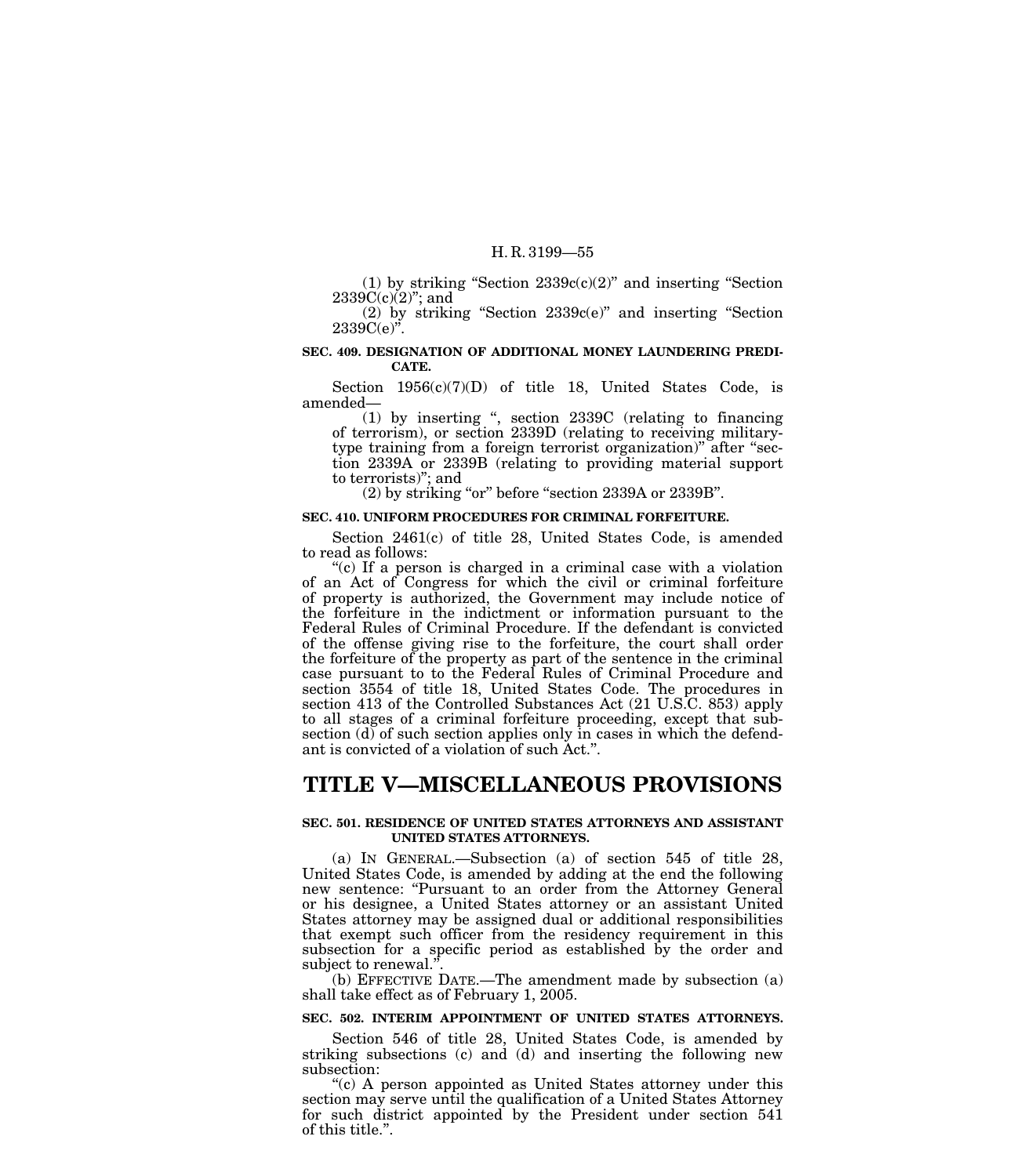## **SEC. 503. SECRETARY OF HOMELAND SECURITY IN PRESIDENTIAL LINE OF SUCCESSION.**

Section 19(d)(1) of title 3, United States Code, is amended by inserting ", Secretary of Homeland Security" after "Secretary of Veterans Affairs''.

## **SEC. 504. BUREAU OF ALCOHOL, TOBACCO AND FIREARMS TO THE DEPARTMENT OF JUSTICE.**

The second sentence of section  $1111(a)(2)$  of the Homeland Security Act of 2002 (6 U.S.C. 531(a)(2)) is amended by striking "Attorney General" the first place it appears and inserting "President, by and with the advice and consent of the Senate''.

#### **SEC. 505. QUALIFICATIONS OF UNITED STATES MARSHALS.**

Section 561 of title 28, United States Code, is amended by adding at the end the following new subsection:

''(i) Each marshal appointed under this section should have—

" $(1)$  a minimum of 4 years of command-level law enforcement management duties, including personnel, budget, and accountable property issues, in a police department, sheriff's office or Federal law enforcement agency;

" $(2)$  experience in coordinating with other law enforcement agencies, particularly at the State and local level;

''(3) college-level academic experience; and

"(4) experience in or with county, State, and Federal court systems or experience with protection of court personnel, jurors, and witnesses.''.

# **SEC. 506. DEPARTMENT OF JUSTICE INTELLIGENCE MATTERS.**

(a) ASSISTANT ATTORNEY GENERAL FOR NATIONAL SECURITY.— (1) IN GENERAL.—Chapter 31 of title 28, United States

Code, is amended by inserting after section 507 the following new section:

## **''§ 507A. Assistant Attorney General for National Security**

''(a) Of the Assistant Attorneys General appointed under section 506, one shall serve, upon the designation of the President, as the Assistant Attorney General for National Security.

''(b) The Assistant Attorney General for National Security shall—

''(1) serve as the head of the National Security Division of the Department of Justice under section 509A of this title;

"(2) serve as primary liaison to the Director of National Intelligence for the Department of Justice; and

" $(3)$  perform such other duties as the Attorney General may prescribe.''.

(2) ADDITIONAL ASSISTANT ATTORNEY GENERAL.—Section 506 of title 28, United States Code, is amended by striking "ten" and inserting "11".

(3) EXECUTIVE SCHEDULE MATTERS.—Section 5315 of title 5, United States Code, is amended by striking the matter relating to Assistant Attorneys General and inserting the following:

"Assistant Attorneys General (11).".

(4) CONSULTATION OF DIRECTOR OF NATIONAL INTELLIGENCE IN APPOINTMENT.—Section 106(c)(2) of the National Security Act of 1947 (50 U.S.C. 403–6 $(c)(2)$ ) is amended by adding at the end the following new subparagraph: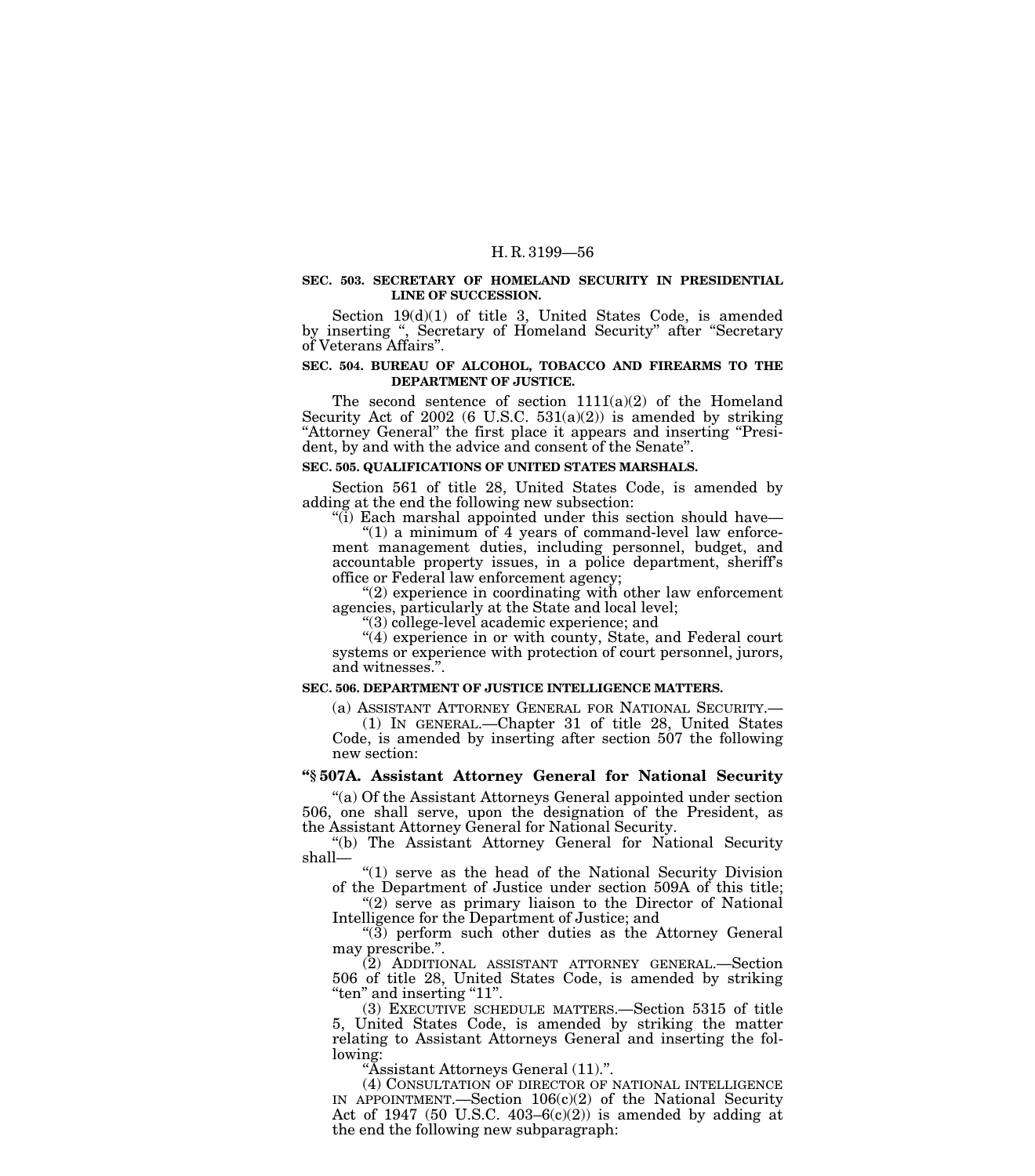''(C) The Assistant Attorney General designated as the Assistant Attorney General for National Security under section 507A of title 28, United States Code.''.

(5) AUTHORITY TO ACT FOR ATTORNEY GENERAL UNDER FOR-EIGN INTELLIGENCE SURVEILLANCE ACT OF 1978.—Section  $101(g)$ of the Foreign Intelligence Surveillance Act of 1978 (50 U.S.C.  $1801(g)$ ) is amended by striking "or the Deputy Attorney General" and inserting ", the Deputy Attorney General, or, upon the designation of the Attorney General, the Assistant Attorney General designated as the Assistant Attorney General for National Security under section 507A of title 28, United States Code''.

(6) AUTHORIZATION FOR INTERCEPTION OF COMMUNICA-TIONS.—Section 2516(1) of title 18, United States Code, is amended by inserting ''or National Security Division'' after ''the Criminal Division''.

(7) AUTHORITY TO ACT FOR ATTORNEY GENERAL IN MATTERS INVOLVING WITNESS RELOCATION OR PROTECTION.—Section 3521(d)(3) of title 18, United States Code, is amended by striking ''to the Assistant Attorney General in charge of the Criminal Division of the Department of Justice'' and inserting ''to any Assistant Attorney General in charge of the Criminal Division or National Security Division of the Department of Justice''.

(8) PROSECUTION OF CASES INVOLVING CLASSIFIED INFORMA-TION.—Section 9A(a) of the Classified Information Procedures Act (18 U.S.C. App.) is amended by inserting "or the Assistant Attorney General for National Security, as appropriate," after ''Assistant Attorney General for the Criminal Division''.

(9) INTELLIGENCE AND NATIONAL SECURITY ASPECTS OF ESPIONAGE PROSECUTION.—Section 341(b) of the Intelligence Authorization Act for Fiscal Year 2004 (28 U.S.C. 519 note) is amended by striking "acting through the Office of Intelligence Policy and Review of the Department of Justice'' and inserting "acting through the Assistant Attorney General for National Security''.

(10) CERTIFICATIONS FOR CERTAIN UNDERCOVER FOREIGN INTELLIGENCE AND COUNTERINTELLIGENCE INVESTIGATIVE OPER-ATIONS.—Section 102(b)(1) of Public Law 102–395 (28 U.S.C. 533 note) is amended by striking ''Counsel for Intelligence Policy" and inserting "Assistant Attorney General for National Security''.

(11) INCLUSION IN FEDERAL LAW ENFORCEMENT COMMUNITY FOR EMERGENCY FEDERAL LAW ENFORCEMENTS ASSISTANCE PUR-POSES.—Section 609N(2) of the Justice Assistance Act of 1984 (42 U.S.C. 10502(2)) is amended—

(A) by redesignating subparagraphs (L) and (M) as subparagraphs  $(M)$  and  $(N)$ , respectively; and

(B) by inserting after subparagraph (K) the following new subparagraph (L):

''(L) the National Security Division of the Department of Justice,''.

(b) NATIONAL SECURITY DIVISION OF DEPARTMENT OF JUSTICE.—

(1) IN GENERAL.—Chapter 31 of title 28, United States Code, is further amended by inserting after section 509 the following new section: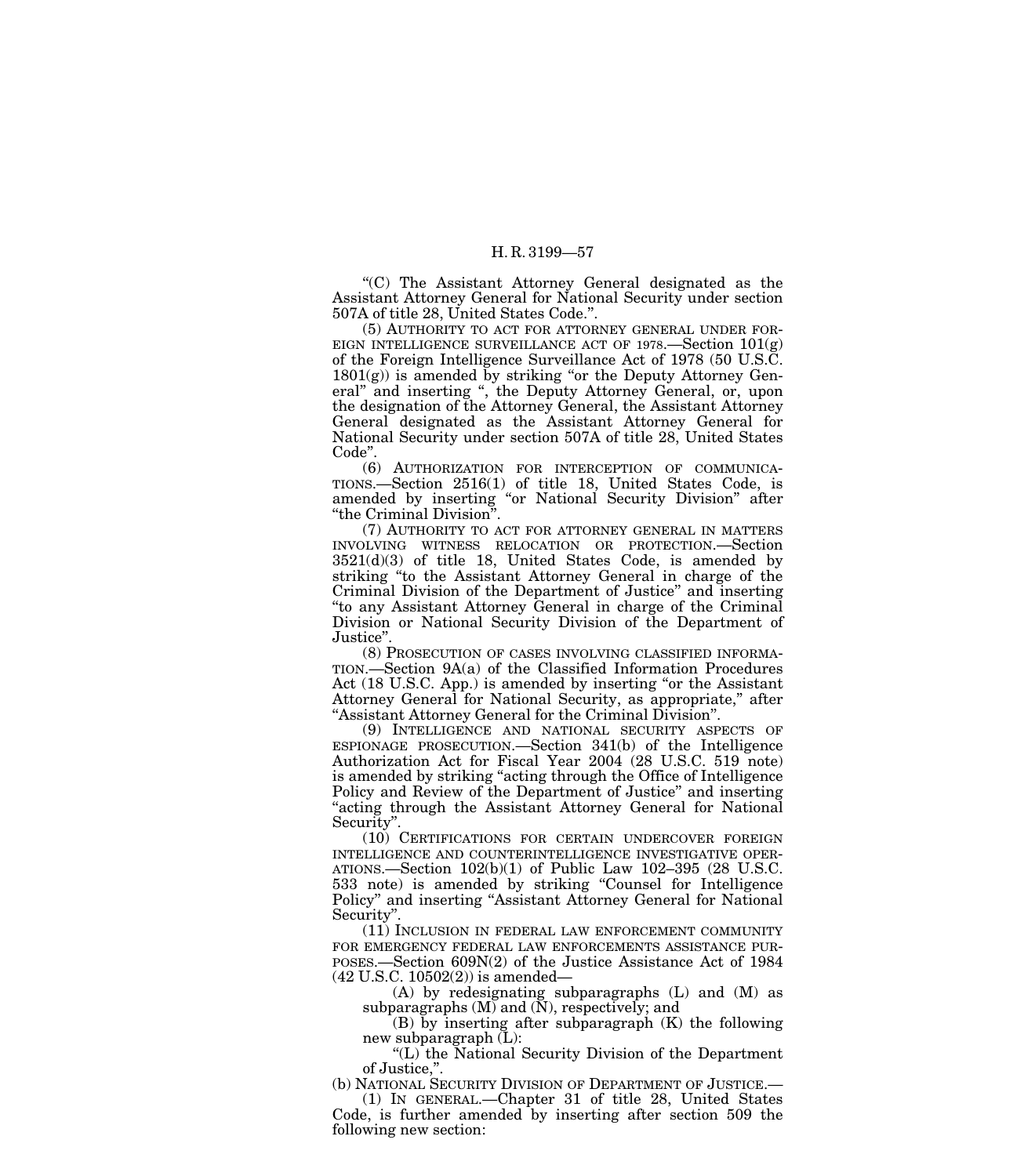## **''§ 509A. National Security Division**

"(a) There is a National Security Division of the Department of Justice.

''(b) The National Security Division shall consist of the elements of the Department of Justice (other than the Federal Bureau of Investigation) engaged primarily in support of the intelligence and intelligence-related activities of the United States Government, including the following:

 $f(1)$  The Assistant Attorney General designated as the Assistant Attorney General for National Security under section 507A of this title.

"(2) The Office of Intelligence Policy and Review (or any successor organization).

''(3) The counterterrorism section (or any successor organization).

"(4) The counterespionage section (or any successor organization).

''(5) Any other element, component, or office designated by the Attorney General.''.

(2) PROHIBITION ON POLITICAL ACTIVITY.—Section 7323(b)(3) of title 5, United States Code, is amended by inserting ''or National Security Division'' after ''Criminal Division''.

(c) CLERICAL AMENDMENTS.—The table of sections at the beginning of chapter 31 of title 28, United States Code, is amended—

(1) by inserting after the item relating to section 507 the following new item:

''507A. Assistant Attorney General for National Security.'';

and

(2) by inserting after the item relating to section 509 the following new item:

''509A. National Security Division.''.

(d) PROCEDURES FOR CONFIRMATION OF THE ASSISTANT ATTORNEY GENERAL FOR NATIONAL SECURITY.—(1) Section 17 of Senate Resolution 400 (94th Congress) is amended—

(A) in subsection (a), by striking "(a) The" and inserting

" $(a)(1)$  Except as otherwise provided in subsection (b), the"; (B) in subsection (b), by striking "(b)" and inserting " $(2)$ ";

and

(C) by inserting after subsection (a) the following new subsection:

 $f(b)(1)$  With respect to the confirmation of the Assistant Attorney General for National Security, or any successor position, the nomination of any individual by the President to serve in such position shall be referred to the Committee on the Judiciary and, if and when reported, to the select Committee for not to exceed 20 calendar days, except that in cases when the 20-day period expires while the Senate is in recess, the select Committee shall have 5 additional calendar days after the Senate reconvenes to report the nomination.

 $\binom{n}{2}$  If, upon the expiration of the period described in paragraph (1), the select Committee has not reported the nomination, such nomination shall be automatically discharged from the select Committee and placed on the Executive Calendar.''.

(2) Paragraph (1) is enacted—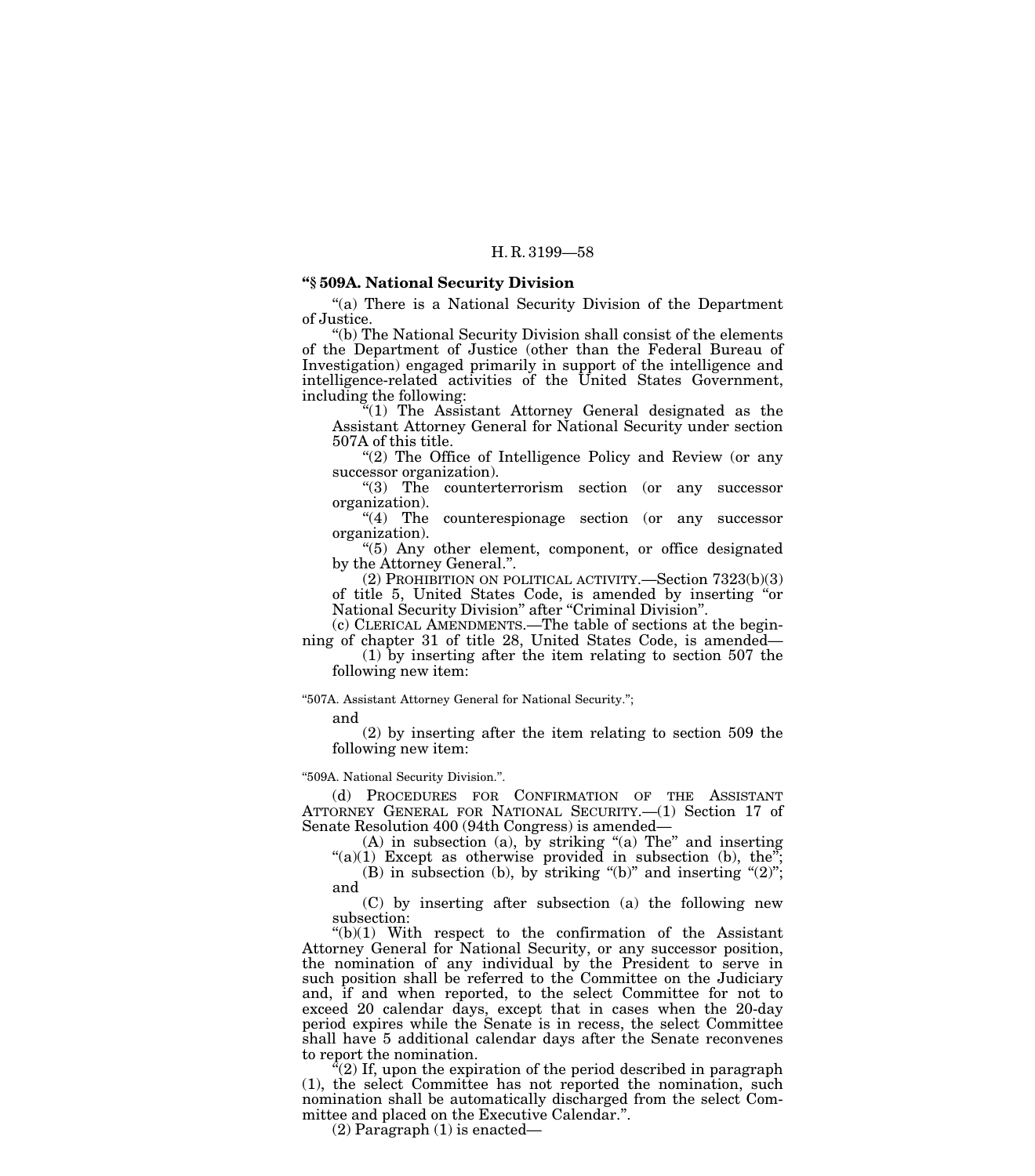(A) as an exercise of the rulemaking power of the Senate; and

(B) with full recognition of the constitutional right of the Senate to change the rules of the Senate at any time and to the same extent as in the case of any other rule of the Senate.

#### **SEC. 507. REVIEW BY ATTORNEY GENERAL.**

(a) APPLICABILITY.—Section 2261 of title 28, United States Code, is amended by striking subsection (b) and inserting the following:

 $\degree$ (b) COUNSEL.—This chapter is applicable if—

" $(1)$  the Attorney General of the United States certifies that a State has established a mechanism for providing counsel in postconviction proceedings as provided in section 2265; and

 $''(2)$  counsel was appointed pursuant to that mechanism, petitioner validly waived counsel, petitioner retained counsel, or petitioner was found not to be indigent.''.

(b) SCOPE OF PRIOR REPRESENTATION.—Section 2261(d) of title 28, United States Code is amended by striking ''or on direct appeal''.

(c) CERTIFICATION AND JUDICIAL REVIEW.—

(1) IN GENERAL.—Chapter 154 of title 28, United States Code, is amended by striking section 2265 and inserting the following:

## **''§ 2265. Certification and judicial review**

''(a) CERTIFICATION.—

"(1) IN GENERAL.—If requested by an appropriate State official, the Attorney General of the United States shall determine—

''(A) whether the State has established a mechanism for the appointment, compensation, and payment of reasonable litigation expenses of competent counsel in State postconviction proceedings brought by indigent prisoners who have been sentenced to death;

''(B) the date on which the mechanism described in subparagraph (A) was established; and

''(C) whether the State provides standards of competency for the appointment of counsel in proceedings described in subparagraph (A).

"(2) EFFECTIVE DATE.—The date the mechanism described in paragraph  $(1)(A)$  was established shall be the effective date of the certification under this subsection.

"(3) ONLY EXPRESS REQUIREMENTS.—There are no requirements for certification or for application of this chapter other than those expressly stated in this chapter.

''(b) REGULATIONS.—The Attorney General shall promulgate regulations to implement the certification procedure under subsection (a).

''(c) REVIEW OF CERTIFICATION.—

" $(1)$  In GENERAL.—The determination by the Attorney General regarding whether to certify a State under this section is subject to review exclusively as provided under chapter 158 of this title.

''(2) VENUE.—The Court of Appeals for the District of Columbia Circuit shall have exclusive jurisdiction over matters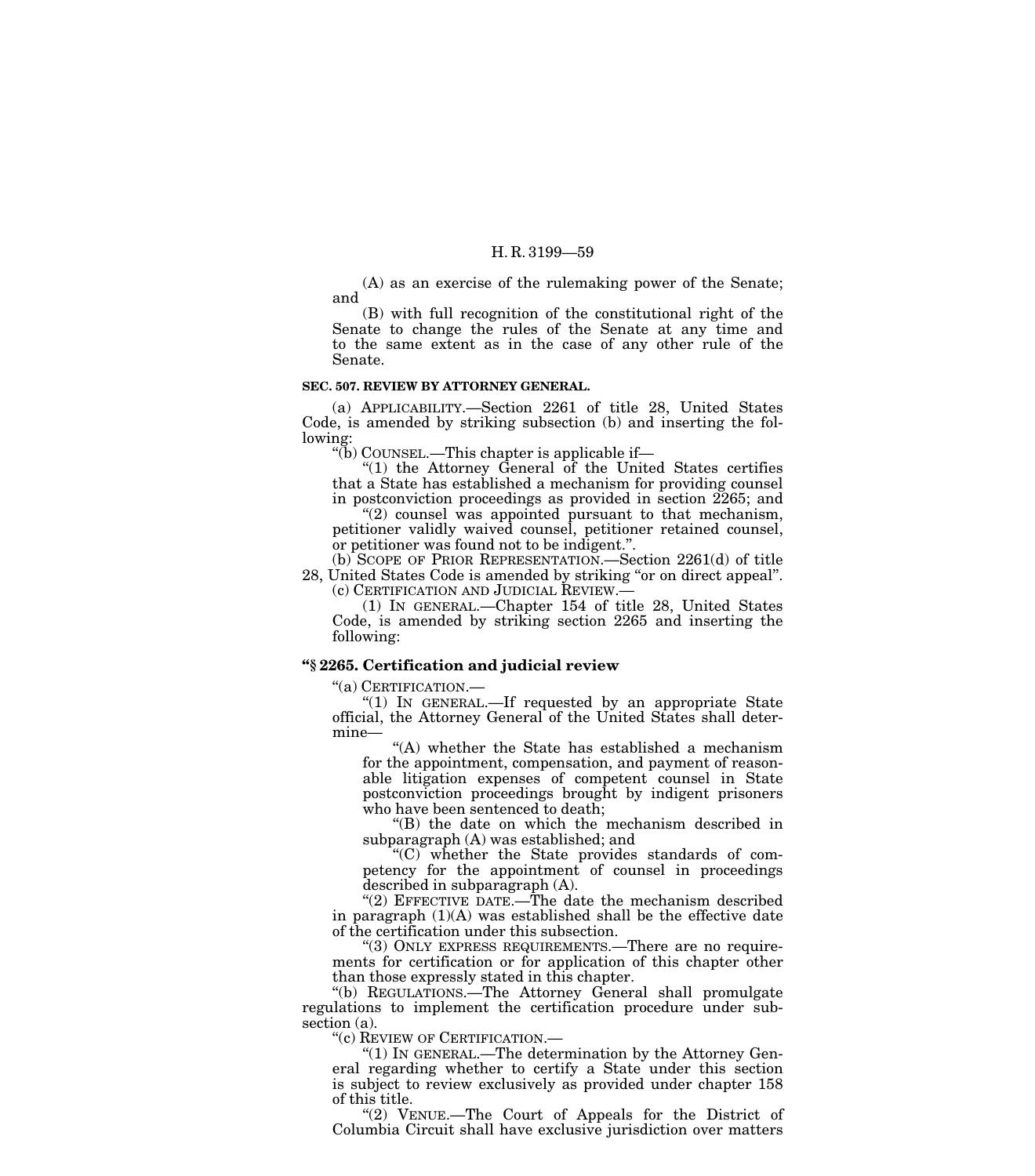under paragraph (1), subject to review by the Supreme Court under section 2350 of this title.

''(3) STANDARD OF REVIEW.—The determination by the Attorney General regarding whether to certify a State under this section shall be subject to de novo review.''.

(2) CLERICAL AMENDMENT.—The table of sections for chapter 154 of title 28, United States Code, is amended by striking the item related to section 2265 and inserting the following:

''2265. Certification and judicial review.''.

(d) APPLICATION TO PENDING CASES.—

(1) IN GENERAL.—This section and the amendments made by this section shall apply to cases pending on or after the date of enactment of this Act.

(2) TIME LIMITS.—In a case pending on the date of enactment of this Act, if the amendments made by this section establish a time limit for taking certain action, the period of which began on the date of an event that occurred prior to the date of enactment of this Act, the period of such time limit shall instead begin on the date of enactment of this Act.

(e) TIME LIMITS.—Section 2266(b)(1)(A) of title 28, United States Code, is amended by striking "180 days after the date on which the application is filed'' and inserting ''450 days after the date on which the application is filed, or 60 days after the date on which the case is submitted for decision, whichever is earlier''.

(f) STAY OF STATE COURT PROCEEDINGS.—Section 2251 of title 28, United States Code, is amended—

(1) in the first undesignated paragraph, by striking ''A justice'' and inserting the following:

'(a) In General.—

''(1) PENDING MATTERS.—A justice'';

(2) in the second undesignated paragraph, by striking "After the" and inserting the following:

''(b) NO FURTHER PROCEEDINGS.—After the''; and

(3) in subsection (a), as so designated by paragraph (1), by adding at the end the following:

"(2) MATTER NOT PENDING.—For purposes of this section, a habeas corpus proceeding is not pending until the application is filed.

"(3) APPLICATION FOR APPOINTMENT OF COUNSEL.-If a State prisoner sentenced to death applies for appointment of counsel pursuant to section  $3599(a)\dot{2}$  of title 18 in a court that would have jurisdiction to entertain a habeas corpus application regarding that sentence, that court may stay execution of the sentence of death, but such stay shall terminate not later than 90 days after counsel is appointed or the application for appointment of counsel is withdrawn or denied.''.

# **TITLE VI—SECRET SERVICE**

#### **SEC. 601. SHORT TITLE.**

This title may be cited as the ''Secret Service Authorization and Technical Modification Act of 2005''.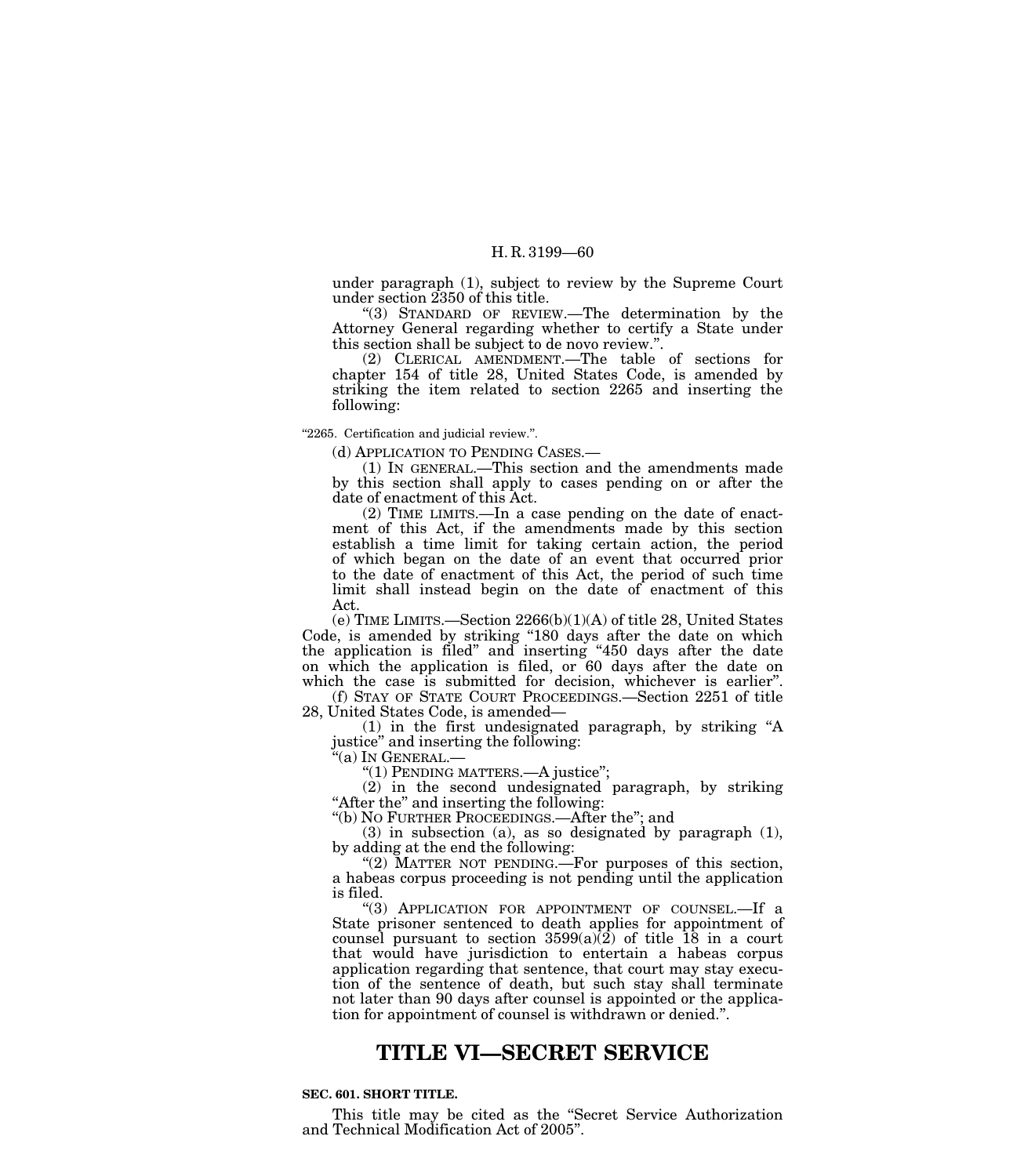## **SEC. 602. INTERFERENCE WITH NATIONAL SPECIAL SECURITY EVENTS.**

(a) IN GENERAL.—Section 1752 of title 18, United States Code, is amended—

 $(1)$  in subsection  $(a)$ —

(A) by amending paragraph (1) to read as follows: "(1) willfully and knowingly to enter or remain in any posted, cordoned off, or otherwise restricted area of a building or grounds where the President or other person protected by the Secret Service is or will be temporarily visiting;'';

(B) by redesignating paragraphs (2), (3), and (4) as paragraphs (3), (4), and (5), respectively;

 $(C)$  by inserting after paragraph  $(1)$  the following new paragraph:

"(2) willfully and knowingly to enter or remain in any posted, cordoned off, or otherwise restricted area of a building or grounds so restricted in conjunction with an event designated as a special event of national significance;'';

(D) in paragraph (3), as redesignated by subparagraph  $(B)$ —

(i) by inserting ''willfully, knowingly, and'' before "with intent to impede or disrupt";

(ii) by striking ''designated'' and inserting ''described''; and

(iii) by inserting "or  $(2)$ " after "paragraph  $(1)$ "; (E) in paragraph (4), as redesignated by subparagraph  $(B)$ —

(i) by striking ''designated or enumerated'' and inserting "described"; and

(ii) by inserting "or  $(2)$ " after "paragraph  $(1)$ "; and  $(F)$  in paragraph  $(5)$ , as redesignated by subparagraph  $(B)$ —

(i) by striking ''designated or enumerated'' and inserting "described"; and

(ii) by inserting "or  $(2)$ " after "paragraph  $(1)$ ";

(2) by amending subsection (b) to read as follows:

''(b) Violation of this section, and attempts or conspiracies to commit such violations, shall be punishable by—

" $(1)$  a fine under this title or imprisonment for not more than 10 years, or both, if—

''(A) the person, during and in relation to the offense, uses or carries a deadly or dangerous weapon or firearm; or

''(B) the offense results in significant bodily injury as defined by section 2118(e)(3); and

 $"(2)$  a fine under this title or imprisonment for not more than one year, or both, in any other case.''; and

(3) by striking subsection (d) and redesignating subsections (e) and (f) as subsections (d) and (e), respectively.

(b) CLERICAL AMENDMENT.—(1) The heading of such section is amended to read as follows:

## **''§ 1752. Restricted building or grounds''.**

(2) The item relating to such section in the table of sections at the beginning of chapter 84 of such title is amended to read as follows:

''1752. Restricted building or grounds.''.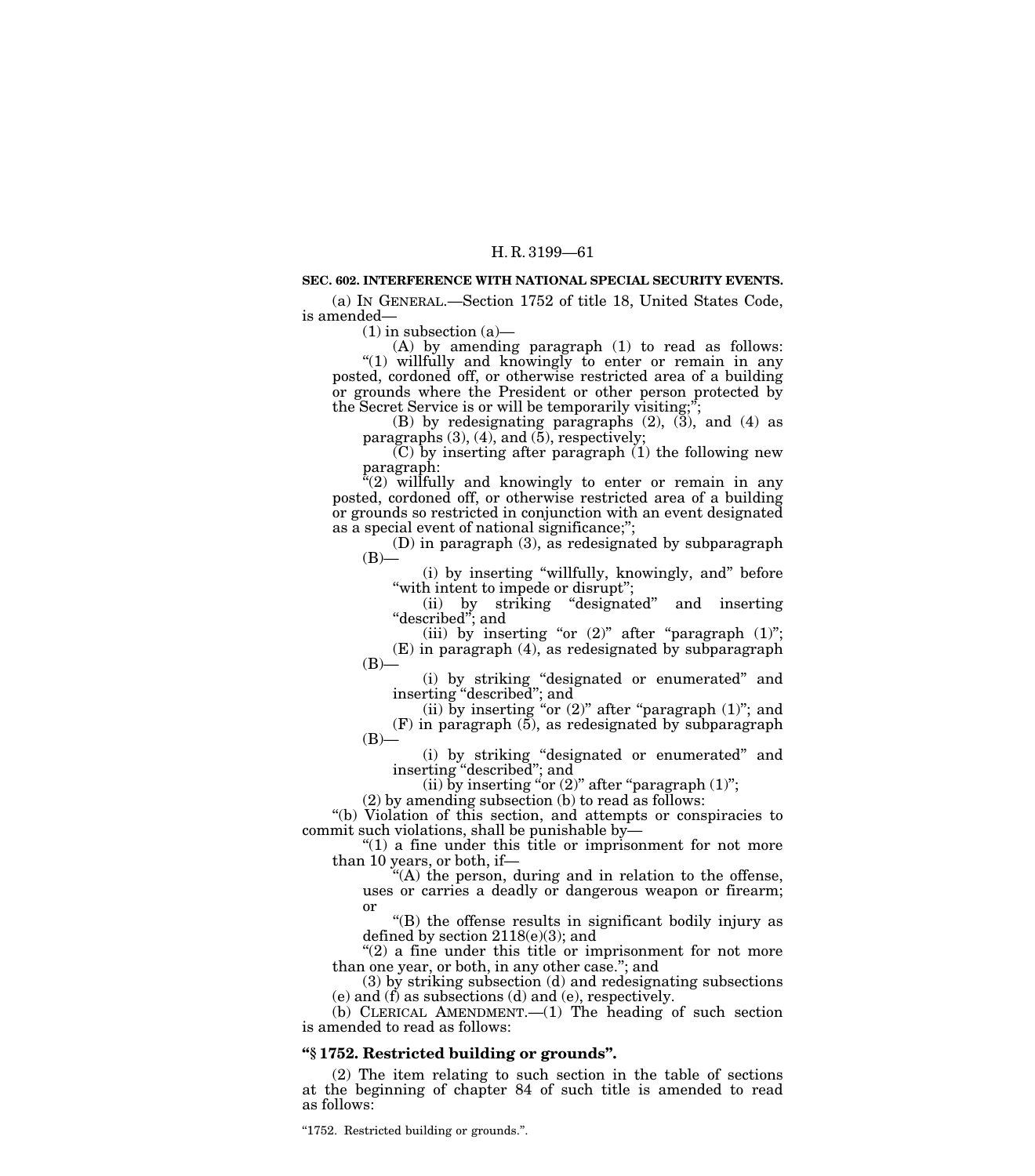## **SEC. 603. FALSE CREDENTIALS TO NATIONAL SPECIAL SECURITY EVENTS.**

Section 1028 of title 18, United States Code, is amended—

 $(1)$  in subsection  $(a)(6)$ , by inserting "or a sponsoring entity of an event designated as a special event of national significance" after "States";

 $(2)$  in subsection  $(c)(1)$ , by inserting "or a sponsoring entity of an event designated as a special event of national significance" after "States";

 $(3)$  in subsection  $(d)(3)$ , by inserting "a sponsoring entity of an event designated as a special event of national significance," after "political subdivision of a State,"; and

(4) in each of subsections  $(d)(4)(B)$  and  $(d)(6)(B)$ , by inserting "a sponsoring entity of an event designated by the President as a special event of national significance," after ''political subdivision of a State,''.

## **SEC. 604. FORENSIC AND INVESTIGATIVE SUPPORT OF MISSING AND EXPLOITED CHILDREN CASES.**

Section 3056(f) of title 18, United States Code, is amended by striking ''officers and agents of the Secret Service are'' and inserting "the Secret Service is".

## **SEC. 605. THE UNIFORMED DIVISION, UNITED STATES SECRET SERVICE.**

(a) IN GENERAL.—Chapter 203 of title 18, United States Code, is amended by inserting after section 3056 the following:

## **''§ 3056A. Powers, authorities, and duties of United States Secret Service Uniformed Division**

''(a) There is hereby created and established a permanent police force, to be known as the 'United States Secret Service Uniformed Division'. Subject to the supervision of the Secretary of Homeland Security, the United States Secret Service Uniformed Division shall perform such duties as the Director, United States Secret Service, may prescribe in connection with the protection of the following:

''(1) The White House in the District of Columbia.

 $''(2)$  Any building in which Presidential offices are located. ''(3) The Treasury Building and grounds.

"(4) The President, the Vice President (or other officer next in the order of succession to the Office of President), the President-elect, the Vice President-elect, and their immediate families.

''(5) Foreign diplomatic missions located in the metropolitan area of the District of Columbia.

''(6) The temporary official residence of the Vice President and grounds in the District of Columbia.

 $\mathbb{F}(7)$  Foreign diplomatic missions located in metropolitan areas (other than the District of Columbia) in the United States where there are located twenty or more such missions headed by full-time officers, except that such protection shall be provided only—

 $\mathcal{H}(A)$  on the basis of extraordinary protective need;

''(B) upon request of an affected metropolitan area; and

 $C$ ) when the extraordinary protective need arises at or in association with a visit to—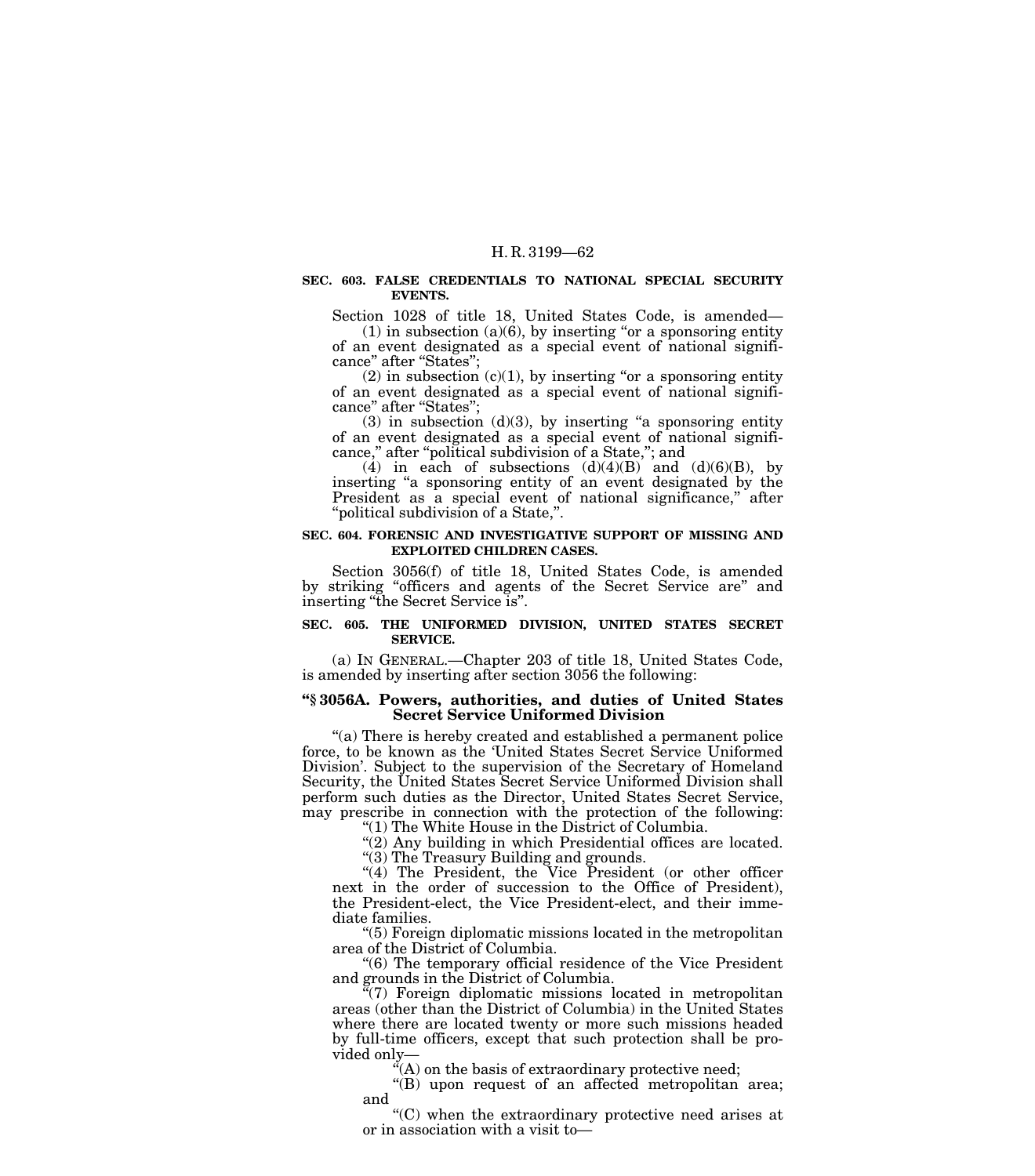''(i) a permanent mission to, or an observer mission invited to participate in the work of, an international organization of which the United States is a member; or

''(ii) an international organization of which the United States is a member;

except that such protection may also be provided for motorcades and at other places associated with any such visit and may be extended at places of temporary domicile in connection with any such visit.

''(8) Foreign consular and diplomatic missions located in such areas in the United States, its territories and possessions, as the President, on a case-by-case basis, may direct.

''(9) Visits of foreign government officials to metropolitan areas (other than the District of Columbia) where there are located twenty or more consular or diplomatic missions staffed by accredited personnel, including protection for motorcades and at other places associated with such visits when such officials are in the United States to conduct official business with the United States Government.

"(10) Former Presidents and their spouses, as provided in section  $3056(a)(3)$  of title 18.

" $(11)$  An event designated under section 3056 $(e)$  of title 18 as a special event of national significance.

" $(12)$  Major Presidential and Vice Presidential candidates and, within 120 days of the general Presidential election, the spouses of such candidates, as provided in section  $3056(a)(7)$ of title 18.

 $"$ (13) Visiting heads of foreign states or foreign governments.

''(b)(1) Under the direction of the Director of the Secret Service, members of the United States Secret Service Uniformed Division are authorized to—

''(A) carry firearms;

''(B) make arrests without warrant for any offense against the United States committed in their presence, or for any felony cognizable under the laws of the United States if they have reasonable grounds to believe that the person to be arrested has committed or is committing such felony; and

''(C) perform such other functions and duties as are authorized by law.

''(2) Members of the United States Secret Service Uniformed Division shall possess privileges and powers similar to those of the members of the Metropolitan Police of the District of Columbia.

''(c) Members of the United States Secret Service Uniformed Division shall be furnished with uniforms and other necessary equipment.

 $^{\circ}$ (d) In carrying out the functions pursuant to paragraphs (7) and (9) of subsection (a), the Secretary of Homeland Security may utilize, with their consent, on a reimbursable basis, the services, personnel, equipment, and facilities of State and local governments, and is authorized to reimburse such State and local governments for the utilization of such services, personnel, equipment, and facilities. The Secretary of Homeland Security may carry out the functions pursuant to paragraphs (7) and (9) of subsection (a) by contract. The authority of this subsection may be transferred by the President to the Secretary of State. In carrying out any duty under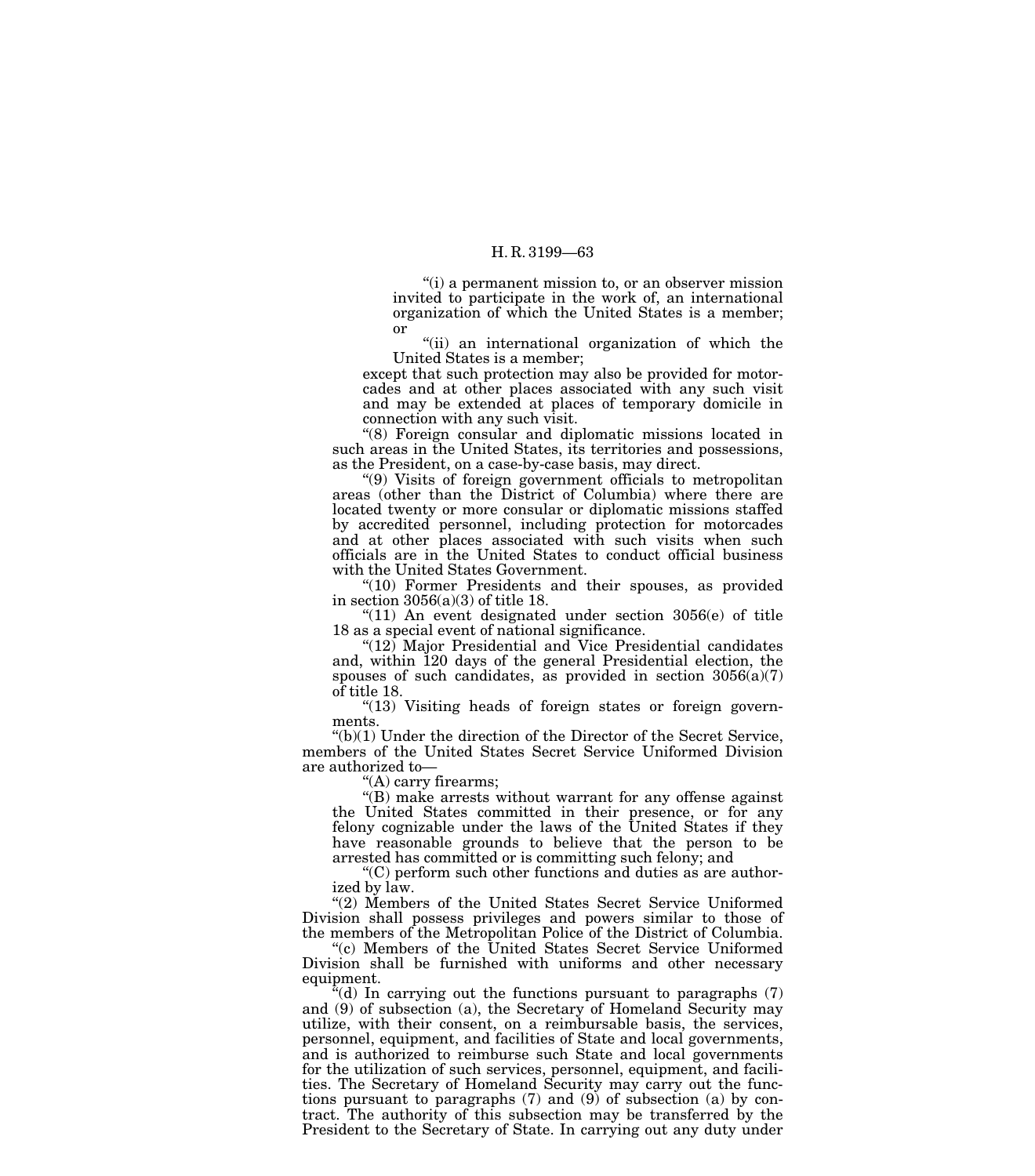paragraphs (7) and (9) of subsection (a), the Secretary of State is authorized to utilize any authority available to the Secretary under title II of the State Department Basic Authorities Act of 1956.''.

(b) AMENDMENT TO TABLE OF SECTIONS.—The table of sections at the beginning of chapter 203 of title 18, United States Code, is amended by inserting after the item relating to section 3056 the following new item:

''3056A. Powers, authorities, and duties of United States Secret Service Uniformed Division.".

(c) CONFORMING REPEAL TO EFFECTUATE TRANSFER.—Chapter 3 of title 3, United States Code, is repealed.

(d) CONFORMING AMENDMENTS TO LAWS AFFECTING DISTRICT OF COLUMBIA.—(1) Section 1537(d) of title 31, United States Code, is amended—

(A) by striking ''and the Executive Protective Service'' and inserting "and the Secret Service Uniformed Division"; and

(B) by striking ''their protective duties'' and all that follows and inserting ''their protective duties under sections 3056 and 3056A of title 18.''.

(2) Section 204(e) of the State Department Basic Authorities Act (sec. 6–1304(e), D.C. Official Code) is amended by striking "section 202 of title 3, United States Code, or section 3056" and inserting "sections 3056 or 3056A".

(3) Section 214(a) of the State Department Basic Authorities Act (sec. 6–1313(a), D.C. Official Code) is amended by striking "sections  $202(8)$  and  $208$  of title 3" and inserting "section  $3056A(a)(7)$ and (d) of title 18''.

(e) ADDITIONAL CONFORMING AMENDMENTS.—

(1) Title 12, United States Code, section 3414, ''Special procedures", is amended by striking "3 U.S.C. 202" in subsection  $(a)(1)(B)$  and inserting "18 U.S.C. 3056A".

(2) The State Department Basic Authorities Act of 1956 is amended—

(A) in the first sentence of section 37(c) (22 U.S.C. 2709(c)), by striking ''section 202 of title 3, United States Code, or section 3056 of title 18, United States Code'' and inserting ''section 3056 or 3056A of title 18, United States Code'';

(B) in section 204(e) (22 U.S.C. 4304(e)), by striking ''section 202 of title 3, United States Code, or section 3056 of title 18, United States Code'' and inserting ''section 3056 or 3056A of title 18, United States Code''; and

 $(C)$  in section 214(a) (22 U.S.C. 4314(a)), by striking ''sections 202(7) and 208 of title 3, United States Code'' and inserting "subsections (a)(7) and (d) of section 3056A of title 18, United States Code''.

(3) Section  $8D(a)(1)(F)$  of the Inspector General Act of 1978 (5 U.S.C. App.) is amended by striking ''section 202 of title 3'' and inserting ''section 3056A of title 18''.

(4) Section  $8I(a)(1)(E)$  of the Inspector General Act of 1978 (5 U.S.C. App.) is amended by striking ''section 202 of title 3'' and inserting ''section 3056A of title 18''.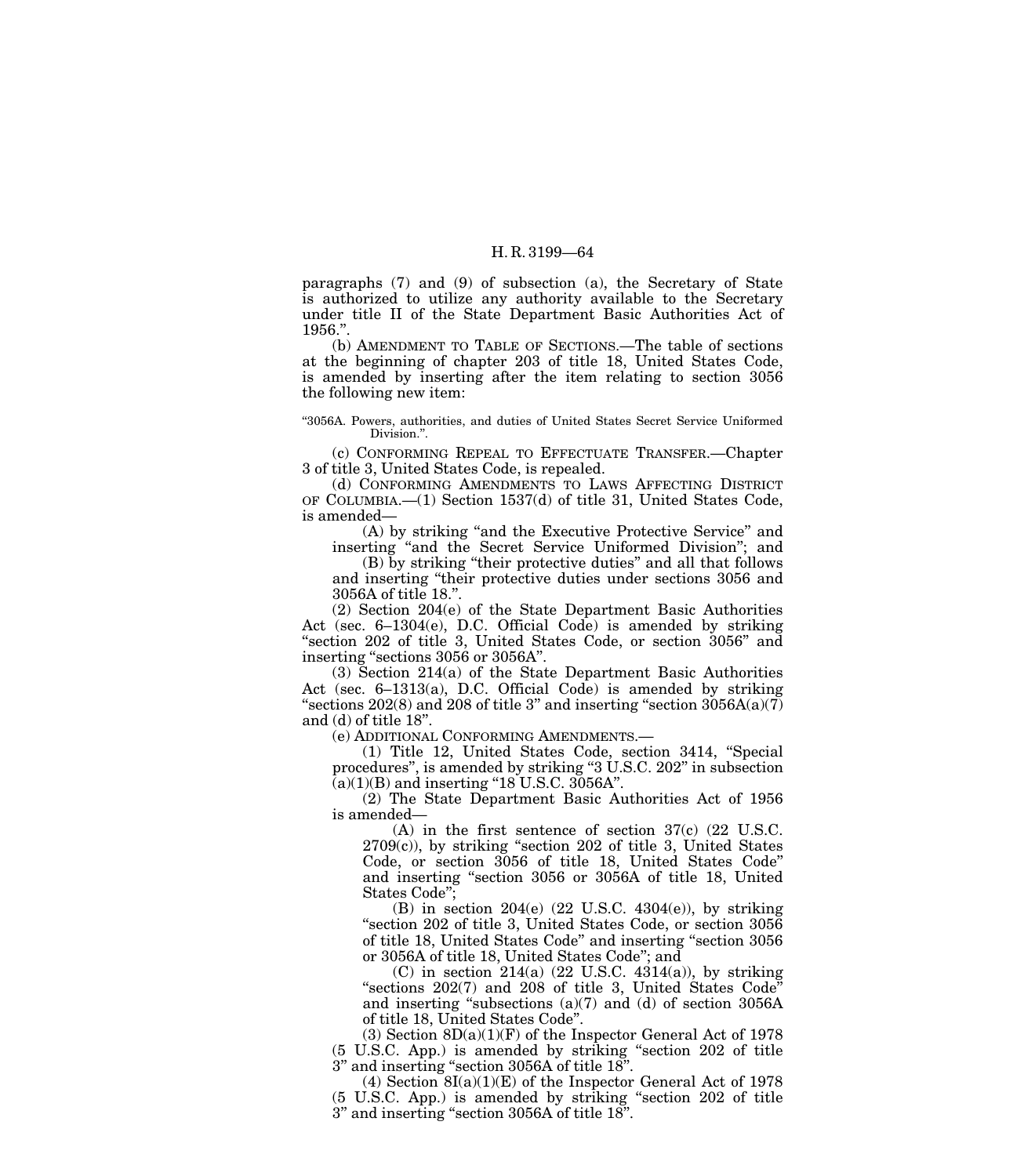## **SEC. 606. SAVINGS PROVISIONS.**

(a) This title does not affect the retirement benefits of current employees or annuitants that existed on the day before the effective date of this Act.

(b) This title does not affect any Executive order transferring to the Secretary of State the authority of section 208 of title 3 (now section 3056A(d) of title 18) in effect on the day before the effective date of this Act.

#### **SEC. 607. MAINTENANCE AS DISTINCT ENTITY.**

Section 3056 of title 18 is amended by adding the following at the end of the section:

"(g) The United States Secret Service shall be maintained as a distinct entity within the Department of Homeland Security and shall not be merged with any other Department function. No personnel and operational elements of the United States Secret Service shall report to an individual other than the Director of the United States Secret Service, who shall report directly to the Secretary of Homeland Security without being required to report through any other official of the Department.''.

## **SEC. 608. EXEMPTIONS FROM THE FEDERAL ADVISORY COMMITTEE ACT.**

(a) ADVISORY COMMITTEE REGARDING PROTECTION OF MAJOR PRESIDENTIAL AND VICE PRESIDENTIAL CANDIDATES.—Section 3056(a)(7) of title 18, United States Code, is amended by inserting ''The Committee shall not be subject to the Federal Advisory Committee Act (5 U.S.C. App. 2)." after "other members of the Committee.''.

(b) ELECTRONIC CRIMES TASK FORCES.—Section 105 of Public Law 107–56 (18 U.S.C. 3056 note) is amended by inserting ''The electronic crimes task forces shall not be subject to the Federal Advisory Committee Act (5 U.S.C. App. 2).'' after ''financial payment systems.''.

# **TITLE VII—COMBAT METHAMPHET-AMINE EPIDEMIC ACT OF 2005**

### **SEC. 701. SHORT TITLE.**

This title may be cited as the ''Combat Methamphetamine Epidemic Act of 2005''.

# **Subtitle A—Domestic Regulation of Precursor Chemicals**

## **SEC. 711. SCHEDULED LISTED CHEMICAL PRODUCTS; RESTRICTIONS ON SALES QUANTITY, BEHIND-THE-COUNTER ACCESS, AND OTHER SAFEGUARDS.**

- (a) SCHEDULED LISTED CHEMICAL PRODUCTS.—
- (1) IN GENERAL.—Section 102 of the Controlled Substances Act (21 U.S.C. 802) is amended—
	- (A) by redesignating paragraph (46) as paragraph (49); and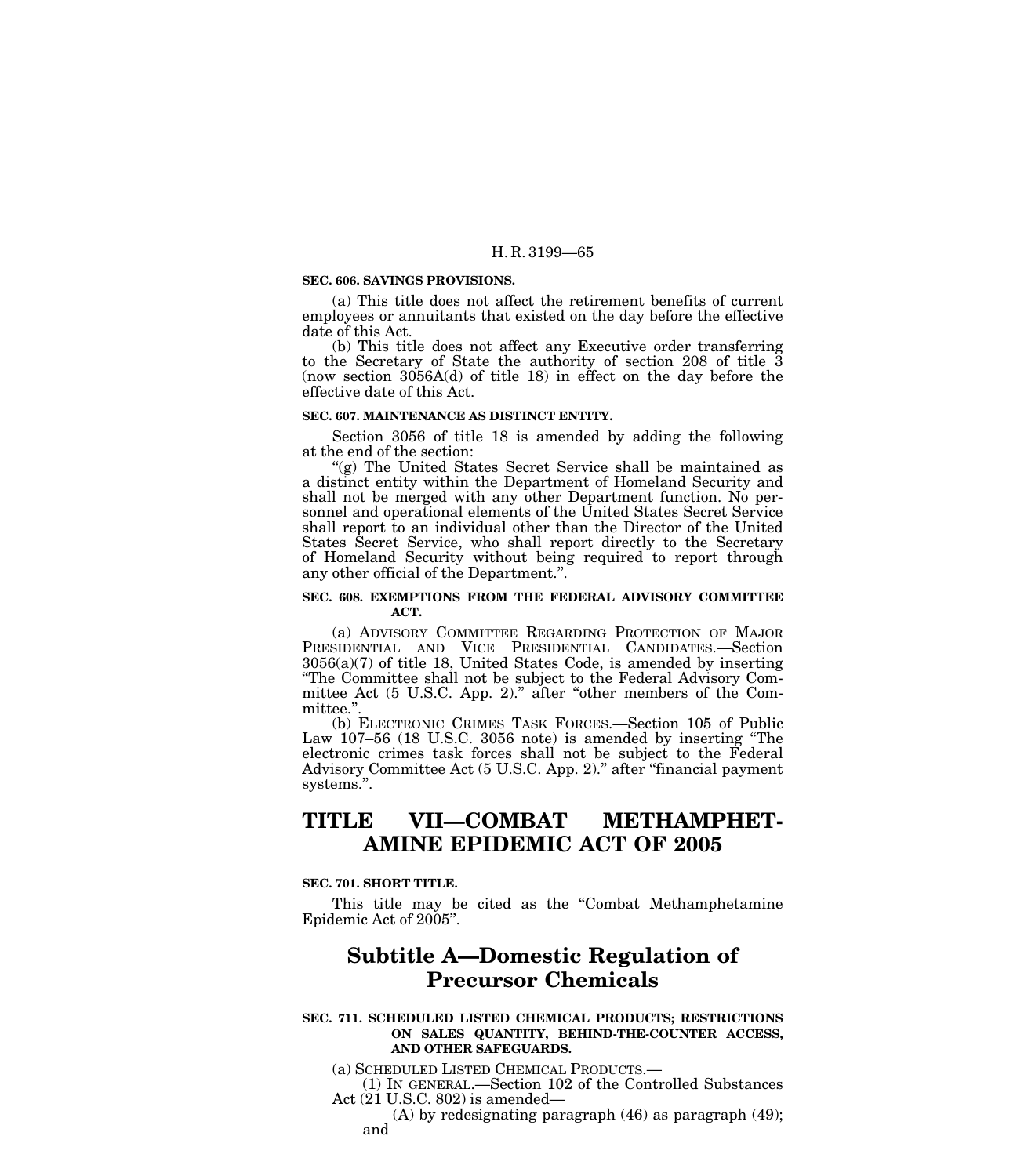(B) by inserting after paragraph (44) the following paragraphs:

" $(45)\hat{A}$ ) The term 'scheduled listed chemical product' means, subject to subparagraph (B), a product that—

''(i) contains ephedrine, pseudoephedrine, or phenylpropanolamine; and

''(ii) may be marketed or distributed lawfully in the United States under the Federal, Food, Drug, and Cosmetic Act as a nonprescription drug.

Each reference in clause (i) to ephedrine, pseudoephedrine, or phenylpropanolamine includes each of the salts, optical isomers, and salts of optical isomers of such chemical.

''(B) Such term does not include a product described in subparagraph (A) if the product contains a chemical specified in such subparagraph that the Attorney General has under section  $201(a)$ added to any of the schedules under section 202(c). In the absence of such scheduling by the Attorney General, a chemical specified in such subparagraph may not be considered to be a controlled substance.

"(46) The term 'regulated seller' means a retail distributor (including a pharmacy or a mobile retail vendor), except that such term does not include an employee or agent of such distributor.

" $(47)$  The term 'mobile retail vendor' means a person or entity that makes sales at retail from a stand that is intended to be temporary, or is capable of being moved from one location to another, whether the stand is located within or on the premises of a fixed facility (such as a kiosk at a shopping center or an airport) or whether the stand is located on unimproved real estate (such as a lot or field leased for retail purposes).

"(48) The term 'at retail', with respect to the sale or purchase of a scheduled listed chemical product, means a sale or purchase for personal use, respectively.''.

(2) CONFORMING AMENDMENTS.—The Controlled Substances Act (21 U.S.C. 801 et seq.) is amended—

(A) in section 102, in paragraph (49) (as redesignated by paragraph  $(1)(A)$  of this subsection)—

(i) in subparagraph (A), by striking "pseudoephedrine or" and inserting "ephedrine, pseudoephedrine, or''; and

(ii) by striking subparagraph (B) and redesignating subparagraph (C) as subparagraph (B); and

(B) in section  $310(b)(3)(\overline{D})(ii)$ , by striking "102(46)" and inserting "102(49)".

(b) RESTRICTIONS ON SALES QUANTITY; BEHIND-THE-COUNTER ACCESS; LOGBOOK REQUIREMENT; TRAINING OF SALES PERSONNEL; PRIVACY PROTECTIONS.—

(1) IN GENERAL.—Section 310 of the Controlled Substances Act (21 U.S.C. 830) is amended by adding at the end the following subsections:

"(d) SCHEDULED LISTED CHEMICALS; RESTRICTIONS ON SALES QUANTITY; REQUIREMENTS REGARDING NONLIQUID FORMS.—With respect to ephedrine base, pseudoephedrine base, or phenylpropanolamine base in a scheduled listed chemical product—

" $(1)$  the quantity of such base sold at retail in such a product by a regulated seller, or a distributor required to submit reports by subsection (b)(3) may not, for any purchaser, exceed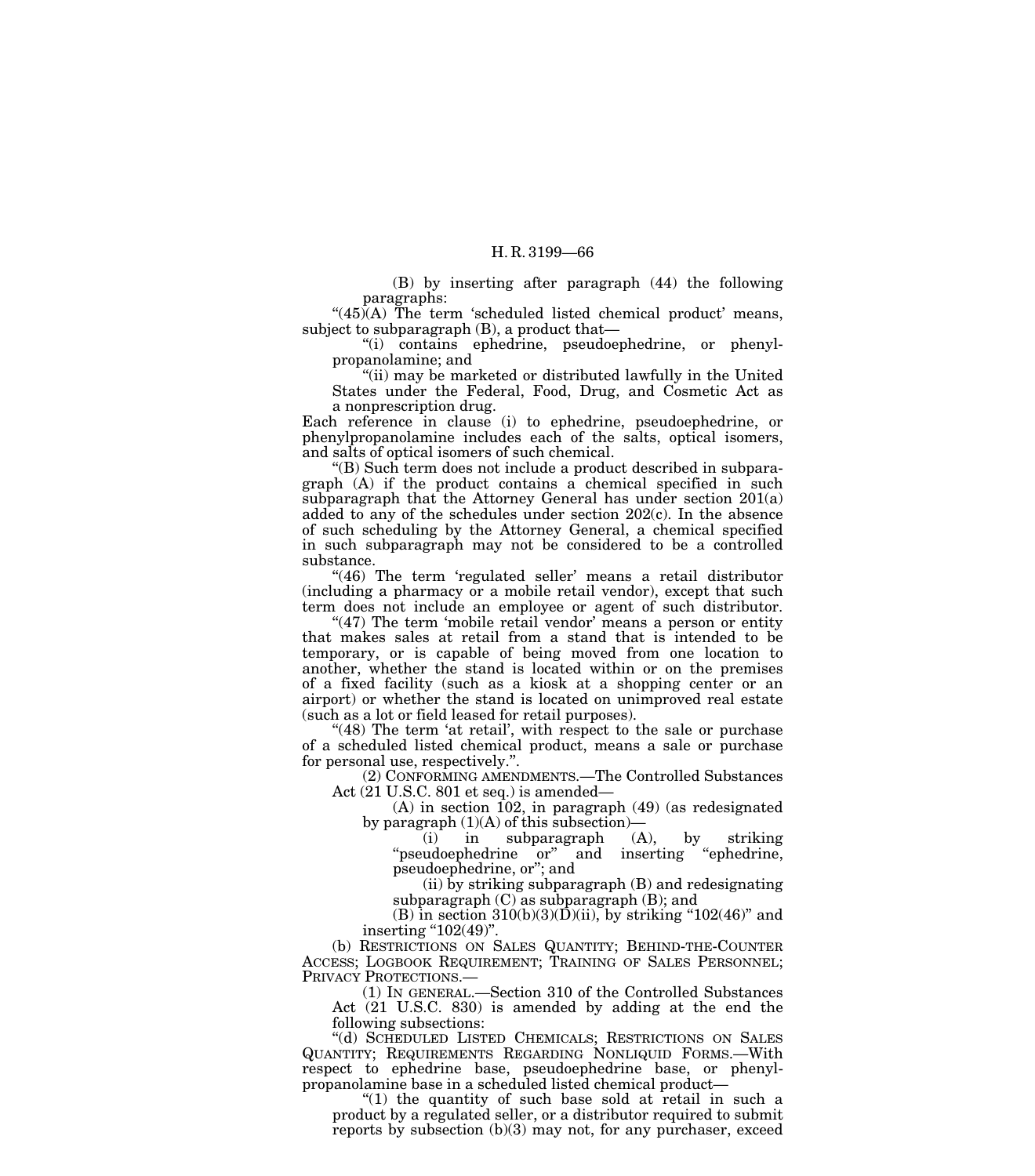a daily amount of 3.6 grams, without regard to the number of transactions; and

"(2) such a seller or distributor may not sell such a product in nonliquid form (including gel caps) at retail unless the product is packaged in blister packs, each blister containing not more than 2 dosage units, or where the use of blister packs is technically infeasible, the product is packaged in unit dose packets or pouches.

''(e) SCHEDULED LISTED CHEMICALS; BEHIND-THE-COUNTER ACCESS; LOGBOOK REQUIREMENT; TRAINING OF SALES PERSONNEL; PRIVACY PROTECTIONS.—

''(1) REQUIREMENTS REGARDING RETAIL TRANSACTIONS.—

''(A) IN GENERAL.—Each regulated seller shall ensure that, subject to subparagraph  $(F)$ , sales by such seller of a scheduled listed chemical product at retail are made in accordance with the following:

''(i) In offering the product for sale, the seller places the product such that customers do not have direct access to the product before the sale is made (in this paragraph referred to as 'behind-the-counter' placement). For purposes of this paragraph, a behind-thecounter placement of a product includes circumstances in which the product is stored in a locked cabinet that is located in an area of the facility involved to which customers do have direct access.

''(ii) The seller delivers the product directly into the custody of the purchaser.

"(iii) The seller maintains, in accordance with criteria issued by the Attorney General, a written or electronic list of such sales that identifies the products by name, the quantity sold, the names and addresses of purchasers, and the dates and times of the sales (which list is referred to in this subsection as the 'logbook'), except that such requirement does not apply to any purchase by an individual of a single sales package if that package contains not more than 60 milligrams of pseudoephedrine.

"(iv) In the case of a sale to which the requirement of clause (iii) applies, the seller does not sell such a product unless—

''(I) the prospective purchaser—

''(aa) presents an identification card that provides a photograph and is issued by a State or the Federal Government, or a document that, with respect to identification, is considered acceptable for purposes of sections  $274a.2(b)(1)(y)(A)$  and  $274a.2(b)(1)(y)(B)$  of title 8, Code of Federal Regulations (as in effect on or after the date of the enactment of the Combat Methamphetamine Epidemic Act of 2005); and

''(bb) signs the logbook and enters in the logbook his or her name, address, and the date and time of the sale; and

''(II) the seller—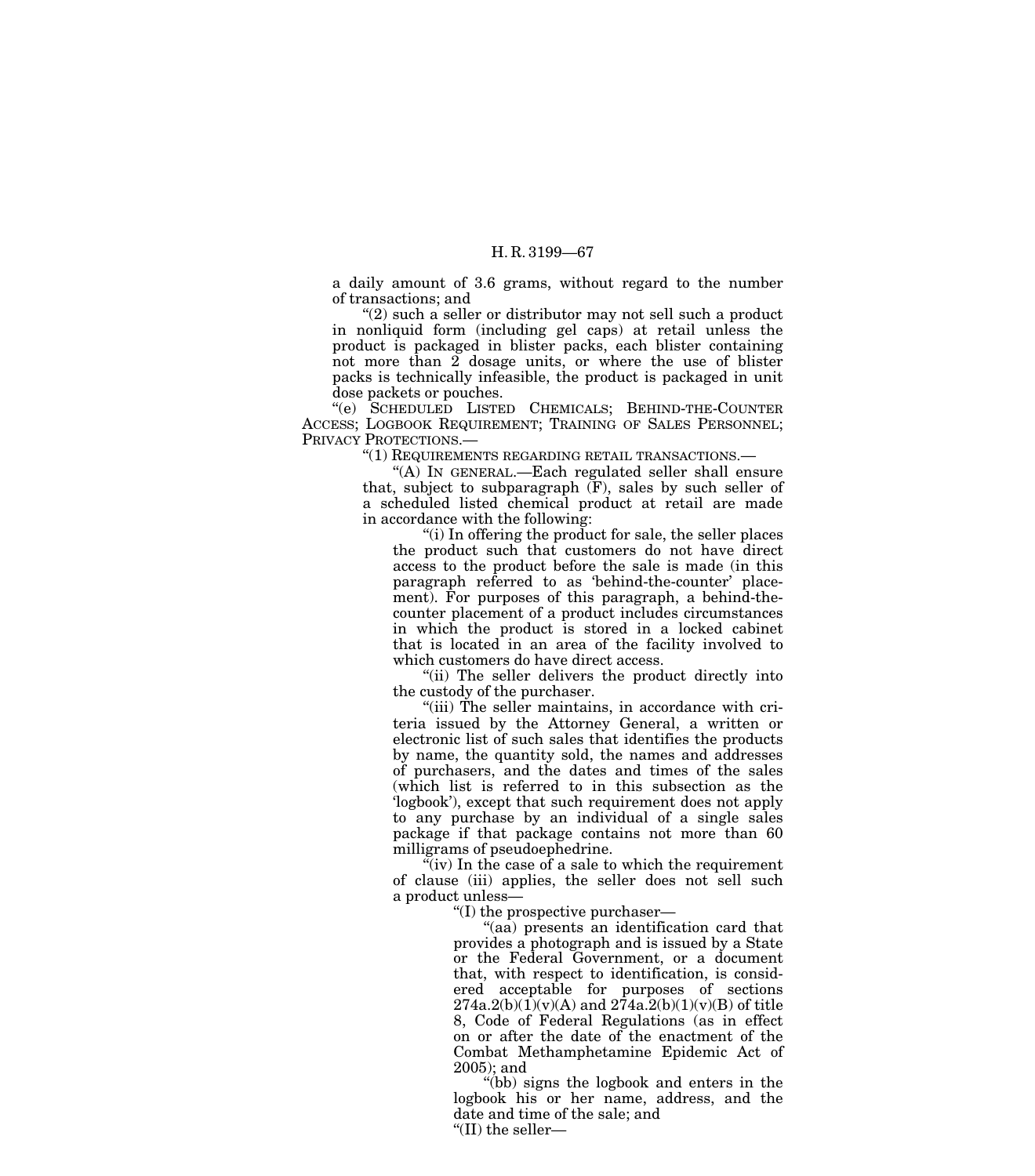''(aa) determines that the name entered in the logbook corresponds to the name provided on such identification and that the date and time entered are correct; and

''(bb) enters in the logbook the name of the product and the quantity sold.

" $(v)$  The logbook includes, in accordance with criteria of the Attorney General, a notice to purchasers that entering false statements or misrepresentations in the logbook may subject the purchasers to criminal penalties under section 1001 of title 18, United States Code, which notice specifies the maximum fine and term of imprisonment under such section.

"(vi) The seller maintains each entry in the logbook" for not fewer than two years after the date on which the entry is made.

"(vii) In the case of individuals who are responsible for delivering such products into the custody of purchasers or who deal directly with purchasers by obtaining payments for the products, the seller has submitted to the Attorney General a self-certification that all such individuals have, in accordance with criteria under subparagraph (B)(ii), undergone training provided by the seller to ensure that the individuals understand the requirements that apply under this subsection and subsection (d).

"(viii) The seller maintains a copy of such certification and records demonstrating that individuals referred to in clause (vii) have undergone the training. "(ix) If the seller is a mobile retail vendor:

''(I) The seller complies with clause (i) by placing the product in a locked cabinet.

''(II) The seller does not sell more than 7.5 grams of ephedrine base, pseudoephedrine base, or phenylpropanolamine base in such products per customer during a 30-day period.<br>"(B) ADDITIONAL PROVISIONS REGARDING CERTIFI-

CATIONS AND TRAINING.—<br>"(i) IN GENERAL.—A regulated seller may not sell

any scheduled listed chemical product at retail unless the seller has submitted to the Attorney General the self-certification referred to in subparagraph (A)(vii). The certification is not effective for purposes of the preceding sentence unless, in addition to provisions regarding the training of individuals referred to in such subparagraph, the certification includes a statement that the seller understands each of the requirements that apply under this paragraph and under subsection (d) and agrees to comply with the requirements.

''(ii) ISSUANCE OF CRITERIA; SELF-CERTIFICATION.— The Attorney General shall by regulation establish criteria for certifications under this paragraph. The criteria shall—

''(I) provide that the certifications are self-certifications provided through the program under clause (iii);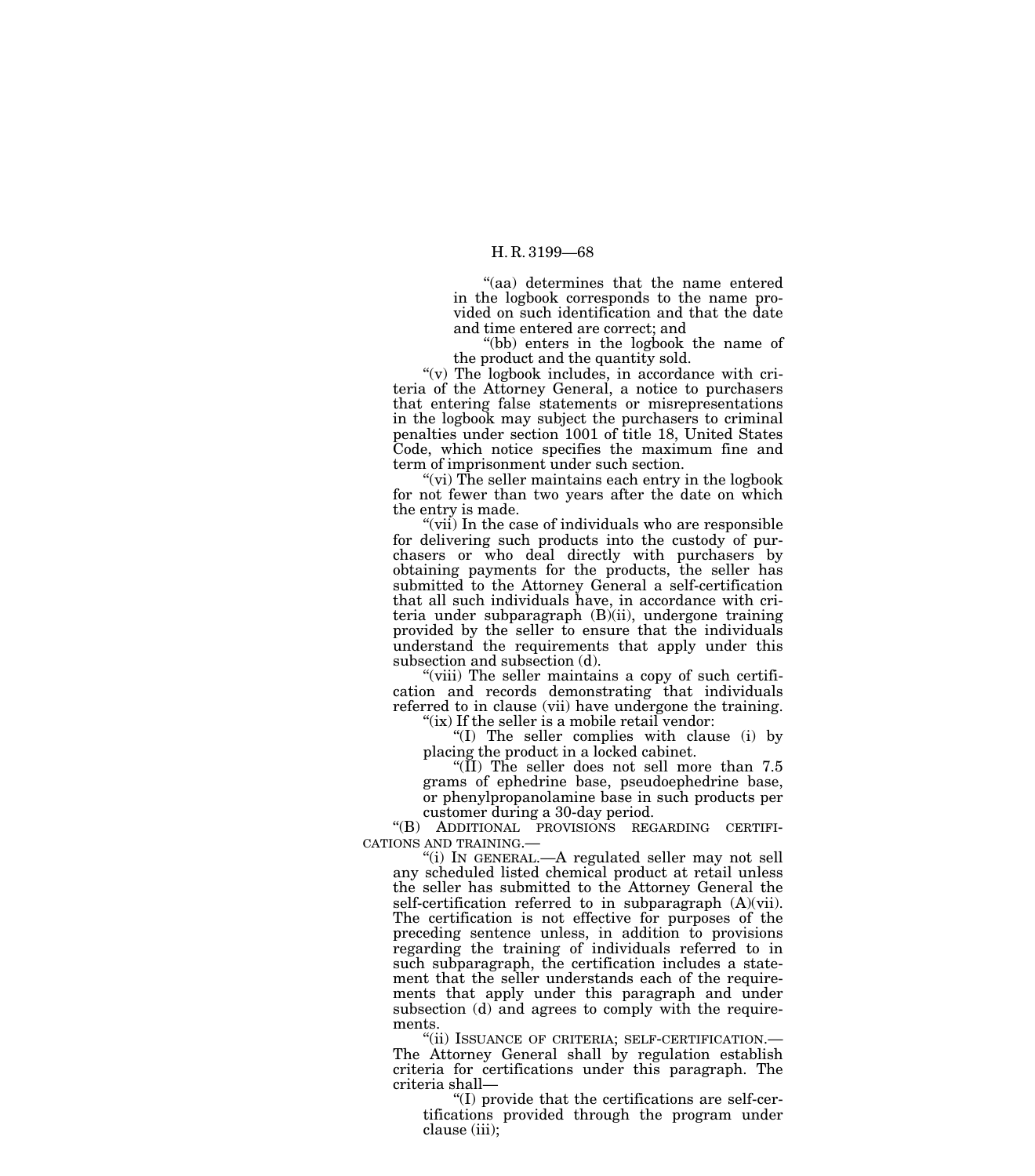''(II) provide that a separate certification is required for each place of business at which a regulated seller sells scheduled listed chemical products at retail; and

''(III) include criteria for training under subparagraph  $(A)(vii)$ .

''(iii) PROGRAM FOR REGULATED SELLERS.—The Attorney General shall establish a program regarding such certifications and training in accordance with the following:

''(I) The program shall be carried out through an Internet site of the Department of Justice and such other means as the Attorney General determines to be appropriate.

''(II) The program shall inform regulated sellers that section 1001 of title 18, United States Code, applies to such certifications.

" $(II\overline{I})$  The program shall make available to such sellers an explanation of the criteria under clause (ii).

''(IV) The program shall be designed to permit the submission of the certifications through such Internet site.

"(V) The program shall be designed to automatically provide the explanation referred to in subclause (III), and an acknowledgement that the Department has received a certification, without requiring direct interactions of regulated sellers with staff of the Department (other than the provision of technical assistance, as appropriate).

"(iv) AVAILABILITY OF CERTIFICATION TO STATE AND LOCAL OFFICIALS.—Promptly after receiving a certification under subparagraph (A)(vii), the Attorney General shall make available a copy of the certification to the appropriate State and local officials.

''(C) PRIVACY PROTECTIONS.—In order to protect the privacy of individuals who purchase scheduled listed chemical products, the Attorney General shall by regulation establish restrictions on disclosure of information in logbooks under subparagraph (A)(iii). Such regulations shall—

''(i) provide for the disclosure of the information as appropriate to the Attorney General and to State and local law enforcement agencies; and

"(ii) prohibit accessing, using, or sharing information in the logbooks for any purpose other than to ensure compliance with this title or to facilitate a product recall to protect public health and safety.

''(D) FALSE STATEMENTS OR MISREPRESENTATIONS BY PURCHASERS.—For purposes of section 1001 of title 18, United States Code, entering information in the logbook under subparagraph  $(A)(iii)$  shall be considered a matter within the jurisdiction of the executive, legislative, or judicial branch of the Government of the United States.

"(E) GOOD FAITH PROTECTION.—A regulated seller who in good faith releases information in a logbook under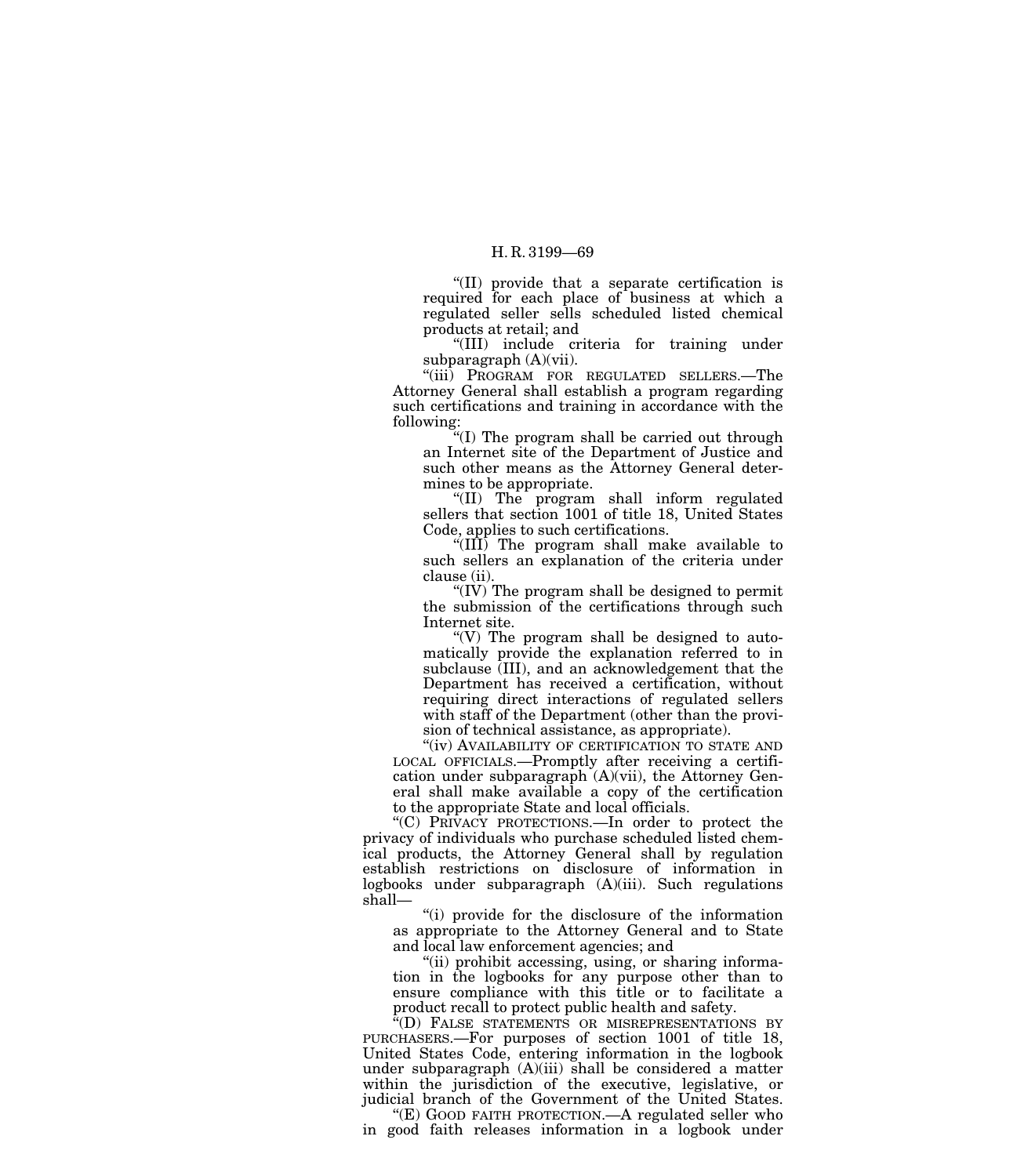subparagraph  $(A)(iii)$  to Federal, State, or local law enforcement authorities is immune from civil liability for such release unless the release constitutes gross negligence or intentional, wanton, or willful misconduct.

"(F) INAPPLICABILITY OF REQUIREMENTS TO CERTAIN SALES.—Subparagraph (A) does not apply to the sale at retail of a scheduled listed chemical product if a report on the sales transaction is required to be submitted to the Attorney General under subsection (b)(3).

"(G) CERTAIN MEASURES REGARDING THEFT AND DIVER-SION.—A regulated seller may take reasonable measures to guard against employing individuals who may present a risk with respect to the theft and diversion of scheduled listed chemical products, which may include, notwithstanding State law, asking applicants for employment whether they have been convicted of any crime involving or related to such products or controlled substances.''.

(2) EFFECTIVE DATES.—With respect to subsections (d) and (e)(1) of section 310 of the Controlled Substances Act, as added by paragraph (1) of this subsection:

(A) Such subsection (d) applies on and after the expiration of the 30-day period beginning on the date of the enactment of this Act.

(B) Such subsection (e)(1) applies on and after September 30, 2006.

(c) MAIL-ORDER REPORTING.—

(1) IN GENERAL.—Section 310(e) of the Controlled Substances Act, as added by subsection (b)(1) of this section, is amended by adding at the end the following:

"(2) MAIL-ORDER REPORTING; VERIFICATION OF IDENTITY OF PURCHASER; 30-DAY RESTRICTION ON QUANTITIES FOR INDIVIDUAL PURCHASERS.—Each regulated person who makes a sale at retail of a scheduled listed chemical product and is required under subsection  $(b)(3)$  to submit a report of the sales transaction to the Attorney General is subject to the following:

''(A) The person shall, prior to shipping the product, confirm the identity of the purchaser in accordance with procedures established by the Attorney General. The Attorney General shall by regulation establish such procedures.

''(B) The person may not sell more than 7.5 grams of ephedrine base, pseudoephedrine base, or phenylpropanolamine base in such products per customer during a 30-day period.''.

(2) INAPPLICABILITY OF REPORTING EXEMPTION FOR RETAIL DISTRIBUTORS.—Section 310(b)(3)(D)(ii) of the Controlled Substances Act  $(21 \text{ U.S.C. } 830(b)(3)(D)(ii))$  is amended by inserting before the period the following: ", except that this clause does not apply to sales of scheduled listed chemical products at retail''.

(3) EFFECTIVE DATE.—The amendments made by paragraphs (1) and (2) apply on and after the expiration of the 30-day period beginning on the date of the enactment of this Act.

(d) EXEMPTIONS FOR CERTAIN PRODUCTS.—Section 310(e) of the Controlled Substances Act, as added and amended by subsections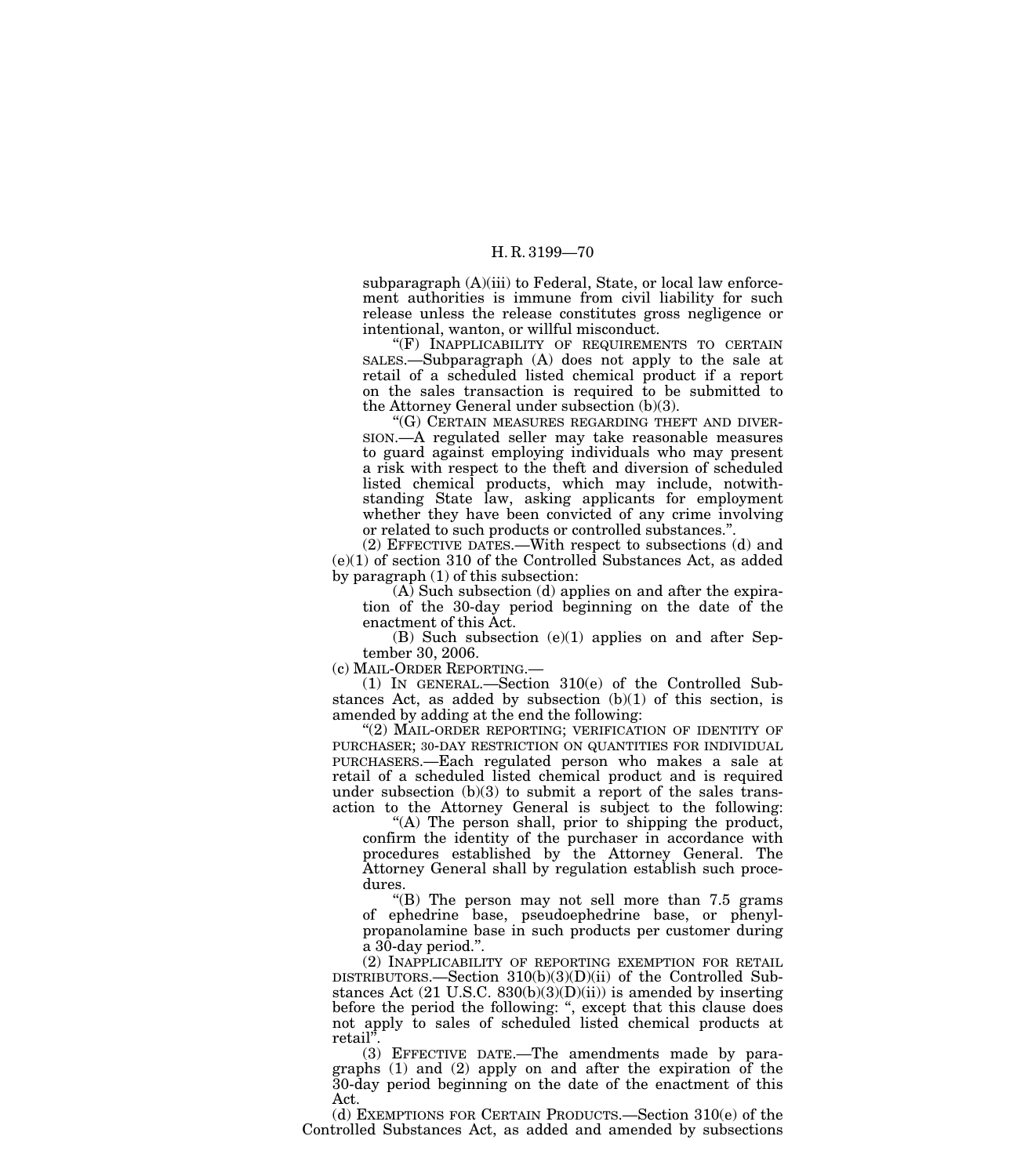(b) and (c) of this section, respectively, is amended by adding at the end the following paragraph:

''(3) EXEMPTIONS FOR CERTAIN PRODUCTS.—Upon the application of a manufacturer of a scheduled listed chemical product, the Attorney General may by regulation provide that the product is exempt from the provisions of subsection (d) and paragraphs (1) and (2) of this subsection if the Attorney General determines that the product cannot be used in the illicit manufacture of methamphetamine.''.

(e) RESTRICTIONS ON QUANTITY PURCHASED DURING 30-DAY PERIOD.—

(1) IN GENERAL.—Section 404(a) of the Controlled Substances Act (21 U.S.C. 844(a)) is amended by inserting after the second sentence the following: "It shall be unlawful for any person to knowingly or intentionally purchase at retail during a 30 day period more than 9 grams of ephedrine base, pseudoephedrine base, or phenylpropanolamine base in a scheduled listed chemical product, except that, of such 9 grams, not more than 7.5 grams may be imported by means of shipping through any private or commercial carrier or the Postal Service.''.

(2) EFFECTIVE DATE.—The amendment made by paragraph (1) applies on and after the expiration of the 30-day period beginning on the date of the enactment of this Act.

(f) ENFORCEMENT OF REQUIREMENTS FOR RETAIL SALES.—<br>(1) CIVIL AND CRIMINAL PENALTIES.—<br>(A) IN GENERAL.—Section  $402(a)$  of the Controlled Substances Act (21 U.S.C. 842(a)) is amended—

(i) in paragraph  $(10)$ , by striking "or" after the semicolon;

(ii) in paragraph (11), by striking the period at the end and inserting a semicolon; and

(iii) by inserting after paragraph (11) the following paragraphs:

" $(12)$  who is a regulated seller, or a distributor required to submit reports under subsection (b)(3) of section 310—

" $(A)$  to sell at retail a scheduled listed chemical product in violation of paragraph (1) of subsection (d) of such section, knowing at the time of the transaction involved (independent of consulting the logbook under subsection  $\tilde{e}(e)(1)(A)(iii)$  of such section) that the transaction is a violation; or

''(B) to knowingly or recklessly sell at retail such a product in violation of paragraph  $(2)$  of such subsection (d);

"(13) who is a regulated seller to knowingly or recklessly sell at retail a scheduled listed chemical product in violation of subsection (e) of such section; or

"(14) who is a regulated seller or an employee or agent of such seller to disclose, in violation of regulations under subparagraph  $(C)$  of section  $310(e)(1)$ , information in logbooks under subparagraph (A)(iii) of such section, or to refuse to provide such a logbook to Federal, State, or local law enforcement authorities.''.

(B) CONFORMING AMENDMENT.—Section 401(f)(1) of the Controlled Substances Act (21 U.S.C. 841(f)(1)) is amended by inserting after ''shall'' the following: '', except to the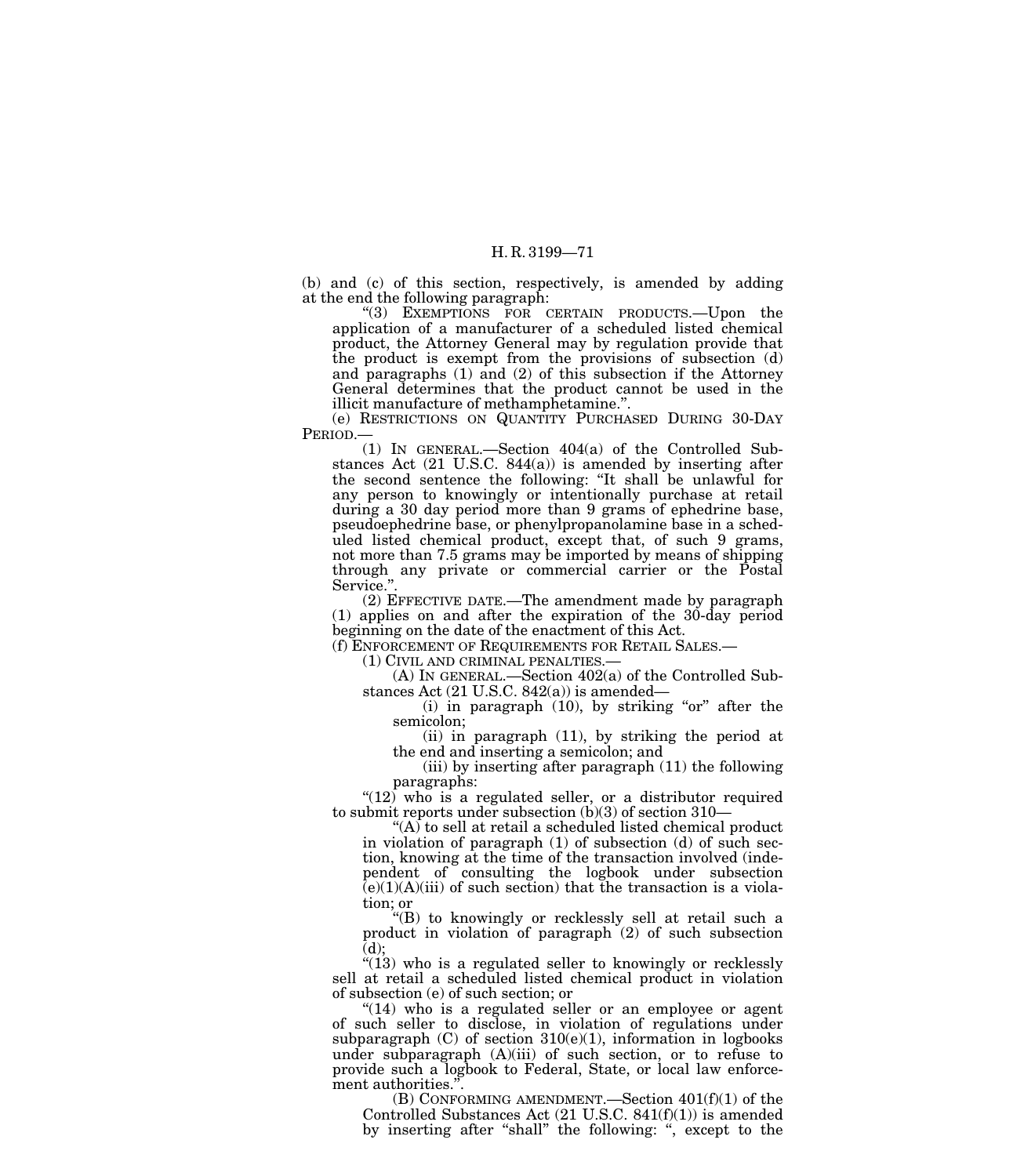extent that paragraph  $(12)$ ,  $(13)$ , or  $(14)$  of section  $402(a)$ applies,''.

(2) AUTHORITY TO PROHIBIT SALES BY VIOLATORS.—Section  $402(c)$  of the Controlled Substances Act  $(21 \text{ U.S.C. } 842(c))$  is amended by adding at the end the following paragraph:

" $(4)(A)$  If a regulated seller, or a distributor required to submit reports under section 310(b)(3), violates paragraph (12) of subsection (a) of this section, or if a regulated seller violates paragraph (13) of such subsection, the Attorney General may by order prohibit such seller or distributor (as the case may be) from selling any scheduled listed chemical product. Any sale of such a product in violation of such an order is subject to the same penalties as apply under paragraph (2).

 $E(E)$  An order under subparagraph  $(A)$  may be imposed only through the same procedures as apply under section  $304(c)$  for an order to show cause.''.

(g) PRESERVATION OF STATE AUTHORITY TO REGULATE SCHED-ULED LISTED CHEMICALS.—This section and the amendments made by this section may not be construed as having any legal effect on section 708 of the Controlled Substances Act as applied to the regulation of scheduled listed chemicals (as defined in section 102(45) of such Act).

# **SEC. 712. REGULATED TRANSACTIONS.**

(a) CONFORMING AMENDMENTS REGARDING SCHEDULED LISTED CHEMICALS.—The Controlled Substances Act (21 U.S.C. 801 et seq.) is amended—

 $(1)$  in section  $102-$ 

 $(A)$  in paragraph  $(39)(A)$ —

(i) by amending clause (iv) to read as follows: "(iv) any transaction in a listed chemical that is contained in a drug that may be marketed or distributed lawfully in the United States under the Federal Food, Drug, and Cosmetic Act, subject to clause (v), unless—

''(I) the Attorney General has determined under section 204 that the drug or group of drugs is being diverted to obtain the listed chemical for use in the illicit production of a controlled substance; and

''(II) the quantity of the listed chemical contained in the drug included in the transaction or multiple transactions equals or exceeds the threshold established for that chemical by the Attorney General;'';

(ii) by redesignating clause (v) as clause (vi); and

(iii) by inserting after clause (iv) the following clause:

''(v) any transaction in a scheduled listed chemical product that is a sale at retail by a regulated seller or a distributor required to submit reports under section 310(b)(3); or''; and

(B) by striking the paragraph (45) that relates to the term ''ordinary over-the-counter pseudoephedrine or phenylpropanolamine product'';

 $(2)$  in section 204, by striking subsection (e); and

(3) in section 303(h), in the second sentence, by striking "section  $102(39)(A)(iv)$ " and inserting "clause (iv) or (v) of section  $102(39)(A)$ ".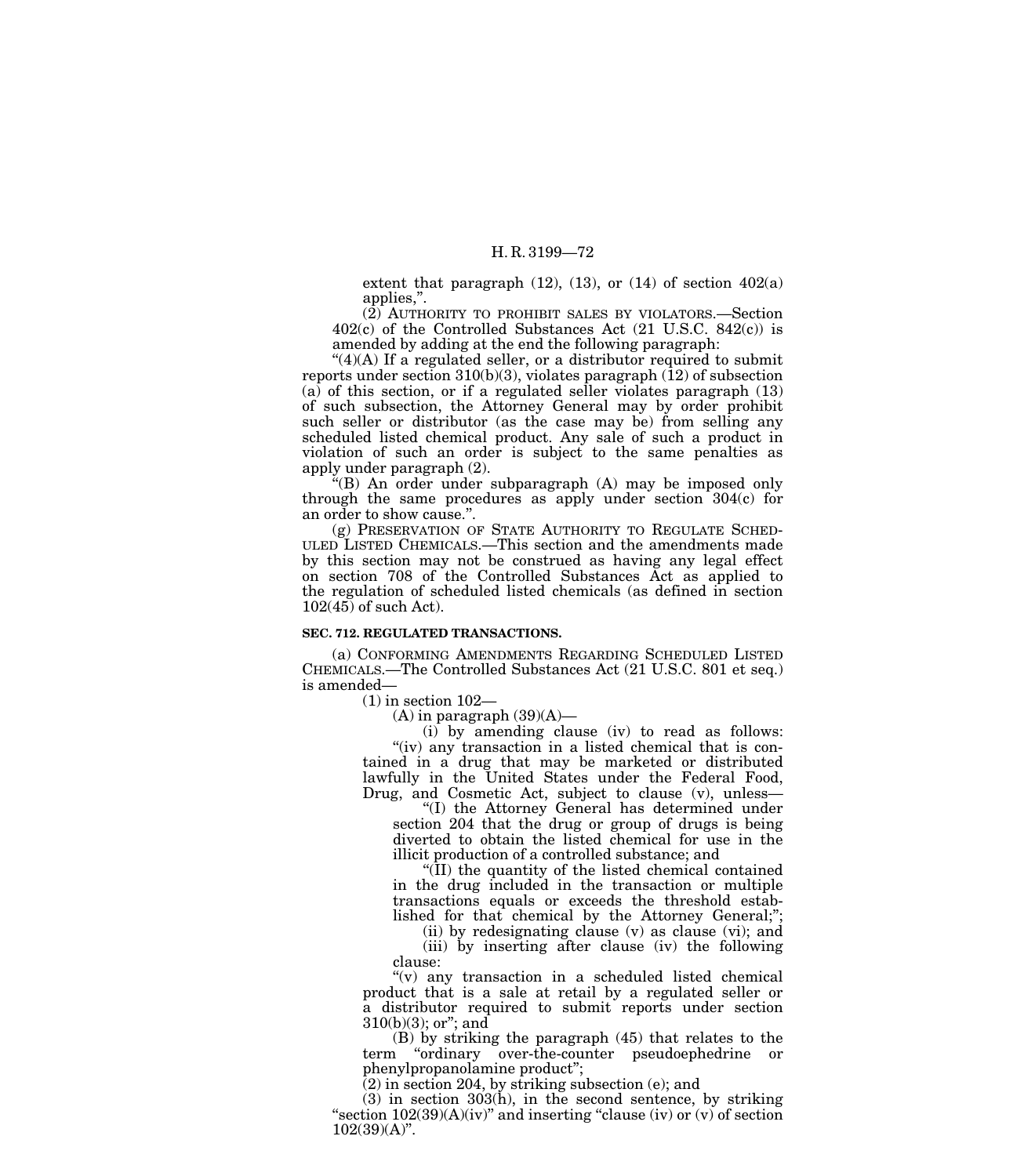(b) PUBLIC LAW 104–237.—Section 401 of the Comprehensive Methamphetamine Control Act of 1996 (21 U.S.C. 802 note) (Public Law  $104-237$  is amended by striking subsections (d), (e), and (f).

#### **SEC. 713. AUTHORITY TO ESTABLISH PRODUCTION QUOTAS.**

Section 306 of the Controlled Substances Act (21 U.S.C. 826) is amended—

(1) in subsection (a), by inserting ''and for ephedrine, pseudoephedrine, and phenylpropanolamine'' after ''for each basic class of controlled substance in schedules I and II'';

(2) in subsection (b), by inserting ''or for ephedrine, pseudoephedrine, or phenylpropanolamine'' after ''for each basic class of controlled substance in schedule I or II'';

(3) in subsection (c), in the first sentence, by inserting "and for ephedrine, pseudoephedrine, and phenylpropanolamine'' after ''for the basic classes of controlled substances in schedules I and II'';

(4) in subsection (d), by inserting ''or ephedrine, pseudoephedrine, or phenylpropanolamine'' after ''that basic class of controlled substance'';

(5) in subsection (e), by inserting ''or for ephedrine, pseudoephedrine, or phenylpropanolamine'' after ''for a basic class of controlled substance in schedule I or II'';

 $(6)$  in subsection  $(f)$ —

(A) by inserting ''or ephedrine, pseudoephedrine, or phenylpropanolamine'' after ''controlled substances in schedules I and II'';

(B) by inserting ''or of ephedrine, pseudoephedrine, or phenylpropanolamine" after "the manufacture of a controlled substance''; and

(C) by inserting ''or chemicals'' after ''such incidentally produced substances''; and

(7) by adding at the end the following subsection:

"(g) Each reference in this section to ephedrine, pseudoephedrine, or phenylpropanolamine includes each of the salts, optical isomers, and salts of optical isomers of such chemical.''.

## **SEC. 714. PENALTIES; AUTHORITY FOR MANUFACTURING; QUOTA.**

Section 402(b) of the Controlled Substances Act (21 U.S.C. 842(b)) is amended by inserting after ''manufacture a controlled substance in schedule I or  $II^{\prime\prime}$  the following: ", or ephedrine, pseudoephedrine, or phenylpropanolamine or any of the salts, optical isomers, or salts of optical isomers of such chemical,''.

## **SEC. 715. RESTRICTIONS ON IMPORTATION; AUTHORITY TO PERMIT IMPORTS FOR MEDICAL, SCIENTIFIC, OR OTHER LEGITI-MATE PURPOSES.**

Section 1002 of the Controlled Substances Import and Export Act (21 U.S.C. 952) is amended—

 $(1)$  in subsection  $(a)$ —

(A) in the matter preceding paragraph (1), by inserting ''or ephedrine, pseudoephedrine, or phenylpropanolamine,'' after ''schedule III, IV, or V of title II,''; and

(B) in paragraph (1), by inserting '', and of ephedrine, pseudoephedrine, and phenylpropanolamine, '' after ''coca leaves''; and

(2) by adding at the end the following subsections: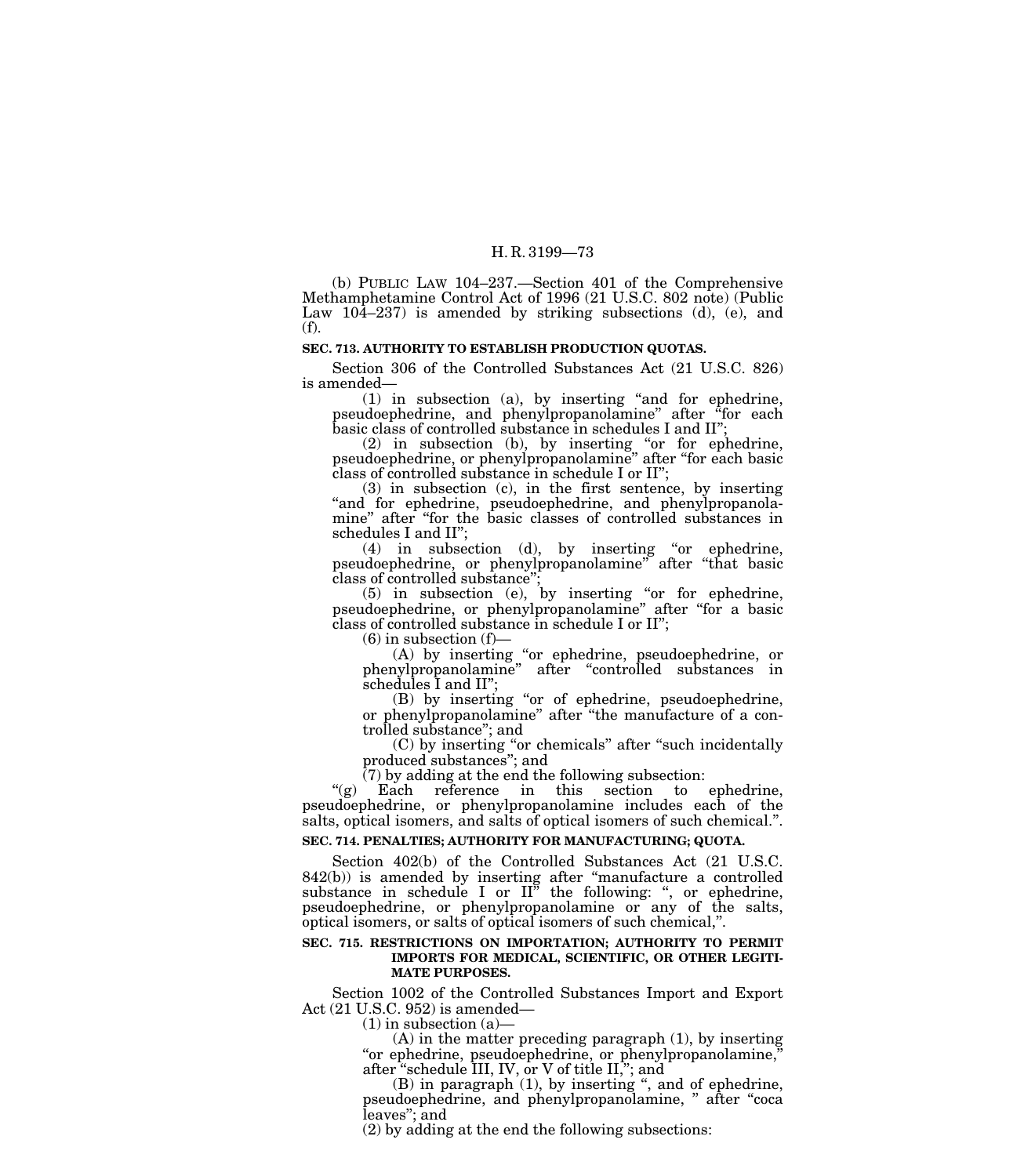" $(d)(1)$  With respect to a registrant under section 1008 who is authorized under subsection (a)(1) to import ephedrine, pseudoephedrine, or phenylpropanolamine, at any time during the year the registrant may apply for an increase in the amount of such chemical that the registrant is authorized to import, and the Attorney General may approve the application if the Attorney General determines that the approval is necessary to provide for medical, scientific, or other legitimate purposes regarding the chemical.

" $(2)$  With respect to the application under paragraph  $(1)$ :

"(A) Not later than  $60$  days after receiving the application, the Attorney General shall approve or deny the application.

"(B) In approving the application, the Attorney General shall specify the period of time for which the approval is in effect, or shall provide that the approval is effective until the registrant involved is notified in writing by the Attorney General that the approval is terminated.

''(C) If the Attorney General does not approve or deny the application before the expiration of the 60-day period under subparagraph (A), the application is deemed to be approved, and such approval remains in effect until the Attorney General notifies the registrant in writing that the approval is terminated.<br>" $(e)$ 

Each reference in this section to ephedrine, pseudoephedrine, or phenylpropanolamine includes each of the salts, optical isomers, and salts of optical isomers of such chemical.''.

### **SEC. 716. NOTICE OF IMPORTATION OR EXPORTATION; APPROVAL OF SALE OR TRANSFER BY IMPORTER OR EXPORTER.**

(a) IN GENERAL.—Section 1018 of the Controlled Substances Import and Export Act (21 U.S.C. 971) is amended—

 $(1)$  in subsection  $(b)(1)$ , in the first sentence, by striking "or to an importation by a regular importer" and inserting "or to a transaction that is an importation by a regular importer'';

(2) by redesignating subsections (d) and (e) as subsections (e) and (f), respectively;

(3) by inserting after subsection (c) the following subsection:  $"(d)(1)(A)$  Information provided in a notice under subsection (a) or (b) shall include the name of the person to whom the importer or exporter involved intends to transfer the listed chemical involved, and the quantity of such chemical to be transferred.

" $(B)$  In the case of a notice under subsection (b) submitted by a regular importer, if the transferee identified in the notice is not a regular customer, such importer may not transfer the listed chemical until after the expiration of the 15-day period beginning on the date on which the notice is submitted to the Attorney General.

''(C) After a notice under subsection (a) or (b) is submitted to the Attorney General, if circumstances change and the importer or exporter will not be transferring the listed chemical to the transferee identified in the notice, or will be transferring a greater quantity of the chemical than specified in the notice, the importer or exporter shall update the notice to identify the most recent prospective transferee or the most recent quantity or both (as the case may be) and may not transfer the listed chemical until after the expiration of the 15-day period beginning on the date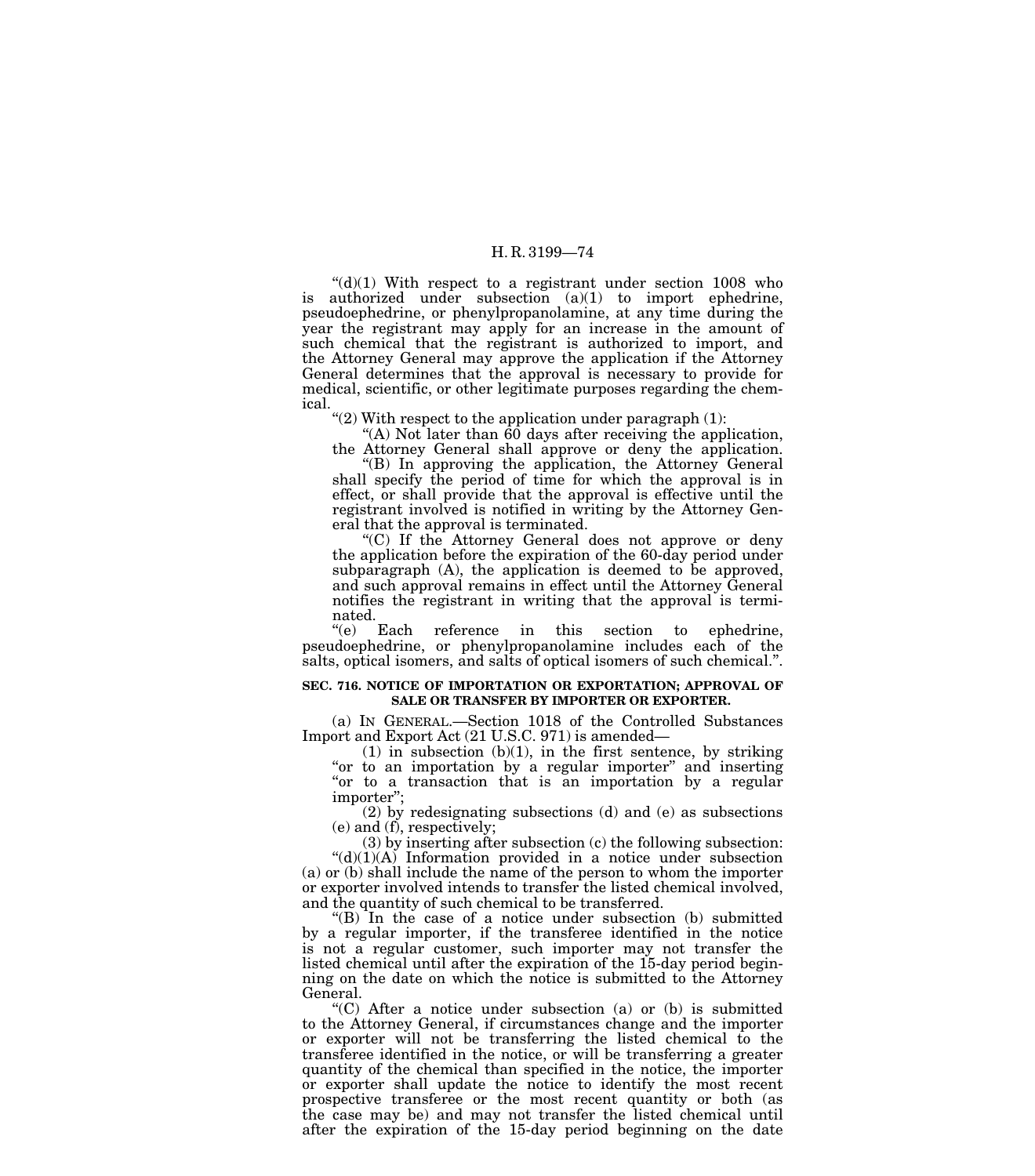on which the update is submitted to the Attorney General, except that such 15-day restriction does not apply if the prospective transferee identified in the update is a regular customer. The preceding sentence applies with respect to changing circumstances regarding a transferee or quantity identified in an update to the same extent and in the same manner as such sentence applies with respect to changing circumstances regarding a transferee or quantity identified in the original notice under subsection (a) or (b).

''(D) In the case of a transfer of a listed chemical that is subject to a 15-day restriction under subparagraph (B) or (C), the transferee involved shall, upon the expiration of the 15-day period, be considered to qualify as a regular customer, unless the Attorney General otherwise notifies the importer or exporter involved in writing.

" $(2)$  With respect to a transfer of a listed chemical with which a notice or update referred to in paragraph (1) is concerned:

" $(A)$  The Attorney General, in accordance with the same procedures as apply under subsection (c)(2)—

''(i) may order the suspension of the transfer of the listed chemical by the importer or exporter involved, except for a transfer to a regular customer, on the ground that the chemical may be diverted to the clandestine manufacture of a controlled substance (without regard to the form of the chemical that may be diverted, including the diversion of a finished drug product to be manufactured from bulk chemicals to be transferred), subject to the Attorney General ordering such suspension before the expiration of the 15-day period referred to in paragraph (1) with respect to the importation or exportation (in any case in which such a period applies); and

"(ii) may, for purposes of clause (i) and paragraph (1), disqualify a regular customer on such ground.

''(B) From and after the time when the Attorney General provides written notice of the order under subparagraph (A) (including a statement of the legal and factual basis for the order) to the importer or exporter, the importer or exporter may not carry out the transfer.

''(3) For purposes of this subsection:

"(A) The terms 'importer' and 'exporter' mean a regulated person who imports or exports a listed chemical, respectively.

''(B) The term 'transfer', with respect to a listed chemical, includes the sale of the chemical.

''(C) The term 'transferee' means a person to whom an importer or exporter transfers a listed chemical.''; and

(4) by adding at the end the following subsection:

"(g) Within 30 days after a transaction covered by this section is completed, the importer or exporter shall send the Attorney General a return declaration containing particulars of the transaction, including the date, quantity, chemical, container, name of transferees, and such other information as the Attorney General may specify in regulations. For importers, a single return declaration may include the particulars of both the importation and distribution. If the importer has not distributed all chemicals imported by the end of the initial 30-day period, the importer shall file supplemental return declarations no later than 30 days from the date of any further distribution, until the distribution or other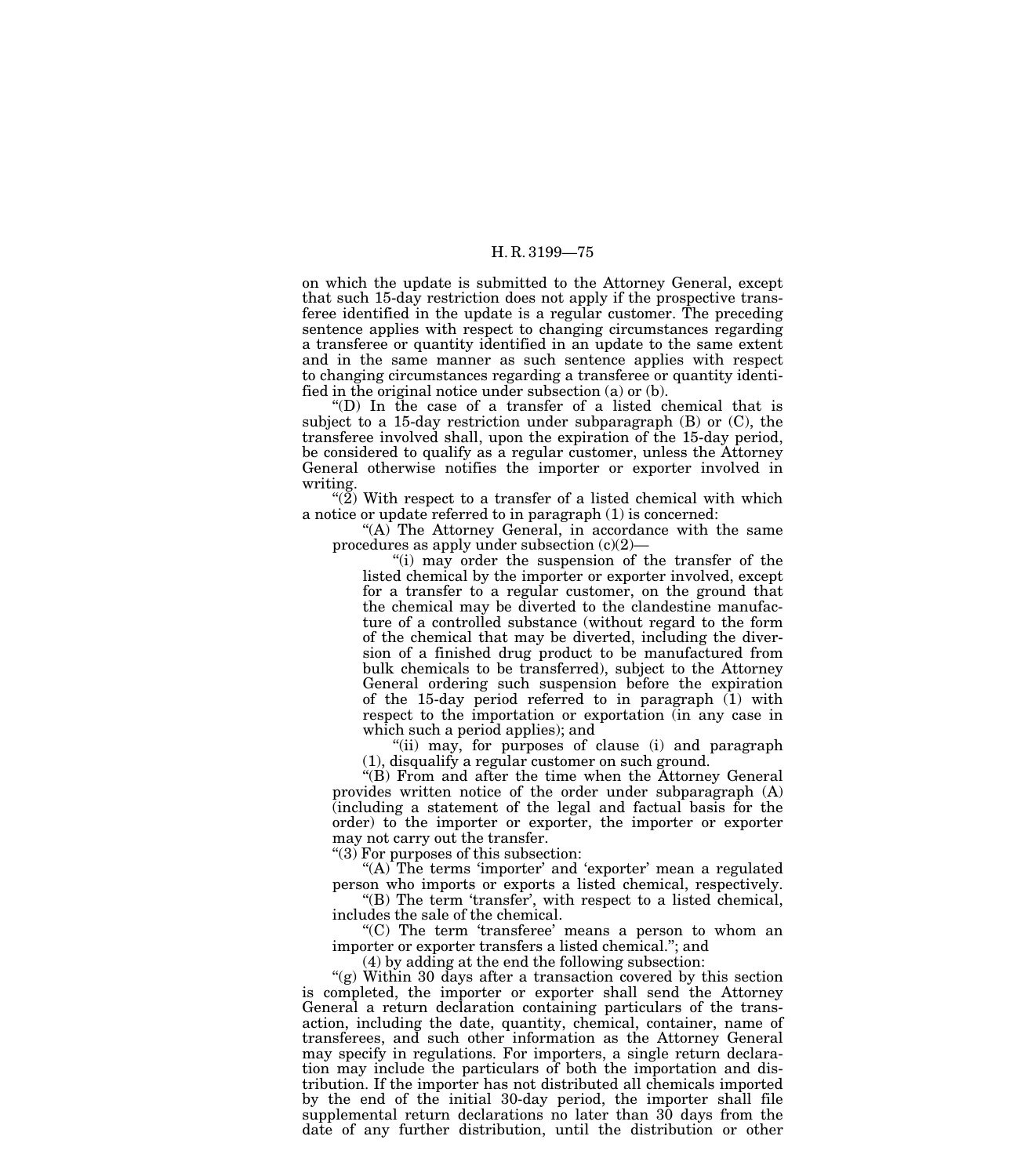disposition of all chemicals imported pursuant to the import notification or any update are accounted for.''.

(b) CONFORMING AMENDMENTS.—

(1) CONTROLLED SUBSTANCES IMPORT AND EXPORT ACT.— The Controlled Substances Import and Export Act (21 U.S.C. 951 et seq.) is amended—

 $(A)$  in section 1010(d)(5), by striking "section 1018(e)(2) or  $(3)$ " and inserting "paragraph  $(2)$  or  $(3)$  of section 1018(f)''; and

(B) in section  $1018(c)(1)$ , in the first sentence, by inserting before the period the following: ''(without regard to the form of the chemical that may be diverted, including the diversion of a finished drug product to be manufactured from bulk chemicals to be transferred)''.

(2) CONTROLLED SUBSTANCES ACT.—Section  $310(b)(3)(D)(v)$ of the Controlled Substances Act  $(21 \text{ U.S.C. } 830(b)(3)(D)(v))$ is amended by striking "section  $1018(e)(2)$ " and inserting "section  $1018(f)(2)$ ".

## **SEC. 717. ENFORCEMENT OF RESTRICTIONS ON IMPORTATION AND OF REQUIREMENT OF NOTICE OF TRANSFER.**

Section 1010(d)(6) of the Controlled Substances Import and Export Act  $(21 \text{ U.S.C. } 960(d)(6))$  is amended to read as follows:

 $(6)$  imports a listed chemical in violation of section 1002, imports or exports such a chemical in violation of section 1007 or 1018, or transfers such a chemical in violation of section 1018(d); or''.

## **SEC. 718. COORDINATION WITH UNITED STATES TRADE REPRESENTA-TIVE.**

In implementing sections 713 through 717 and section 721 of this title, the Attorney General shall consult with the United States Trade Representative to ensure implementation complies with all applicable international treaties and obligations of the United States.

# **Subtitle B—International Regulation of Precursor Chemicals**

## **SEC. 721. INFORMATION ON FOREIGN CHAIN OF DISTRIBUTION; IMPORT RESTRICTIONS REGARDING FAILURE OF DISTRIBUTORS TO COOPERATE.**

Section 1018 of the Controlled Substances Import and Export Act (21 U.S.C. 971), as amended by section  $716(a)(4)$  of this title, is further amended by adding at the end the following subsection:

 $(n)(1)$  With respect to a regulated person importing ephedrine, pseudoephedrine, or phenylpropanolamine (referred to in this section as an 'importer'), a notice of importation under subsection (a) or (b) shall include all information known to the importer on the chain of distribution of such chemical from the manufacturer to the importer.

"(2) For the purpose of preventing or responding to the diversion of ephedrine, pseudoephedrine, or phenylpropanolamine for use in the illicit production of methamphetamine, the Attorney General may, in the case of any person who is a manufacturer or distributor of such chemical in the chain of distribution referred to in paragraph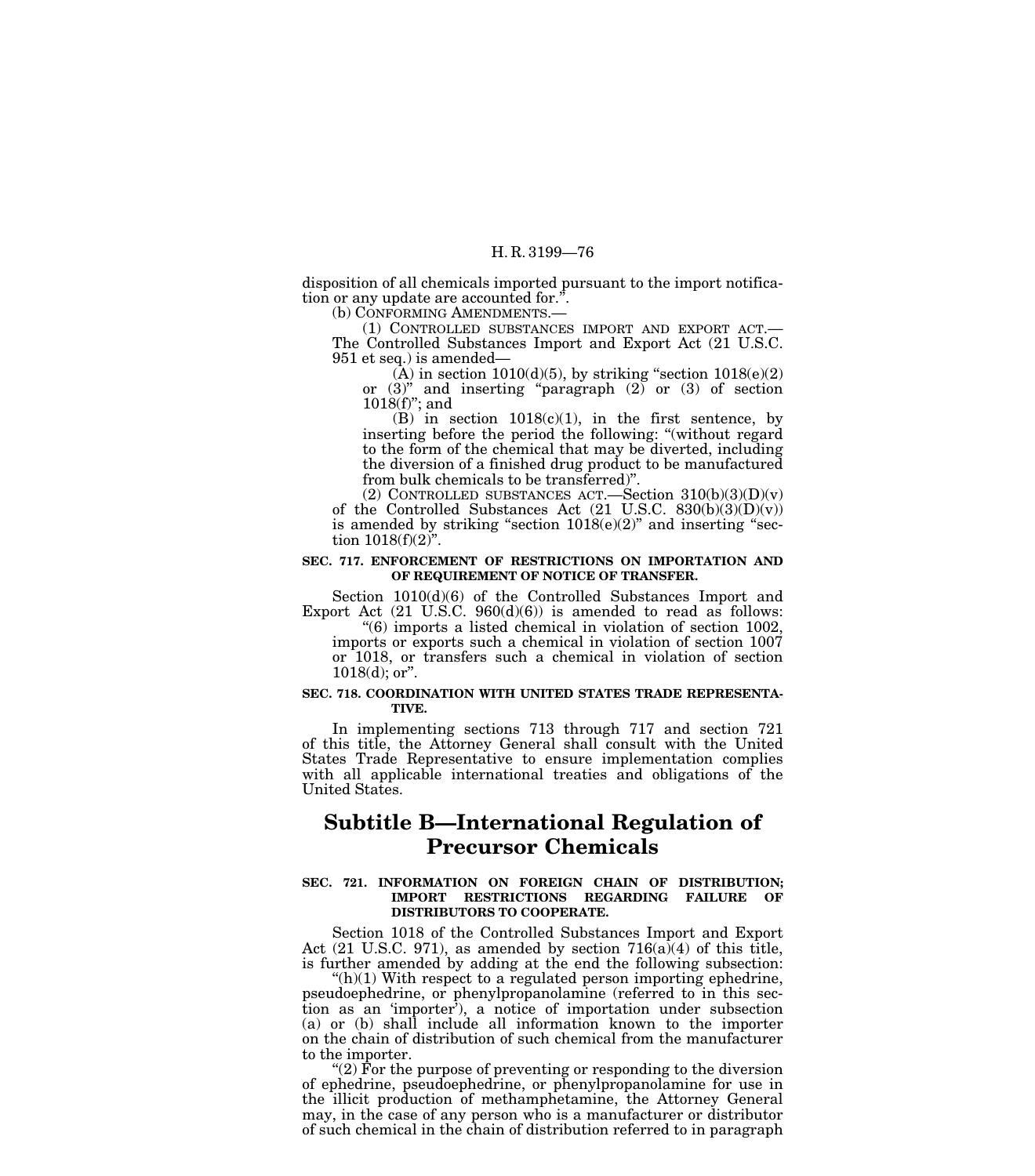(1) (which person is referred to in this subsection as a 'foreignchain distributor'), request that such distributor provide to the Attorney General information known to the distributor on the distribution of the chemical, including sales.

''(3) If the Attorney General determines that a foreign-chain distributor is refusing to cooperate with the Attorney General in obtaining the information referred to in paragraph (2), the Attorney General may, in accordance with procedures that apply under subsection (c), issue an order prohibiting the importation of ephedrine, pseudoephedrine, or phenylpropanolamine in any case in which such distributor is part of the chain of distribution for such chemical. Not later than 60 days prior to issuing the order, the Attorney General shall publish in the Federal Register a notice of intent to issue the order. During such 60-day period, imports of the chemical with respect to such distributor may not be restricted under this paragraph.''.

## **SEC. 722. REQUIREMENTS RELATING TO THE LARGEST EXPORTING AND IMPORTING COUNTRIES OF CERTAIN PRECURSOR CHEMICALS.**

(a) REPORTING REQUIREMENTS.—Section 489(a) of the Foreign Assistance Act of 1961 (22 U.S.C. 2291h(a)) is amended by adding at the end the following new paragraph:

 $\degree$ (8)(A) A separate section that contains the following:

''(i) An identification of the five countries that exported the largest amount of pseudoephedrine, ephedrine, and phenylpropanolamine (including the salts, optical isomers, or salts of optical isomers of such chemicals, and also including any products or substances containing such chemicals) during the preceding calendar year.

''(ii) An identification of the five countries that imported the largest amount of the chemicals described in clause (i) during the preceding calendar year and have the highest rate of diversion of such chemicals for use in the illicit production of methamphetamine (either in that country or in another country).

"(iii) An economic analysis of the total worldwide production of the chemicals described in clause (i) as compared to the legitimate demand for such chemicals worldwide.

''(B) The identification of countries that imported the largest amount of chemicals under subparagraph (A)(ii) shall be based on the following:

''(i) An economic analysis that estimates the legitimate demand for such chemicals in such countries as compared to the actual or estimated amount of such chemicals that is imported into such countries.

"(ii) The best available data and other information regarding the production of methamphetamine in such countries and the diversion of such chemicals for use in the production of methamphetamine.''.

(b) ANNUAL CERTIFICATION PROCEDURES.—Section 490(a) of the Foreign Assistance Act of 1961 (22 U.S.C. 2291j(a)) is amended—

(1) in paragraph (1), by striking ''major illicit drug producing country or major drug-transit country'' and inserting "major illicit drug producing country, major drug-transit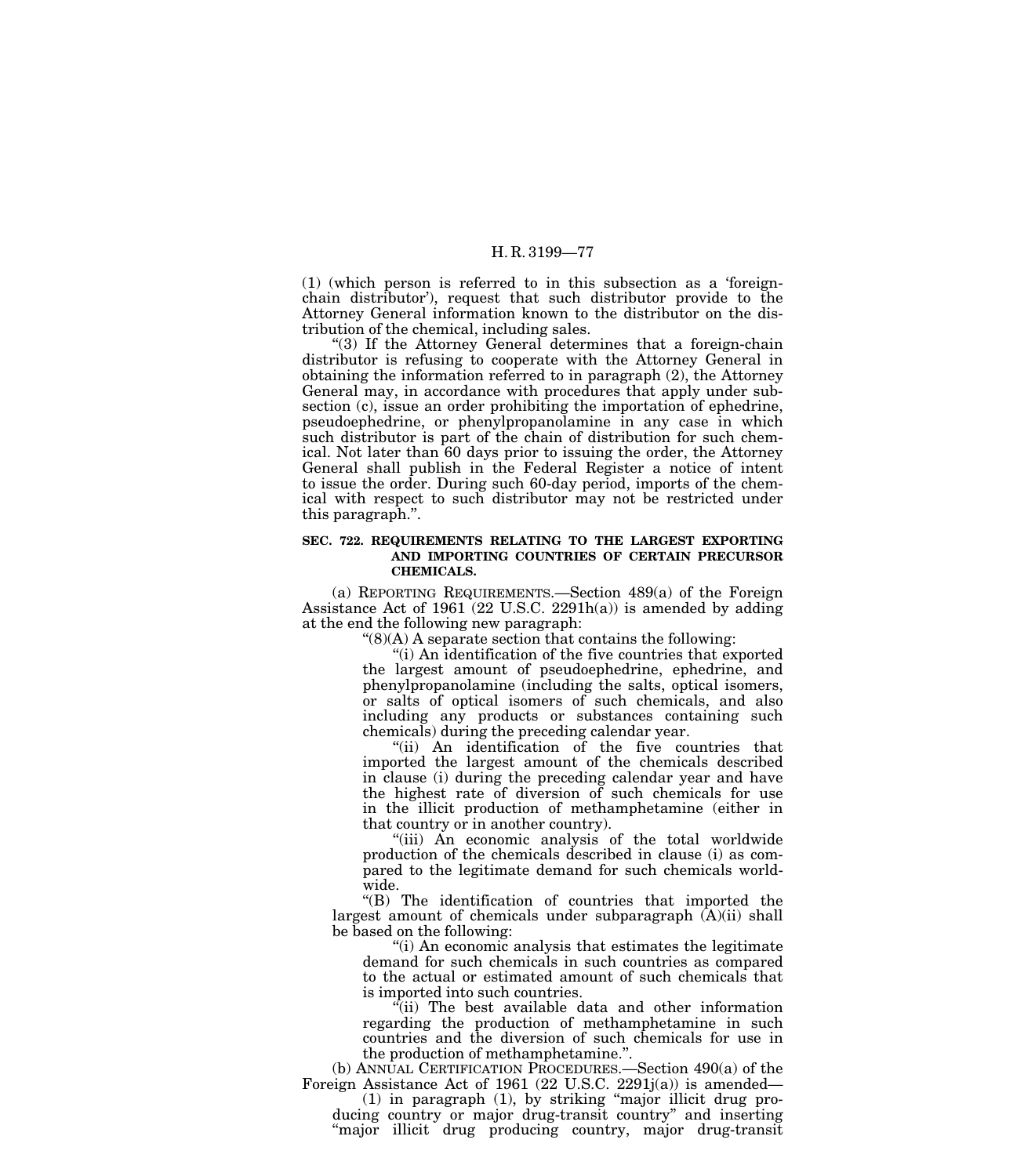country, or country identified pursuant to clause (i) or (ii) of section 489(a)(8)(A) of this Act''; and

(2) in paragraph (2), by inserting after ''(as determined under subsection (h))'' the following: ''or country identified pursuant to clause (i) or (ii) of section  $489(a)(8)(A)$  of this Act''.

(c) CONFORMING AMENDMENT.—Section 706 of the Foreign Relations Authorization Act, Fiscal Year 2003 (22 U.S.C. 2291j–1) is amended in paragraph (5) by adding at the end the following:

''(C) Nothing in this section shall affect the requirements of section 490 of the Foreign Assistance Act of 1961 (22 U.S.C. 2291j) with respect to countries identified pursuant to section clause (i) or (ii) of  $489(a)(8)(A)$  of the Foreign Assistance Act of 1961.".<br>(d) PLAN TO ADDRESS DIVERSION OF PRECURSOR CHEMICALS.—

(d) PLAN TO ADDRESS DIVERSION OF PRECURSOR CHEMICALS.— In the case of each country identified pursuant to clause (i) or (ii) of section  $489(a)(8)(A)$  of the Foreign Assistance Act of 1961 (as added by subsection (a)) with respect to which the President has not transmitted to Congress a certification under section 490(b) of such Act (22 U.S.C. 2291j(b)), the Secretary of State, in consultation with the Attorney General, shall, not later than 180 days after the date on which the President transmits the report required by section 489(a) of such Act (22 U.S.C. 2291h(a)), submit to Congress a comprehensive plan to address the diversion of the chemicals described in section  $489(a)(8)(A)(i)$  of such Act to the illicit production of methamphetamine in such country or in another country, including the establishment, expansion, and enhancement of regulatory, law enforcement, and other investigative efforts to prevent such diversion.

(e) AUTHORIZATION OF APPROPRIATIONS.—There are authorized to be appropriated to the Secretary of State to carry out this section \$1,000,000 for each of the fiscal years 2006 and 2007.

## **SEC. 723. PREVENTION OF SMUGGLING OF METHAMPHETAMINE INTO THE UNITED STATES FROM MEXICO.**

(a) IN GENERAL.—The Secretary of State, acting through the Assistant Secretary of the Bureau for International Narcotics and Law Enforcement Affairs, shall take such actions as are necessary to prevent the smuggling of methamphetamine into the United States from Mexico.

(b) SPECIFIC ACTIONS.—In carrying out subsection (a), the Secretary shall—

(1) improve bilateral efforts at the United States-Mexico border to prevent the smuggling of methamphetamine into the United States from Mexico;

(2) seek to work with Mexican law enforcement authorities to improve the ability of such authorities to combat the production and trafficking of methamphetamine, including by providing equipment and technical assistance, as appropriate; and

(3) encourage the Government of Mexico to take immediate action to reduce the diversion of pseudoephedrine by drug trafficking organizations for the production and trafficking of methamphetamine.

(c) REPORT.—Not later than one year after the date of the enactment of this Act, and annually thereafter, the Secretary shall submit to the appropriate congressional committees a report on the implementation of this section for the prior year.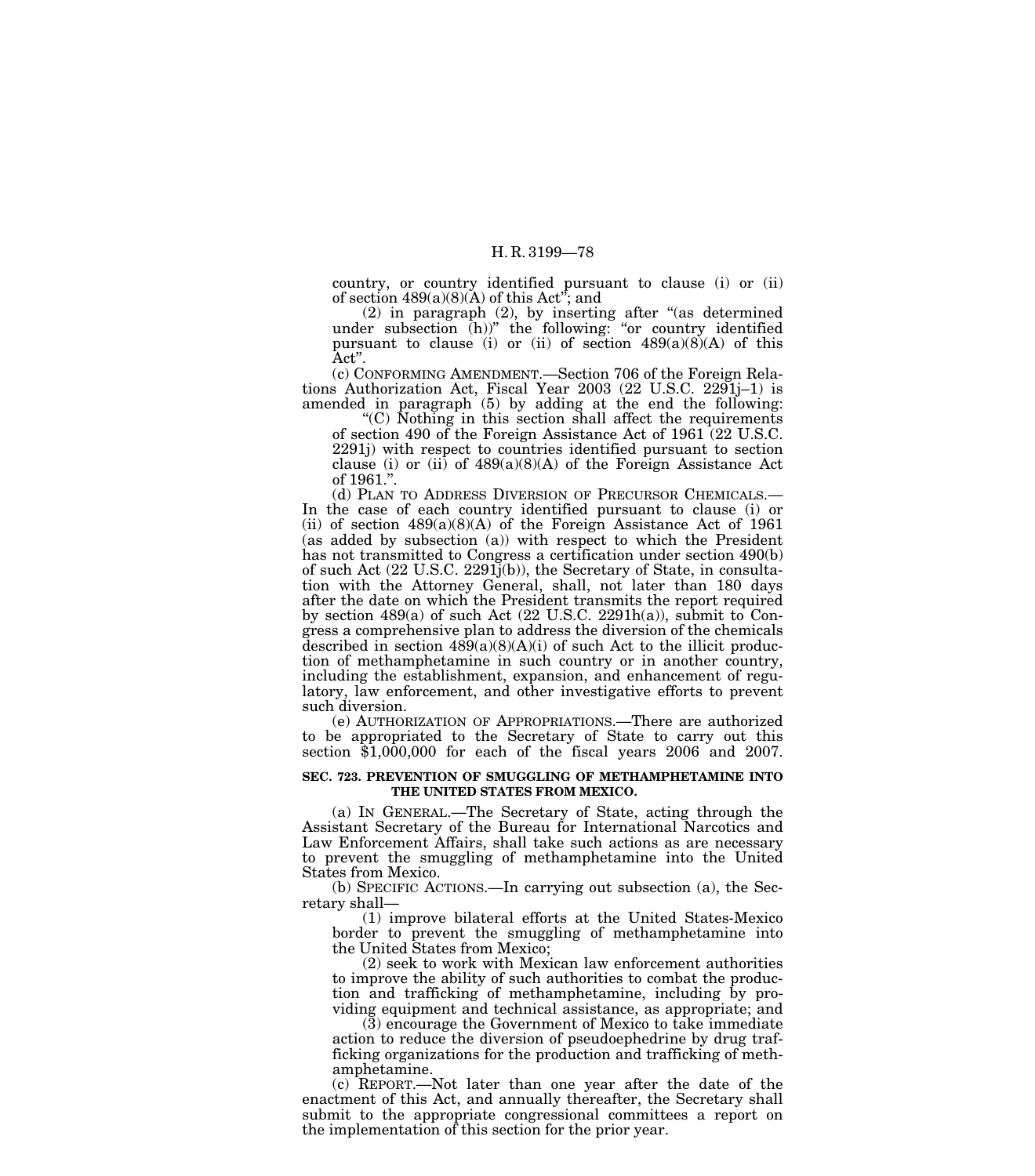(d) AUTHORIZATION OF APPROPRIATIONS.—There are authorized to be appropriated to the Secretary to carry out this section \$4,000,000 for each of the fiscal years 2006 and 2007.

# **Subtitle C—Enhanced Criminal Penalties for Methamphetamine Production and Trafficking**

#### **SEC. 731. SMUGGLING METHAMPHETAMINE OR METHAMPHETAMINE PRECURSOR CHEMICALS INTO THE UNITED STATES WHILE USING FACILITATED ENTRY PROGRAMS.**

(a) ENHANCED PRISON SENTENCE.—The sentence of imprisonment imposed on a person convicted of an offense under the Controlled Substances Act (21 U.S.C. 801 et seq.) or the Controlled Substances Import and Export Act (21 U.S.C. 951 et seq.), involving methamphetamine or any listed chemical that is defined in section 102(33) of the Controlled Substances Act (21 U.S.C. 802(33), shall, if the offense is committed under the circumstance described in subsection (b), be increased by a consecutive term of imprisonment of not more than 15 years.

(b) CIRCUMSTANCES.—For purposes of subsection (a), the circumstance described in this subsection is that the offense described in subsection (a) was committed by a person who—

(1) was enrolled in, or who was acting on behalf of any person or entity enrolled in, any dedicated commuter lane, alternative or accelerated inspection system, or other facilitated entry program administered or approved by the Federal Government for use in entering the United States; and

(2) committed the offense while entering the United States, using such lane, system, or program.

(c) PERMANENT INELIGIBILITY.—Any person whose term of imprisonment is increased under subsection (a) shall be permanently and irrevocably barred from being eligible for or using any lane, system, or program described in subsection (b)(1).

## **SEC. 732. MANUFACTURING CONTROLLED SUBSTANCES ON FEDERAL PROPERTY.**

Subsection (b) of section 401 of the Controlled Substances Act  $(21 \text{ U.S.C. } 841(b))$  is amended in paragraph  $(5)$  by inserting "or manufacturing" after "cultivating".

## **SEC. 733. INCREASED PUNISHMENT FOR METHAMPHETAMINE KING-PINS.**

Section 408 of the Controlled Substances Act (21 U.S.C. 848) is amended by adding at the end the following:

''(s) SPECIAL PROVISION FOR METHAMPHETAMINE.—For the purposes of subsection (b), in the case of continuing criminal enterprise involving methamphetamine or its salts, isomers, or salts of isomers, paragraph  $(2)(A)$  shall be applied by substituting '200' for '300', and paragraph (2)(B) shall be applied by substituting '\$5,000,000' for '\$10 million dollars'.''.

## **SEC. 734. NEW CHILD-PROTECTION CRIMINAL ENHANCEMENT.**

(a) IN GENERAL.—The Controlled Substances Act is amended by inserting after section 419 (21 U.S.C. 860) the following: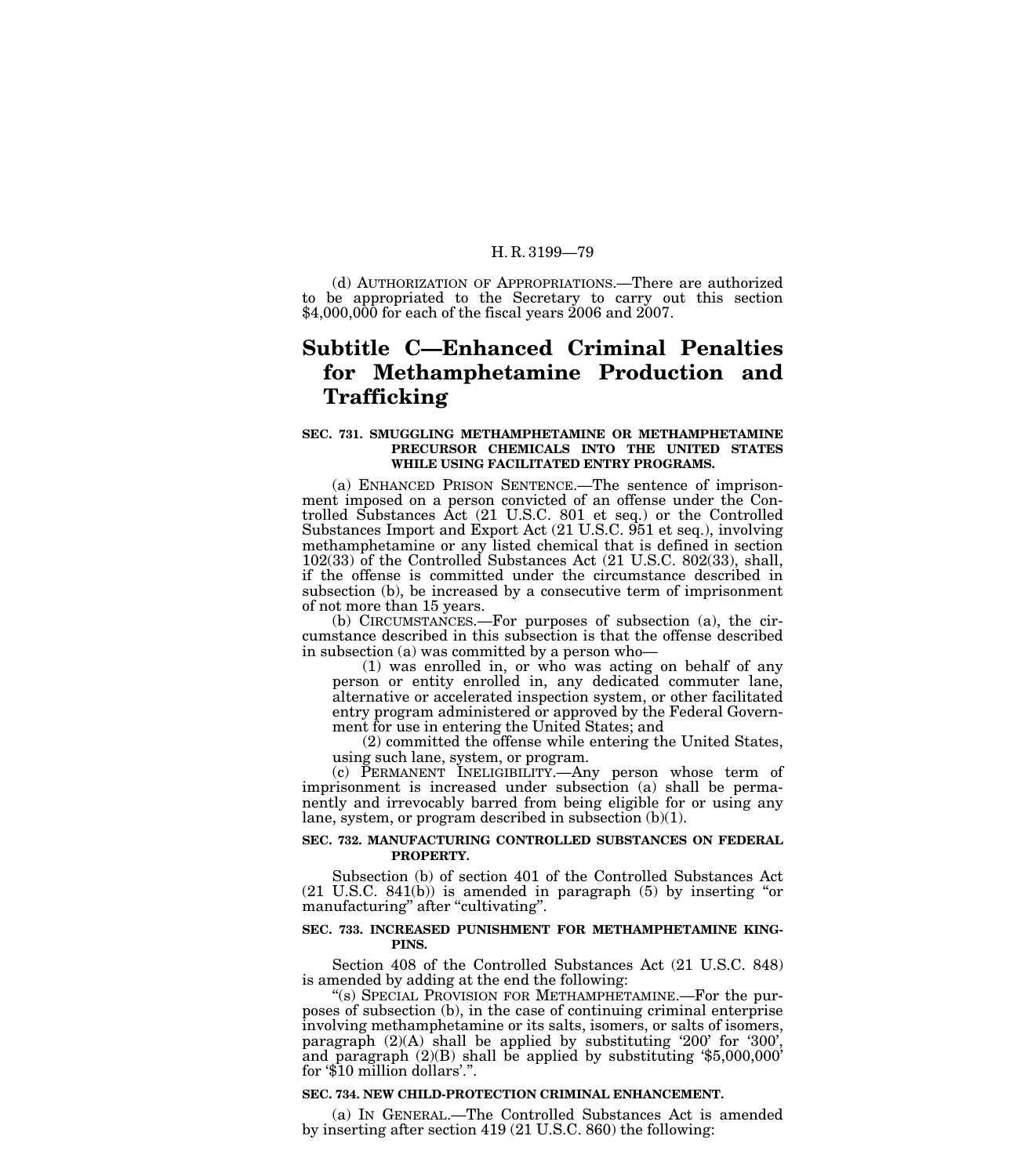''CONSECUTIVE SENTENCE FOR MANUFACTURING OR DISTRIBUTING, OR POSSESSING WITH INTENT TO MANUFACTURE OR DISTRIBUTE, METH-AMPHETAMINE ON PREMISES WHERE CHILDREN ARE PRESENT OR RESIDE

"SEC. 419a. Whoever violates section  $401(a)(1)$  by manufacturing or distributing, or possessing with intent to manufacture or distribute, methamphetamine or its salts, isomers or salts of isomers on premises in which an individual who is under the age of 18 years is present or resides, shall, in addition to any other sentence imposed, be imprisoned for a period of any term of years but not more than 20 years, subject to a fine, or both.''.

(b) CLERICAL AMENDMENT.—The table of contents of the Comprehensive Drug Abuse Prevention and Control Act of 1970 is amended by inserting after the item relating to section 419 the following new item:

''Sec. 419a. Consecutive sentence for manufacturing or distributing, or possessing with intent to manufacture or distribute, methamphetamine on premises where children are present or reside.''.

#### **SEC. 735. AMENDMENTS TO CERTAIN SENTENCING COURT REPORTING REQUIREMENTS.**

Section  $994(w)$  of title 28, United States Code, is amended—  $(1)$  in paragraph  $(1)$ —

(A) by inserting '', in a format approved and required by the Commission," after "submits to the Commission";

(B) in subparagraph (B)—

(i) by inserting "written" before "statement of reasons''; and

(ii) by inserting ''and which shall be stated on the written statement of reasons form issued by the Judicial Conference and approved by the United States Sentencing Commission'' after ''applicable guideline range''; and

(C) by adding at the end the following:

"The information referred to in subparagraphs  $(A)$  through  $(F)$ shall be submitted by the sentencing court in a format approved and required by the Commission.''; and

(2) in paragraph (4), by striking ''may assemble or maintain in electronic form that include any'' and inserting ''itself may assemble or maintain in electronic form as a result of the''.

#### **SEC. 736. SEMIANNUAL REPORTS TO CONGRESS.**

(a) IN GENERAL.—The Attorney General shall, on a semiannual basis, submit to the congressional committees and organizations specified in subsection (b) reports that—

(1) describe the allocation of the resources of the Drug Enforcement Administration and the Federal Bureau of Investigation for the investigation and prosecution of alleged violations of the Controlled Substances Act involving methamphetamine; and

(2) the measures being taken to give priority in the allocation of such resources to such violations involving—

(A) persons alleged to have imported into the United States substantial quantities of methamphetamine or scheduled listed chemicals (as defined pursuant to the amendment made by section  $711(a)(1)$ ;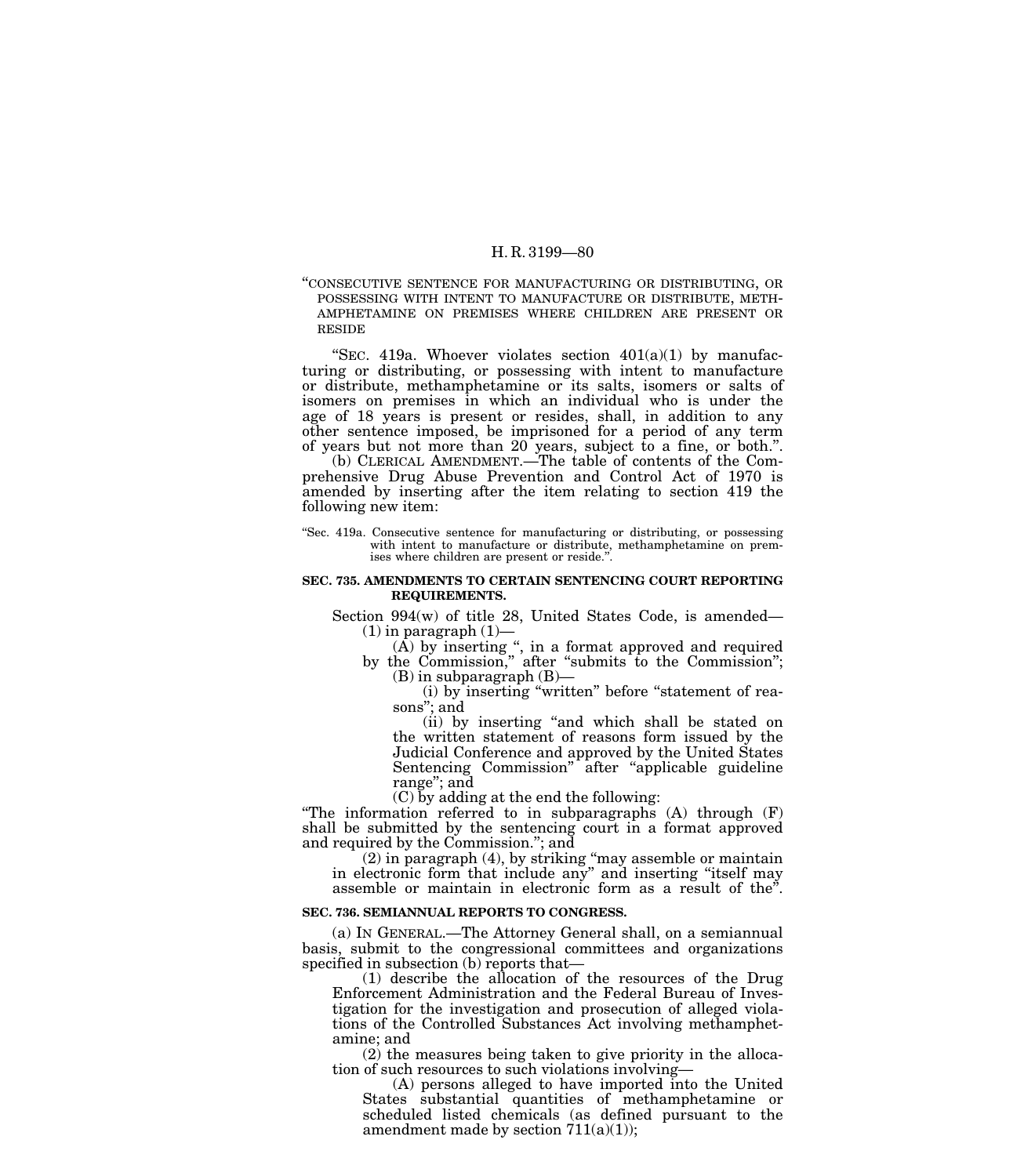(B) persons alleged to have manufactured methamphetamine; and

(C) circumstances in which the violations have endangered children.

(b) CONGRESSIONAL COMMITTEES.—The congressional committees and organizations referred to in subsection (a) are—

(1) in the House of Representatives, the Committee on the Judiciary, the Committee on Energy and Commerce, and the Committee on Government Reform; and

(2) in the Senate, the Committee on the Judiciary, the Committee on Commerce, Science, and Transportation, and the Caucus on International Narcotics Control.

# **Subtitle D—Enhanced Environmental Regulation of Methamphetamine Byproducts**

### **SEC. 741. BIENNIAL REPORT TO CONGRESS ON AGENCY DESIGNATIONS OF BY-PRODUCTS OF METHAMPHETAMINE LABORA-TORIES AS HAZARDOUS MATERIALS.**

Section 5103 of title 49, Unites States Code, is amended by adding at the end the following:

''(d) BIENNIAL REPORT.—The Secretary of Transportation shall submit to the Committee on Transportation and Infrastructure of the House of Representatives and the Senate Committee on Commerce, Science, and Transportation a biennial report providing information on whether the Secretary has designated as hazardous materials for purposes of chapter 51 of such title all by-products of the methamphetamine-production process that are known by the Secretary to pose an unreasonable risk to health and safety or property when transported in commerce in a particular amount and form.''.

#### **SEC. 742. METHAMPHETAMINE PRODUCTION REPORT.**

Section 3001 of the Solid Waste Disposal Act (42 U.S.C. 6921) is amended at the end by adding the following:

"(j) METHAMPHETAMINE PRODUCTION.—Not later than every 24 months, the Administrator shall submit to the Committee on Energy and Commerce of the House of Representatives and the Committee on Environment and Public Works of the Senate a report setting forth information collected by the Administrator from law enforcement agencies, States, and other relevant stakeholders that identifies the byproducts of the methamphetamine production process and whether the Administrator considers each of the byproducts to be a hazardous waste pursuant to this section and relevant regulations.''.

## **SEC. 743. CLEANUP COSTS.**

(a) IN GENERAL.—Section  $413(q)$  of the Controlled Substances Act (21 U.S.C. 853(q)) is amended—

(1) in the matter preceding paragraph (1), by inserting '', the possession, or the possession with intent to distribute,'' after ''manufacture''; and

(2) in paragraph (2), by inserting '', or on premises or in property that the defendant owns, resides, or does business in'' after ''by the defendant''.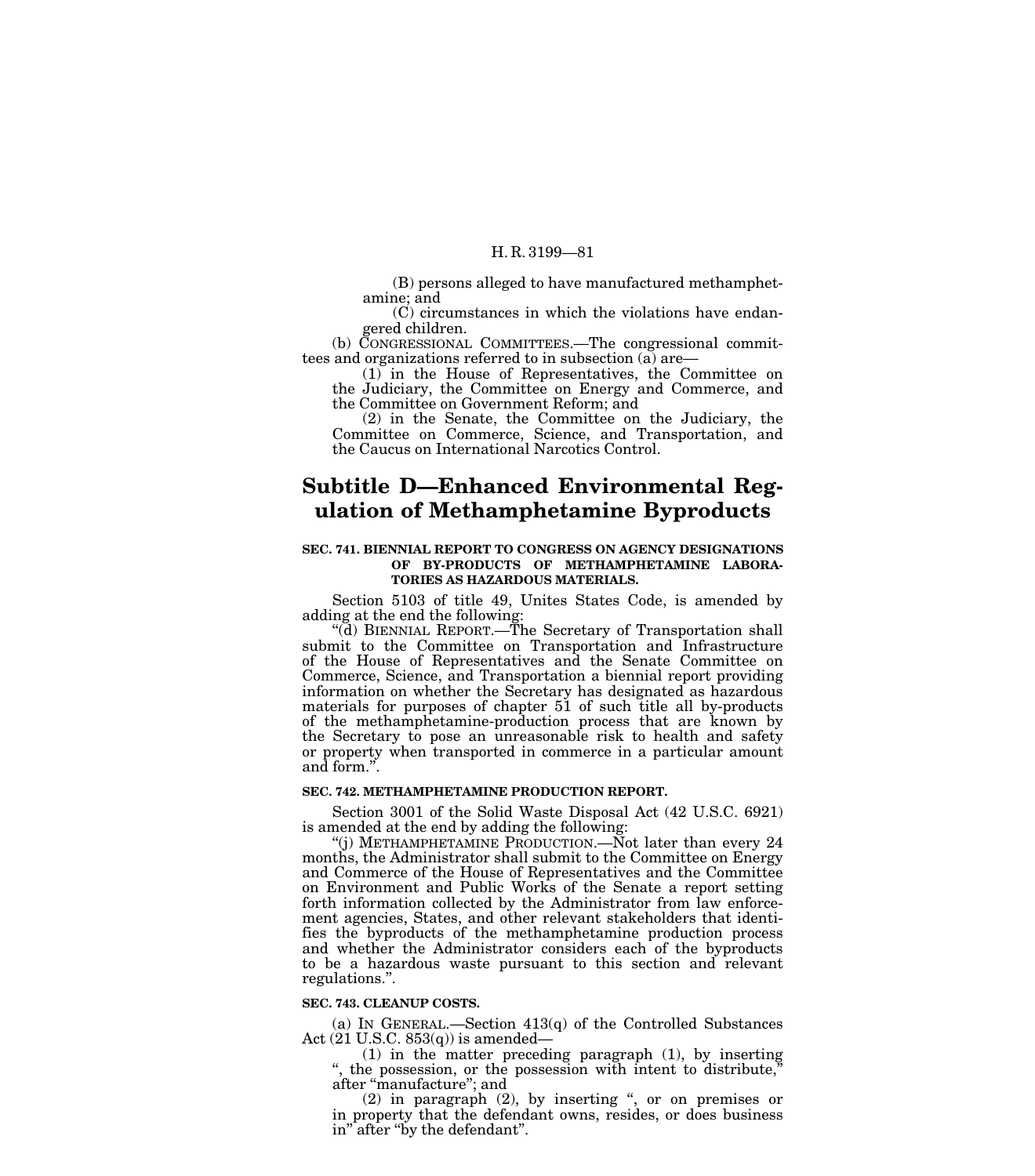(b) SAVINGS CLAUSE.—Nothing in this section shall be interpreted or construed to amend, alter, or otherwise affect the obligations, liabilities and other responsibilities of any person under any Federal or State environmental laws.

# **Subtitle E—Additional Programs and Activities**

## **SEC. 751. IMPROVEMENTS TO DEPARTMENT OF JUSTICE DRUG COURT GRANT PROGRAM.**

Section 2951 of the Omnibus Crime Control and Safe Streets Act of 1968 (42 U.S.C. 3797u) is amended by adding at the end the following new subsection:

''(c) MANDATORY DRUG TESTING AND MANDATORY SANCTIONS.—

"(1) MANDATORY TESTING.—Grant amounts under this part may be used for a drug court only if the drug court has mandatory periodic testing as described in subsection (a)(3)(A). The Attorney General shall, by prescribing guidelines or regulations, specify standards for the timing and manner of complying with such requirements. The standards—

''(A) shall ensure that—

''(i) each participant is tested for every controlled substance that the participant has been known to abuse, and for any other controlled substance the Attorney General or the court may require; and

"(ii) the testing is accurate and practicable; and ''(B) may require approval of the drug testing regime to ensure that adequate testing occurs.

"(2) MANDATORY SANCTIONS.—The Attorney General shall, by prescribing guidelines or regulations, specify that grant amounts under this part may be used for a drug court only if the drug court imposes graduated sanctions that increase punitive measures, therapeutic measures, or both whenever a participant fails a drug test. Such sanctions and measures may include, but are not limited to, one or more of the following:

- ''(A) Incarceration.
- ''(B) Detoxification treatment.

''(C) Residential treatment.

- ''(D) Increased time in program.
- ''(E) Termination from the program.
- ''(F) Increased drug screening requirements.
- ''(G) Increased court appearances.
- ''(H) Increased counseling.
- ''(I) Increased supervision.
- ''(J) Electronic monitoring.
- ''(K) In-home restriction.
- ''(L) Community service.
- ''(M) Family counseling.
- ''(N) Anger management classes.''.

## **SEC. 752. DRUG COURTS FUNDING.**

Section 1001(25)(A) of title I of the Omnibus Crime Control and Safe Streets Act of 1968 (42 U.S.C. 2591(25)(A)) is amended by adding at the end the following:

"(v)  $$70,000,000$  for fiscal year 2006.".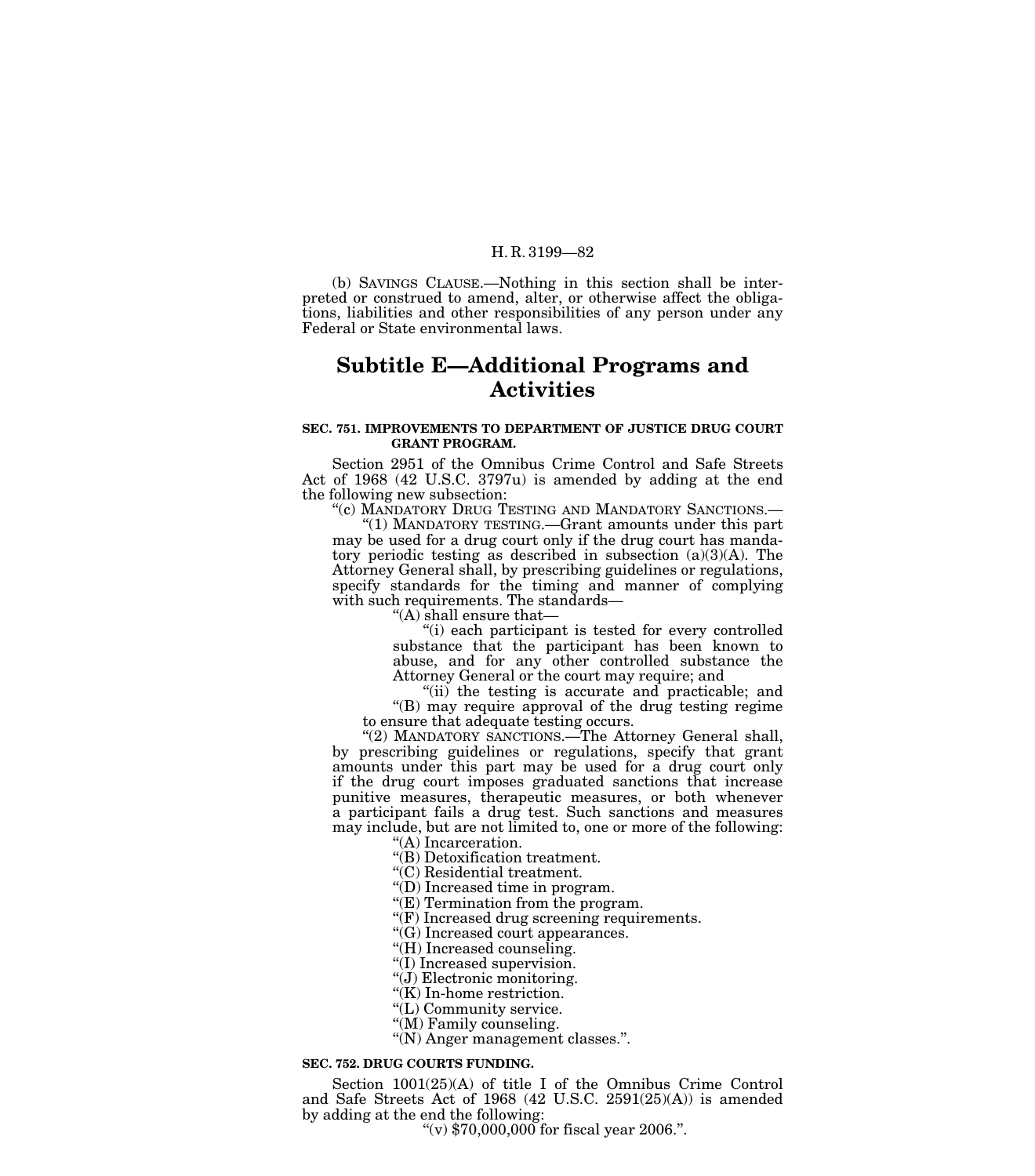## **SEC. 753. FEASIBILITY STUDY ON FEDERAL DRUG COURTS.**

The Attorney General shall, conduct a feasibility study on the desirability of a drug court program for Federal offenders who are addicted to controlled substances. The Attorney General lowerlevel, non-violate report the results of that study to Congress not later than June 30, 2006.

## **SEC. 754. GRANTS TO HOT SPOT AREAS TO REDUCE AVAILABILITY OF METHAMPHETAMINE.**

Title I of the Omnibus Crime Control and Safe Streets Act of 1968 (42 U.S.C. 3711 et seq.) is amended by adding at the end the following:

# **''PART II—CONFRONTING USE OF METHAMPHETAMINE**

### **''SEC. 2996. AUTHORITY TO MAKE GRANTS TO ADDRESS PUBLIC SAFETY AND METHAMPHETAMINE MANUFACTURING, SALE, AND USE IN HOT SPOTS.**

''(a) PURPOSE AND PROGRAM AUTHORITY.—

"(1) PURPOSE.—It is the purpose of this part to assist States—

"(A) to carry out programs to address the manufacture, sale, and use of methamphetamine drugs; and

''(B) to improve the ability of State and local government institutions of to carry out such programs.

''(2) GRANT AUTHORIZATION.—The Attorney General, through the Bureau of Justice Assistance in the Office of Justice Programs may make grants to States to address the manufacture, sale, and use of methamphetamine to enhance public safety.

 $\cdot\cdot\cdot(3)$  GRANT PROJECTS TO ADDRESS METHAMPHETAMINE MANUFACTURE SALE AND USE.—Grants made under subsection (a) may be used for programs, projects, and other activities to—

''(A) investigate, arrest and prosecute individuals violating laws related to the use, manufacture, or sale of methamphetamine;

''(B) reimburse the Drug Enforcement Administration for expenses related to the clean up of methamphetamine clandestine labs;

''(C) support State and local health department and environmental agency services deployed to address methamphetamine; and

''(D) procure equipment, technology, or support systems, or pay for resources, if the applicant for such a grant demonstrates to the satisfaction of the Attorney General that expenditures for such purposes would result in the reduction in the use, sale, and manufacture of methamphetamine.

## **''SEC. 2997. FUNDING.**

''There are authorized to be appropriated to carry out this part \$99,000,000 for each fiscal year 2006, 2007, 2008, 2009, and  $2010."$ .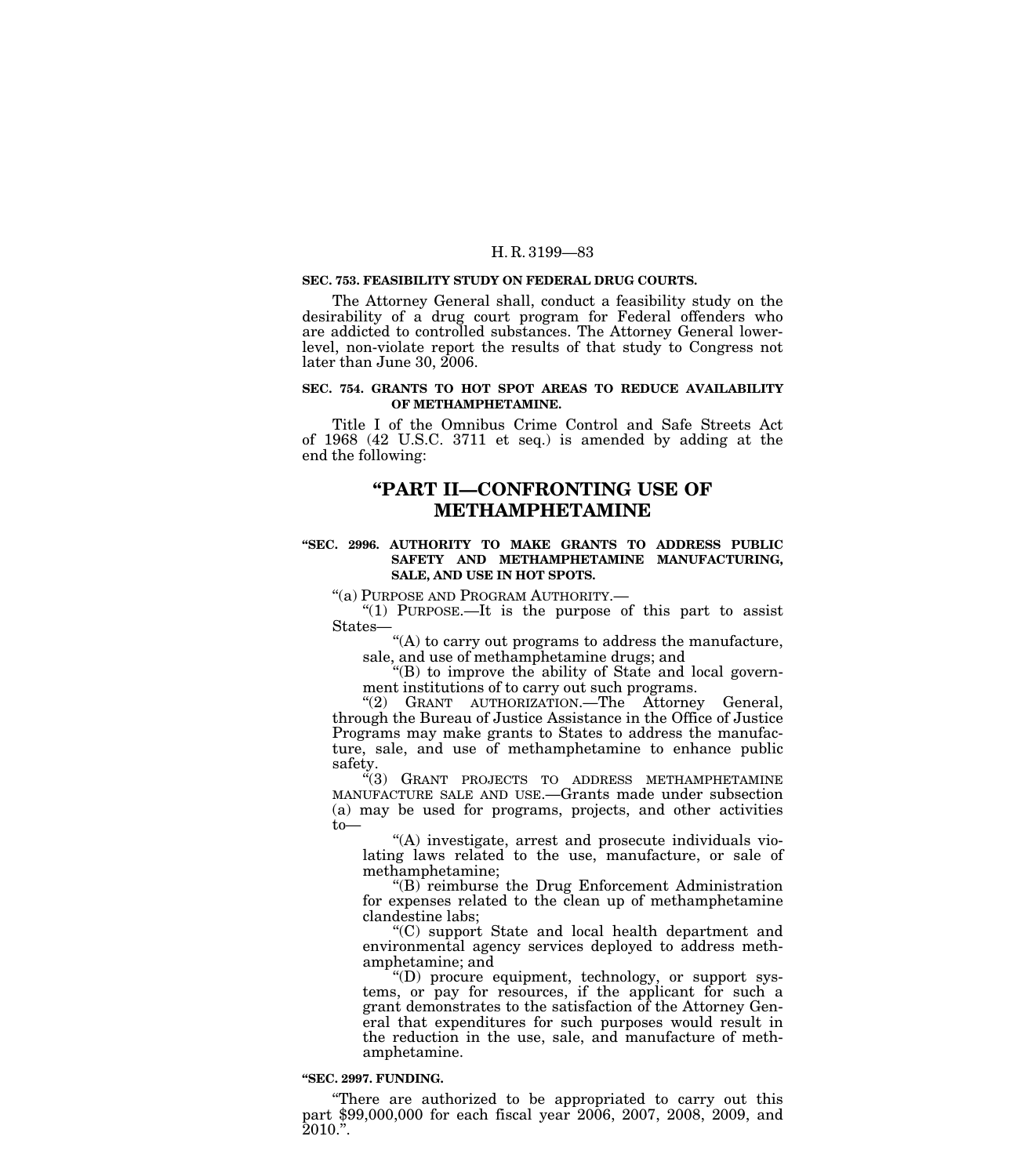## **SEC. 755. GRANTS FOR PROGRAMS FOR DRUG-ENDANGERED CHIL-DREN.**

(a) IN GENERAL.—The Attorney General shall make grants to States for the purpose of carrying out programs to provide comprehensive services to aid children who are living in a home in which methamphetamine or other controlled substances are unlawfully manufactured, distributed, dispensed, or used.

(b) CERTAIN REQUIREMENTS.—The Attorney General shall ensure that the services carried out with grants under subsection (a) include the following:

(1) Coordination among law enforcement agencies, prosecutors, child protective services, social services, health care services, and any other services determined to be appropriate by the Attorney General to provide assistance regarding the problems of children described in subsection (a).

(2) Transition of children from toxic or drug-endangering environments to appropriate residential environments.

(c) AUTHORIZATION OF APPROPRIATIONS.—For the purpose of carrying out this section, there are authorized to be appropriated  $$20,000,000$  for each of the fiscal years 2006 and 2007. Amounts appropriated under the preceding sentence shall remain available until expended.

## **SEC. 756. AUTHORITY TO AWARD COMPETITIVE GRANTS TO ADDRESS METHAMPHETAMINE USE BY PREGNANT AND PAR-ENTING WOMEN OFFENDERS.**

(a) PURPOSE AND PROGRAM AUTHORITY.— (1) GRANT AUTHORIZATION.—The Attorney General may award competitive grants to address the use of methamphetamine among pregnant and parenting women offenders to promote public safety, public health, family permanence and well being.

(2) PURPOSES AND PROGRAM AUTHORITY.—Grants awarded under this section shall be used to facilitate or enhance and collaboration between the criminal justice, child welfare, and State substance abuse systems in order to carry out programs to address the use of methamphetamine drugs by pregnant and parenting women offenders.

(b) DEFINITIONS.—In this section, the following definitions shall apply:

(1) CHILD WELFARE AGENCY.—The term ''child welfare agency'' means the State agency responsible for child and/ or family services and welfare.

(2) CRIMINAL JUSTICE AGENCY.—The term ''criminal justice agency'' means an agency of the State or local government or its contracted agency that is responsible for detection, arrest, enforcement, prosecution, defense, adjudication, incarceration, probation, or parole relating to the violation of the criminal laws of that State or local government.

(c) APPLICATIONS.—

(1) IN GENERAL.—No grant may be awarded under this section unless an application has been submitted to, and approved by, the Attorney General.

(2) APPLICATION.—An application for a grant under this section shall be submitted in such form, and contain such information, as the Attorney General, may prescribe by regulation or guidelines.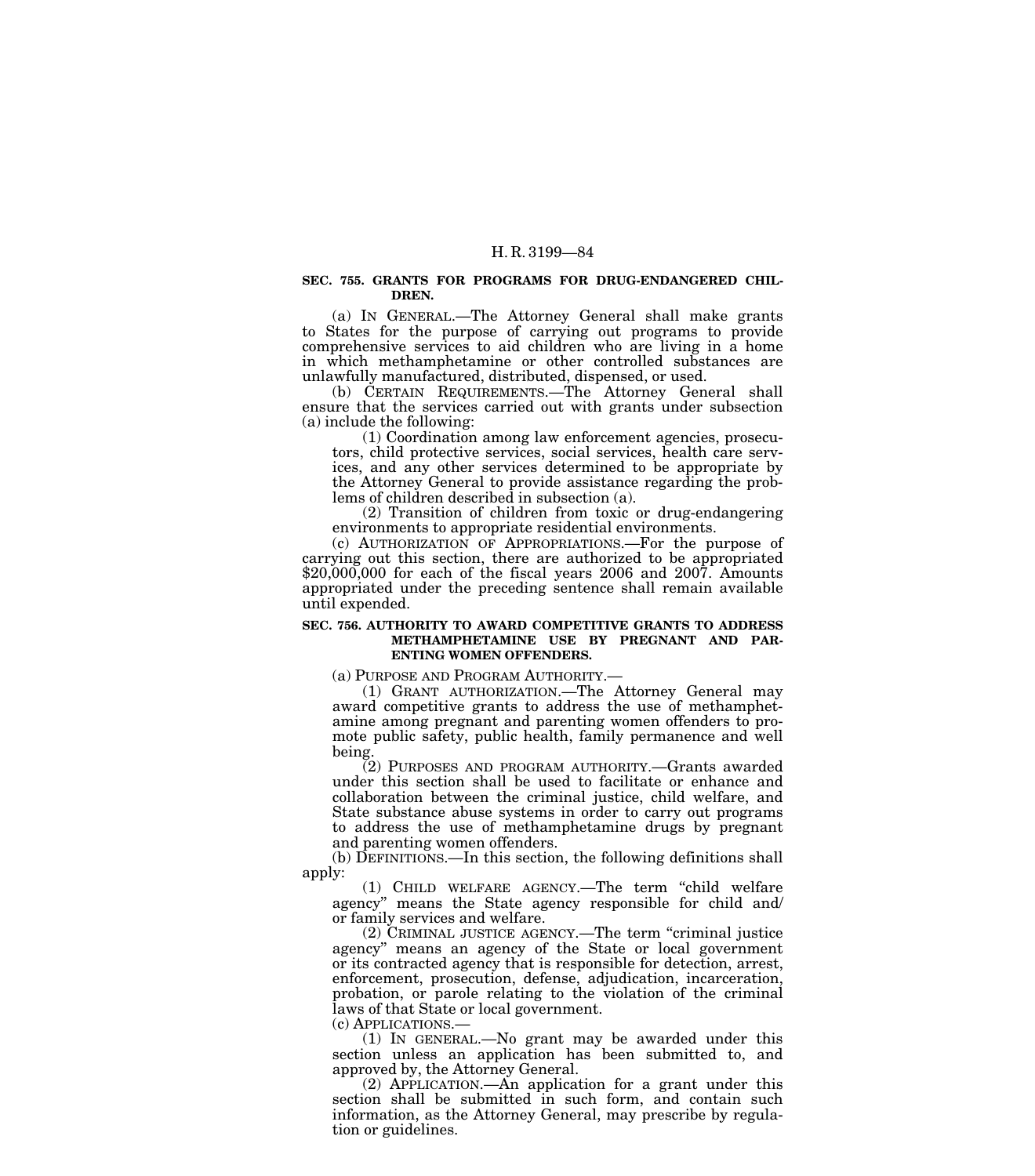(3) ELIGIBLE ENTITIES.—The Attorney General shall make grants to States, territories, and Indian Tribes. Applicants must demonstrate extensive collaboration with the State criminal justice agency and child welfare agency in the planning and implementation of the program.

(4) CONTENTS.—In accordance with the regulations or guidelines established by the Attorney General in consultation with the Secretary of Health and Human Services, each application for a grant under this section shall contain a plan to expand the State's services for pregnant and parenting women offenders who are pregnant women and/or women with dependent children for the use of methamphetamine or methamphetamine and other drugs and include the following in the plan:

(A) A description of how the applicant will work jointly with the State criminal justice and child welfare agencies needs associated with the use of methamphetamine or methamphetamine and other drugs by pregnant and parenting women offenders to promote family stability and permanence.

(B) A description of the nature and the extent of the problem of methamphetamine use by pregnant and parenting women offenders.

(C) A certification that the State has involved counties and other units of local government, when appropriate, in the development, expansion, modification, operation or improvement of proposed programs to address the use, manufacture, or sale of methamphetamine.

(D) A certification that funds received under this section will be used to supplement, not supplant, other Federal, State, and local funds.

(E) A description of clinically appropriate practices and procedures to—

(i) screen and assess pregnant and parenting women offenders for addiction to methamphetamine and other drugs;

(ii) when clinically appropriate for both the women and children, provide family treatment for pregnant and parenting women offenders, with clinically appropriate services in the same location to promote family permanence and self sufficiency; and

(iii) provide for a process to enhance or ensure the abilities of the child welfare agency, criminal justice agency and State substance agency to work together to re-unite families when appropriate in the case where family treatment is not provided.

(d) PERIOD OF GRANT.—The grant shall be a three-year grant. Successful applicants may reapply for only one additional threeyear funding cycle and the Attorney General may approve such applications.

(e) PERFORMANCE ACCOUNTABILITY; REPORTS AND EVALUA-TIONS.—

(1) REPORTS.—Successful applicants shall submit to the Attorney General a report on the activities carried out under the grant at the end of each fiscal year.

(2) EVALUATIONS.—Not later than 12 months at the end of the 3 year funding cycle under this section, the Attorney